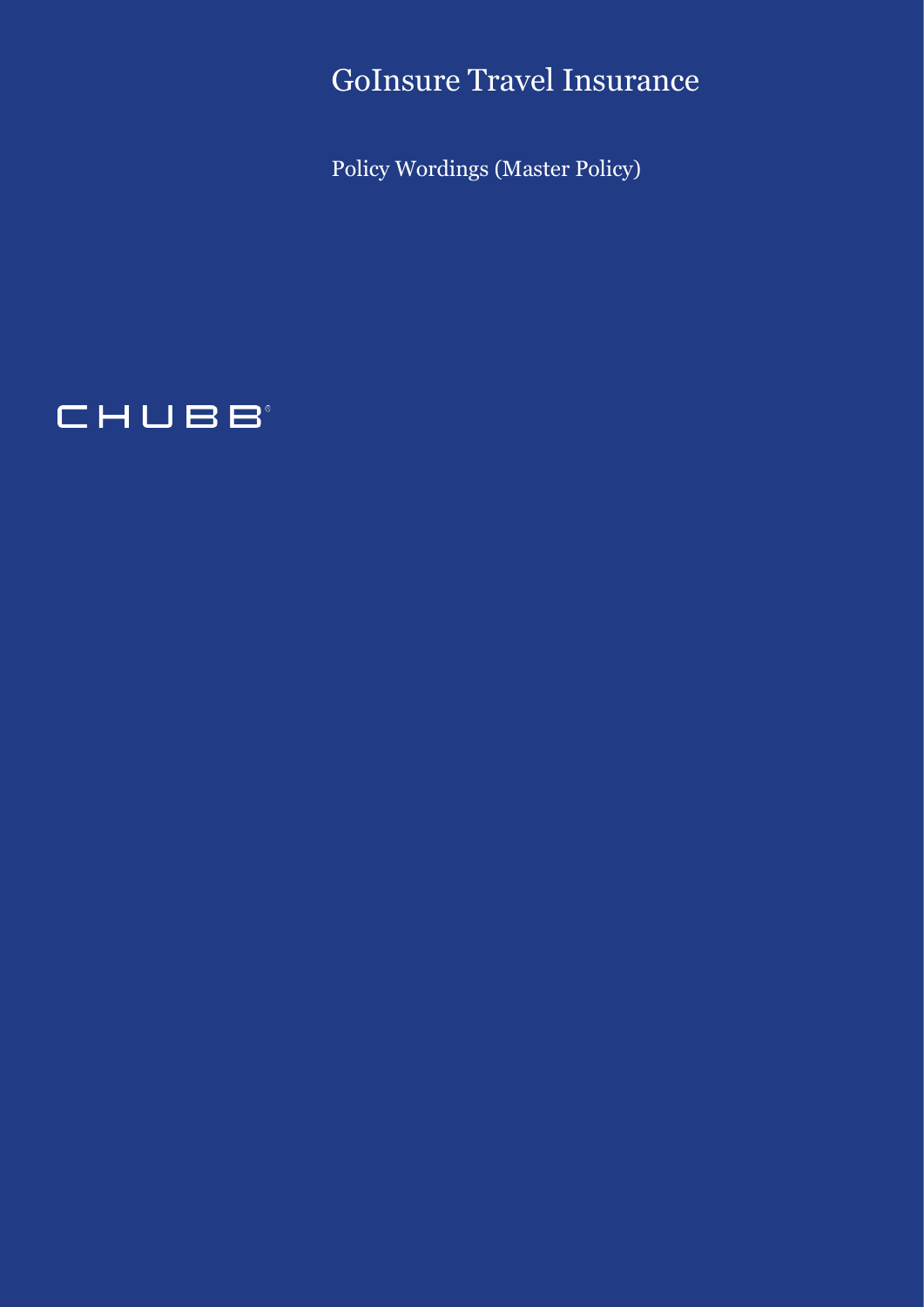# Contents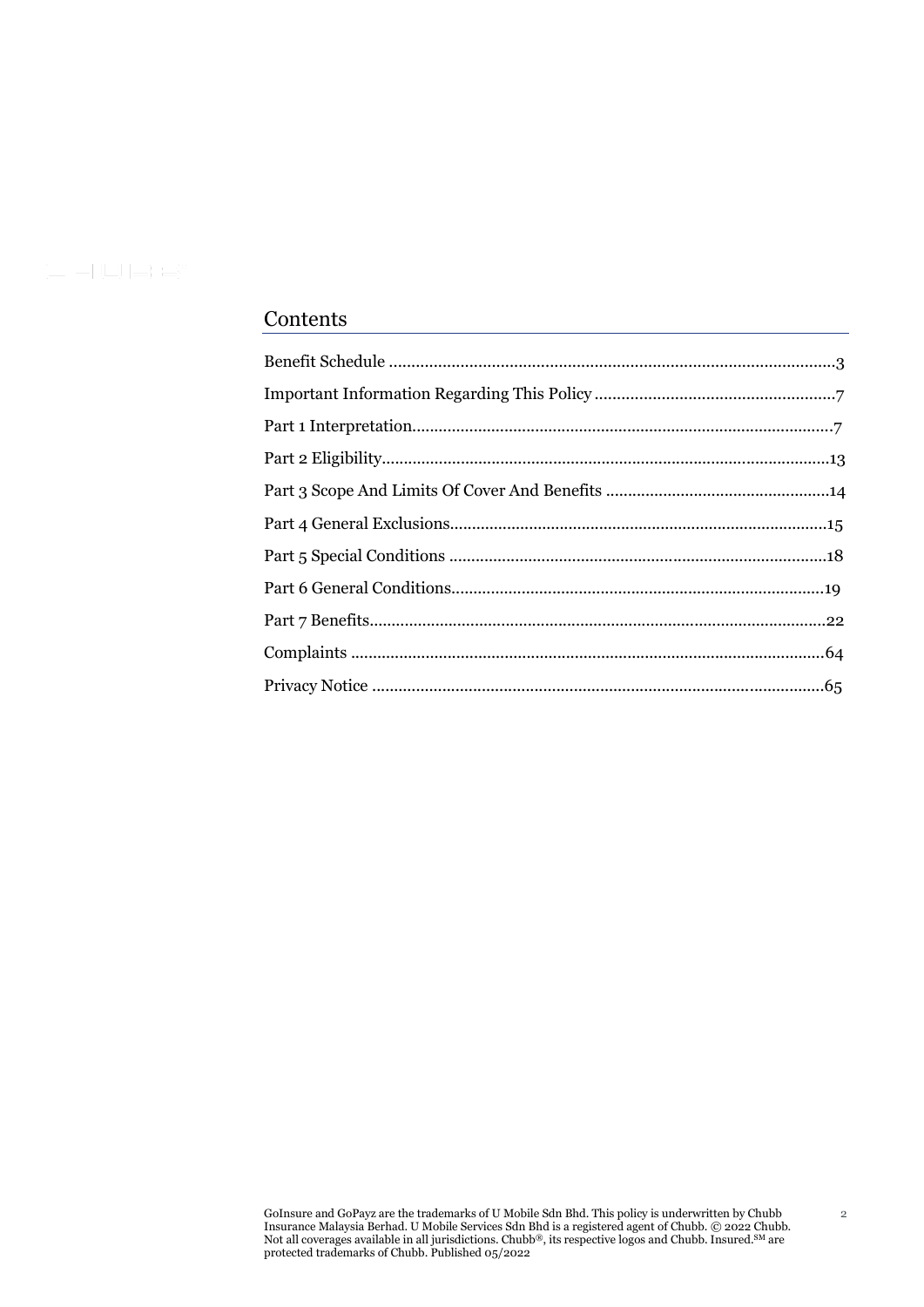# Benefit Schedule

|                                                                                                                                                                             |                                                                                                                                                                                                           | <b>Maximum Sum Insured (RM)</b>              |                                          |                                                                |                                                                |
|-----------------------------------------------------------------------------------------------------------------------------------------------------------------------------|-----------------------------------------------------------------------------------------------------------------------------------------------------------------------------------------------------------|----------------------------------------------|------------------------------------------|----------------------------------------------------------------|----------------------------------------------------------------|
|                                                                                                                                                                             | <b>Benefits</b>                                                                                                                                                                                           | <b>International</b>                         |                                          | <b>Domestic</b>                                                |                                                                |
|                                                                                                                                                                             |                                                                                                                                                                                                           | <b>First</b>                                 | <b>Executive</b>                         | First                                                          | <b>Executive</b>                                               |
|                                                                                                                                                                             | <b>Personal Accident</b>                                                                                                                                                                                  |                                              |                                          |                                                                |                                                                |
| 1                                                                                                                                                                           | Accidental Death and Permanent Disablement<br>- Adult<br>- Child                                                                                                                                          | 325,000<br>81,250                            | 300,000<br>75,000                        | 200,000<br>50,000                                              | 100,000<br>25,000                                              |
| $\overline{2}$                                                                                                                                                              | <b>Child Education Fund</b>                                                                                                                                                                               | 15,000                                       | 10,000                                   | N/A                                                            | N/A                                                            |
| <b>Medical Expenses</b><br>a) Due to Accident<br>- Up to age 69 years<br>- Above age 70 years<br>3<br>Due to Sickness<br>b)<br>- Up to age 69 years<br>- Above age 70 years |                                                                                                                                                                                                           | 2,000,000<br>500,000<br>1,000,000<br>150,000 | 800,000<br>300,000<br>450,000<br>100,000 | 25,000<br>(due to<br>accident &<br>up to age 80<br>years only) | 20,000<br>(due to<br>accident & up<br>to age 80 years<br>only) |
| 4                                                                                                                                                                           | Follow Up Medical Expenses In Malaysia*<br>(up to go days)<br>a) Due to Accident<br>- Up to age 69 years<br>- Above age 70 years<br>Due to Sickness<br>b)<br>- Up to age 69 years<br>- Above age 70 years | 100,000<br>50,000<br>50,000<br>25,000        | 50,000<br>25,000<br>25,000<br>12,500     | N/A                                                            | N/A                                                            |
| $\overline{5}$                                                                                                                                                              | <b>Alternative Treatment</b>                                                                                                                                                                              | 1,000                                        | 500                                      | N/A                                                            | N/A                                                            |
| 6                                                                                                                                                                           | Daily Hospital Income<br>Max coverage day<br>- Up to age 69 years<br>- Above age 70 years                                                                                                                 | 60 days<br>350 per day<br>100 per day        | 60 days<br>250 per day<br>100 per day    | 30 days<br>100 per day<br>50 per day                           | 30 days<br>100 per day<br>50 per day                           |
| 7                                                                                                                                                                           | Compassionate Visit                                                                                                                                                                                       | 10,000                                       | 10,000                                   | 2,000                                                          | 1,000                                                          |
| $\, 8$                                                                                                                                                                      | Child Guard                                                                                                                                                                                               | 10,000                                       | 10,000                                   | 2,000                                                          | 1,000                                                          |
| 9                                                                                                                                                                           | <b>Emergency Medical Evacuation &amp; Repatriation</b>                                                                                                                                                    | Unlimited                                    | Unlimited                                | 150,000                                                        | 100,000                                                        |
| 10                                                                                                                                                                          | Repatriation of Mortal Remains<br>(Include Burial & Cremation expenses)                                                                                                                                   | Unlimited                                    | Unlimited                                | 150,000                                                        | 100,000                                                        |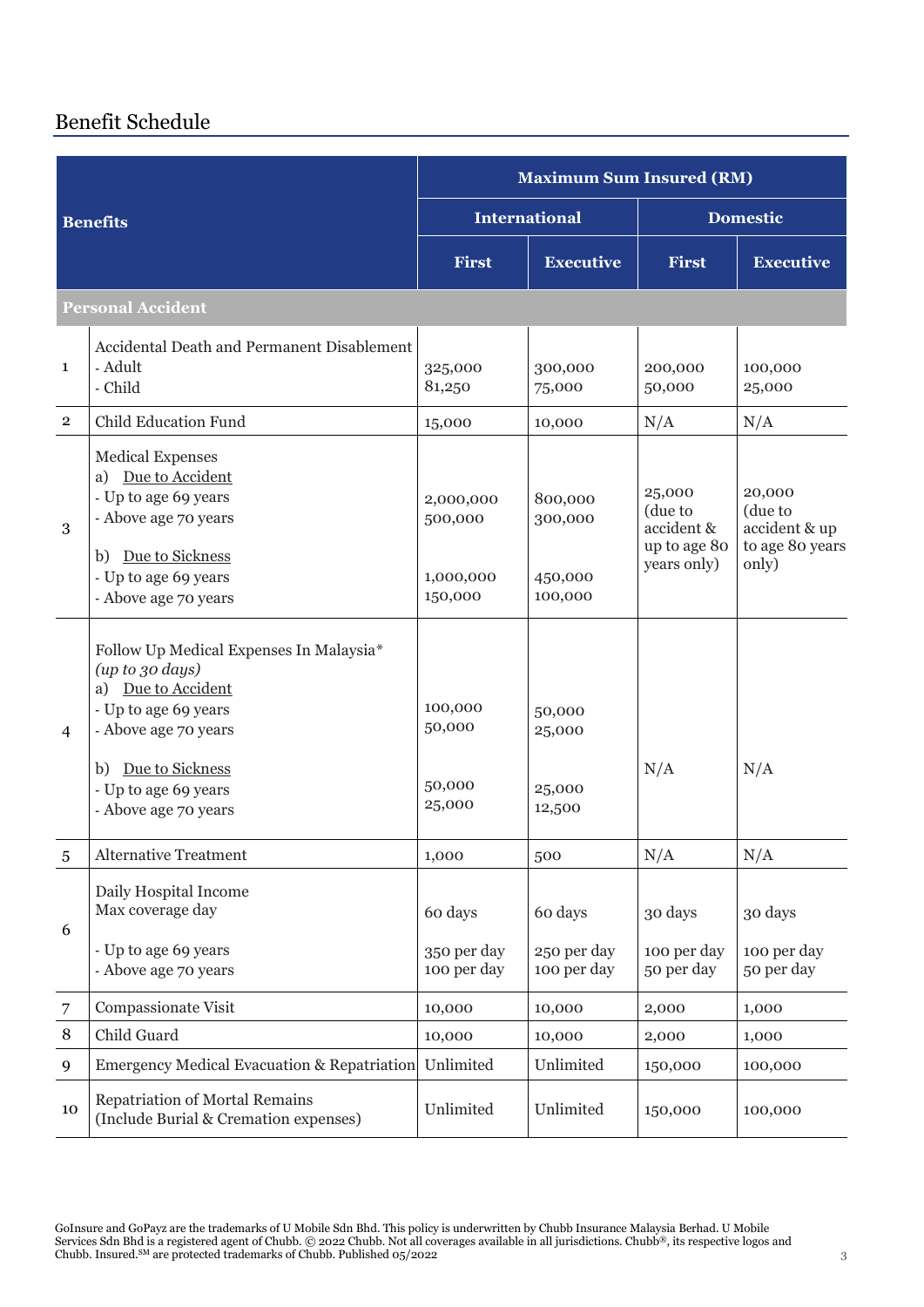|                                                                                                                                               | <b>Travel Inconvenience</b>                                                        |                                       |                                   |                                   |                                 |
|-----------------------------------------------------------------------------------------------------------------------------------------------|------------------------------------------------------------------------------------|---------------------------------------|-----------------------------------|-----------------------------------|---------------------------------|
| 11                                                                                                                                            | <b>Travel Cancellation</b><br>a) Cancellation Expenses<br>b) Postponement Expenses | <b>Actual Cost</b><br>1,000           | 50,000<br>500                     | 2,000<br>N/A                      | 1,500<br>N/A                    |
| 12                                                                                                                                            | <b>Travel Curtailment</b>                                                          | <b>Actual Cost</b>                    | 50,000                            | 2,000                             | 1,500                           |
| 13                                                                                                                                            | <b>Travel Disruption</b>                                                           | 2,000                                 | 1,000                             | N/A                               | N/A                             |
| Loss or Damage of Personal Belongings &<br>Baggage<br>a) Any one article limit<br>14<br>b) Portable Computer<br>Max Limit                     |                                                                                    | 500<br>1,500<br>7,500                 | 500<br>1,000<br>5,000             | 500<br>N/A<br>2,000               | 500<br>N/A<br>1,000             |
| 15                                                                                                                                            | Loss or Damage to Travel Documents                                                 | 7,500                                 | 5,000                             | N/A                               | N/A                             |
| 16                                                                                                                                            | Loss of Personal Money**                                                           | 750                                   | 750                               | N/A                               | N/A                             |
| 17                                                                                                                                            | Fraudulent Use of Lost Credit Card                                                 | 1,000                                 | 500                               | N/A                               | N/A                             |
| Baggage Delay (every 6 consecutive hours)<br>a) Max Limit (Overseas)<br>Per family limit<br>18<br>b) Max Limit (Malaysia)<br>Per family limit |                                                                                    | 200<br>1,000<br>3,000<br>400<br>1,200 | 200<br>800<br>2,400<br>200<br>600 | 200<br>N/A<br>N/A<br>1,000<br>N/A | 150<br>N/A<br>N/A<br>600<br>N/A |
| 19                                                                                                                                            | Travel Delay (every 6 consecutive hours)<br>Max Limit                              | 200<br>4,000                          | 200<br>3,600                      | 200<br>1,000                      | 150<br>600                      |
| 20                                                                                                                                            | Travel Misconnection (every 6 consecutive<br>hours)<br>Max Limit                   | 200<br>1,000                          | 200<br>600                        | N/A                               | N/A                             |
| 21                                                                                                                                            | Travel Re-Route (every 6 consecutive hours)<br>Max Limit                           | 200<br>1,000                          | 200<br>600                        | N/A                               | N/A                             |
| 22                                                                                                                                            | Travel Overbooked (every 6 consecutive<br>hours)<br>Max Limit                      | 200<br>1,000                          | 200<br>600                        | N/A                               | N/A                             |
| 23                                                                                                                                            | Missed Departure (every 6 consecutive hours)<br>Max Limit                          | 200<br>1,000                          | 200<br>600                        | N/A                               | N/A                             |
| 24                                                                                                                                            | Hijacking Inconvenience (every 24<br>consecutive hours)<br>Max Limit               | 400<br>800                            | 400<br>800                        | N/A                               | N/A                             |
| 25                                                                                                                                            | Personal Liability                                                                 | 1,500,000                             | 1,000,000                         | 500,000                           | 250,000                         |
| 26                                                                                                                                            | <b>Emergency Mobile Phone Charges</b>                                              | 150                                   | 100                               | N/A                               | N/A                             |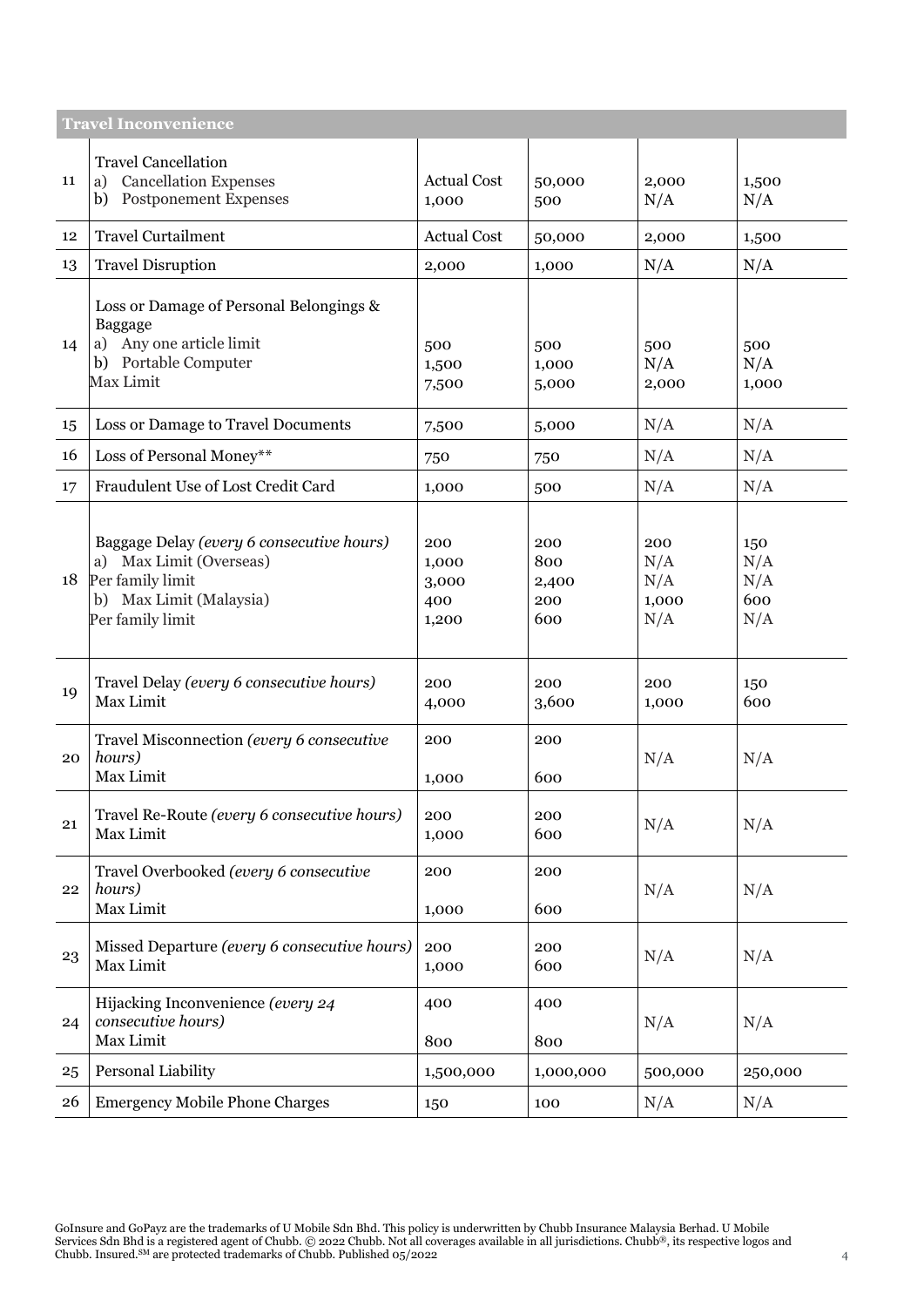|               | <b>Lifestyle</b>                                                                                                                                       |                                                   |                                       |                   |          |
|---------------|--------------------------------------------------------------------------------------------------------------------------------------------------------|---------------------------------------------------|---------------------------------------|-------------------|----------|
| 27            | <b>Golf Benefit</b><br>a) Hole In One<br>Loss of golf equipment due to Theft<br>b)<br>Unused golf green fees due to Bodily<br>c)<br>Injury or sickness | 1,000<br>1,000<br>1,000                           | N/A                                   | 250<br>500<br>250 | N/A      |
| 28            | Home Inconvenience Allowance<br>- Any one article limit                                                                                                | 5,000<br>500                                      | 3,000<br>500                          | 500               | N/A      |
| 29            | Pet Care (amount per 24 hour)<br>Max Limit                                                                                                             | 50<br>100                                         | 50<br>50                              | N/A               | N/A      |
| <b>Others</b> |                                                                                                                                                        |                                                   |                                       |                   |          |
| 30            | <b>Terrorism Extension</b>                                                                                                                             | Included                                          | Included                              | Included          | Included |
| 31            | <b>Chubb Assistance Benefits</b><br>24 Hours Telephone Access<br>Medical Assistance<br><b>Travel Assistance</b>                                        | Included                                          | Included                              | Included          | Included |
|               | <b>Benefits Extended to Cover COVID-19</b>                                                                                                             |                                                   |                                       |                   |          |
| 32            | Medical Expenses due to Sickness<br>Up to age 69 years<br>- Above age 70 years                                                                         | 450,000<br>450,000                                | 450,000<br>450,000                    | N/A               | N/A      |
| 33            | <b>Emergency Medical Evacuation &amp; Repatriation</b>                                                                                                 | Unlimited                                         | Unlimited                             | N/A               | N/A      |
| 34            | <b>Repatriation of Mortal Remains</b>                                                                                                                  | Unlimited                                         | Unlimited                             | N/A               | N/A      |
| 35            | Daily Hospital Income<br>Max coverage day<br>- Up to age 69 years<br>- Above age 70 years                                                              | 60 days<br>350 per day<br>100 per day             | 60 days<br>250 per day<br>100 per day | N/A               | N/A      |
| 36            | <b>Travel Cancellation</b>                                                                                                                             | 50,000                                            | 50,000                                | N/A               | N/A      |
| 37            | <b>Travel Curtailment</b>                                                                                                                              | 50,000                                            | 50,000                                | N/A               | N/A      |
|               | Optional: Add-On Benefit (with additional premium)                                                                                                     |                                                   |                                       |                   |          |
|               | <b>Cruise Pack</b>                                                                                                                                     |                                                   |                                       |                   |          |
| 38            | <b>Cruise Pack</b><br><b>Excursion Tour Cancellation</b><br>a)<br><b>Excursion Tour Curtailment</b><br>b)<br>Cruise Re-Route<br>$\mathbf{c}$           | <b>Actual Cost</b><br><b>Actual Cost</b><br>2,000 | 50,000<br>50,000<br>2,000             | N/A               | N/A      |

*\*an excess of RM50 is applicable for each and every medical receipt/bill/invoice in the event medical treatment is not sought Overseas. You must seek medical treatment in Malaysia within 24 hours from the date of Your return to Malaysia and You have up to 30 days to continue the medical treatment in Malaysia. \*\*RM100 excess per claim on Loss of Personal Money.*

Note: The descriptions on the available coverages are only a brief summary for quick and easy reference. Please refer to the policy wording for the full details of covers, benefits and exclusions under this Policy.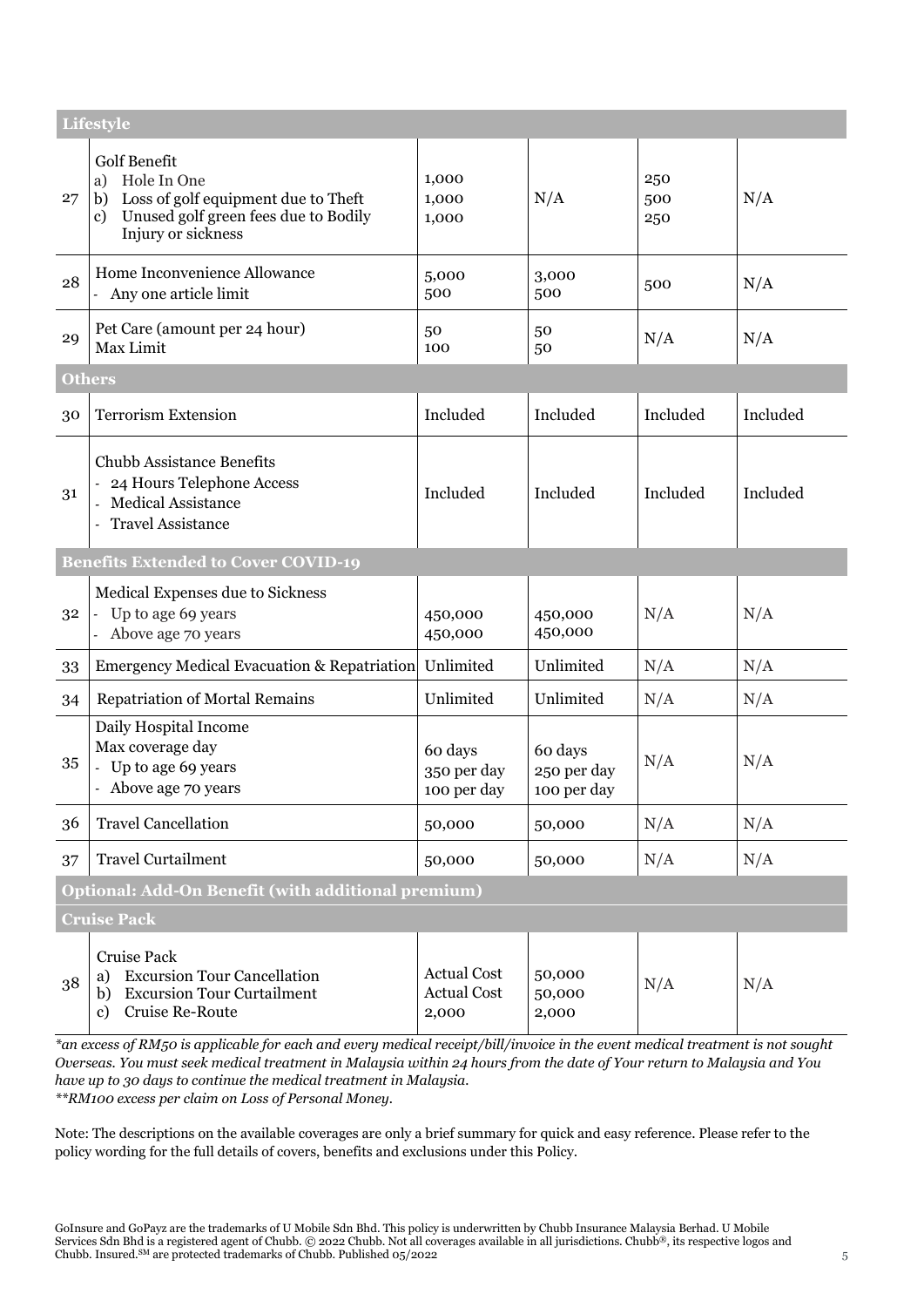# GoInsure Travel Insurance Policy

Policy is issued to the Policyholder for the benefit of its customers. Please read this Policy and keep it together with the Certificate of Insurance.

This Policy records the terms under which Chubb Insurance Malaysia Berhad, Registration Number : 197001000564 (9827-A), of Wisma Chubb, 38, Jalan Sultan Ismail, 50250 Kuala Lumpur, Malaysia (hereinafter referred to as "Chubb") has agreed to provide insurance cover to the customers of the Policyholder.

The Policyholder's customers will have the right to make claims on their own behalf against Chubb under the relevant sections of this Policy pursuant to their rights under the Financial Services Act 2013. The customers are not parties to this contract.

This Policy is underwritten by Chubb Insurance Malaysia Berhad. Chubb Insurance Malaysia Berhad is licensed under the Financial Services Act 2013 and regulated by Bank Negara Malaysia.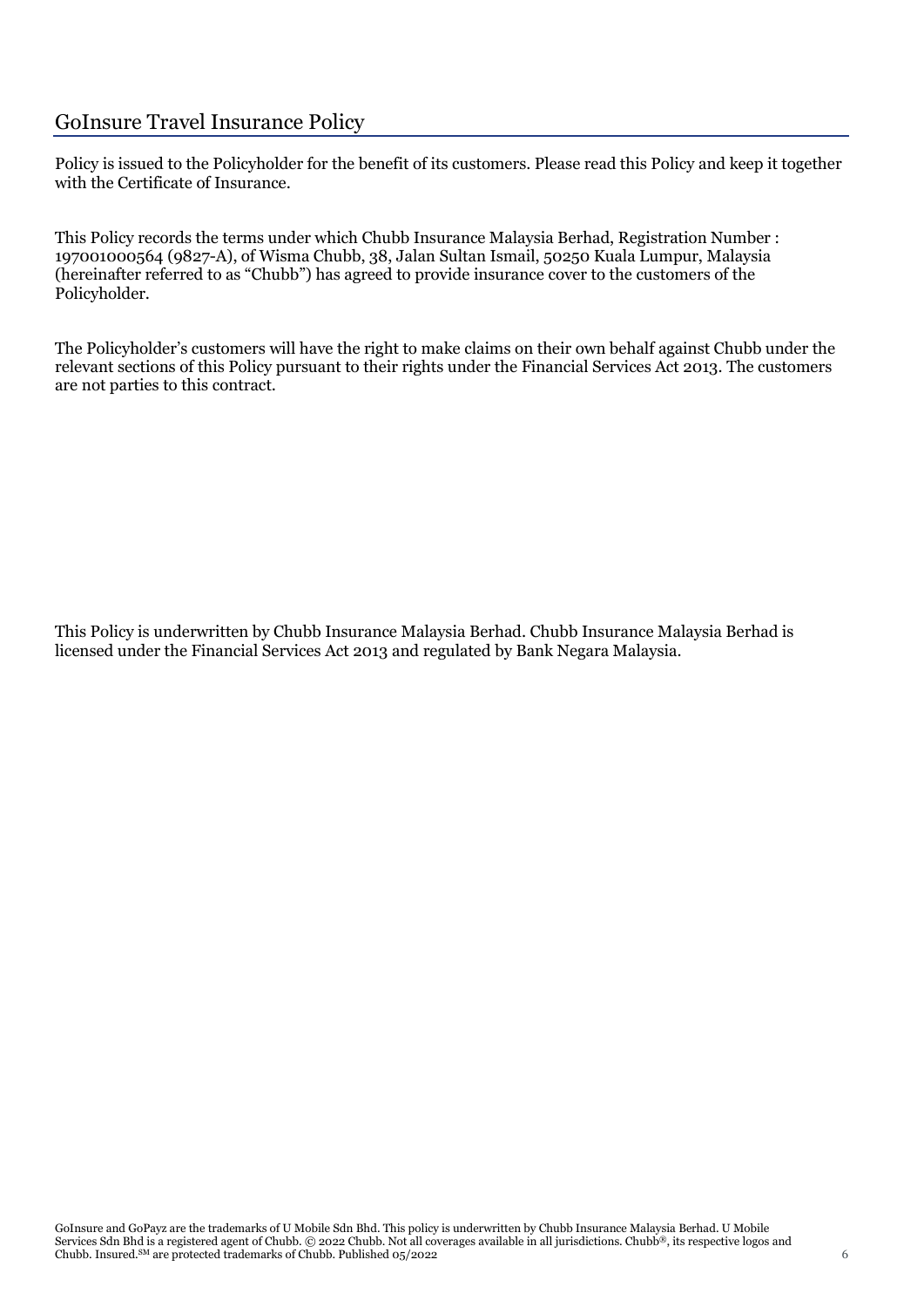## **Important Information Regarding This Policy**

The Policy

- 1. This Policy, all written proposals, Certificate of Insurance and endorsements (if any) that We may issue from time to time sets out the entire rights and obligations between You and Us under the Policy. This Policy is issued in consideration of the information, answers and disclosures provided.
- 2. In return for You paying Us the premium, We will insure You for the Benefits to the extent provided in this Policy, subject to the terms, conditions, definitions and exclusions contained in this Policy and Certificate of Insurance.

#### Please read the Policy

3. It is important that You carefully read and understand this Policy and Certificate of Insurance because they describe the terms, conditions and exclusions that apply to the insurance under this Policy.

#### Checking the Policy

4. Please check the Policy and/or Certificate of Insurance to make sure all the information on them is correct. Please let Us know immediately if any alterations are needed. Please contact Us if there is a change of address or account details.

# Part 1 – Interpretation

#### *Section 1 - Definitions*

**Accident** or **Accidental** means a sudden, unforeseen and fortuitous event.

**Act of Terrorism** means any actual or threatened use of force or violence directed at or causing damage, injury, harm or disruption, or commission of an act dangerous to human life or property, against any individual, property or government, which the stated or unstated objective of pursuing economic, ethnic, nationalistic, political, racial or religious interests, whether such interests are declared or not. Robberies or other criminal acts, primarily committed for personal gain and acts arising primarily from prior personal relationships between perpetrator(s) and victim(s) shall not be considered Act of Terrorism. Act of Terrorism shall also include any act, which is verified or recognized by the (relevant) government as an act of terrorism.

**Annual Policy** means a Coverage issued for the selected plan where the Insured Person can make an unlimited number of Journeys to the selected Zone of travel during the Period of Insurance.

**Benefit** means the respective benefit, as stated in the Benefit Schedule and according to the type of plan stated in Your Certificate of Insurance, payable by Us under the terms and conditions of this Policy in respect of each event or loss covered by this Policy.

**Benefit Schedule** means the document which is incorporated and forms part of this Policy which contains details of the Benefits for this Policy, according to the type of plan stated in the Certificate of Insurance.

**Bodily Injury** means Accidental injury sustained resulting solely, directly and independently of all other causes from an Accident and caused by external, violent and visible means.

**Cancellation Expenses** means loss of deposits, advance payments for Journey or accommodation or other charges, which are either forfeited, deemed non-refundable or levied due to the cancellation of the Journey, resulting from a Specified Cause under Part 7 – Section 11 or COVID-19 Specified Cause under Part 7 – Section 36.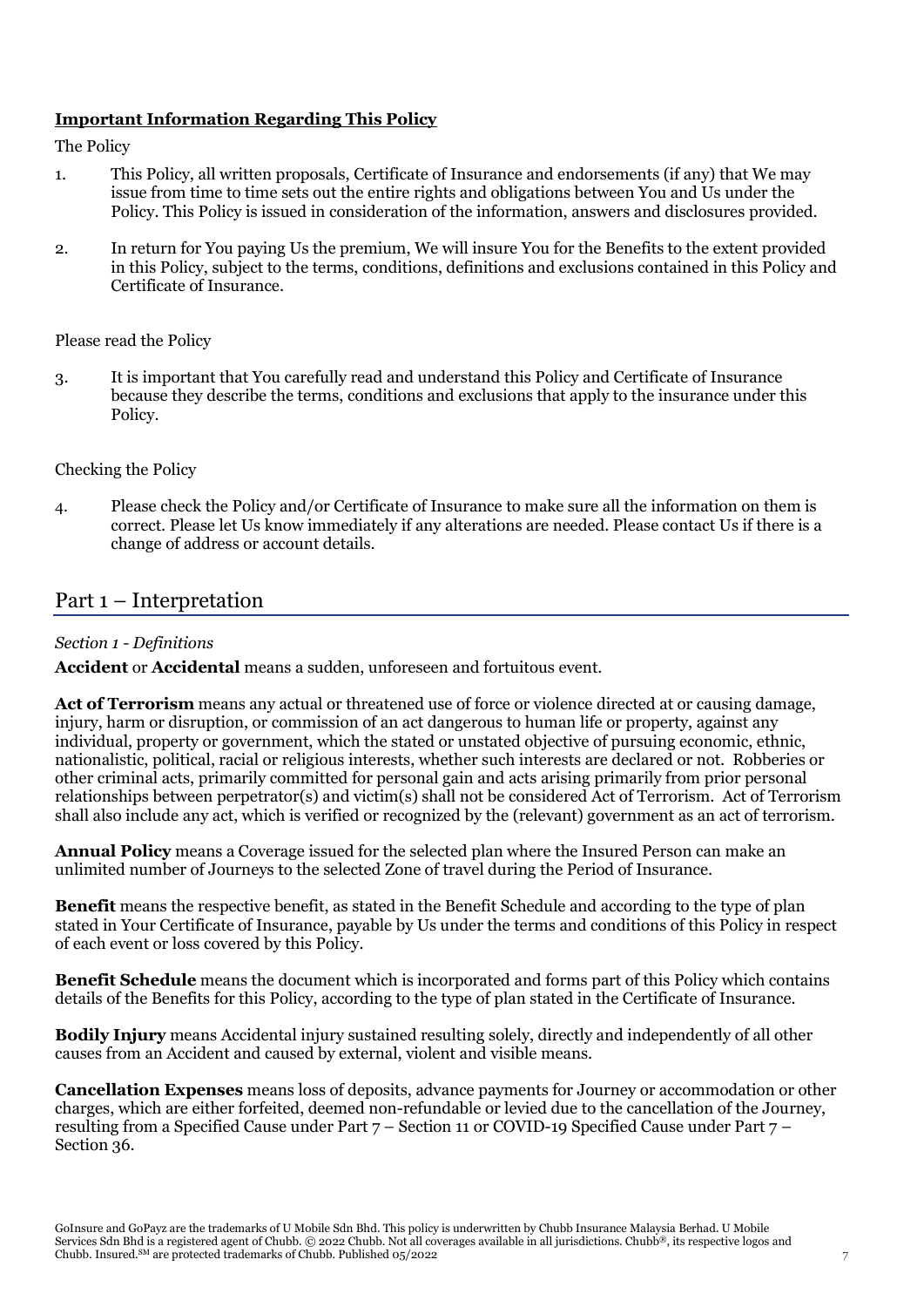**Certificate of Insurance** means the document entitled Certificate of Insurance issued to the Policyholder to confirm that the Insured Person have been accepted according to the terms and conditions of this Policy. The Certificate of Insurance contains details specific to the Insured Person and forms part of this Policy.

**Child(ren)** means the Policyholder's legal unmarried dependent child(ren), including stepchild(ren) and/or legally adopted child(ren) who is/are at least thirty (30) days old and not older than eighteen (18) years old (or twenty-three (23) years old if studying full-time in a recognized tertiary institution), on the commencement of the Period Of Insurance.

**Civil Commotion** means a disturbance, commotion or disorder created by civilians usually against a governing body or the policies thereof.

**Claimant** means the Insured Person, the Nominee, or any other person, as the case may be, who is legally entitled to claim the Policy Benefits, according to the terms and conditions of the Policy and/or in law.

**Common Carrier** means any land, sea or air carrier operated under a license for the transportation of fare paying passengers, and which has fixed and established routes only. It does not include taxi or private car, nor does it mean any such carrier if chartered or arranged as part of a tour even if such services are regularly scheduled.

**Communicable Disease Outbreak or Communicable Disease** means a disease that may be transmitted directly or indirectly by one person or animal to another by any means due to a virus, bacteria or other microorganism and that leads to:

(i) the imposition of quarantine or restriction in movement of people or animals by any national or international body or agency; or

(ii) a travel advisory or warning being issued by a national or international body or agency.

**Compulsory Quarantine** means the Insured Person is quarantined in a facility appointed by the government authorities for at least one (1) full day until discharged. Compulsory Quarantine does not mean the closure of borders by a government or travel body, the enforcement of social distancing measures, a stay at home notice, or a period of isolation or social distancing required either before Your departure or at Your destination Overseas.

**Confined or Confinement** means confinement in a Hospital for at least a Day as a resident in-patient (other than for day surgery) upon the advice of and under the regular care and attendance of a Physician and for this purpose. **Day** shall mean a period for which the Hospital charges for room and board.

**Coverage** means the cover provided to the Insured Person named in the Certificate of Insurance under this Policy.

**COVID-19** refers to the strain of Novel Coronavirus 2019 classified in February 2020 by the World Health Organisation (WHO) as "Coronavirus Disease 2019 (COVID-19)" or any mutation or variation thereof or any related strain), contracted and commencing whilst this Policy is in force and results, directly and independently of all other such causes.

**Critical Medical Condition** means a medical condition suffered by the Insured Person which is determined to be life-threatening by the Physician treating the Insured Person :

a) For Overseas Journey : as a result of Bodily Injury or Sickness ; b) For Domestic Journey : as a result of Bodily Injury.

**Cruise** means travel or accommodation on a ship, sailing vessel (other than a private sailing vessel or a privately registered vessel), boat or river cruise (other than a day trip which do not involve over-night accommodation), which is owned and operated by a registered company, during all or part of the Insured Person's Journey.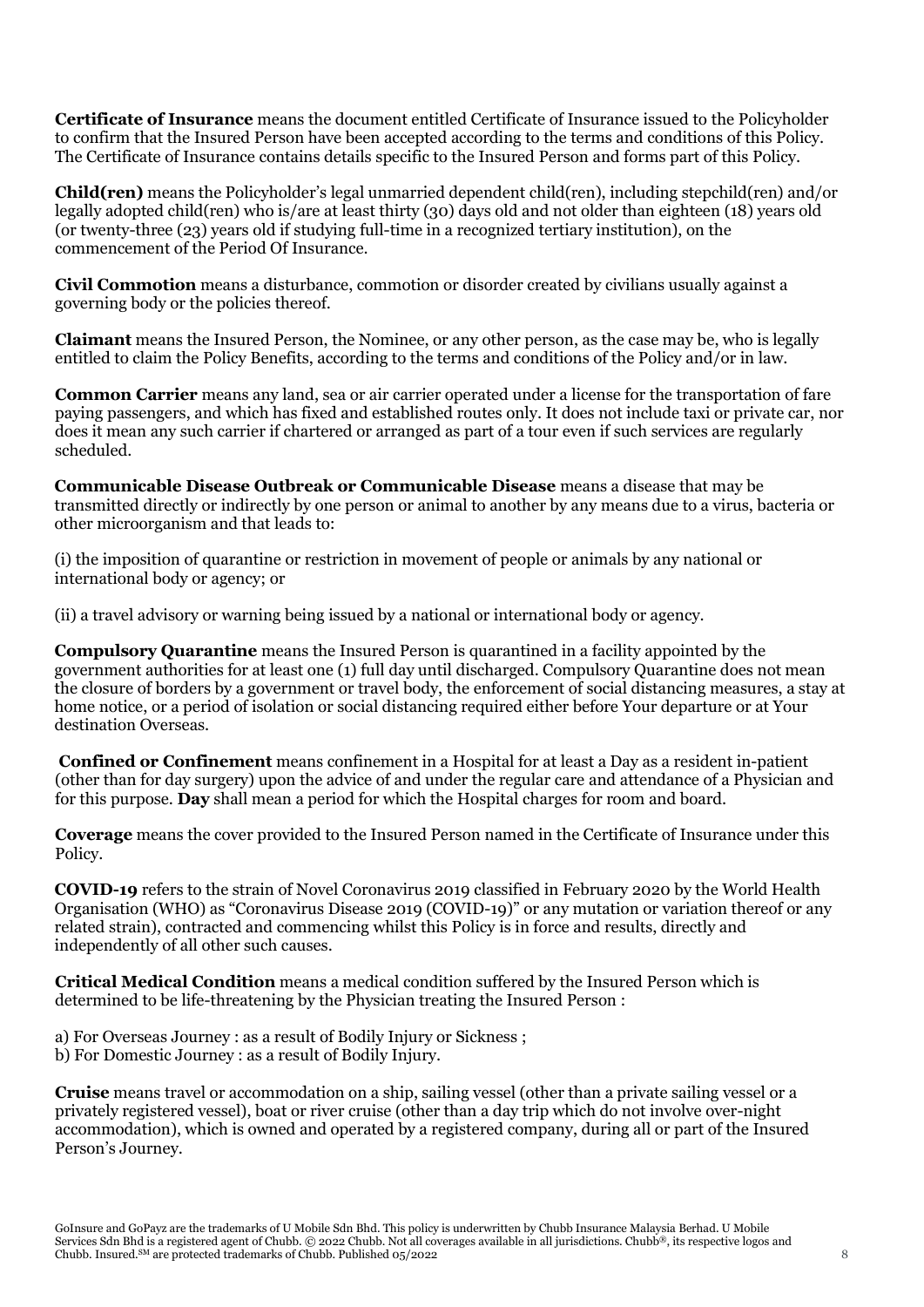**Death** means death occurring solely, directly and independently of all other causes, as a result of a Bodily Injury.

**Dental Expenses** means reasonable and necessary charges for emergency dental treatment due to Bodily Injury to natural tooth/teeth caused by an Accident, carried out by a Dentist, medically necessary to treat the Insured Person's condition that has manifested whilst the Insured Person is on a Journey, including charges for medical supplies or services, not exceeding the usual level of charges for similar treatment, supplies or medical services in the locality where the expense is incurred and does not include charges that would not have been made if no insurance existed.

**Dentist** means a legally licensed dentist or dental surgeon qualified by a medical degree and duly registered to practice dentistry and who, in rendering treatment, is practicing within the scope of his licensing and training in the geographical area of practice. Dentist shall not include the Insured Person, the Spouse or any of his/her Family Member.

**Designated Facility** means facility that the local government has authorised to provide quarantine services to those diagnosed with COVID-19.

**Destination** means the place(s) where the Insured Person expects to travel to on the Journey, as shown on the travel itinerary.

**Domestic** means anywhere within Malaysia only.

**Extreme Sports and Sporting Activities** means any sports or sporting activities that presents a high level of inherent danger (i.e. involves a high level of expertise, exceptional physical exertion, highly specialised gear or stunts) including but not limited to big wave surfing, private white water rafting grade 4 and above, canoeing down rapids, cliff jumping, horse jumping, ultra-marathons, biathlons, triathlons, and stunt riding. This Extreme Sports and Sporting Activities does not mean usual tourist activities that are accessible to the general public without restriction (other than height or general health or fitness warnings) and which are provided by a recognised local tour operator but always providing that the Insured Person is acting under the guidance and supervision of qualified guides and/ or instructors of the tour operators when carrying out such tourist activities.

**Family Member** means the Insured Person's Spouse, parents, parents-in-law, grandparents, grandparentsin-law, great grandparents, great grandparents-in-law, Child(ren), daughter-in-law, son-in-law, brothers or sisters, brother-in-law, sister-in-law, grandchild(ren), step-brother, step-sister, step-parents, Guardian.

**Family Plan** under Annual and/or Single Trip Policy shall comprise:

- a) the Policyholder;
- b) the Policyholder's Spouse; and/or
- c) the Policyholder's Child(ren)

Notwithstanding anything to the contrary set forth in this Policy, the Child(ren) covered under a Family Plan must be accompanied by the Policyholder or his/her Spouse for any Journey made during the Period of Insurance.

**Financial Default** means either the complete suspension of operation due to financial circumstances whether or not bankruptcy/liquidation petition is filed; or partial suspension of operations following a filling of a bankruptcy/liquidation petition.

**Fully Vaccinated** means the Insured Person has completed the recommended or required doses of vaccine approved or recognized by the Government of Malaysia, or the relevant authority including the Ministry of Health of Malaysia.

**Guardian** means an individual who has legal guardianship over a Child(ren) before he/she reaches the age of eighteen (18).

**Home** means the Insured Person's usual place of residence in Malaysia.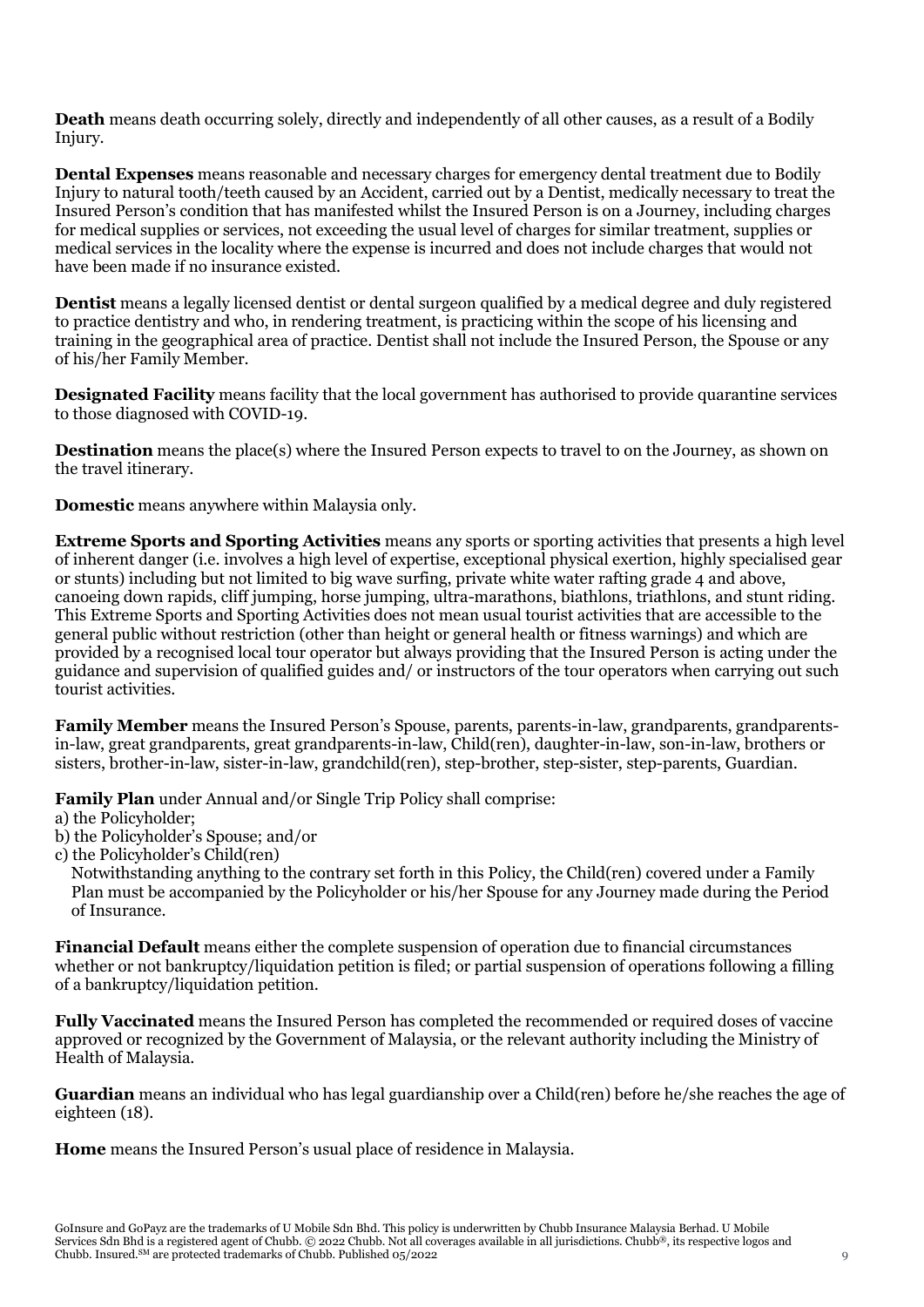**Hospital** means a legally constituted establishment operated pursuant to the laws of the country in which it is based, which holds a license as a hospital (if licensing is required in the state or government jurisdiction) and meets the following requirements:

- a) operates primarily for the reception, care and medicare and treatment of sick, ailing or injured persons as in-patients;
- b) provides full-time nursing service by and under the supervision of a staff of Nurses;
- c) has a staff of one or more Physicians available at all times;
- d) maintains organized facilities for the medical diagnosis and treatment of such persons, and provides (where appropriate) facilities for major surgery within the confines of the establishment or in facilities controlled by the established; and
- e) is not primarily a clinic, nursing, rest or convalescent home or similar establishment and is not, other than incidentally, a place for alcoholics or drug addicts.

and Hospital shall not include the following:

- a) a mental institution; an institution confined primarily to the treatment of psychiatric disease including sub-normally; the psychiatric department of a Hospital;
- b) a place for the aged; a rest home; a place for drug addicts or alcoholics;
- c) a health hydro or nature cure clinic; a special unit of a hospital used primarily as a place for drug addicts or alcoholics, or as a nursing, convalescent, rehabilitation, extended-care facility or rest home;
- d) any establishment which provides Traditional or Complementary Medicine or Treatment.

**Insured Person(s)** means the customer(s) of the Policyholder, and/or the Spouse and/or the Child(ren) (as the case may be) insured under this Policy, and named in the Certificate of Insurance who satisfy the eligibility requirements and with respect to premium which has been paid. The Insured Person is not a contracting party under this Policy with Us.

**Journey** means any trip undertaken by the Insured Person within the Period of Insurance which is :

**i) One Way Journey** means a one way trip made by the Insured Person from Malaysia to a Destination Overseas, and shall commence on the later of the following:

- 12.00 a.m. on the commencement of the Period of Insurance; or

- the time the Insured Person leaves his/her Home or usual place of employment in Malaysia to proceed directly to the place of embarkation in Malaysia to commence the trip;

and shall terminate on the earlier of the following :

- 11.59 p.m. on the expiry date of the Period of Insurance; or

- the time the Insured Person leaves the airport in the Destination country.

**ii) Return Journey** means a return trip made by the Insured Person from Malaysia to a Destination (Overseas or Domestic) and back, and shall commence on the later of the following:

- 12.00 a.m. on the commencement of the Period of Insurance; or

- twenty-four (24) hours prior to the Insured Person's scheduled departure time from Malaysia provided the Insured Person is in direct transit between his/her Home and the Overseas departure point in Malaysia; or - from the time the Insured Person leaves his/her Home or usual place of employment in Malaysia (excluding daily commute to and from the Insured Person's usual place of employment or work and involves him/her traveling more than fifty (50) kilometres from his/her Home for at least one (1) paid overnight stay, to commence the trip;

and shall terminate on the earlier of the following :

- 11.59 p.m. on the expiry date of the Period of Insurance specified in the Certificate of Insurance; or - twenty-four (24) hours after the Insured Person is cleared to pass through the arrival immigration checkpoint in Malaysia solely for the purpose of direct transit to his/her Home or usual place of employment in Malaysia.

- the time the Insured Person returns to his/her Home or usual place of employment in Malaysia.

**Loss of Hearing** means total and irrecoverable loss of hearing which is beyond remedy by surgical or other treatment.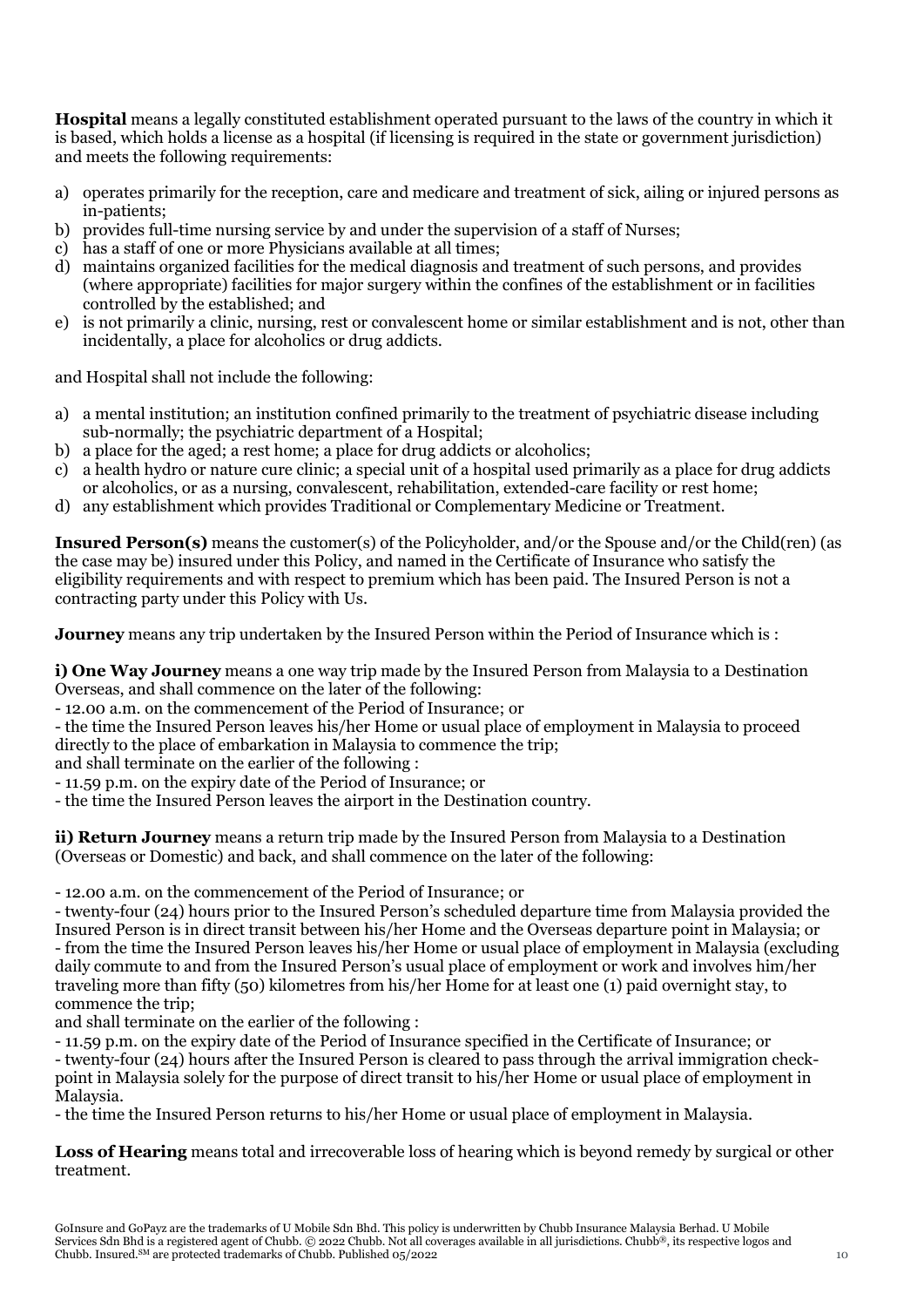**Loss of Limb** means total and irrecoverable functional disablement which is beyond remedy by surgical or other treatment, or loss by complete and permanent physical severance, of a hand at or above the wrist or a foot at or above the ankle.

**Loss of Sight** means the total and irrecoverable loss of all sight in any eye rendering the Insured Person absolutely blind in that eye and beyond remedy by surgical or other treatment.

**Loss of Speech** means total and irrecoverable loss of speech which is beyond remedy by surgical or other treatment.

**Medical Expenses** means Usual, Reasonable and Customary Medical Expenses necessarily and reasonably incurred in the medical or surgical treatment of :

- a) For Overseas Journey : Bodily Injury or Sickness covered by this Policy ;
- b) For Domestic Journey : Bodily Injury covered by this Policy.

**Mountaineering or Trekking** means the ascent or descent of a mountain (including mountain trekking) 3,000 meters above sea level ordinarily necessitating the use of specified equipment including but not limited to crampons, pickaxes, anchors, bolts, carabineers and lead-rope or top-rope anchoring equipment, as well as any form of abseiling or rock climbing activities necessitating the use of ropes and other climbing equipment.

**Natural Disasters** means extreme weather conditions (including but not limited to typhoons, hurricanes, cyclones or tornadoes), naturally occurring wildfires, floods, tsunamis, volcanic eruptions, earthquakes, landslides or other convulsion of nature or by consequences of any of the occurrences mentioned above.

**Nominee** means a person nominated pursuant to Schedule 10 of Financial Services Act 2013 by the Insured Person who has purchased the Coverage, to receive the Policy Benefits payable under the Certificate of Insurance upon the Accidental Death or Permanent Total Disablement of the Insured Person.

**Nurse** means any qualified or trainee nurse or general nurse duly registered pursuant to the laws of the country in which the nurse is employed.

**Overseas** means anywhere outside Malaysia, but excluding Cuba.

**Period of Insurance** means the period during which the Coverage under this Policy is effective, as stated in the Certificate of Insurance.

**Permanent Disablement** means disablement that results solely, directly and independently of all other causes, from Bodily Injury and which occurs within one hundred and eighty (180) consecutives days of the Accident in which such Bodily Injury was sustained, and:

a) falls into one of the categories listed in the Table of Benefits under Section 1 of Part 7; and b) is a disablement which, having lasted for a continuous and uninterrupted period of at least twelve (12) month, is at the expiry of that period, beyond hope of improvement.

**Permanent Total Disablement** means disablement that result solely, directly and independently of all other causes, from Bodily Injury which occurs within one hundred and eighty (180) consecutive days of the Accident in which such Bodily Injury was sustained, which, having lasted for at least twelve (12) consecutive months, will in all probability, entirely prevents the Insured Person from engaging in gainful employment of any and every kind for the remainder of his/her life and from which there is no hope of improvement.

**Physician** means a legally licensed medical practitioner qualified by a medical degree and duly registered to practice allopathic medicine and who, in rendering treatment, is practicing within the scope of his licensing and training in the geographical area of practice. Physician shall not include the Insured Person, the Spouse or any of his/her Family Member.

**Policy** means this policy wording, with the Benefit Schedule and the Certificate of Insurance, and any other documents We may issue that We advise will form part of the Policy.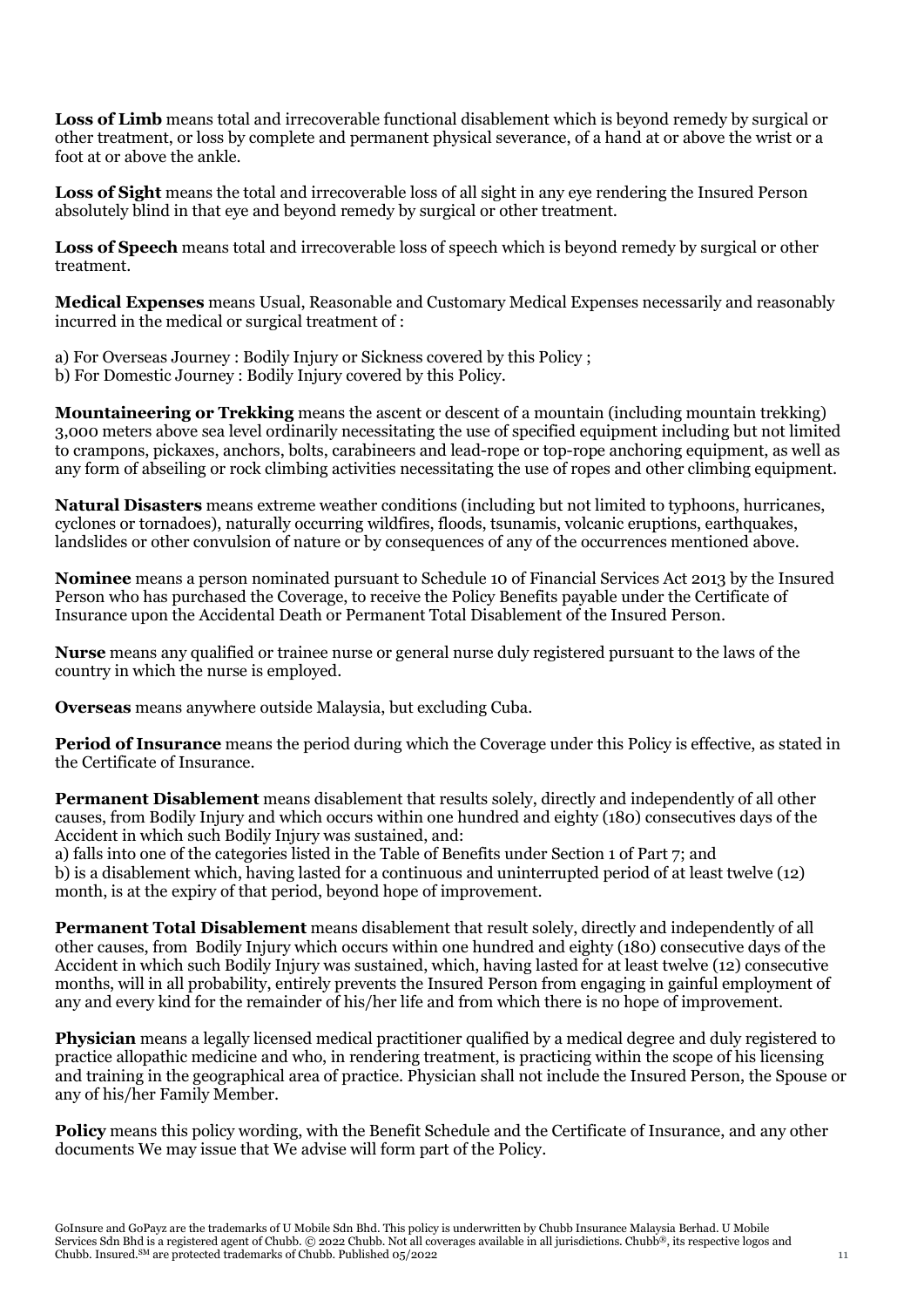**Policyholder** is the party to whom which the Policy is issued to and We enter into a contract with, and named in the Policy Schedule.

**Policy Schedule** means the schedule We issue to the Policyholder with this Policy or any subsequent or amended version of that schedule.

**Pre-existing Condition(s)** means any condition which the Insured Person has reasonable knowledge of, in the twelve (12) months prior to the commencement of the Period of Insurance. The Insured Person is considered to have reasonable knowledge of a pre-existing condition where the condition is one for which:

a) he/she has received or are receiving medical treatment, diagnosis, consultation or prescribed drugs, or b) medical advice, diagnosis, care or treatment was recommended by a Physician, or

c) clear and distinct symptoms are or were evident, or

d) its existence would have been apparent to a reasonable person in the circumstances.

**Riot** means the act of any person taking part together with others in any disturbance of the public peace (whether in connection with a strike or lock-out or not) or the action of any lawfully constituted governmental authority in suppressing or attempting to suppress any such disturbance or in minimizing the consequences of such disturbance.

**Scheduled Departure Date** means the date on which the Insured Person is scheduled to depart on a Journey as set out in the travel itinerary or travel ticket.

#### **Serious Bodily Injury or Serious Sickness** means:

a) For Overseas Journey: Bodily Injury or Sickness which causes the Insured Person to be Confined in a Hospital Overseas for more than five (5) consecutive days and certified in writing by a Physician. b) For Domestic Journey: Serious Bodily Injury means Bodily Injury which causes the Insured Person to be Confined in a Hospital within Malaysia for more than five (5) consecutive days and certified in writing by a Physician.

For the avoidance of doubt, Serious Sickness shall exclude any illness arising from COVID-19.

**Sickness** means physical condition marked by a pathological deviation from the normal healthy state as verified by a Physician which requires immediate treatment by a Physician and which is not a Bodily Injury. For an Overseas Journey, this condition must be contracted or manifested whilst Overseas during the Overseas Journey. For the avoidance of doubt, Sickness shall exclude any illness arising from COVID-19.

**Single Trip Policy** means a policy issued for the selected plan where the Insured Person can only make and will only be covered under this Policy for a single Journey to the selected Zone of travel during the Period of Insurance.

**Spouse** means the legal spouse, as recognized under applicable Malaysian laws. For the purpose of this Policy, a Common Law marriage is not considered a legal marriage.

**Strike** means the willful act of any striker or locked-out worker done in furtherance of a strike or in resistance to a lock-out; or the action of any lawfully constituted authority in preventing or attempting to prevent any such act or in minimizing the consequences of any such act.

**Temporary Medical & Quarantine Facility** means any government temporary facility established to confine, isolate, hold or treat individuals diagnosed with COVID-19.

**Traditional or Complementary Medicine or Treatment** means any medicine or treatment provided by religious medical practice, homeopathy, chiropractic, osteopathy and/or any other alternative traditional or complementary medicine or treatment.

**Travel Companion** means a person who has travel bookings to accompany the Insured Person on the entire Journey. A Travel Companion must be a person who is separately insured under a leisure travel insurance policy underwritten by Us for the same Journey.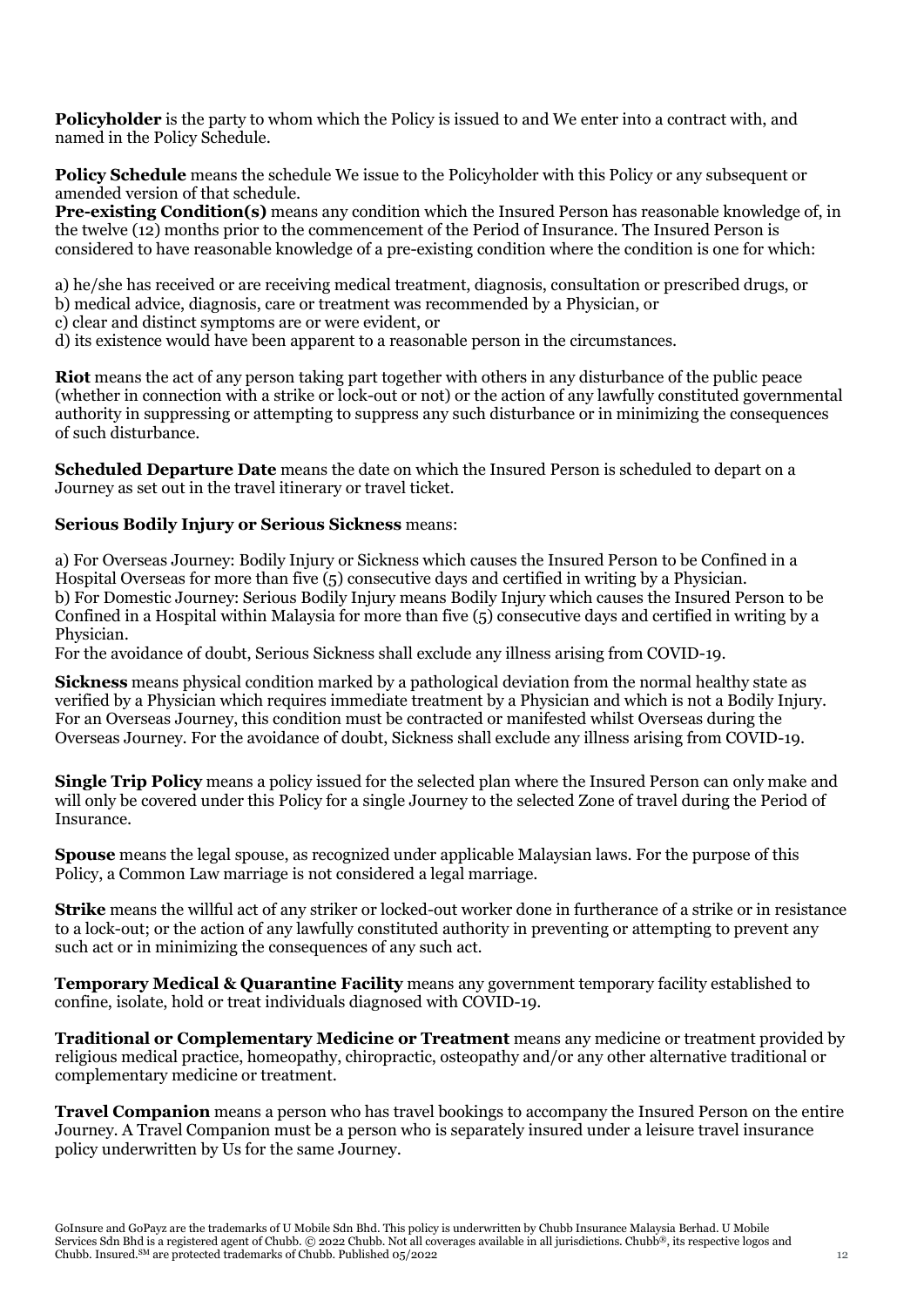**Traditional Physician** means a legally licensed traditional medicine practitioner (including an acupuncturist or bonesetter) duly registered and practising within the scope of his licensing and training in the geographical area of practice. Traditional Physician shall not include the Insured Person, the Spouse or any of his/her Family Member.

**Usual, Reasonable and Customary Medical Expenses** means charges for treatment, supplies or medical services medically necessary to treat the Insured Person's condition, does not exceed the usual level of charges for similar treatment, supplies or medical services in the locality where the expense is incurred and does not include charges that would not have been made if no insurance existed.

**We/Our/Us** means Chubb Insurance Malaysia Berhad, Registration Number : 197001000564 (9827-A).

**You/Your** means the applicable Insured Person.

**Zone** means:

**Zone 1:** Australia, Bangladesh, Brunei, Cambodia, China (excluding Tibet and Mongolia), Hong Kong SAR, India, Indonesia, Japan, Korea, Laos, Macau SAR, Maldives, Myanmar, New Zealand, Pakistan, Philippines, Singapore, Sri Lanka, Taiwan, Thailand, Vietnam.

**Zone 2 :** Worldwide including Zone 1 (excluding USA, Canada, Middle East, Nepal, Tibet, Mongolia & Cuba) **Zone 3 :** Worldwide (excluding Cuba)

**Domestic :** Within Malaysia and travelling more than 50km from place of residence.

# Part 2 – Eligibility

- 1. To be eligible for cover under this Policy for Overseas Journeys:
	- a) The Insured Person and/or his/her Spouse (where Family Plan is chosen) must be a Malaysian, Malaysian Permanent Resident, or holder of a valid (issued by the authorities in Malaysia) work permit, employment pass, dependent pass, long-term social visit pass, or student pass, and be at least eighteen (18) years of age on the commencement of the Period of Insurance and/or upon renewal;
	- b) the Child(ren) (where Family Plan is chosen), must be:
		- i) a Malaysian, Malaysian Permanent Resident, or holder of a valid (issued by the authorities in Malaysia) dependent pass or student pass;
		- ii) at least thirty (30) days of age and not more than eighteen (18) years old (or twenty-three (23) years old if studying full-time in a recognized tertiary institution) on the commencement of the Period of Insurance;
		- iii) unmarried; and
		- iv) unemployed.
- 2. To be eligible for cover under this Policy for Domestic Journeys:
	- a) The Insured Person and/or his/her Spouse (where Family Plan is chosen) must be a Malaysian, Malaysian Permanent Resident, or holder of a valid (issued by the authorities in Malaysia) work permit, employment pass, dependent pass, long-term social visit pass, or student pass, and be at least eighteen (18) years of age up to eighty (80) years of age on the commencement of the Period of Insurance;
	- b) the Child(ren) (where Family Plan is chosen), must be:
		- i) a Malaysian, Malaysian Permanent Resident, or holder of a valid (issued by the authorities in Malaysia) dependent pass or student pass;
		- ii) at least thirty (30) days of age and not more than eighteen (18) years old (or twenty-three (23) years old if studying full-time in a recognized tertiary institution) on the commencement of the Period of Insurance;
		- iii) unmarried; and
		- iv) unemployed.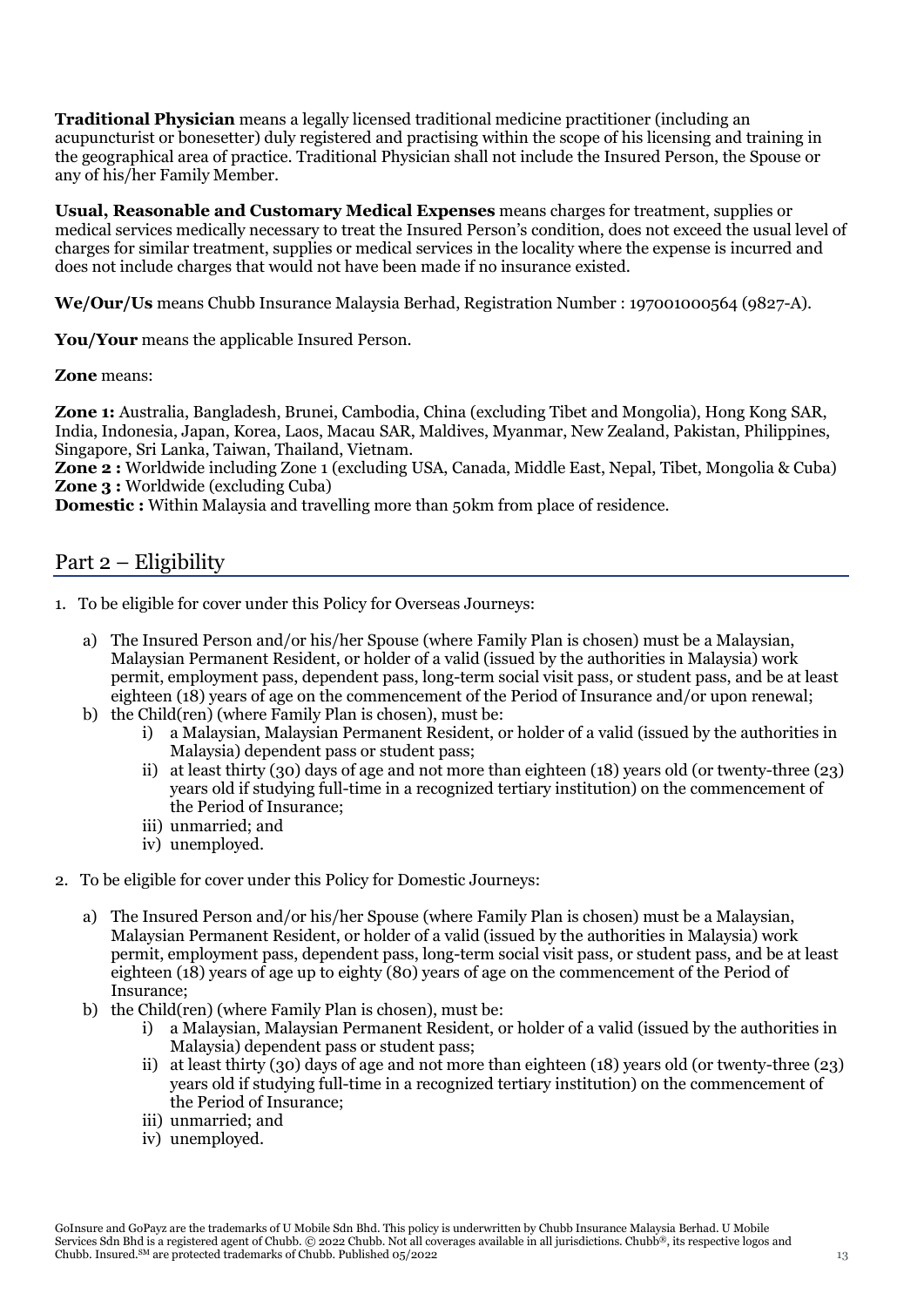- 3. In the event that the Insured Person is below the age of eighteen (18) years old when purchasing this policy, the Insured Person's parent or Guardian must enter into this contract of insurance with Us on his/her behalf.
- 4. The Insured Person is only allowed to take up One Way Journey insurance if he/she is a student going Overseas for education or he/she is emigrating.

# Part 3 – Scope and Limits Of Cover And Benefits

*Section 1 - Commencement of Coverage*

- 1. Single Trip Policy
	- a) Coverage under Section 11 of Part 7 for Cancellation Expenses is effective upon the issuance of the Certificate of Insurance and terminates on commencement of the planned Journey from Malaysia (for Overseas Journey) or from the Insured Person's Home (for Domestic Journey).
	- b) Coverage under Section 11 of Part 7 for Postponement Expenses is effective upon the issuance of Certificate of Insurance and terminates upon postponement of the planned Overseas Journey.
	- c) Coverage under Section 36 of Part 7 for Travel Cancellation due to COVID-19 is effective upon the issuance of the Certificate of Insurance or within fifteen (15) days prior to the Scheduled Departure Date, whichever is later and shall cease on the commencement of the Journey.

For all other Sections, Coverage commences upon commencement of the planned Journey.

- 2. Annual Policy
	- a) Coverage under Section 11 of Part 7 for Cancellation Expenses is effective upon the date and time You confirmed the booking for the Journey (Overseas or Domestic).

## *Section 2 - Limits Of Coverage*

- 1. All the Coverages under this Policy shall terminate automatically on the earliest of the following events:
	- i) Upon the expiry of any Period of Insurance;
	- ii) Upon the Policyholder ceasing to satisfy any of the eligibility requirements set out herein;
	- iii) Upon the Policyholder's death;
	- iv) Upon the Insured Person's return to Malaysia (for Overseas Journey) or the Insured Person's Home (for Domestic Journey).
- 2. All the Coverages under this Policy shall terminate automatically for the Spouse and/or the Child(ren) on the earliest of the following events:
	- i) Upon the Spouse and/or the Child(ren) ceasing to satisfy any of the eligibility requirements set out herein;
	- ii) Upon the Spouse and/or the Child(ren)'s death.
- 3. In the event the Insured Person's Coverage under this Policy is terminated under Clause 1 above, the entire Policy and Coverage for all other Insured Persons, the Spouse and/or Child(ren) in the same Certificate of Insurance (if any) will terminate automatically.
- 4. Unless otherwise provided in an appropriate endorsement, the Insured Person shall only be covered:
	- a) if this Policy is an Annual Policy:
		- i) For Overseas Journey : for the first ninety (90) consecutive days of any Journey, and We shall not be liable in respect of any loss occurring after 12.00 a.m. on the ninety first (91st) day after commencement of any Journey, or termination of the Coverage under Clause 1 above, whichever is earlier;
		- ii) For Domestic Journey : for the first thirty (30) consecutive days of any Journey, and We shall not be liable in respect of any loss occurring after 12.00 a.m. on the thirty first (31st) day after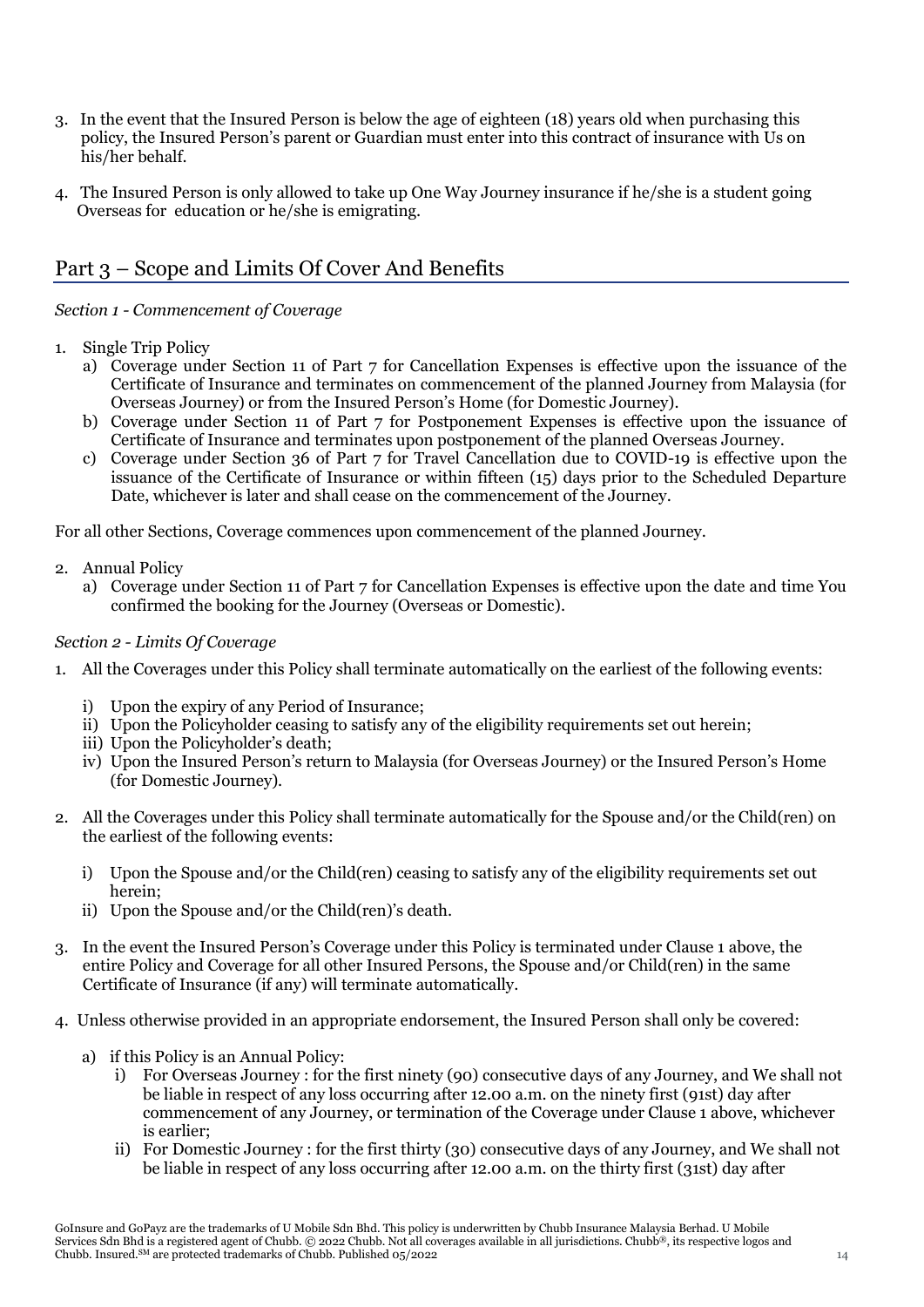commencement of any Journey, or termination of the Coverage under Clause 1 above, whichever is earlier;

- b) if this Policy is a Single Trip Policy:
	- i) For Overseas Journey : for the first one hundred and eighty-three (183) consecutive days of any Journey, and We shall not be liable in respect of any loss occurring after 12.00 a.m. on the one hundred and eighty fourth (184th) day after commencement of any Journey, or termination of the Coverage under Clause 1 above, whichever is earlier;
	- ii) For Domestic Journey : for the first thirty (30) consecutive days of any Journey, and We shall not be liable in respect of any loss occurring after 12.00 a.m. on the thirty first (31st) day after commencement of any Journey, or termination of the Coverage under Clause 1 above, whichever is earlier;
- 5. The scope of Coverage and Benefits under this Policy shall be limited to the Zone stated in the Certificate of Insurance where the countries included in the Zone is stated under the definition.

#### *Section 3 - Optional Add-on Benefits*

Optional Add-on benefits available to include cover which are excluded in the core plans.

If the Insured Person's Journey includes any of the following, the Policy will only respond to claims arising from the cover where the Insured Person has purchased the relevant optional add-on benefits as stated on the Certificate of Insurance :

- a) Cruise Pack: If the Insured Person is going on a Cruise during the Journey, the Insured Person will need to select this benefit pack to include cover for all claims related to the Cruise.
- b) Annual Domestic cover: This cover can only be selected if the Insured Person has purchased the Annual Policy for Overseas Journey. The conditions applicable to Annual Policy under Part 5 Section 1 of this policy shall apply to this Annual Domestic Cover Add-on Benefit.

#### *Section 4 – Automatic Policy Extension*

- 1. In the event that the Insured Person, as a ticket holding passenger on a scheduled Common Carrier, is being prevented from completing the return leg of a Return Journey within the Period of Insurance, as a result of:
	- a) his/her Critical Medical Condition; or
	- b) the scheduled Common Carrier in which the Insured Person is traveling being unavoidably delayed due to Strike or industrial actions, adverse weather conditions or mechanical breakdown/derangement of the Common Carrier or due to grounding of an aircraft as a result of mechanical or structural defect;

the Period of Insurance shall be automatically extended for up to a period of:

- a) fourteen (14) days without additional premium for Overseas Journey;
- b) seven (7) days without additional premium for Domestic Journey.
- 2. In the event that the Insured Person and the Travel Companion are being prevented from completing the return leg of a Return Journey within the Period of Insurance as a result of him/her being Confined in:
	- a) for Overseas Journey Hospital Overseas at the expiry of the Policy whilst during the Journey, the Period of Insurance shall be automatically extended for up to thirty (30) days without additional premium;
	- b) for Domestic Journey Hospital within Malaysia at the expiry of the Policy whilst during the Journey, the Period of Insurance shall be automatically extended for up to seven (7) days without additional premium.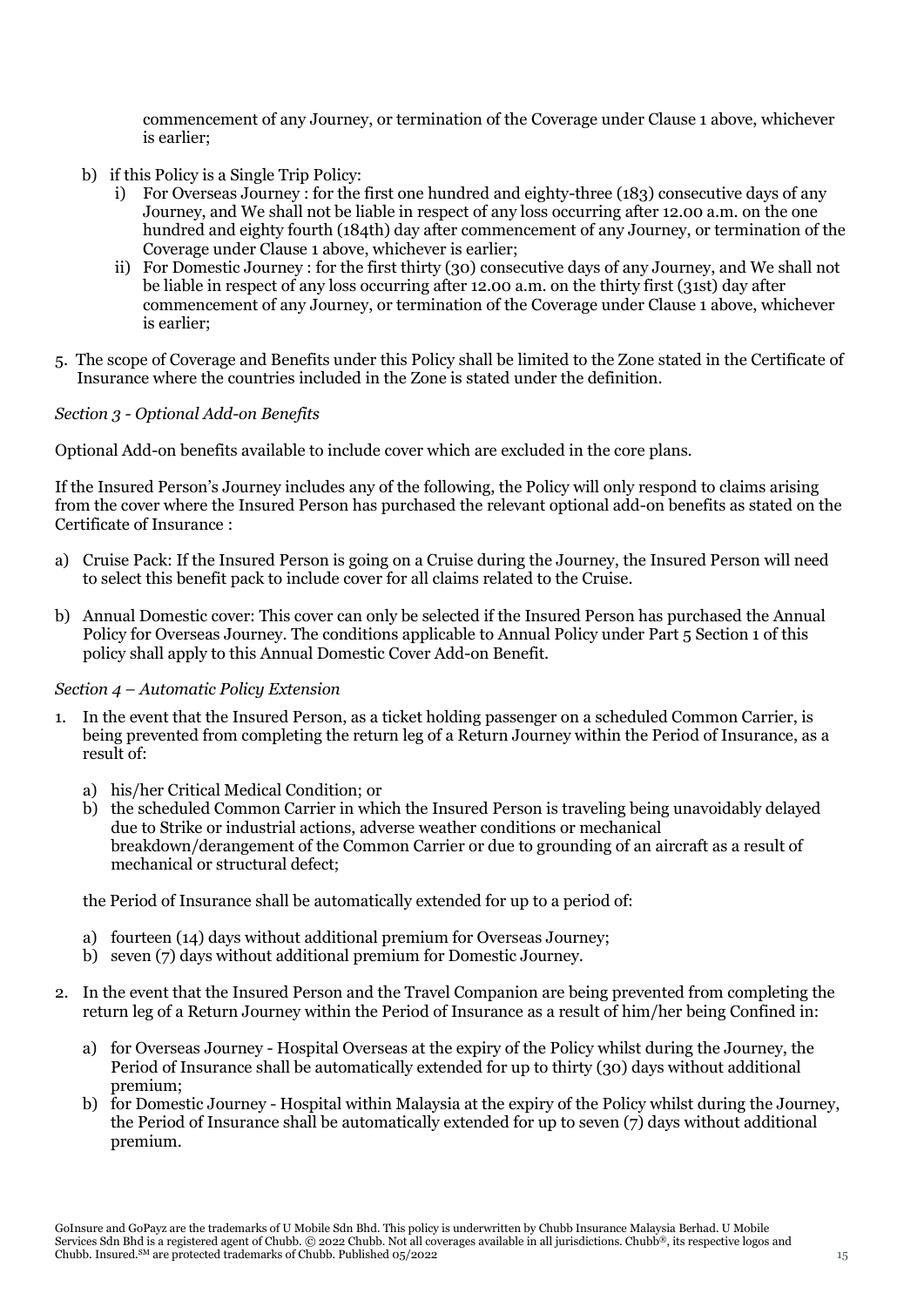# Part 4 – General Exclusions

This Policy does not cover, and We will not in any event be liable to pay any claims arising directly or indirectly from, caused by, a consequence of, arising in connection with or contributed to by any of the following:

- 1. Any Pre-existing Conditions or congenital conditions.
- 2. Any condition, which is or results from or is a complication of infection with Human Deficiency Syndrome ('HIV'), any variance including Acquired Immune Deficiency Syndrome ('AIDS'), and AIDS Related Complications ('ARC'), or any opportunistic infections and/or malignant neoplasm (tumor) found in the presence of HIV, AIDS or ARC.
- 3. Any condition which is, results from or a complication of pregnancy, childbirth, miscarriage (except miscarriage due to Bodily Injury as direct result of an Accident as covered under Section 3 of Part 7) or abortion.
- 4. Any condition which is, results from or a complication of suicide or attempted suicide or intentional selfinjury.
- 5. Illnesses or disorders of a psychological nature, mental and nervous disorders, including but not limited to insanity.
- 6. Any condition which results from or is a complication of any venereal disease.
- 7. The alcohol content in the blood and/or urine samples exceeding the limit permitted by law of the country in which the Bodily Injury occurred or drugs not prescribed by a Physician and not for treatment of drug addiction.
- 8. Declared or undeclared war or any act of war, invasion, act of foreign enemy, hostilities, civil war, rebellion, revolution, insurrection, military or usurped power.
- 9. Loss, destruction or damage to any property whatsoever or any loss or expense whatsoever arising there from or any consequential loss directly or indirectly caused or contributed to or arising from ionizing radiations or contamination by radio-activity from any nuclear fuel or from any nuclear waste from the combustion of nuclear fuel.
- 10. Any willful or intentional acts of the Insured Person whether sane or insane, self-inflicted injury, suicide pacts or agreements or any attempts thereat, provoked homicide or assault.
- 11. The Insured Person acting as a law enforcement officer, emergency medical or fire service personnel, civil defense personnel or military personnel of any country or international authority, whether full-time service or as a volunteer.
- 12. The Insured Person engaging in aviation, other than as a fare-paying passenger in, boarding and alighting from any fixed-wing aircraft provided and operated by a regularly scheduled airline or private unscheduled air chartered company which is duly licensed for the regular transportation of fare-paying passengers or in a helicopter provided and operated by an airline which is duly licensed for the regular transportation of fare-paying passengers, provided such helicopter is operated only between established commercial airports and/or licensed heliports.
- 13. Illegal acts (or omissions) by the Insured Person or his/her executors, administrators, legal heirs or personal representatives.
- 14. Loss resulting directly or directly from action taken by any government authorities including confiscation, seizure, destruction and restriction.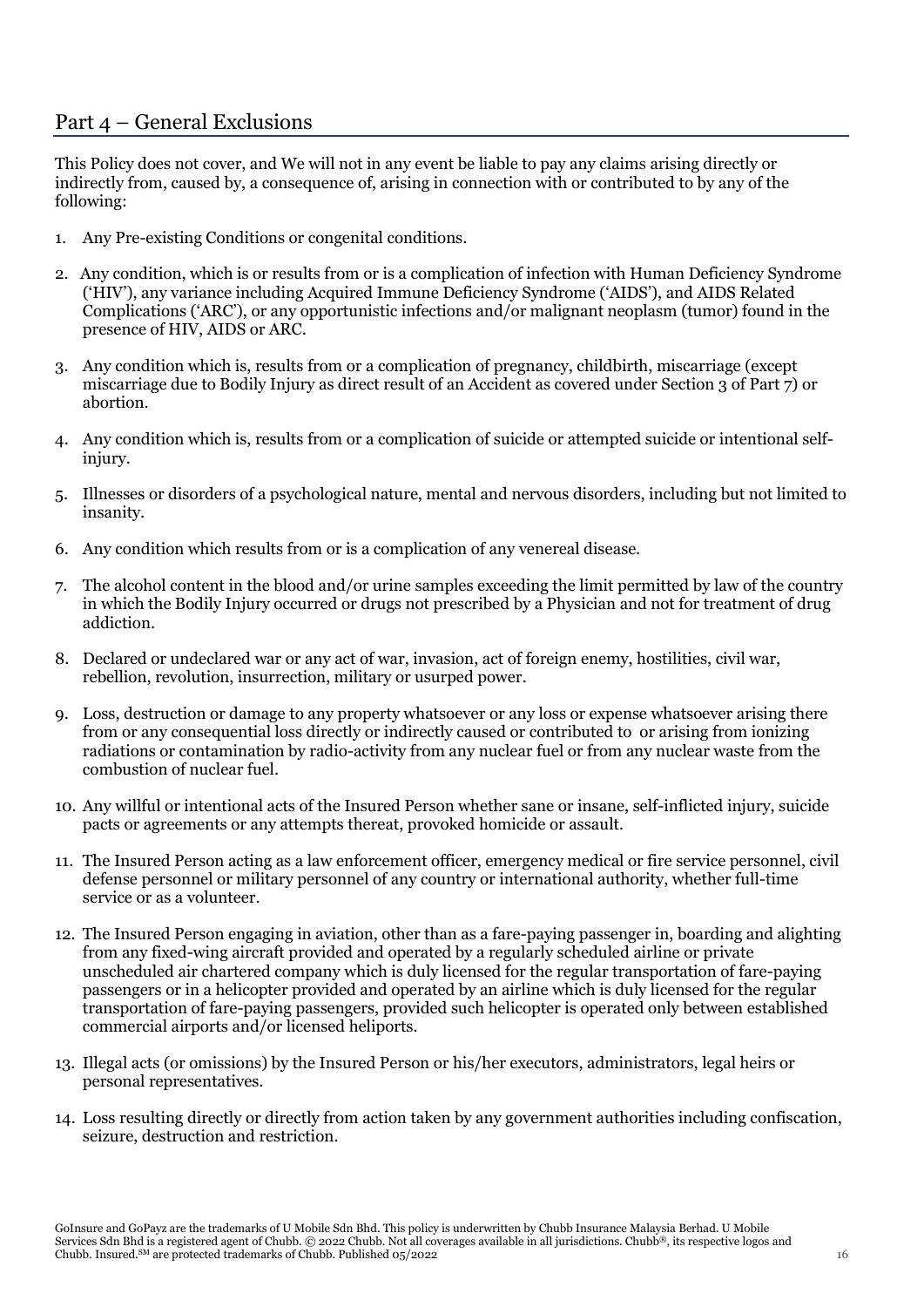- 15. Any loss or expenses which is, directly or indirectly, caused by, a consequence of, arises in connection with or is contributed to by the Insured Person undertaking any Journey against the advice of a Physician or for the purpose of seeking medical attention.
- 16. Any prohibition or breach of government regulation or any failure by the Insured Person to take reasonable precautions to avoid a claim under this Policy following the warning of any intended Strike, Riot or Civil Commotion through or by general mass media.
- 17. The Insured Person not taking all reasonable efforts to safeguard his/her property or to avoid any injury or minimize any claim under the Policy.
- 18. Whilst engaging in naval, military or air force service or operation or testing of any kind of conveyance or being employed as a manual worker or whilst engaging in offshore activities like diving, oil-rigging, mining or aerial photography or handling of explosive or loss of or damage to hired or leased equipment, overseas secondment as part of the Insured Person and/or the Spouse's occupation, working holiday makers visa, Return Journey for student studying overseas (full period or short period).
- 19. Any loss or expenses which arises in connection with or is contributed by the Insured Person undertaking any Journey against the travel advice of the Ministry of Foreign Affair of Malaysia or the Ministry of Health of Malaysia, in relation to actual or threatened Riot, Strike or Civil Commotion, war or warlike situation, outbreak of disease or unsafe health conditions, or impending Natural Disasters, to the country or territory of the Insured Person's Destination, unless the Journey had already commenced prior to the issuance of the travel advice. This shall not apply in respect of travel advice based solely on the COVID-19 (or any mutation or variation thereof or any related strain) and/or it's outbreak.
- 20. Any Communicable Disease Outbreak or any fear or threat of a Communicable Disease Outbreak unless expressly included at the date of inception or renewal of this Policy.
- 21. The Insured Person not being Fully Vaccinated against COVID-19.
- 22. Consequential loss or damage of any kind.
- 23. Any losses caused by terrorist attacks by nuclear, chemical and/or biological substances.
- 24. The Insured Person's direct participation in any Act of Terrorism.
- 25. The Insured Person riding/driving without a valid driving license.
- 26. We will not (under any Sections) pay for claims arising directly or indirectly from any losses or expenses with respect to Cuba.
- 27. The Insured Person participating or engaging in :
	- a) Extreme Sports and Sporting Activities ;
	- b) Practicing for, taking part in or training in any speed contest or racing, any professional competitions or sports or any sports in which You would earn or could earn or receive remuneration, sponsorships, donations or any form of financial rewards ;
	- c) Racing, other than on foot but this does not include ultra-marathons, biathlons or triathlons ;
	- d) Off-piste skiing, ski-jumping, ski-bob racing, skiing off-trail, free-style skiing, and use of bob sleighs ;
	- e) Mountaineering or Trekking ;
	- f) Scuba diving unless the Insured Person holds a PADI certification (or similar recognized qualification) or when diving with a qualified instructor. In these situations, the maximum depth that this Policy covers is specified under his/her PADI certification (or similar qualification) but no deeper than thirty (30) metres and the Insured Person must not be diving alone ;
	- g) Private hunting trips ;
	- h) Winter sports : snowboarding, snow tubing, snow rafting, snow mobiling, glacier walking with a qualified guide ;
	- i) Biking sports : mountain biking, quad biking, expedition bicycle or motor touring, motor biking ;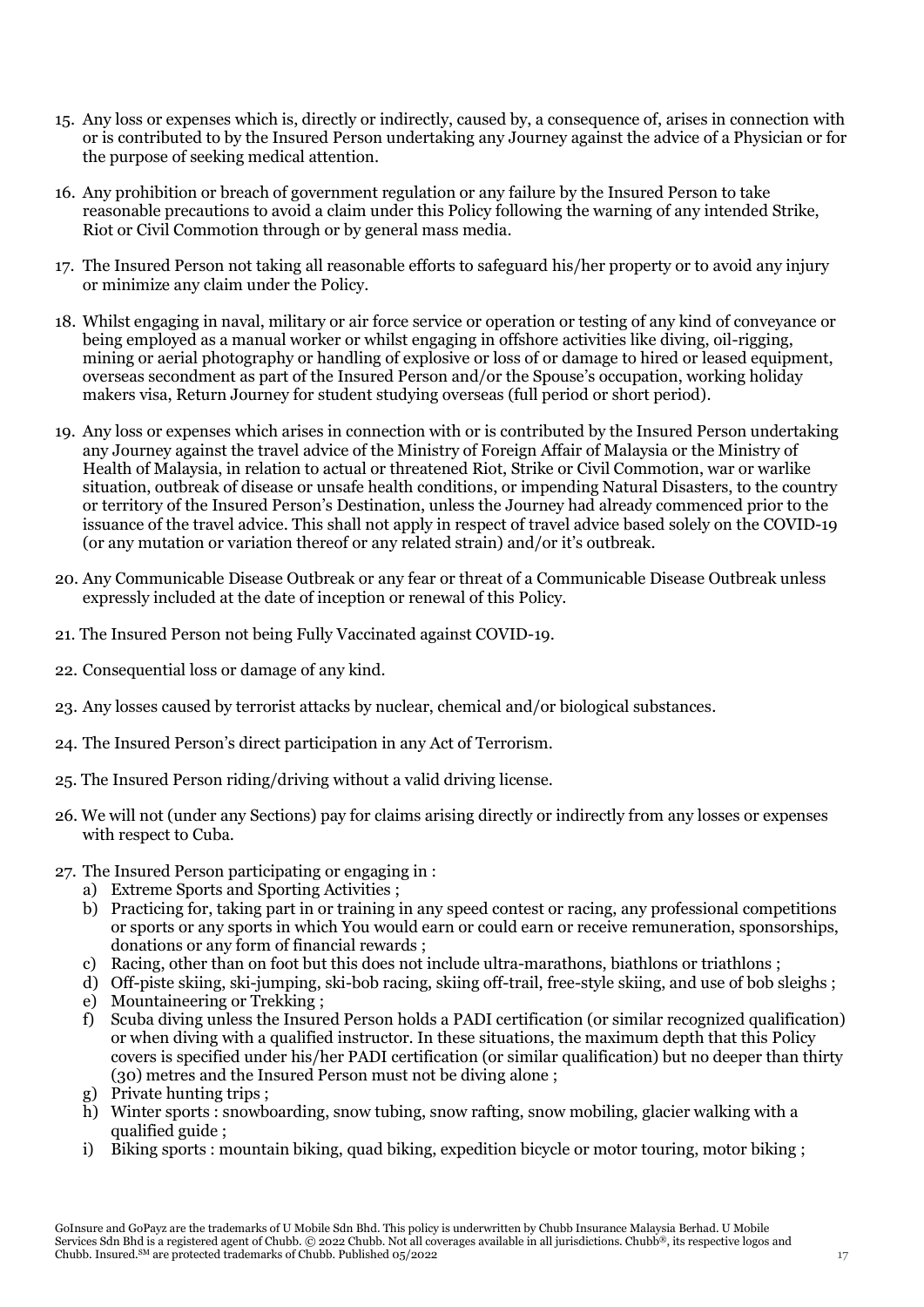- j) 4-wheel driving adventures.
- 28. For Domestic Journey : Sickness, illness, diseases or any bacterial infection other than bacterial infection that is the direct result of accidental cut or wound.

#### Part 4.1 Sanctions Exclusion Applicable to this Policy

This insurance does not apply to the extent that trade or economic sanctions or other laws or regulations prohibit us from providing insurance, including, but not limited to, the payment of claims. All other terms and conditions of the policy remain unchanged.

Chubb Insurance Malaysia Berhad is a subsidiary/branch of a US company and Chubb Limited, a NYSE listed company. Consequently, Chubb Insurance Malaysia Berhad is subject to certain US laws and regulations in addition to EU, UN and Malaysia sanctions restrictions which may prohibit it from providing cover or paying claims to certain individuals or entities or insuring certain types of activities related to certain countries such as Cuba.

# Part 5 – Special Conditions

# *Section 1 – Conditions Applicable To Annual Policy Only*

## **1. Cancellation By Us**

a) We may cancel this Policy at any time by giving fourteen (14) days' notice in writing delivered to the Policyholder or mailed to the Policyholder's last address as shown in Our records stating when thereafter such cancellation shall be effective. In the event of such cancellation, the Policyholder shall cease to extend the Coverage(s) to other Insured Person(s) under the Policy. In the event of such cancellation, all the Coverages under this Policy shall continue until the expiry of the respective Periods of Insurance.

b) We may cancel the Insured Person's Coverage under this Policy at any time by giving fourteen (14) days' written notice to Us provided no claim has arisen during the current Period of Insurance. In the event of such cancellation, We will return the pro-rata portion of any premium paid to the Insured Person who has purchased the Coverage.

There will be no refund if a claim has been made during the Period of Insurance.

Such cancellation shall be without prejudice to any event giving rise to a claim under this Policy prior to the cancellation date. In the event of any such claim, We shall be entitled to recover all premiums refunded and set-off such amounts from any claim payable by Us.

#### **2. Cancellation By the Policyholder**

- a) The Policyholder may cancel this Policy at any time by giving fourteen (14) days' notice in writing delivered to Us. In the event of such cancellation, the Policyholder shall cease to extend the Coverage(s) to other Insured Person(s) under the Policy. In the event of such cancellation, all the Coverages under this Policy shall continue until the expiry of the respective Periods of Insurance.
- b) The Insured Person who has purchased the Coverage may cancel his/her Coverage under this Policy at any time by giving fourteen (14) days' written notice to Us. In the event of such cancellation, and provided no claim has arisen during the current Period of Insurance, We will provide a refund, computed in accordance with the applicable percentage indicated below.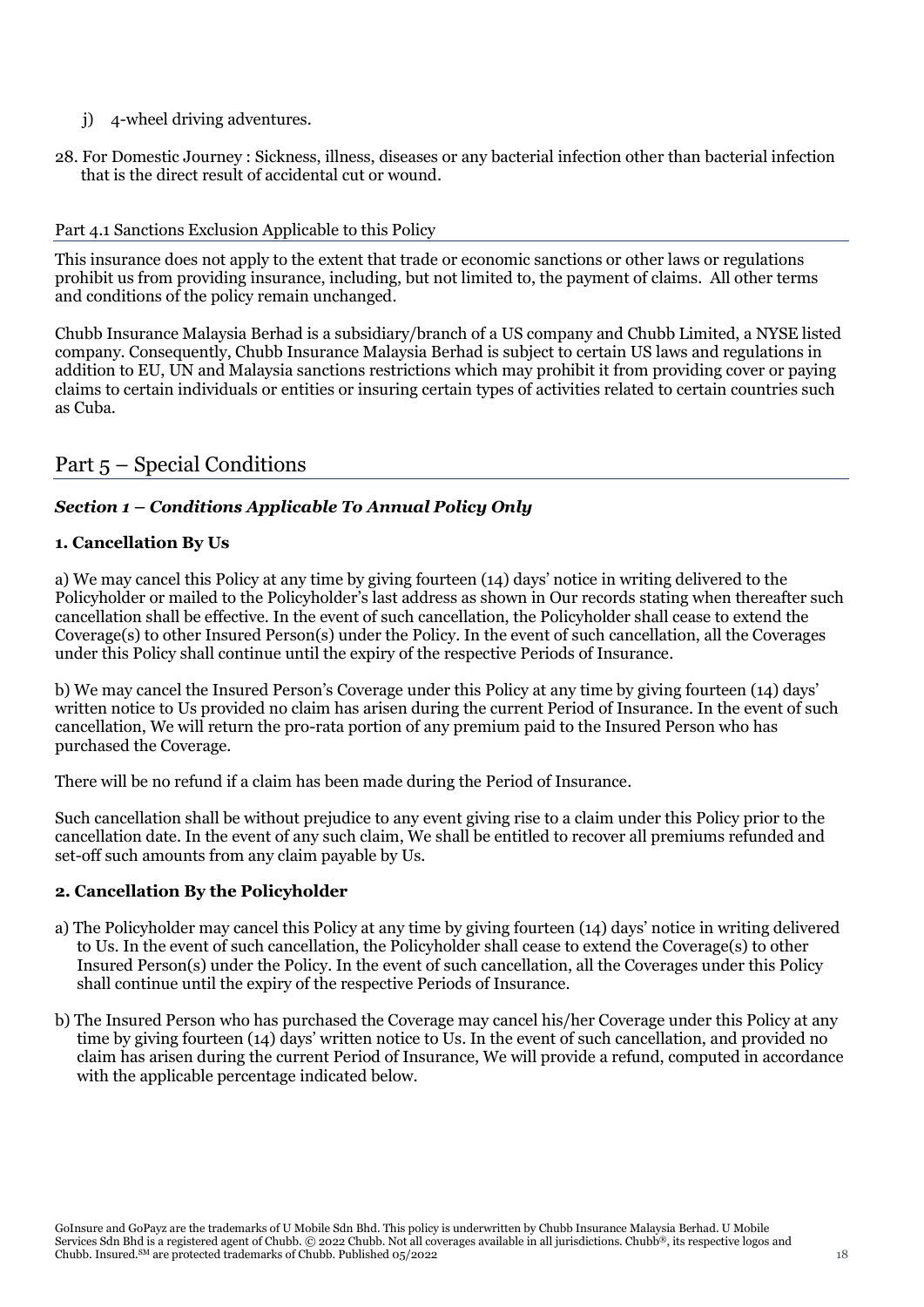| <b>Policy Period in Force (up to)</b> | <b>Refund of Annual Premium</b> |
|---------------------------------------|---------------------------------|
| 2 Months (Minimum)                    | 60%                             |
| 3 Months                              | 50%                             |
| 4 Months                              | 40%                             |
| 5 Months                              | 30%                             |
| 6 Months                              | 25%                             |
| Period exceeding 6 Months             | No refund                       |

# **3. Addition Of Insured Person**

No person shall be covered by this Policy unless such person is specifically named as an Insured Person by a written endorsement to this Policy. Additional premium will be charged for each additional Insured Person included under this Policy after the commencement of the Period of Insurance or at the time of renewal of this Policy.

#### **4. Renewal**

Subject to the terms and conditions of this Policy, the Coverage under the Policy may be renewed by payment of premium in advance or in accordance to the Payment Before Cover Warranty as applicable at our premium rate in force at the time of renewal. To avoid doubt, the Coverage(s) for the Spouse and/or Child(ren) shall terminate and cease to be renewable upon non-fulfilment of the eligibility requirements stated in Part 2 above.

## **5. Age Limit Eligibility**

Further to the eligibility requirements stated in Part 2 above, for Annual Policy, the age eligibility for the Insured Person to qualify for cover is between age eighteen (18) years old and seventy (70) years old at the time the Insured Person applies for this insurance, with policy renewal up to the age of eighty (80) years old for the Insured Person and/or the Spouse only. To avoid doubt, the Coverage(s) for the Spouse and/or Child(ren) shall terminate and cease to be renewable upon non-fulfilment of the eligibility requirements stated in Part 2 above.

#### *Section 2 – Extension and Expansion of Coverage*

Subject to Our prior written approval, the Insured Person may at any time, during the Period of Insurance and prior to commencement of any Journey, obtain an expansion of the geographical coverage from "Zone 1" to "Zone 2" or "Zone 3", or from "Zone 2" to "Zone 3", by notifying Us of the desired change and paying the appropriate additional premium.

If, whilst the Insured Person is on a Journey and due to unforeseen circumstances require an extension of the Period of Insurance, We may at Our discretion, either approve or reject the Insured Person's request. Any such approval must be in writing. If We approve and agree to extend the Period of Insurance, Our approval shall be subjected to an additional premium and the Insured Person's confirmation that there is no known claim/event which may give rise to a potential claim under this Policy prior to the said request. We will also not be liable for any claim arising from, or in connection with any loss/event that had occurred prior to the extension of Period of Insurance.

If We approve, an endorsement noting the change in Period of Insurance and/or geographical coverage shall be issued to the Insured Person.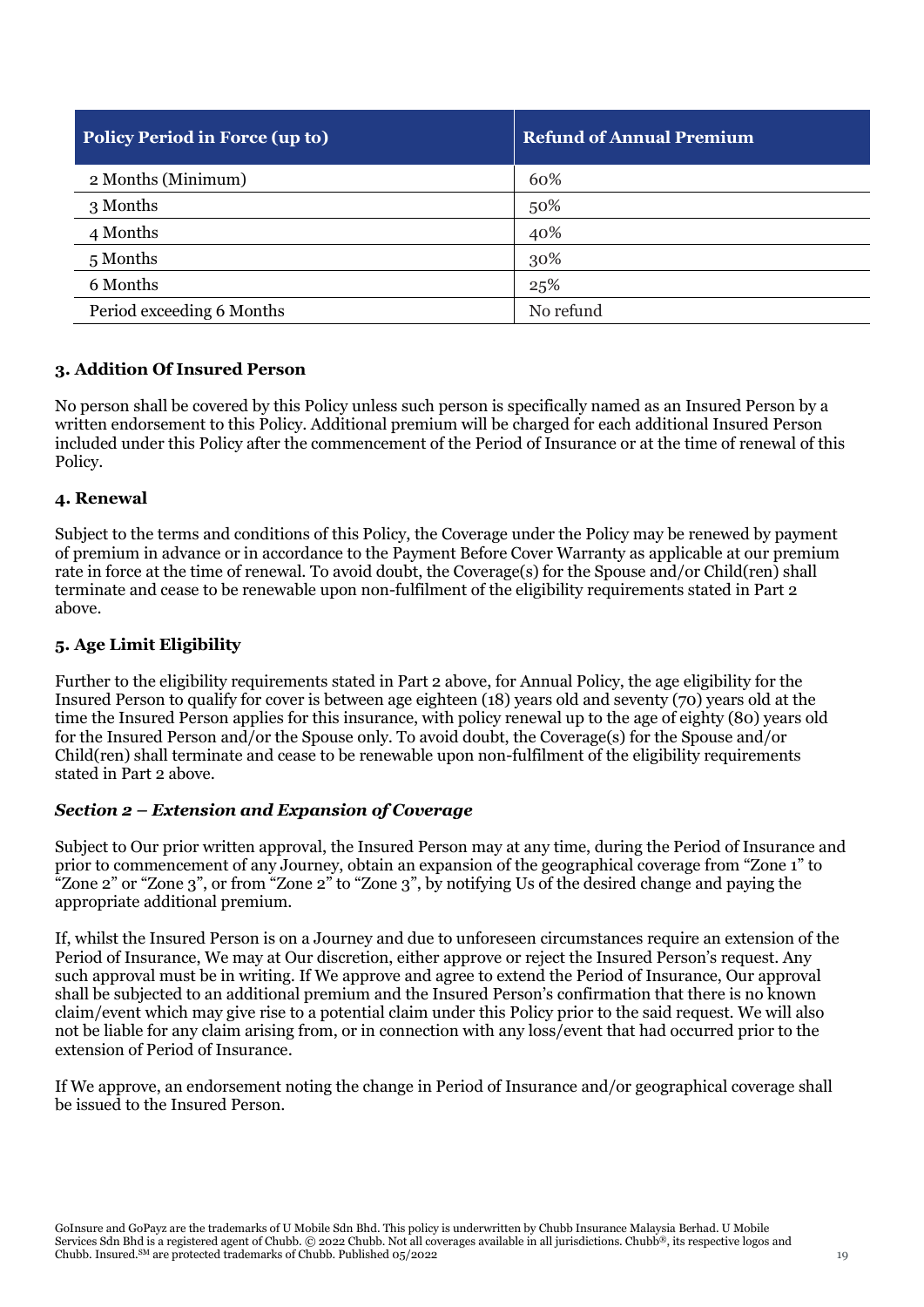# *Section 3 – Conditions Applicable To Single Policy Only*

a) We may cancel the Coverage under this Policy at any time by giving the Insured Person fourteen (14) days' notice in writing delivered to him/her or mailed to the his/her last address as shown in Our records, if the Insured Person has breached any laws or the terms and conditions of this Policy. In the event of such cancellation, We will provide refund of premium without interest, and provided no claim has arisen during the Period of Insurance.

b) The Insured Person may cancel the Coverage under this Policy at any time by giving written notice to Us. In the event of such cancellation, We will provide refund of premium without interest, provided the Period of Insurance stated on the Certificate of Insurance has not commenced and no claim has arisen.

# Part 6 – General Conditions

## **1. Payment Before Cover Warranty**

It is hereby agreed and declared that the total premium due must be paid and actually received in full by Us (or the intermediary through whom the Coverage was effected) on or before the commencement date of the Coverage under the Policy, renewal certificate, Certificate of Insurance, or endorsement. In the event that the total premium due is not paid and actually received in full by Us (or the intermediary through whom the Coverage was effected) on or before the commencement date referred to above, then the Coverage, renewal certificate, Certificate of Insurance and endorsement shall not attach and no benefits whatsoever shall be payable by Us. Any payment received thereafter shall be of no effect whatsoever as cover never attached on the Policy, renewal certificate, Certificate of Insurance or endorsement.

#### **2. Entire Contract, Changes**

This Policy, the Certificate of Insurance, the Benefit Schedule, and any amendments or endorsements shall constitute the entire contract of insurance. No change to the terms and conditions of this Policy shall be valid unless approved in writing by Our authorized representative and such approval shall be endorsed hereon or attached hereto. No broker or agent has the authority to amend or to waive any of the terms and conditions of this Policy.

## **3. Conditions Precedent To Liability**

The due observance and fulfilment of the terms, provisions and conditions of this Policy by You and in so far as they relate to anything to be done or complied with by You shall be conditions precedent to Our liability to make any payment under this Policy.

## **4. Legal Action**

No action shall be brought to recover on the Coverage under this Policy prior to the expiration of sixty (60) days after written proof of claim has been filed in accordance with the provisions of this Policy.

## **5. Misrepresentation**

If the proposal or declaration (whether verbal or written) by You is found to be deliberately or recklessly untrue in any respect or if any material fact affecting the risk has been deliberately or recklessly incorrectly stated or omitted, or if this insurance, or any renewal thereof shall have been obtained through any deliberate or reckless misstatement, misrepresentation or suppression, or if any claim made shall be fraudulent or exaggerated, or if any false declaration or statement shall be made in support of such claim, then in any of these cases, the Coverages under this Policy, or any affected Certificate of Insurance, shall be void.

## **6. Your Duty To Us**

You must take reasonable care:

- a) not to make a misrepresentation to Us when answering any questions We may ask;
- b) when renewing this Policy or any Coverage, not to make a misrepresentation to Us in answering any questions, or confirming or amending any matter previously disclosed to Us in relation to this Policy or such coverage; and
- c) to disclose to Us any matter, other than what We have asked in (a) and (b) above, that You know to be relevant to Our decision on whether to accept the risk or not and the rates and terms to be applied.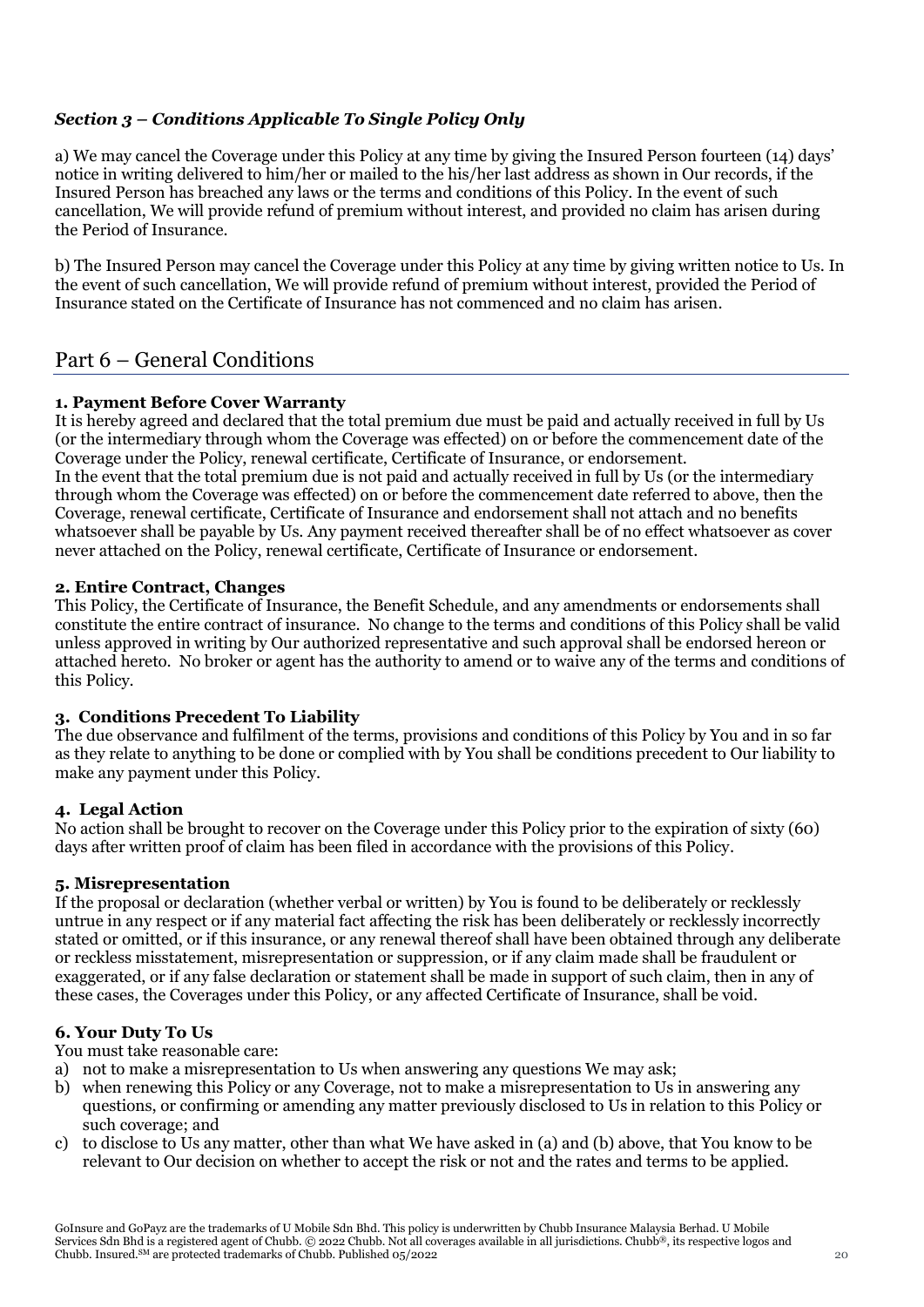Breach of Your duty as stated above may result in Us avoiding the Policy or affected Certificate of Insurance and refusing all claims, or the terms of the Policy or affected Certificate of Insurance being varied, and/or the amount to be paid on a claim being proportionately reduced, depending on the type of misrepresentation or non-disclosure and the effect of the said misrepresentation or non-disclosure.

You also have a duty to tell Us immediately if at any time after your Coverage has been entered into, varied or renewed with Us, any of the information You give on Your proposal form or enrolment form is inaccurate or has changed.

Breach of such duties as stated above may result in Us voiding Your Coverage under the Policy and refusing all claims, or the amount to be paid on a claim being proportionately reduced, depending on the type of misrepresentation or non-disclosure and the effect of the said misrepresentation or non-disclosure, in accordance with Schedule 9 of the Financial Services Act 2013.

## **7. Claims Procedure**

On the happening of any occurrence likely to give rise to a claim under this Policy, the Claimant must give Us written notice as soon as possible and, in any event, within thirty (30) days after the date of occurrence to Our Claims Department, Wisma Chubb, 38 Jalan Sultan Ismail, 50250 Kuala Lumpur.

If the Claimant wishes to make a claim, the Claimant must:

- a) complete a claim form (claim forms are available from Us);
- b) attach to the claim form:
	- i) original receipts for any expenses that are being claimed;
	- ii) any reports that have been obtained from the police, a carrier or other authorities about an Accident, loss or damage; and
	- iii) any other documentary evidence required by Us under the Coverage.
- c) provide Us with the completed claim form and accompanying documents within thirty (30) days of the loss taking place which gives rise to a claim; and
- d) give Us at the Claimant's expense all medical and other certificates/ reports/ documents and evidence required by Us that is reasonably required to assess the claim.

We may have the Insured Person medically examined at Our expense when and as often as We may reasonably require after a claim has been made. We may also arrange an autopsy if We reasonably require one and it is not forbidden by law.

#### **8. Payment Of Benefits**

Payment of any benefit under this Policy is subject to the Definitions, exclusions, and all other terms and conditions pertinent to the benefits.

Benefits payable under this Policy shall be paid to the Insured Person who has purchased the Coverage. Benefits payable under this Policy in respect of any claims by or on behalf of any Child(ren) insured hereunder shall be paid to the Insured Person who had purchased the Coverage, provided that such Insured Person had insurable interest on the life of the Child(ren).

Any benefits payable under this Policy in the event of the Insured Person's Death shall be paid to the Insured Person's Nominee or to the person We are required to pay under the law, if there is no such Nominee.

#### **9. Interpretation**

This Policy, including the application, Certificate of Insurance, endorsement, and amendments, if any shall be read together as one contract and any word or expression to which a specific meaning has been attached shall, unless the context otherwise requires, bear that specific meaning wherever it may appear.

In the event of any inconsistencies between the Bahasa Malaysia version and the English version of this Policy, the English version shall prevail.

#### **10. Termination For Non-Payment Of Premium**

This Policy or any Certificate of Insurance shall be deemed to have been void from date of issue if the premium is not paid.

## **11. Our Right After A Claim**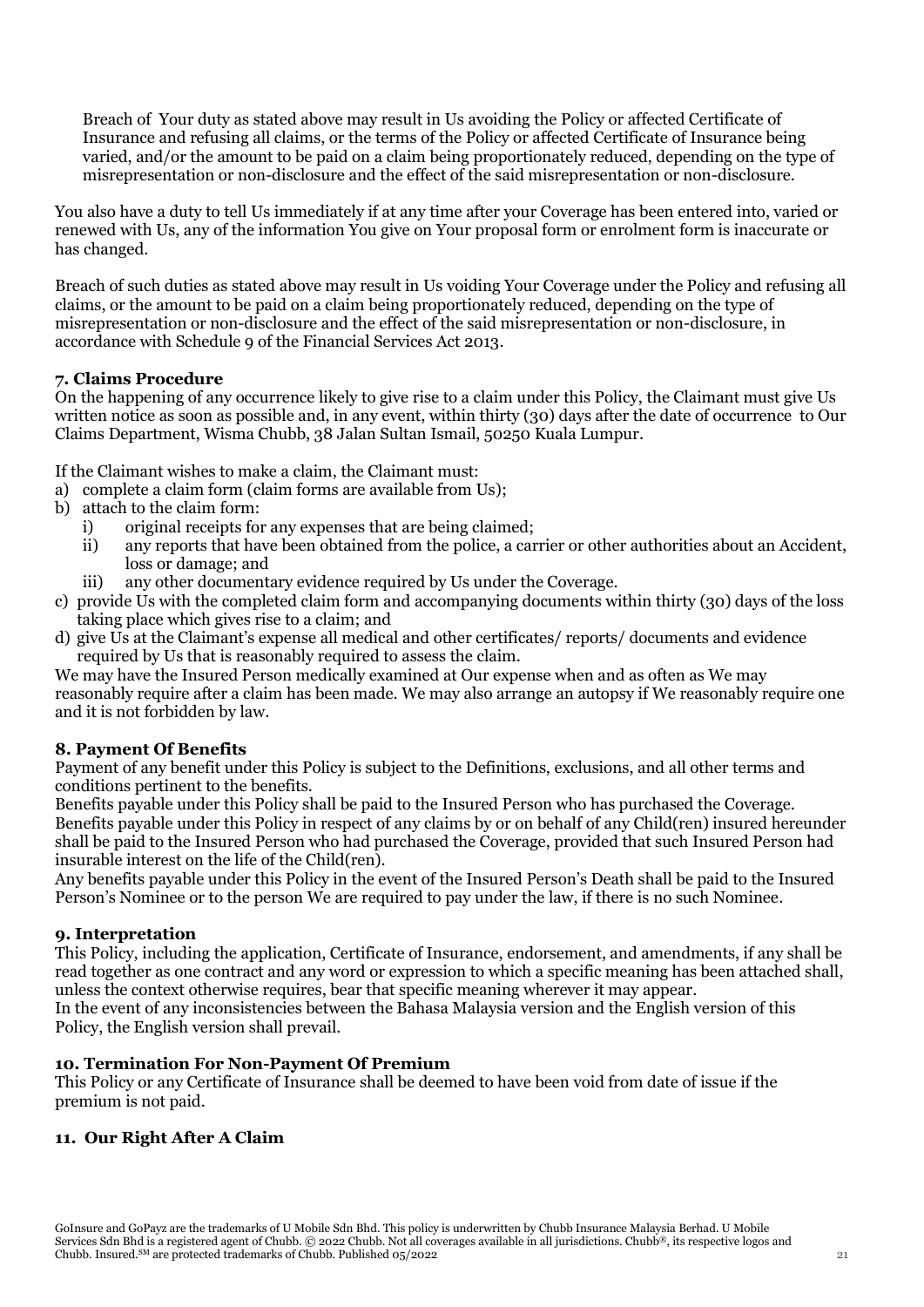We shall be allowed to conduct in Your name and on Your behalf the defense or settlement of any legal action and take proceedings at Our own benefit but in Your name to recover compensation from any third party in respect of anything covered by the Coverage under this Policy.

## **12. Multiple Policies**

The Insured Person can only be covered under one leisure travel insurance policy underwritten by Us for the same Journey. Any additional leisure travel insurance policies underwritten by Us that is/are taken up by the Insured Person will be void.

#### **13. Compliance With Policy Provisions**

Failure to comply with any of the provisions contained in this Policy shall invalidate all claims hereunder. **14. Contribution**

In the event You become entitled to a refund of or reimbursement of all or part of such expenses from any other source, or if there is in place any other insurance against the events covered under this Policy, We will only be liable for the excess of the amount recoverable from such other source or insurance.

#### **15. Jurisdiction**

All disputes relating to the Coverage under this Policy must be submitted to the exclusive jurisdiction of the courts in Malaysia.

#### **16. Notice Of Trust Or Assignment And Third Party Rights**

We shall not be bound or be affected by any notice of any trust, charge, lien, assignment or other dealing with or in relation to this Policy.

A person who is not a party to this Policy contract shall have no right to enforce any of its terms.

#### **17. Governing Law**

This Policy shall be governed by and interpreted in accordance with Malaysian law.

#### **18. Interest**

No amounts payable by Us under this Policy shall carry interest unless provided by law.

#### **19. Currency And Exchange Rate**

Premiums and Benefits payable under this Policy shall be in Malaysian Ringgit. In the event reimbursement of any Benefits under this Policy are based on bills in a currency other than Malaysia Ringgit, We shall pay the reimbursement in Malaysia Ringgit based on the quoted exchange rate (open market rate if a free market, official rate if not a free market) at the date the charges are incurred.

#### **20. Clerical Error**

A clerical error by Us shall not invalidate insurance otherwise validly in force, nor continue insurance otherwise not validly in force.

# Part 7 – Benefits

We will only pay for one (1) Benefit under the respective Sections below:

a) For Overseas Journey:

- i) Section 11 (a) Cancellation Expenses or 11 (b) Postponement Expenses ;
- ii) Section 14 or 18 or 27B;
- iii) Sections 19 or 20 or 21 or 22 or 23.

#### b) For Domestic Journey:

- i) Section 11 or Section 12;
- ii) Sections 14 or Section 18 or Section 27B.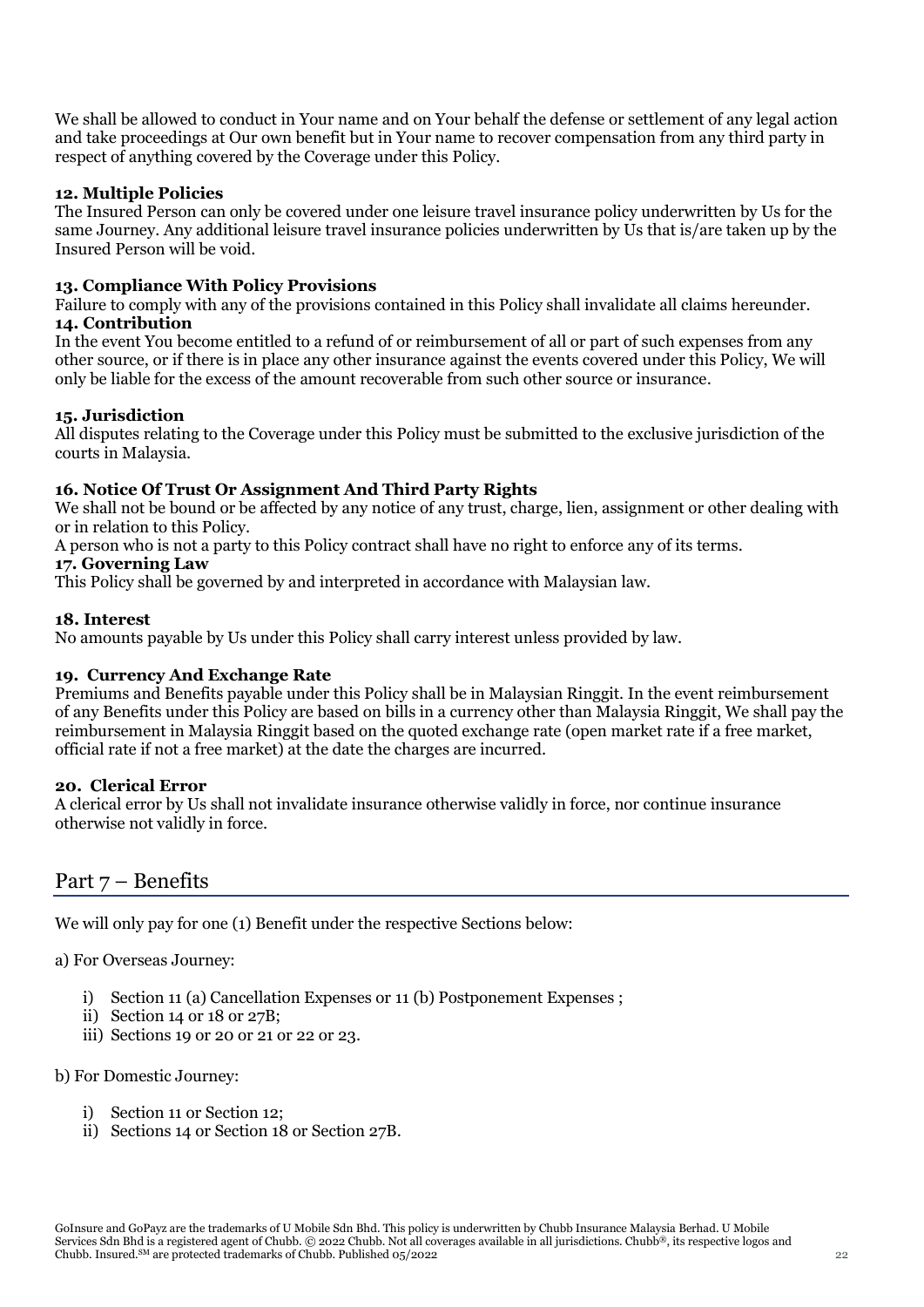| <b>Core Benefits</b>                                   |                                                                                                                                                                                                                                                                                                                                                                                                                                                                                                                                                                                                                                                                                                                                                                                          |  |
|--------------------------------------------------------|------------------------------------------------------------------------------------------------------------------------------------------------------------------------------------------------------------------------------------------------------------------------------------------------------------------------------------------------------------------------------------------------------------------------------------------------------------------------------------------------------------------------------------------------------------------------------------------------------------------------------------------------------------------------------------------------------------------------------------------------------------------------------------------|--|
| Section 1 - Accidental Death and Permanent Disablement |                                                                                                                                                                                                                                                                                                                                                                                                                                                                                                                                                                                                                                                                                                                                                                                          |  |
| <b>What Is Covered</b>                                 | If, during the Period of Insurance, whilst You are on a Journey, You sustain<br>Bodily Injury which results in Death or Permanent Disablement within one<br>hundred and eighty (180) days from the date of the Accident.                                                                                                                                                                                                                                                                                                                                                                                                                                                                                                                                                                 |  |
| <b>Additional</b><br><b>Conditions</b>                 | The occurrence of Death or any specific Permanent Disablement for which is<br>payable under this Section shall at once terminate all insurance under the Policy, but<br>such termination shall be without prejudice to any other claim originating from the<br>Accident causing such Death or Permanent Disablement.<br>No payment will be made under any circumstances for more than one of the items<br>stated in the Table of Benefits above. Where You suffer more than one type of<br>Permanent Disablement in the same Accident, Our liability under this Section shall<br>be limited to one payment for the type of Permanent Disablement which, of all the<br>Permanent Disablement actually suffered, attracts the largest percentage stated in<br>the Table of Benefits below. |  |
| <b>What We Will Pay</b>                                | We will pay to Your nominee or to the person We are required to pay to under the<br>law if there is no such nominee, the compensation according to the scale stated in<br>the Table of Benefits below and up to a maximum relevant Benefit amount specified<br>in the Benefit Schedule, subject to the terms and conditions of this Policy.                                                                                                                                                                                                                                                                                                                                                                                                                                              |  |
| <b>What Is Not</b><br><b>Covered</b>                   | In addition to Part $4$ – General Exclusions, this Policy does not cover, and We will<br>not in any event be liable in respect of any claim under this Section, which is directly<br>or indirectly, caused by, a consequence of, arises in connection with or contributed<br>to by Sickness.                                                                                                                                                                                                                                                                                                                                                                                                                                                                                             |  |

# *Table of Benefits*

| <b>Loss Event</b>                                                                                                  | <b>Compensation payable % of maximum</b><br>sum insured specified in the Benefit<br><b>Schedule</b> |
|--------------------------------------------------------------------------------------------------------------------|-----------------------------------------------------------------------------------------------------|
| <b>Accidental Death</b>                                                                                            | 100\%                                                                                               |
| Permanent Total Disablement                                                                                        | 100%                                                                                                |
| Loss of Speech and Loss of Hearing in both ears                                                                    | 100%                                                                                                |
| Loss of Sight in both eyes                                                                                         | 100%                                                                                                |
| Loss of Limbs to at least two Limbs                                                                                | 100%                                                                                                |
| Loss of Limb to one Limb                                                                                           | 50%                                                                                                 |
| Total and irrecoverable loss of lens of at least one eye,<br>which is beyond remedy by surgical or other treatment | 50%                                                                                                 |
| Loss of Speech                                                                                                     | 50%                                                                                                 |
| Total and Permanent Loss of Hearing in<br>i) both Ears<br>ii) one Ear                                              | 50%<br>15%                                                                                          |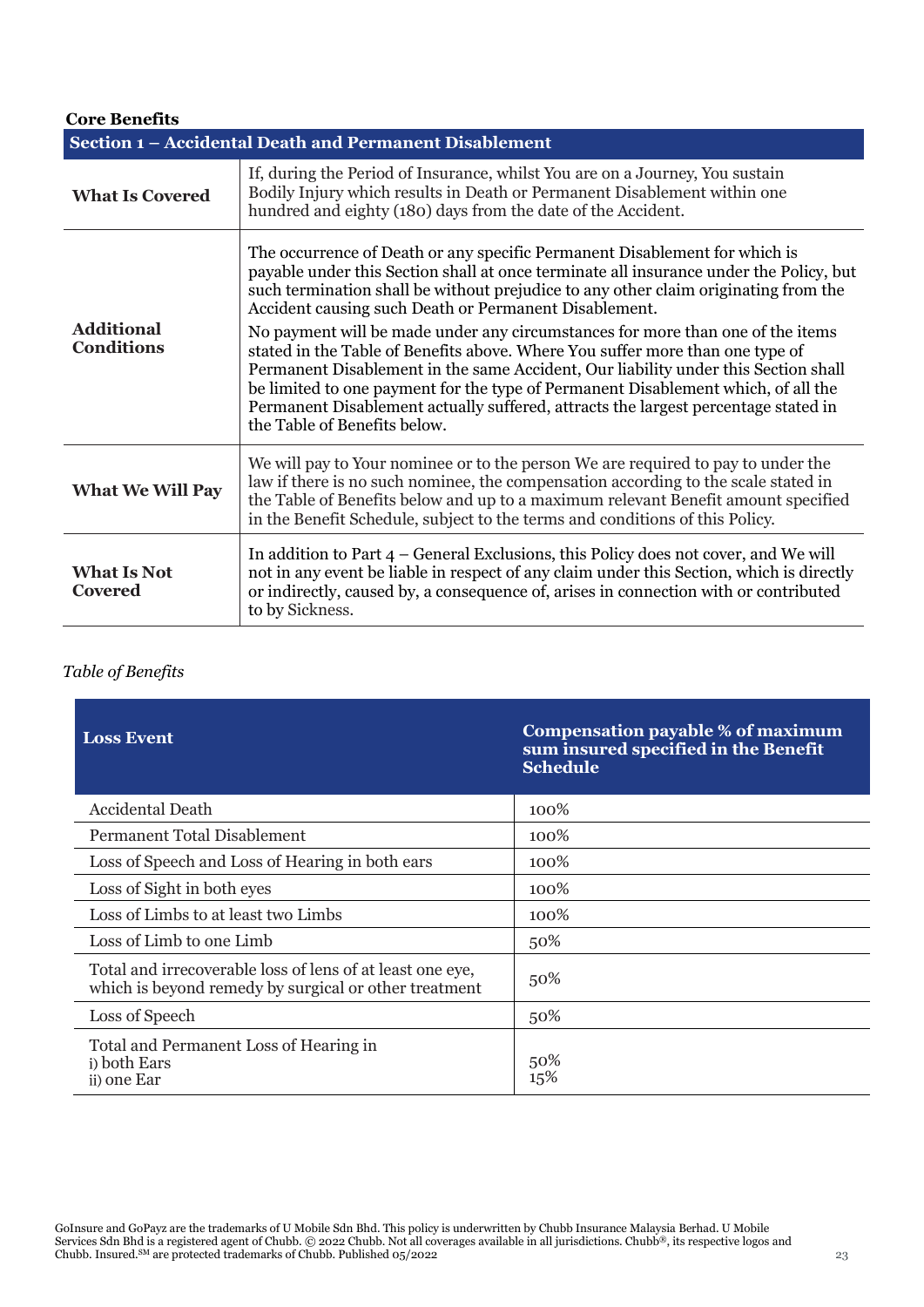| Section 2 – Child Education Fund (applicable to Overseas Return Journey only) |                                                                                                                                                                                                                                                                                                |  |
|-------------------------------------------------------------------------------|------------------------------------------------------------------------------------------------------------------------------------------------------------------------------------------------------------------------------------------------------------------------------------------------|--|
| <b>What Is Covered</b>                                                        | If, during the Period of Insurance, whilst You are on a Journey, You sustain Bodily<br>Injury which results in Death for which a benefit is payable under Section $1 -$<br>Personal Accident, and You have Child(ren) enrolled as a full-time student in a<br>recognized learning institution. |  |
| <b>What We Will Pay</b>                                                       | We will pay up to the relevant Benefit amount specified in the Benefit Schedule for<br>each surviving Child up to a maximum of four (4) Children subject to the terms and<br>conditions of this Policy.                                                                                        |  |
| <b>What Is Not</b><br>Covered                                                 | Please refer to Part $4$ – General Exclusions.                                                                                                                                                                                                                                                 |  |

| <b>Section 3 - Medical Expenses</b>     |                                                                                                                                                                                                                                                                                                                                                                                                                                                                                                                                                                                                                                                                                                                                                                                                                                                                                                                                                                                                                                                                                                                                                                                                                                                                                                                                                                                                                                                                                                                                                                                                                                                                               |  |
|-----------------------------------------|-------------------------------------------------------------------------------------------------------------------------------------------------------------------------------------------------------------------------------------------------------------------------------------------------------------------------------------------------------------------------------------------------------------------------------------------------------------------------------------------------------------------------------------------------------------------------------------------------------------------------------------------------------------------------------------------------------------------------------------------------------------------------------------------------------------------------------------------------------------------------------------------------------------------------------------------------------------------------------------------------------------------------------------------------------------------------------------------------------------------------------------------------------------------------------------------------------------------------------------------------------------------------------------------------------------------------------------------------------------------------------------------------------------------------------------------------------------------------------------------------------------------------------------------------------------------------------------------------------------------------------------------------------------------------------|--|
| <b>What Is Covered</b>                  | If, during the Period of Insurance, whilst You are on a Journey:<br>a) For Overseas Journey : You incur Medical Expenses Overseas as a direct<br>result of Bodily Injury or Sickness or Dental Expenses as a direct result of<br>Accidental Injury.<br>b) For Domestic Journey : You incur Medical Expenses as a direct result of<br>Bodily Injury or Dental Expenses as a direct result of Accidental Injury.                                                                                                                                                                                                                                                                                                                                                                                                                                                                                                                                                                                                                                                                                                                                                                                                                                                                                                                                                                                                                                                                                                                                                                                                                                                                |  |
| <b>Additional</b><br><b>Conditions</b>  | For the avoidance of doubt, in the event You become entitled to a refund of or<br>reimbursement of all or part of such expenses from any other source, or if there is<br>in place any other insurance against the events covered under this Section, We will<br>only be liable for the excess of the amount recoverable from such other source or<br>insurance.<br>a) For Overseas Journey : We have the option of returning You to Malaysia, if the<br>cost of the Overseas Medical Expenses, Dental Expenses and/or additional<br>expenses that may be covered under other Benefits in this Policy are likely to<br>exceed the cost of returning You to Malaysia, subject always to medical advice<br>provided by Chubb Assistance. If We return You to Malaysia, any claim for<br>continuation of treatment in Malaysia shall be subject to the terms and the<br>maximum relevant Benefit amount specified under Section 4 - Follow-up<br>Medical Expenses in Malaysia. We also have the option of evacuating You to the<br>nearest Hospital in another country if the necessary treatment and/or facility is<br>not available in the immediate vicinity.<br>b) For Domestic Journey : You should seek necessary medical treatment at any<br>registered clinic or Hospital within twenty-four (24) hours of the Accident<br>causing the Bodily Injury.<br>If You and/or Your Spouse are above the age of seventy (70) years old, at the time<br>of the Bodily Injury or Sickness, the maximum amount of the relevant Benefit<br>payable under this Section shall be the respective amount specified in the Benefit<br>Schedule for Your and/or Your Spouse's age category. |  |
| <b>Additional</b><br><b>Definitions</b> | Home Country means any country of which You are a citizen or a permanent<br>resident and excludes Malaysia.                                                                                                                                                                                                                                                                                                                                                                                                                                                                                                                                                                                                                                                                                                                                                                                                                                                                                                                                                                                                                                                                                                                                                                                                                                                                                                                                                                                                                                                                                                                                                                   |  |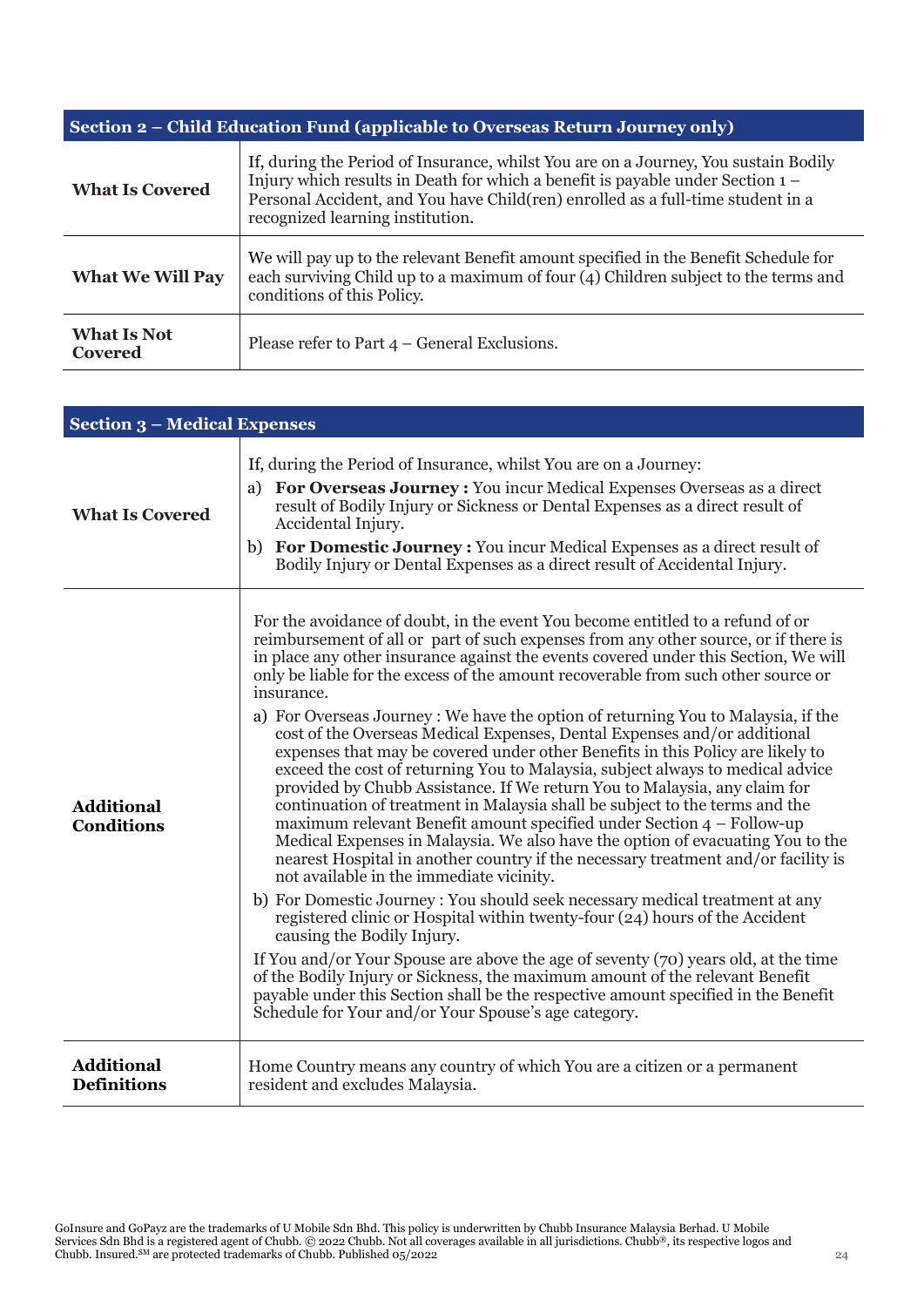| <b>What We Will Pay</b>       | For Medical Expenses, only the medical, hospital, surgical treatment<br>a)<br>necessarily incurred as a direct result of Bodily Injury or Sickness (for Overseas<br>Journey), or Bodily Injury (for Domestic Journey) contracted by You during the<br>Period of Insurance. The treatment must be given by a Physician.<br>For Dental Expenses, only the emergency dental treatment as a direct result of<br>b)<br>Bodily Injury to sound natural teeth occurring during the Period of Insurance.<br>The treatment must be given by a Dentist. This is applicable only when You are<br>Overseas.                                                                                                                                                                                                                                                                                                                                                                                                                                                                                                                                                                                                                                                                                                                                                                                                                                                                                                                                                                                                                                                                                                                                                                                                                                                                                                                                                                                                                                                                                                                                                                                                                                                                                                                                                                                                                                                     |
|-------------------------------|-----------------------------------------------------------------------------------------------------------------------------------------------------------------------------------------------------------------------------------------------------------------------------------------------------------------------------------------------------------------------------------------------------------------------------------------------------------------------------------------------------------------------------------------------------------------------------------------------------------------------------------------------------------------------------------------------------------------------------------------------------------------------------------------------------------------------------------------------------------------------------------------------------------------------------------------------------------------------------------------------------------------------------------------------------------------------------------------------------------------------------------------------------------------------------------------------------------------------------------------------------------------------------------------------------------------------------------------------------------------------------------------------------------------------------------------------------------------------------------------------------------------------------------------------------------------------------------------------------------------------------------------------------------------------------------------------------------------------------------------------------------------------------------------------------------------------------------------------------------------------------------------------------------------------------------------------------------------------------------------------------------------------------------------------------------------------------------------------------------------------------------------------------------------------------------------------------------------------------------------------------------------------------------------------------------------------------------------------------------------------------------------------------------------------------------------------------|
| <b>What Is Not</b><br>Covered | In addition to Part $4$ – General Exclusions, this Policy does not cover, and We will<br>not in any event be liable in respect of any claim under this Section, which is directly<br>or indirectly, caused by, a consequence of, arises in connection with or contributed<br>to by any of the following:<br>Any expenses incurred for prostheses, contact lenses, spectacles, hearing aids,<br>1.<br>dentures or medical equipment.<br>2. Any expenses relating to any treatment not prescribed by a Physician or Dentist<br>(as the case may be).<br>Any expenses incurred in relation to traditional treatment or treatment by a<br>3.<br>Traditional Physician.<br><b>For Overseas Journey:</b><br>Any expenses relating to any treatment for Bodily Injury or Sickness where such<br>$\mathbf{i}$<br>treatment was sought and/or received more than sixty (60) days from the time<br>the Bodily Injury or Sickness was first sustained.<br>Surgery or medical treatment which in the opinion of the Physician or Dentist<br>$\rm ii)$<br>(as the case may be) treating You can be reasonably delayed until Your return to<br>Malaysia.<br>iii) Any further expenses incurred by You if We wish to return You to Malaysia but<br>You refuse (where in the opinion of the treating Physician or Dentist (as the case<br>may be) and Chubb Assistance You are fit to travel).<br>iv) Any treatment obtained in Your Home Country, unless specifically provided for<br>under this Policy.<br>Any Bodily Injury or Sickness that occurred before the commencement of Your<br>V)<br>Journey.<br><b>For Domestic Journey:</b><br>Any expenses relating to any treatment for Bodily Injury where such treatment<br>i)<br>was sought and/or received after twenty-four $(24)$ hours from the Bodily Injury<br>was first sustained.<br>ii) Surgery or medical treatment which in the opinion of the Physician or Dentist<br>(as the case may be) treating You can be reasonably delayed until Your return to<br>Your Home.<br>iii) Any further expenses incurred by You if We wish to return You to Your Home<br>but You refuse (where in the opinion of the treating Physician or Dentist (as the<br>case may be) and Chubb Assistance that You are fit to travel).<br>iv) Any treatment obtained in Your Home, unless specifically provided for under<br>this Policy.<br>Any Bodily Injury that occurred before the commencement of Your Journey.<br>V) |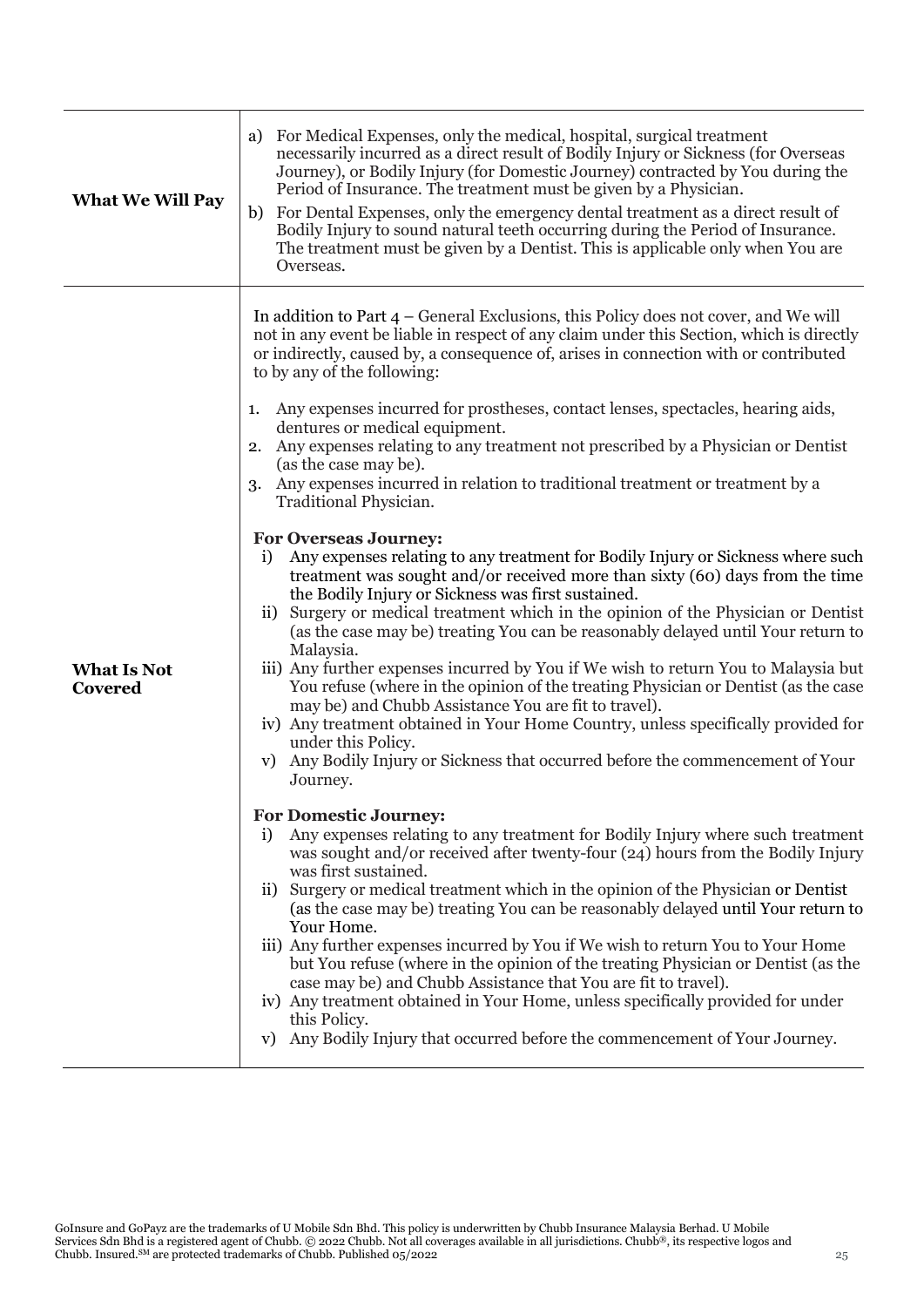# **Section 4 – Follow-up Medical Expenses in Malaysia (applicable to Overseas Return Journey only)**

|                                        | If, during the Period of Insurance, whilst You are on an Overseas Return Journey,<br>You sustain Bodily Injury or Sickness:                                                                                                                                                                                                                                                                                                                                                                                                                                                                                                                                                                                                                                                                                                                                                                                                                                                       |  |  |
|----------------------------------------|-----------------------------------------------------------------------------------------------------------------------------------------------------------------------------------------------------------------------------------------------------------------------------------------------------------------------------------------------------------------------------------------------------------------------------------------------------------------------------------------------------------------------------------------------------------------------------------------------------------------------------------------------------------------------------------------------------------------------------------------------------------------------------------------------------------------------------------------------------------------------------------------------------------------------------------------------------------------------------------|--|--|
| <b>What Is Covered</b>                 | which has resulted in a valid claim for Medical Expenses or Dental Expenses<br>a)<br>under Section 3, and necessarily incur Medical Expenses or Dental Expenses<br>prescribed by a Physician in Malaysia within thirty (30) days after the end of<br>the Return Journey as a direct result of such Bodily Injury or Sickness;<br>that You did not seek medical treatment for whilst Overseas, but which You<br>b)<br>necessarily incur Medical Expenses or Dental Expenses prescribed by a<br>Physician in Malaysia within thirty (30) days after the end of the Return<br>Journey as a direct result of such Bodily Injury or Sickness, and further<br>provided that You had first sought medical treatment by a Physician in<br>Malaysia as a direct result of such Bodily Injury or Sickness within twenty-four<br>(24) hours after the end of the Overseas Return Journey; and an excess of<br>RM50.00 will be deducted for each and every medical bill, receipt and invoice. |  |  |
| <b>Additional</b><br><b>Conditions</b> | For the avoidance of doubt, in the event You become entitled to a refund of or<br>reimbursement of all or part of such expenses from any other source, or if there is<br>in place any other insurance against the events covered under this Section, We will<br>only be liable for the excess of the amount recoverable from such other source or<br>insurance.<br>If You and/or Your Spouse are above the age of seventy (70) years at the time of<br>Bodily Injury or Sickness, the maximum amount of the relevant Benefit payable<br>under this Section shall be the respective amount specified in the Benefit Schedule.                                                                                                                                                                                                                                                                                                                                                      |  |  |
| <b>What We Will Pay</b>                | We will reimburse You in respect of such expenses up to a maximum of the<br>relevant Benefit amount specified in the Benefit Schedule subject to the terms and<br>conditions of this Policy.                                                                                                                                                                                                                                                                                                                                                                                                                                                                                                                                                                                                                                                                                                                                                                                      |  |  |
|                                        | In addition to Part $4$ – General Exclusions, this Policy does not cover, and We will<br>not in any event be liable in respect of any claim under this Section, which is<br>directly or indirectly, caused by, a consequence of, arises in connection with or<br>contributed to by any of the following:                                                                                                                                                                                                                                                                                                                                                                                                                                                                                                                                                                                                                                                                          |  |  |
| <b>What Is Not</b><br><b>Covered</b>   | 1. Any expenses relating to any treatment for Bodily Injury or Sickness where<br>such treatment was sought and/or received more than thirty (30) days from the<br>time You returned to Malaysia.                                                                                                                                                                                                                                                                                                                                                                                                                                                                                                                                                                                                                                                                                                                                                                                  |  |  |
|                                        | Any expenses incurred for prostheses, contact lenses, spectacles, hearing aids,<br>2.<br>dentures or medical equipment.                                                                                                                                                                                                                                                                                                                                                                                                                                                                                                                                                                                                                                                                                                                                                                                                                                                           |  |  |
|                                        | Any expenses relating to any treatment not prescribed by a Physician.<br>3.                                                                                                                                                                                                                                                                                                                                                                                                                                                                                                                                                                                                                                                                                                                                                                                                                                                                                                       |  |  |
|                                        | Any expenses incurred in relation to traditional treatment or treatment by a<br>4.<br>Traditional Physician.                                                                                                                                                                                                                                                                                                                                                                                                                                                                                                                                                                                                                                                                                                                                                                                                                                                                      |  |  |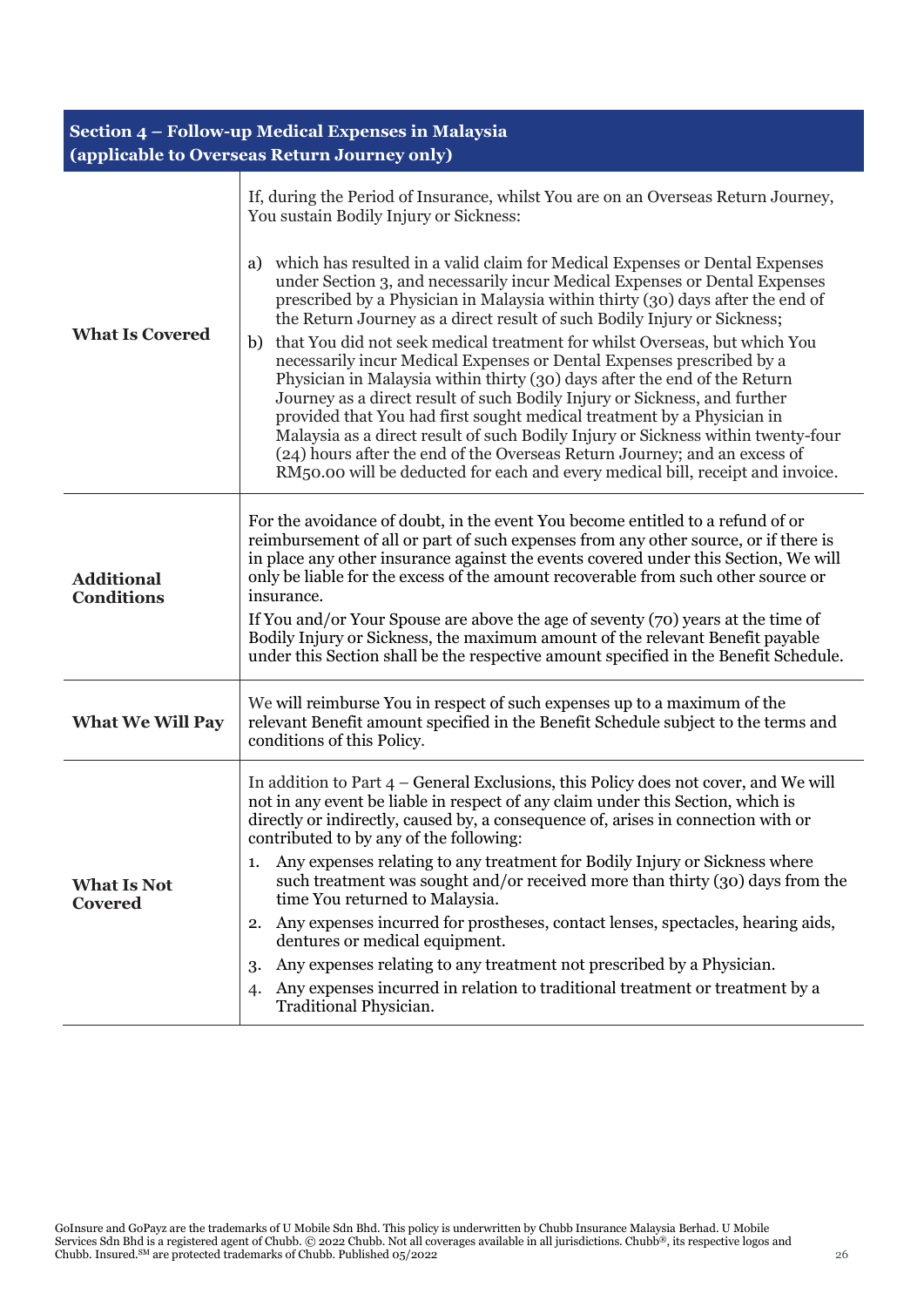| Section 5 - Alternative Treatment (applicable to Overseas Return Journey only) |                                                                                                                                                                                                                                                                                                                                                                                                                                                                                           |  |
|--------------------------------------------------------------------------------|-------------------------------------------------------------------------------------------------------------------------------------------------------------------------------------------------------------------------------------------------------------------------------------------------------------------------------------------------------------------------------------------------------------------------------------------------------------------------------------------|--|
| <b>What Is Covered</b>                                                         | If, during the Period of Insurance, whilst You are on an Overseas Return Journey,<br>You have sought treatment from a Traditional Physician as a direct result of Bodily<br>Injury or Sickness, You may continue to seek treatment from a Traditional<br>Physician in Malaysia within thirty (30) days from the date of Your return to<br>Malaysia for the same Bodily Injury or Sickness.                                                                                                |  |
| <b>Additional</b><br><b>Conditions</b>                                         | For the avoidance of doubt, in the event You become entitled to a refund of or<br>reimbursement of all or part of such expenses from any other source, or if there is<br>in place any other insurance against the events covered under this Section, We will<br>only be liable for the excess of the amount recoverable from such other source or<br>insurance.                                                                                                                           |  |
| <b>What We Will Pay</b>                                                        | We will reimburse You in respect of the Alternative Treatment You incur for such<br>treatment from a Traditional Physician up to a maximum of the relevant Benefit<br>amount specified in the Benefit Schedule subject to the terms and conditions of this<br>Policy.                                                                                                                                                                                                                     |  |
| <b>What Is Not</b><br><b>Covered</b>                                           | In addition to Part $4$ – General Exclusions, this Policy does not cover, and We will<br>not in any event be liable in respect of any claim under this Section, which is<br>directly or indirectly, caused by, a consequence of, arises in connection with or<br>contributed to by:<br>Any treatment for Bodily Injury or Sickness where such treatment was sought<br>1.<br>and/or received more than sixty (60) days from the time the Bodily Injury or<br>Sickness was first sustained. |  |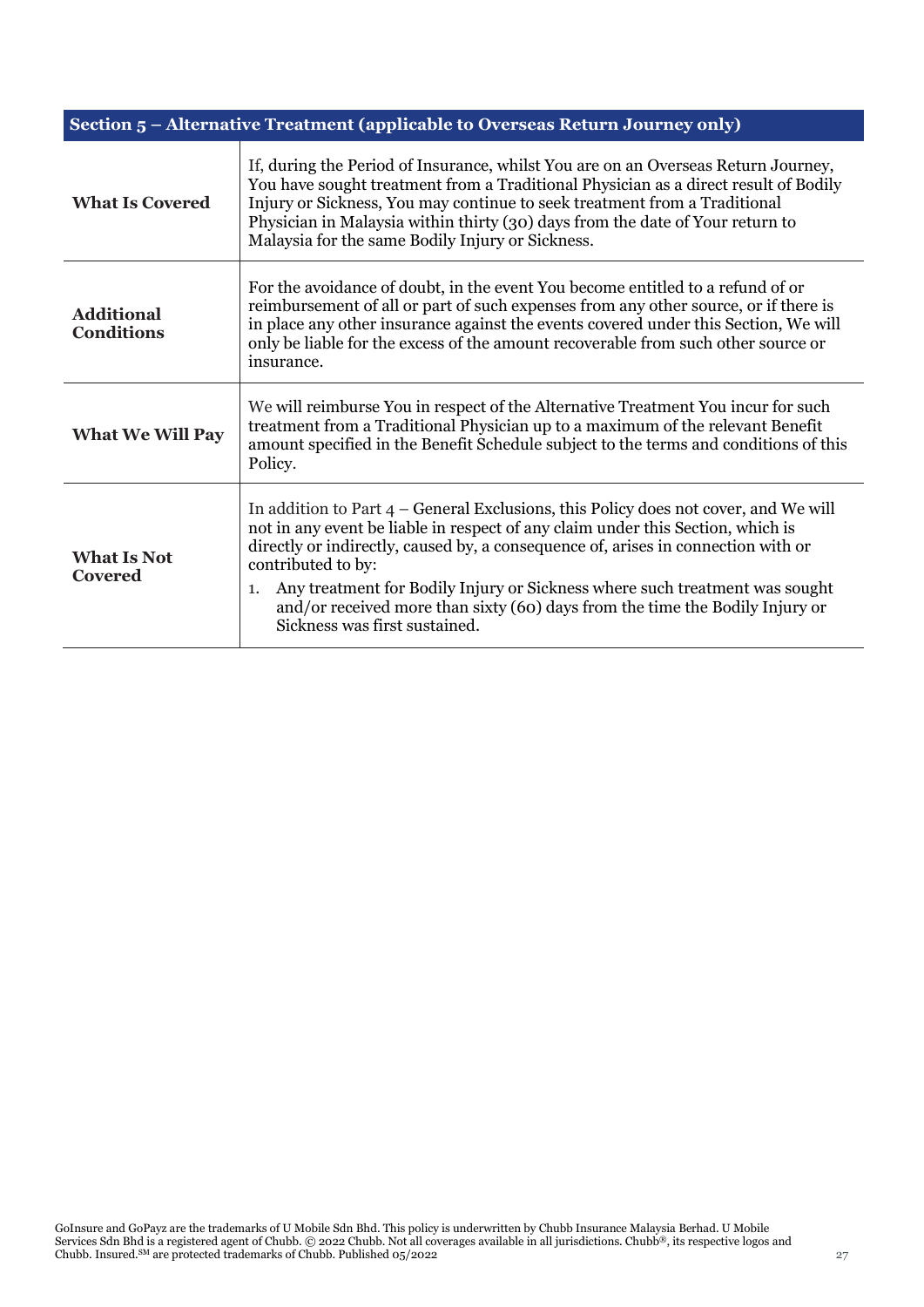| <b>Section 6 - Daily Hospital Income</b> |                                                                                                                                                                                                                                                                                                                                                                                                                                                                                                                                                                                                                                                                                                                                                                                                                                                                                                                                                                                                                                                                                                                    |
|------------------------------------------|--------------------------------------------------------------------------------------------------------------------------------------------------------------------------------------------------------------------------------------------------------------------------------------------------------------------------------------------------------------------------------------------------------------------------------------------------------------------------------------------------------------------------------------------------------------------------------------------------------------------------------------------------------------------------------------------------------------------------------------------------------------------------------------------------------------------------------------------------------------------------------------------------------------------------------------------------------------------------------------------------------------------------------------------------------------------------------------------------------------------|
| <b>What Is Covered</b>                   | If, during the Period of Insurance, whilst You are on a Journey, You sustain:<br>a) For Overseas Journey:<br>Bodily Injury or Sickness and are confined in a Hospital Overseas as a direct<br>result of Bodily Injury or Sickness.<br>b) For Domestic Journey:<br>Bodily Injury and are confined in a Hospital at the Destination within Malaysia<br>as a direct result of Bodily Injury.                                                                                                                                                                                                                                                                                                                                                                                                                                                                                                                                                                                                                                                                                                                          |
| <b>Additional</b><br><b>Conditions</b>   | Confinement must occur within thirty (30) days of the Accident causing the<br>i)<br>relevant Bodily Injury or Sickness (for Overseas Journey) or Bodily Injury only<br>(for Domestic Journey) first being sustained; and<br>Confinement must be considered medically necessary by a Physician in his<br>$\rm ii)$<br>professional capacity.<br>For Overseas Journey: If You and/or Your Spouse are above the age of sixty-<br>a)<br>five (65) years old, but under the age of eighty (80) years old at the time of<br>commencement of such Confinement, the daily Benefit amount payable shall be<br>limited to RM100 for each complete day of Confinement up to a maximum<br>number of days specified in the Benefit Schedule.<br>For Domestic Journey: If You and/or Your Spouse are above the age of sixty-<br>b)<br>five (65) years old, but under the age of eighty (80) years old at the time of<br>commencement of such Confinement, the daily Benefit amount payable shall be<br>limited to RM50 for each complete day of Confinement up to a maximum<br>number of days specified in the Benefit Schedule. |
| <b>What We Will Pay</b>                  | The daily Benefit amount shall be paid for each complete day (24 hours) of<br>Confinement from the first (1st) day of Confinement and up to the maximum of the<br>relevant Benefit amount specified in the Benefit Schedule.                                                                                                                                                                                                                                                                                                                                                                                                                                                                                                                                                                                                                                                                                                                                                                                                                                                                                       |
| <b>What Is Not</b><br><b>Covered</b>     | In addition to Part 4 – General Exclusions, this Policy does not cover, and We will<br>not in any event be liable in respect of any claim under this Section, which is<br>directly or indirectly, caused by, a consequence of, arises in connection with or<br>contributed to by any of the following:<br>For Overseas Journey:<br>1.<br>a) Any Confinement in Malaysia.<br>b) Any Confinement for any surgery or medical treatment, which in the<br>opinion of a Physician, could reasonably have been delayed until Your<br>return to Malaysia.<br>c) No Benefit will be payable if such Confinement is not covered under<br>Section 3 – Medical Expenses.<br>For Domestic Journey:<br>2.<br>No Benefit will be payable if such Confinement is not covered under Section $3 -$<br>Medical Expenses.                                                                                                                                                                                                                                                                                                              |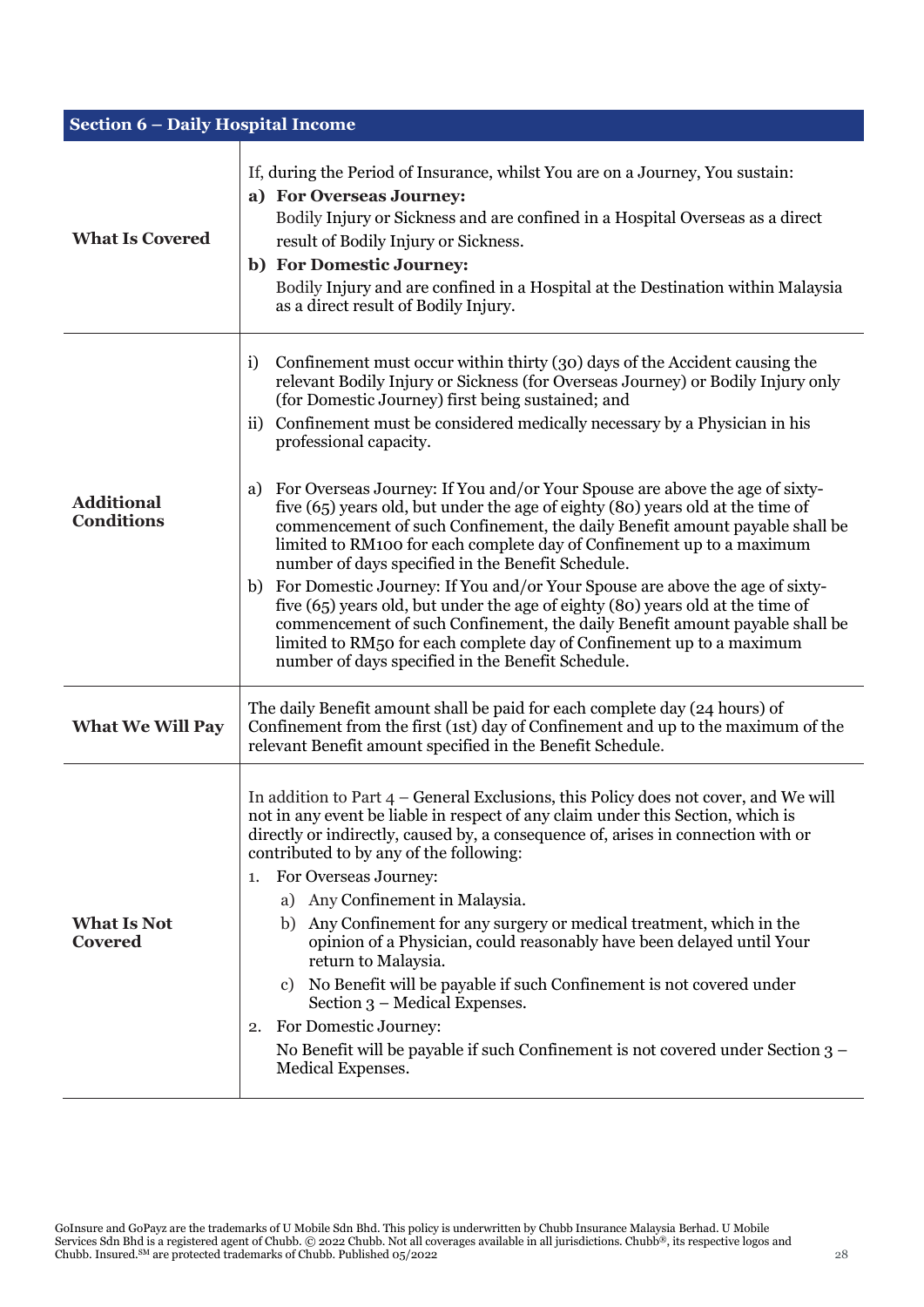| Section 7 - Compassionate Visit        |                                                                                                                                                                                                                                                                                                                                                                                                                                                                                                                                                                                                                                                                                                                                                                                                                                                                                                                                                                                                                                                                                                             |
|----------------------------------------|-------------------------------------------------------------------------------------------------------------------------------------------------------------------------------------------------------------------------------------------------------------------------------------------------------------------------------------------------------------------------------------------------------------------------------------------------------------------------------------------------------------------------------------------------------------------------------------------------------------------------------------------------------------------------------------------------------------------------------------------------------------------------------------------------------------------------------------------------------------------------------------------------------------------------------------------------------------------------------------------------------------------------------------------------------------------------------------------------------------|
| <b>What Is Covered</b>                 | If, during the Period of Insurance, whilst You are on a Journey, You sustain:<br>a) For Overseas Journey:<br>Bodily Injury or Sickness which results in Death and no adult is with You;<br>i)<br><b>or</b><br>Serious Bodily Injury or Serious Sickness and it is judged by the treating<br>$\rm ii)$<br>the Physician that it is not medically appropriate to move You to another<br>location or to return You to Malaysia for medical treatment and no adult is<br>with You.<br>b) For Domestic Journey:<br>Bodily Injury which results in Death for which a Benefit is payable under<br>i)<br>Section 1 – Personal Accident and no adult is with You.                                                                                                                                                                                                                                                                                                                                                                                                                                                    |
| <b>Additional</b><br><b>Conditions</b> | You can only claim under either (i) due to Death or (ii) due to Serious Bodily Injury<br>or Serious Sickness, for any one (1) event, subject to the maximum relevant Benefit<br>amount specified in the Benefit Schedule.                                                                                                                                                                                                                                                                                                                                                                                                                                                                                                                                                                                                                                                                                                                                                                                                                                                                                   |
| <b>What We Will Pay</b>                | We will indemnify:<br>for Bodily Injury or Sickness which results in Death : the travel expenses<br>i)<br>(economy return travel ticket) and ordinary room accommodation expenses in<br>any reasonable hotel outside Malaysia (or within Malaysia for Domestic<br>Journey), necessarily incurred for one (1) Family Member, Travel Companion,<br>relative or friend to assist in the final arrangement of Your Death, up to the<br>maximum relevant Benefit amount specified in the Benefit Schedule, subject to<br>the terms and conditions of this Policy.<br>for Serious Bodily Injury or Serious Sickness : the travel expenses (economy<br>$\rm ii)$<br>return travel ticket) and ordinary room accommodation expenses in any<br>reasonable hotel outside Malaysia necessarily incurred for one (1) Family<br>Member, Travel Companion, relative or friend to travel and remain with You<br>and take care of You until You are discharged from the Confinement, up to the<br>maximum relevant Benefit amount specified in the Benefit Schedule, subject to<br>the terms and conditions of this Policy. |
| <b>What Is Not</b><br><b>Covered</b>   | This Benefit does not cover any other incidental expenses and/or charges that are<br>incurred by Your Family Member, relative or friend, such as but not limited to cost<br>of other transport, upgrades, drinks, meals and optional/additional room services.                                                                                                                                                                                                                                                                                                                                                                                                                                                                                                                                                                                                                                                                                                                                                                                                                                              |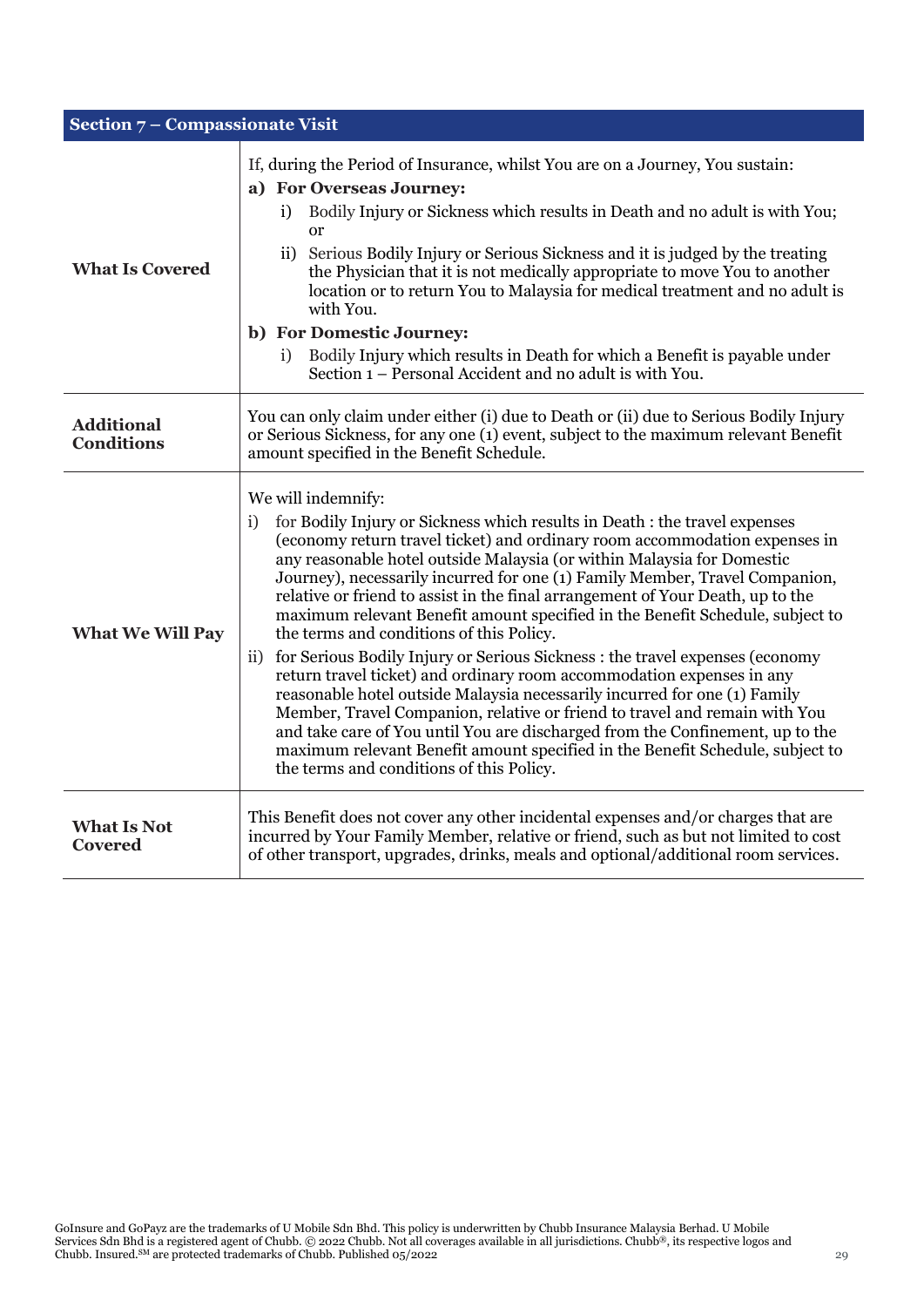| <b>Section 8 – Child Guard</b> |                                                                                                                                                                                                                                                                                                                                                                                                                                                                                      |
|--------------------------------|--------------------------------------------------------------------------------------------------------------------------------------------------------------------------------------------------------------------------------------------------------------------------------------------------------------------------------------------------------------------------------------------------------------------------------------------------------------------------------------|
| <b>What Is Covered</b>         | If, during the Period of Insurance, whilst You and/or Your Spouse are on a<br>Journey, You and/or Your Spouse sustain:<br>Bodily Injury or Sickness and are Confined in a Hospital as a direct result of Bodily<br>Injury or Sickness and there is no other adult to accompany Your Child(ren) who are<br>insured under this Policy on their journey home (for Overseas Journey).<br>(For Domestic Journey, it is applicable to Bodily Injury only).                                 |
| <b>What We Will Pay</b>        | We will indemnify:<br>The travel expenses (economy return travel ticket) and ordinary room<br>accommodation expenses in any reasonable hotel outside Malaysia (or within<br>Malaysia for Domestic Journey) necessarily incurred for one (1) Family Member,<br>relative or friend to travel to and accompany Your Child(ren) back to Malaysia, up to<br>the maximum relevant Benefit amount specified in the Benefit Schedule, subject to<br>the terms and conditions of this Policy. |
| <b>What Is Not</b><br>Covered  | This Benefit does not cover any other incidental expenses and/or charges that are<br>incurred by Your Family Member, relative or friend, such as but not limited to cost<br>of other transport, upgrades, drinks, meals and optional/additional room services.                                                                                                                                                                                                                       |

| Section 9 – Emergency Medical Evacuation & Repatriation |                                                                                                                                                                                                                                                                                                                                                                                                                                                                                                                                                                                                 |
|---------------------------------------------------------|-------------------------------------------------------------------------------------------------------------------------------------------------------------------------------------------------------------------------------------------------------------------------------------------------------------------------------------------------------------------------------------------------------------------------------------------------------------------------------------------------------------------------------------------------------------------------------------------------|
| <b>What Is Covered</b>                                  | If, during the Period of Insurance and whilst You are on a Journey, You<br>suffer from a Critical Medical Condition (as defined below) and in the opinion of<br>Chubb Assistance, or an authorized representative of Chubb Assistance, it is judged<br>medically appropriate to move You to another location for medical treatment, or to<br>return You to Malaysia (or to Your Home for Domestic Journey), Chubb Assistance<br>or its authorized representative, shall arrange for the evacuation utilizing the means<br>best suited to do so based on the medical severity of Your condition. |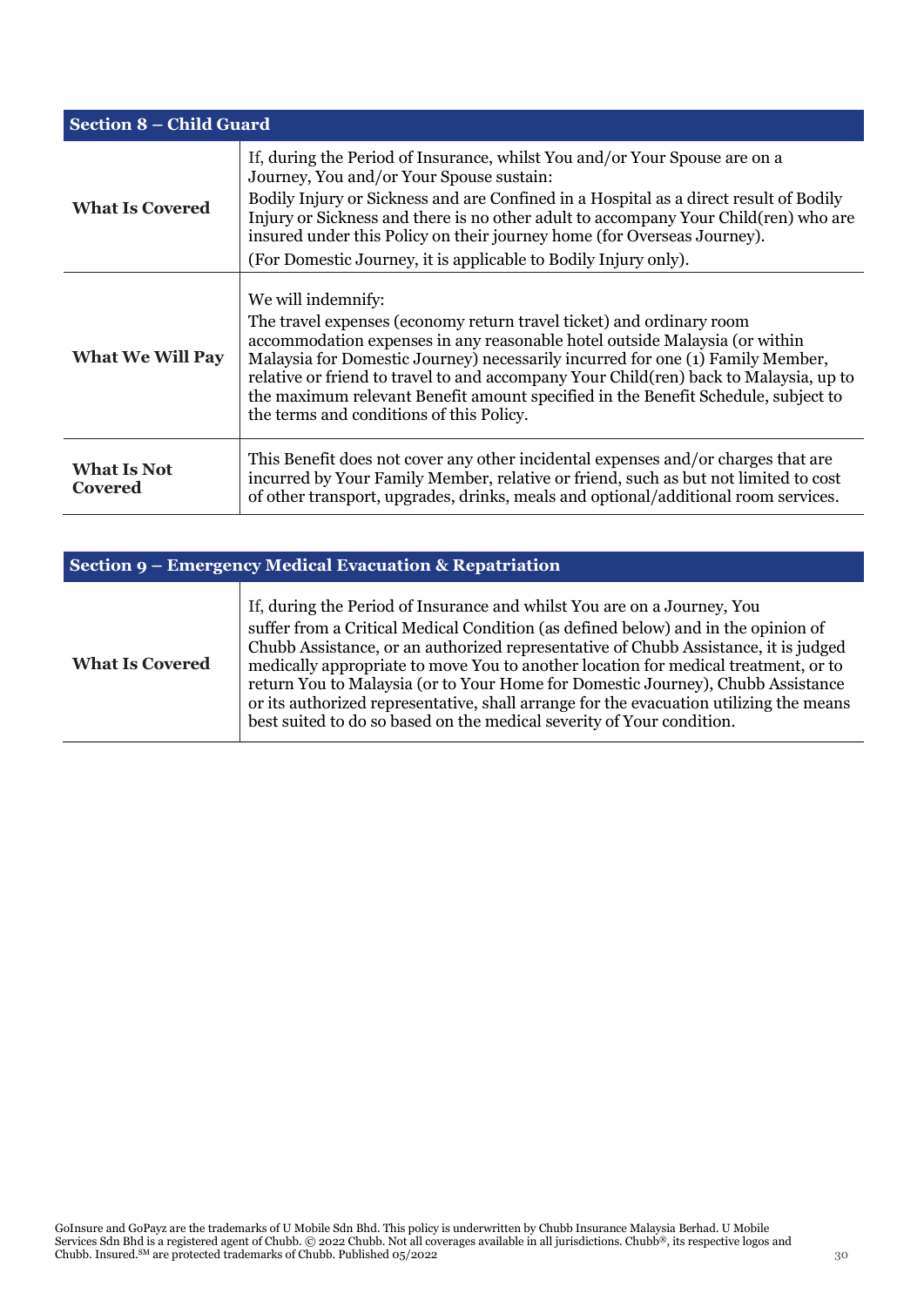| <b>Additional</b><br><b>Conditions</b>  | a) Chubb Assistance must be promptly informed of any potential claims for<br>Medical Evacuation Expenses.<br>b) You shall not attempt to provide solutions to problems encountered without<br>involving Chubb Assistance. Such action shall prejudice all claims for Medical<br><b>Evacuation Expenses.</b><br>Repatriation will be organized by Chubb Assistance by the most appropriate<br>c)<br>method as determined by Chubb Assistance in its absolute discretion including,<br>if necessary, the use of air services.<br>In the event that Chubb Assistance services are provided under this Policy to any<br>d)<br>person not insured under this Policy or situations not covered by this Policy at<br>Your request, You hereby agree to pay Chubb Assistance directly for all costs<br>incurred for the said services.<br>In the event that Chubb Assistance services are provided, We will have the right<br>e)<br>to recover from You the value of the refund relating to any air tickets or other<br>tickets originally purchased for the Journey to the Hospital where appropriate<br>medical care and facilities are available. You shall assist Us in recovering any<br>refunds from the carriers concerned. The proceeds of such refund shall belong to<br>Us.<br>You hereby agree to pay Chubb Assistance directly for any Medical Evacuation<br>f)<br>Expenses incurred by You that is in excess of the relevant Benefit specified in the<br>Benefit Schedule.<br>You must comply in full with the decisions made by Chubb Assistance, and You<br>g)<br>hereby agree to fully indemnify Us in the event We are held liable to pay Chubb<br>Assistance for any of the services mentioned under clause (d) and or above |
|-----------------------------------------|----------------------------------------------------------------------------------------------------------------------------------------------------------------------------------------------------------------------------------------------------------------------------------------------------------------------------------------------------------------------------------------------------------------------------------------------------------------------------------------------------------------------------------------------------------------------------------------------------------------------------------------------------------------------------------------------------------------------------------------------------------------------------------------------------------------------------------------------------------------------------------------------------------------------------------------------------------------------------------------------------------------------------------------------------------------------------------------------------------------------------------------------------------------------------------------------------------------------------------------------------------------------------------------------------------------------------------------------------------------------------------------------------------------------------------------------------------------------------------------------------------------------------------------------------------------------------------------------------------------------------------------------------------------------------------------------------------------------------------------|
| <b>Additional</b><br><b>Definitions</b> | and/or (f) and/or any other services not covered under this Policy.<br>Critical Medical Condition means a medical condition suffered by You as a result of<br>Bodily Injury or Sickness, which is determined to be life threatening by a Physician<br>designated by Chubb Assistance at the Physician's absolute discretion.<br>Medical Evacuation Expenses means all expenses incurred in repatriating You who<br>are suffering from a Critical Medical Condition to the nearest Hospital where<br>appropriate medical care and facilities are available or to Your Home, including<br>necessary expenses incurred for qualified medical staff to accompany You (as<br>deemed necessary by Chubb Assistance in its absolute discretion), provided that<br>such repatriation is :<br>i) certified by a Physician to be medically necessary, and<br>ii) organized by Chubb Assistance.<br>Covered Expenses means expenses for services provided and/or arranged by Chubb<br>Assistance for the transportation, medical services and medical supplies necessarily<br>incurred as a result of Your Emergency Medical Evacuation as described herein.                                                                                                                                                                                                                                                                                                                                                                                                                                                                                                                                                                                      |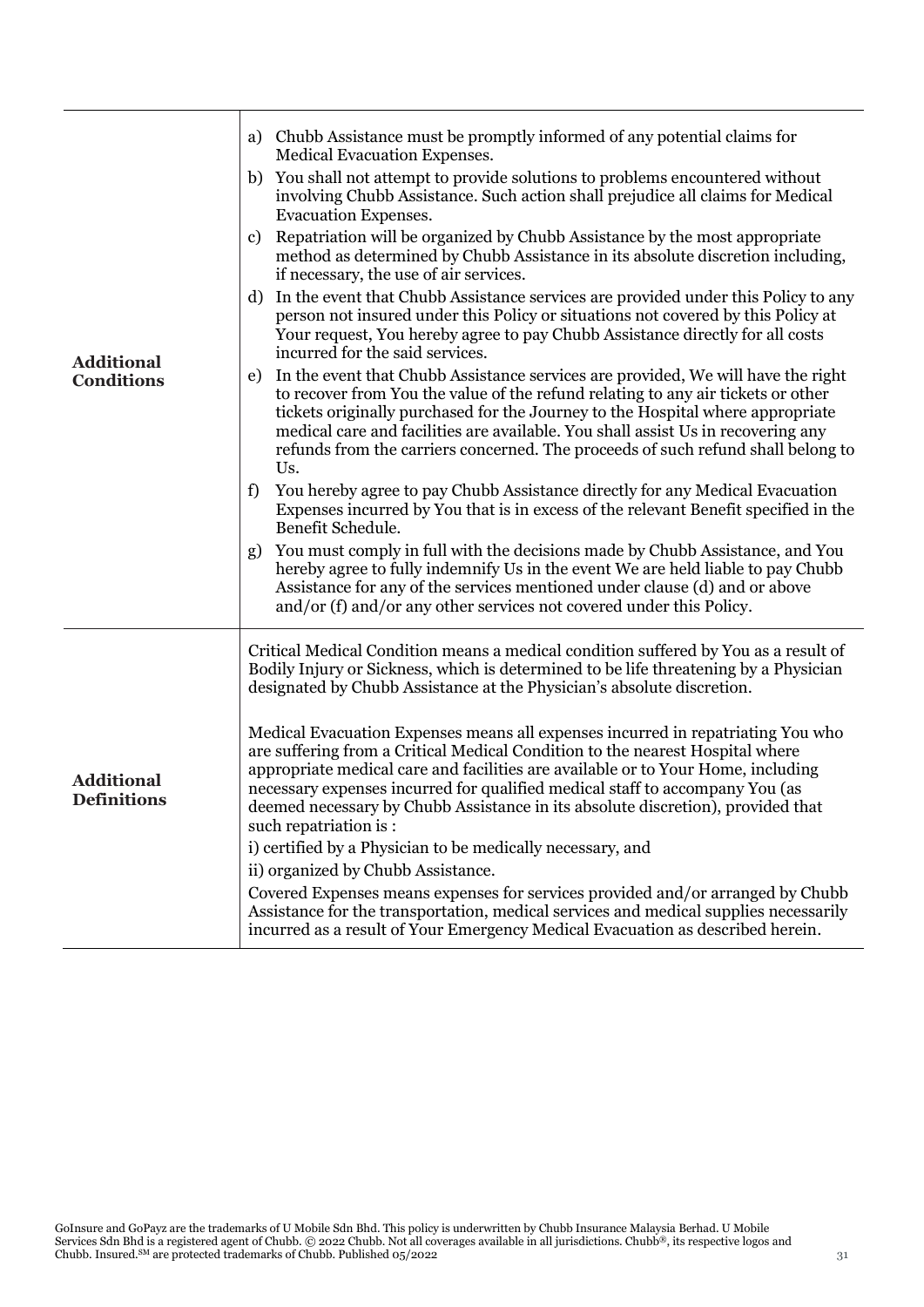| <b>What We Will Pay</b>              | We shall pay directly to Chubb Assistance the Covered Expenses for such<br>evacuation, up to the relevant Benefit amount specified in the Benefit Schedule and<br>according to the type of plan stated in Your Certificate of Insurance, subject to the<br>terms and conditions of this Policy.<br>If due to reasons beyond Your control, You are unable to notify Chubb Assistance,<br>and nevertheless make arrangements for Your own evacuation, We shall, if satisfied<br>that the arrangements were medically appropriate in view of Your Critical Medical<br>Condition (as defined in this Section) at that time, indemnify You in respect of the<br>expenses incurred, up to an amount which would have been payable to Chubb<br>Assistance for services provided under the same circumstances, subject to the terms<br>and conditions of this Policy and in any event not exceeding the relevant Benefit<br>amount specified in the Benefit Schedule.<br>The means of evacuation arranged by Chubb Assistance, or its authorized<br>representative, may include air ambulance, surface ambulance, regular<br>transportation, railroad or any other appropriate means. All decisions as to the<br>means of transportation and the final destination will be made by Chubb Assistance,<br>or its authorized representative, and will be based solely upon medical necessity.                                                                                                   |
|--------------------------------------|--------------------------------------------------------------------------------------------------------------------------------------------------------------------------------------------------------------------------------------------------------------------------------------------------------------------------------------------------------------------------------------------------------------------------------------------------------------------------------------------------------------------------------------------------------------------------------------------------------------------------------------------------------------------------------------------------------------------------------------------------------------------------------------------------------------------------------------------------------------------------------------------------------------------------------------------------------------------------------------------------------------------------------------------------------------------------------------------------------------------------------------------------------------------------------------------------------------------------------------------------------------------------------------------------------------------------------------------------------------------------------------------------------------------------------------------------------------------------------------|
| <b>What Is Not</b><br><b>Covered</b> | In addition to Part $4$ – General Exclusions, this Policy does not cover, and We will not<br>in any event be liable in respect of any claim under this Section, which is directly or<br>indirectly, caused by, a consequence of, arises in connection with or contributed to<br>by:<br>Any expenses incurred for services provided by another party for which You are<br>1.<br>not liable to pay, or any expenses already included in the cost of a scheduled trip<br>or the Journey.<br>Any expenses for a service not approved and arranged by Chubb Assistance or its<br>2.<br>authorised representative, except as mentioned in paragraph 2 of the clause<br>above.<br>Any treatment performed or ordered by a person who is not a Physician.<br>3.<br>Any expenses incurred if You are not suffering from a Critical Medical Condition<br>4.<br>(as defined in this Section) or if the treatment that can be reasonably delayed<br>until You return to Your Home (as may be relevant).<br>Additional Exclusions for Domestic Journey:<br>Any expenses which are recoverable from any other insurance coverage that You<br>are entitled to.<br>Any such expenses that are incurred after thirty (30) days from the time of<br>$\rm ii)$<br>Accident. This exclusion does not apply when the first expense was incurred in<br>the first thirty (30) days from the date of Bodily Injury.<br>iii) Any expenses where there is no valid claim under Section $3$ – Medical Expenses. |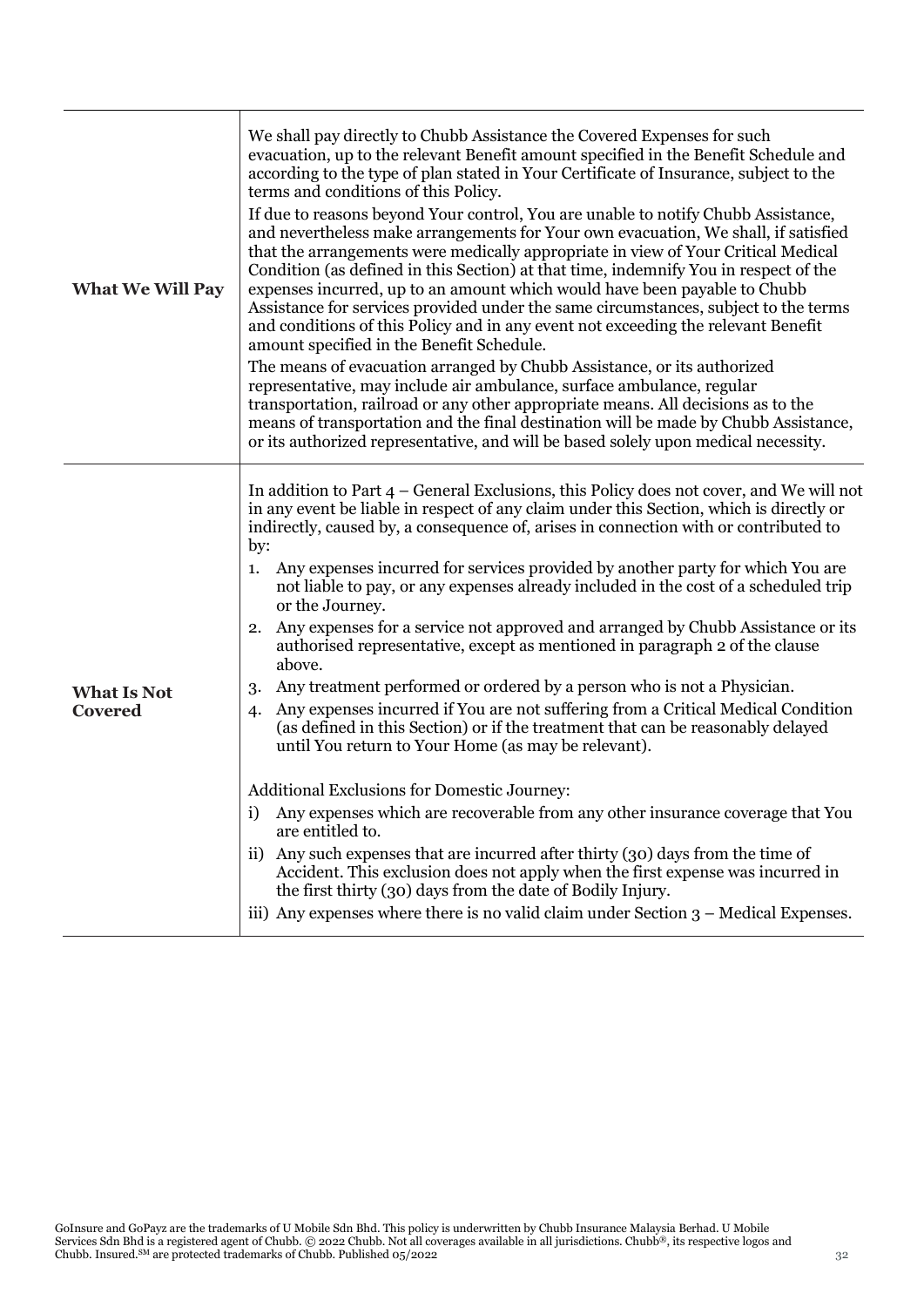| Section 10 – Repatriation Of Mortal Remains |                                                                                                                                                                                                                                                                                                                                                                                                                                                                                                                                                                                                                                                                                                                                 |
|---------------------------------------------|---------------------------------------------------------------------------------------------------------------------------------------------------------------------------------------------------------------------------------------------------------------------------------------------------------------------------------------------------------------------------------------------------------------------------------------------------------------------------------------------------------------------------------------------------------------------------------------------------------------------------------------------------------------------------------------------------------------------------------|
| <b>What Is Covered</b>                      | If, during the Period of Insurance, whilst You are on a Journey, You suffer from a<br>Critical Medical Condition (as defined in Section 9 above), and die as a result of<br>such Critical Medical Condition, Chubb Assistance, or its authorised representative<br>shall make the necessary arrangements for the return of Your mortal remains to<br>Malaysia (or Your Home for Domestic Journey).                                                                                                                                                                                                                                                                                                                              |
| <b>Additional</b><br><b>Definitions</b>     | Covered Expenses means expenses for services provided and/or arranged by Chubb<br>Assistance for the transportation, medical services and medical supplies necessarily<br>incurred as a result of the repatriation of Your mortal remains.                                                                                                                                                                                                                                                                                                                                                                                                                                                                                      |
| <b>What We Will Pay</b>                     | We shall pay directly to Chubb Assistance the Covered Expenses for such<br>repatriation, up to the relevant Benefit amount specified in the Benefit Schedule,<br>subject to the terms and conditions of this Policy.<br>We shall also reimburse to Your estate the expenses actually incurred for services<br>and supplies by a mortician or undertaker, including but not limited to the cost of a<br>casket, and the embalming and cremation if so elected. All payments made by Us<br>shall not exceed the maximum relevant Benefit amount specified in the Benefit<br>Schedule, subject to the terms and conditions of this Policy.                                                                                         |
| <b>What Is Not</b><br><b>Covered</b>        | In addition to Part $4$ – General Exclusions, this Policy does not cover, and We will not<br>in any event be liable in respect of any claim under this Section, which is directly or<br>indirectly, caused by, a consequence of, arises in connection with or contributed to<br>by:<br>Any expenses incurred for services provided by another party for which You are<br>1.<br>not liable to pay, or any expenses already included in the cost of a scheduled trip<br>or the Journey.<br>Any expenses incurred for the transportation of Your remains not approved and<br>2.<br>arranged by Chubb Assistance or its authorised representative.<br>Any expenses related to religious ceremonies or rites and burial plots.<br>3. |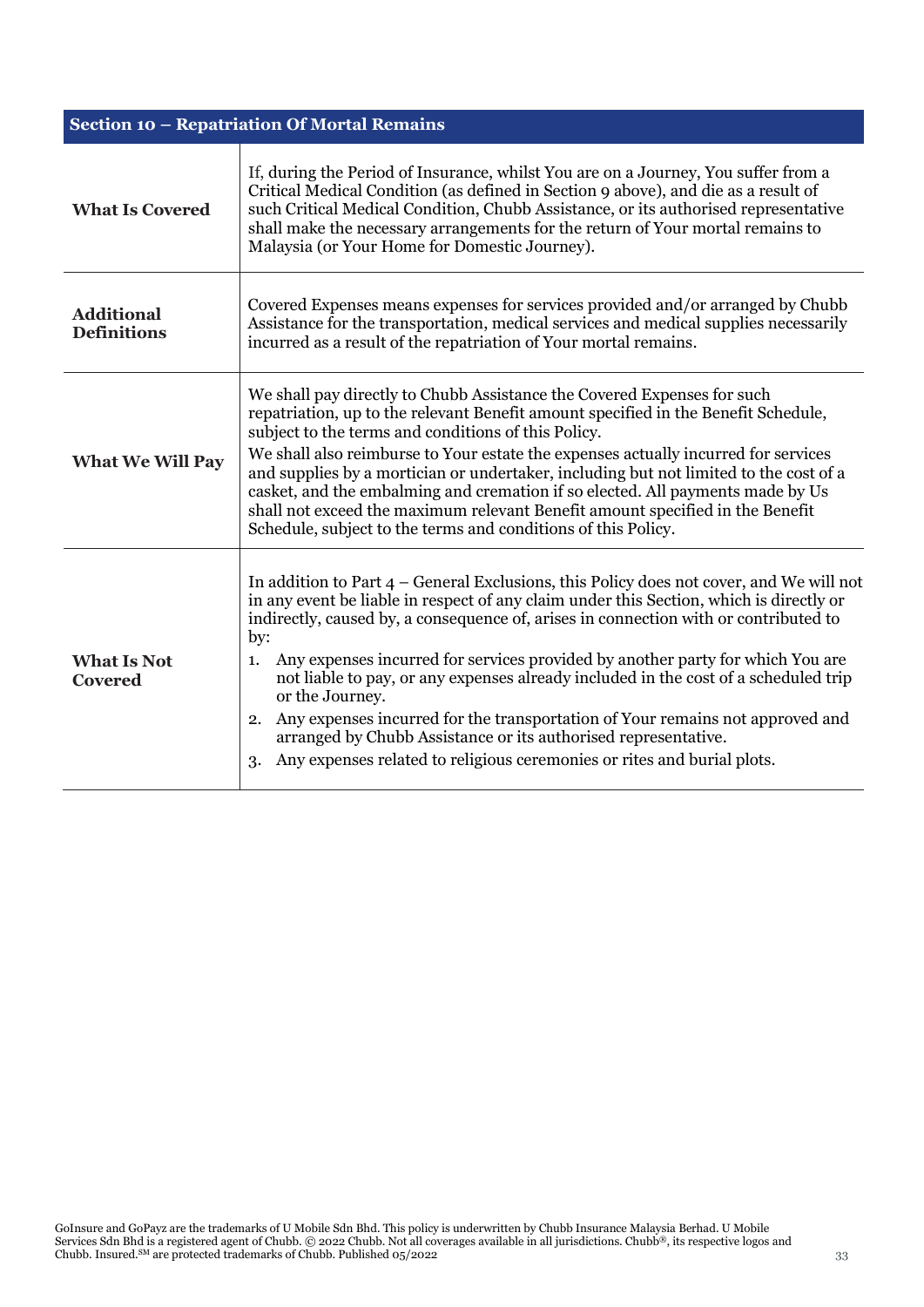| <b>Section 11 - Travel Cancellation</b> |                                                                                                                                                                                                                                                                                                                                                                                                                                                                                                                                                                                                                                                                                                                                                                                                                                                                                                                                                                                                                                                                                                                                                                                                                                                                                                                                                                                                                                                                                                                                                                                                                                                                                                                                                                                                       |
|-----------------------------------------|-------------------------------------------------------------------------------------------------------------------------------------------------------------------------------------------------------------------------------------------------------------------------------------------------------------------------------------------------------------------------------------------------------------------------------------------------------------------------------------------------------------------------------------------------------------------------------------------------------------------------------------------------------------------------------------------------------------------------------------------------------------------------------------------------------------------------------------------------------------------------------------------------------------------------------------------------------------------------------------------------------------------------------------------------------------------------------------------------------------------------------------------------------------------------------------------------------------------------------------------------------------------------------------------------------------------------------------------------------------------------------------------------------------------------------------------------------------------------------------------------------------------------------------------------------------------------------------------------------------------------------------------------------------------------------------------------------------------------------------------------------------------------------------------------------|
| <b>What Is Covered</b>                  | If, You are forced to cancel or postpone Your Overseas Journey as the direct and<br>necessary result of any of the following Specified Causes occurring within sixty (60)<br>days for event (b), within thirty (30) days for events (c) and (d) and within fourteen<br>(14) days for events (e) to (h) before the Scheduled Departure Date, and must be<br>accompanied with travel advice, requisite proof or report from relevant authority(s).<br>This coverage is effective only if this Policy is purchased before You become aware of<br>any circumstances which could lead to the disruption of Your Journey.<br><b>Specified Causes:</b><br>a) Your Death;<br>b) You sustaining Bodily Injury or becoming ill (applicable to Overseas Journey<br>only), which in the opinion of a Physician causes You to be unfit to travel on a<br><b>Scheduled Departure Date;</b><br>The death of Your Family Member or Travel Companion before the Scheduled<br>c)<br>Departure Date;<br>Bodily Injury or illness (applicable to Overseas Journey only) of Your Family<br>d)<br>Member or Travel Companion necessitating him/her to be Confined to a<br>Hospital;<br>You or Your Travel Companion are or required to be in compulsory quarantine,<br>e)<br>or jury service, or are subpoenaed or hijacked;<br>Cancellation of Scheduled Common Carrier services consequent upon Strike,<br>f)<br>Riot or Civil Commotion which is beyond Your control at the planned<br>Destination;<br>Your residence in Malaysia becoming uninhabitable following fire, storm or<br>g)<br>flood occurring such that Your presence is required on the premises on the<br><b>Scheduled Departure Date;</b><br>due to Natural Disasters at the Destination country which prevent You from<br>h)<br>commencing the Journey. |
|                                         | For Domestic Journey, if You are forced to cancel Your Journey as a direct and<br>necessary result of any of the above Specified Causes, the event must occur within<br>seven (7) days before the Schedule Departure Date.                                                                                                                                                                                                                                                                                                                                                                                                                                                                                                                                                                                                                                                                                                                                                                                                                                                                                                                                                                                                                                                                                                                                                                                                                                                                                                                                                                                                                                                                                                                                                                            |
|                                         |                                                                                                                                                                                                                                                                                                                                                                                                                                                                                                                                                                                                                                                                                                                                                                                                                                                                                                                                                                                                                                                                                                                                                                                                                                                                                                                                                                                                                                                                                                                                                                                                                                                                                                                                                                                                       |
|                                         | Cancellation Expenses mean loss of deposits, or charges for advance payments<br>a)<br>for travel or accommodation or other charges which have not been or will not be<br>used, but which become forfeited or payable under contract.                                                                                                                                                                                                                                                                                                                                                                                                                                                                                                                                                                                                                                                                                                                                                                                                                                                                                                                                                                                                                                                                                                                                                                                                                                                                                                                                                                                                                                                                                                                                                                  |
| <b>Additional</b><br><b>Definitions</b> | Postponement Expenses mean the resulting administrative charges incurred to<br>b)<br>postpone Your Journey:<br>which full payment was made by You;<br>i)                                                                                                                                                                                                                                                                                                                                                                                                                                                                                                                                                                                                                                                                                                                                                                                                                                                                                                                                                                                                                                                                                                                                                                                                                                                                                                                                                                                                                                                                                                                                                                                                                                              |
|                                         | for which You are legally liable for; and<br>$\rm ii)$                                                                                                                                                                                                                                                                                                                                                                                                                                                                                                                                                                                                                                                                                                                                                                                                                                                                                                                                                                                                                                                                                                                                                                                                                                                                                                                                                                                                                                                                                                                                                                                                                                                                                                                                                |
|                                         | iii) which are not recoverable from any other source.                                                                                                                                                                                                                                                                                                                                                                                                                                                                                                                                                                                                                                                                                                                                                                                                                                                                                                                                                                                                                                                                                                                                                                                                                                                                                                                                                                                                                                                                                                                                                                                                                                                                                                                                                 |
| <b>What We Will Pay</b>                 | We will reimburse You in respect of Cancellation Expenses or Postponement<br>Expenses up to the relevant Benefit amount as specified in the Benefit Schedule and<br>according to the type of plan stated in Your Certificate of Insurance, subject to the<br>terms and conditions of this Policy.<br>You can only claim either Cancellation Expenses or Postponement Expenses, for any<br>one event.                                                                                                                                                                                                                                                                                                                                                                                                                                                                                                                                                                                                                                                                                                                                                                                                                                                                                                                                                                                                                                                                                                                                                                                                                                                                                                                                                                                                  |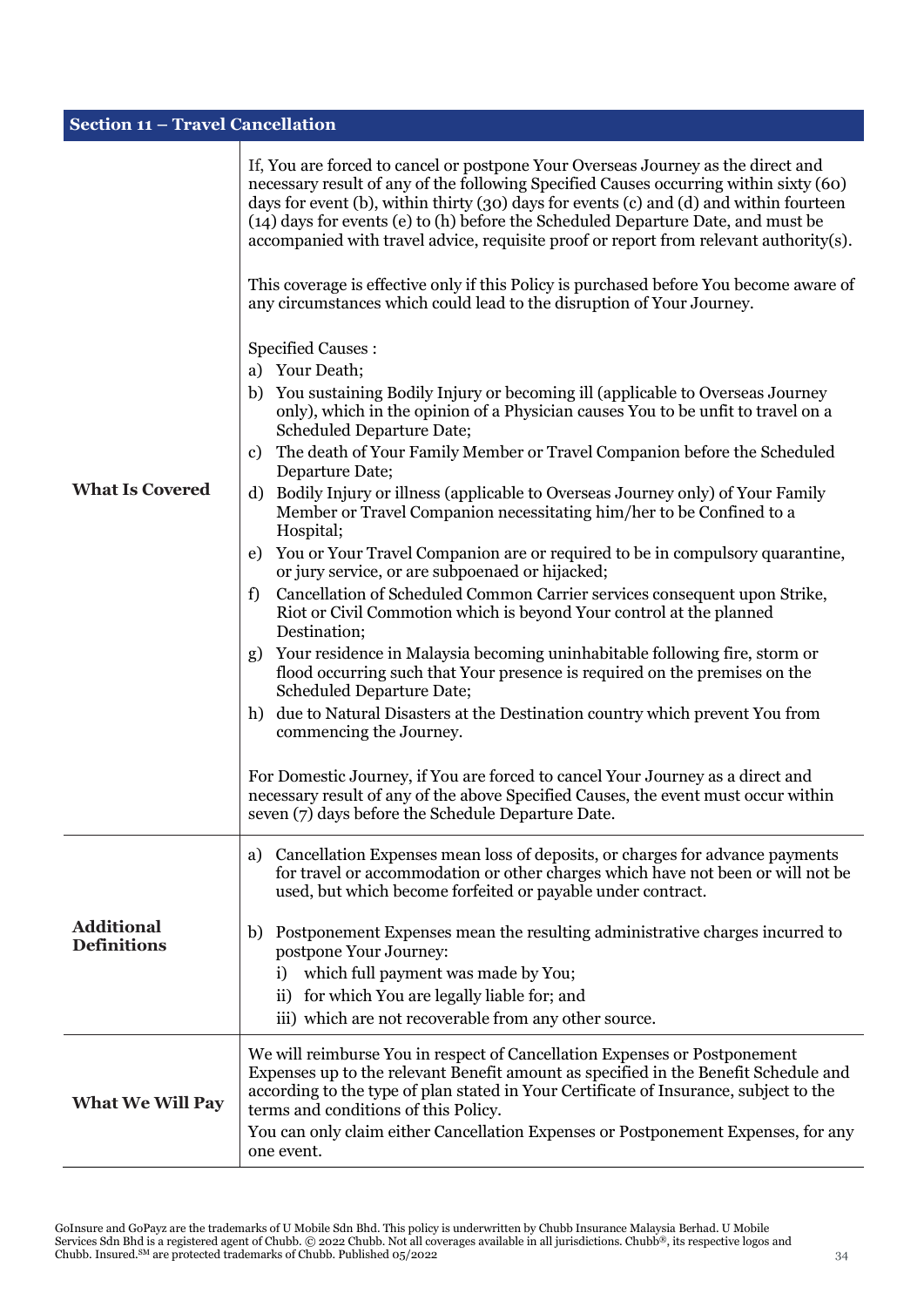|                    | In addition to Part $4$ – General Exclusions, this Policy does not cover, and We will not<br>in any event be liable in respect of any claim under this Section, which is directly or<br>indirectly, caused by, a consequence of, arises in connection with or contributed to<br>by:                       |
|--------------------|-----------------------------------------------------------------------------------------------------------------------------------------------------------------------------------------------------------------------------------------------------------------------------------------------------------|
|                    | Changes in plans by You or a Family Member or Travel Companion for any<br>1.<br>reason;                                                                                                                                                                                                                   |
|                    | Financial circumstances of Yours or a Family Member or Travel Companion;<br>2.                                                                                                                                                                                                                            |
|                    | Any business, financial or contractual obligations of Yours or a Family Member<br>3.<br>or Travel Companion;                                                                                                                                                                                              |
|                    | Financial Default by the person, agency, airline or tour operator with whom You<br>4.<br>made Your travel arrangements;                                                                                                                                                                                   |
|                    | Any loss that is covered by any other existing insurance scheme, government<br>.5.<br>programme or which will be paid or refunded by a hotel, carrier or travel agent<br>or any other provider of travel and/or accommodation;                                                                            |
|                    | Any government regulation, act or prohibition;<br>6.                                                                                                                                                                                                                                                      |
| <b>What Is Not</b> | Carrier caused cancellation unless they are the result of matters stated under<br>7.<br>Specified Cause (f) above;                                                                                                                                                                                        |
| <b>Covered</b>     | 8. Travel arrangements cancelled by an airline, cruise line or tour operator unless<br>the cancellation is the result of matters stated under Specified Cause (f) above.                                                                                                                                  |
|                    | An event or circumstance which occurs prior to the date of issue of the<br>9.<br>Certificate of Insurance or date of purchasing or making arrangements for the<br>Journey.                                                                                                                                |
|                    | 10. Delay or amendment of the booked itinerary, or failure in provision of any part<br>of the booked Journey (including error, omission or default) by the provider of<br>any service forming part of the booked Journey as well as of the agent or tour<br>operator through whom the Journey was booked. |
|                    | 11. You on whom the Journey is dependent on being involved in any unlawful act or<br>criminal proceedings, unless Your attendance in court in such criminal<br>proceedings in a court of law is required under a subpoena.                                                                                |
|                    | 12. Your failure to notify travel agent/tour operator or provider of transport or<br>accommodation immediately upon finding it necessary to cancel the travel<br>arrangements.                                                                                                                            |
|                    | 13. Any loss or compensation for any air miles, frequent flyer points, or holiday<br>points You earned or used to pay for the Journey in part or in full.                                                                                                                                                 |
|                    | 14. Insolvency of airlines and travel agents.                                                                                                                                                                                                                                                             |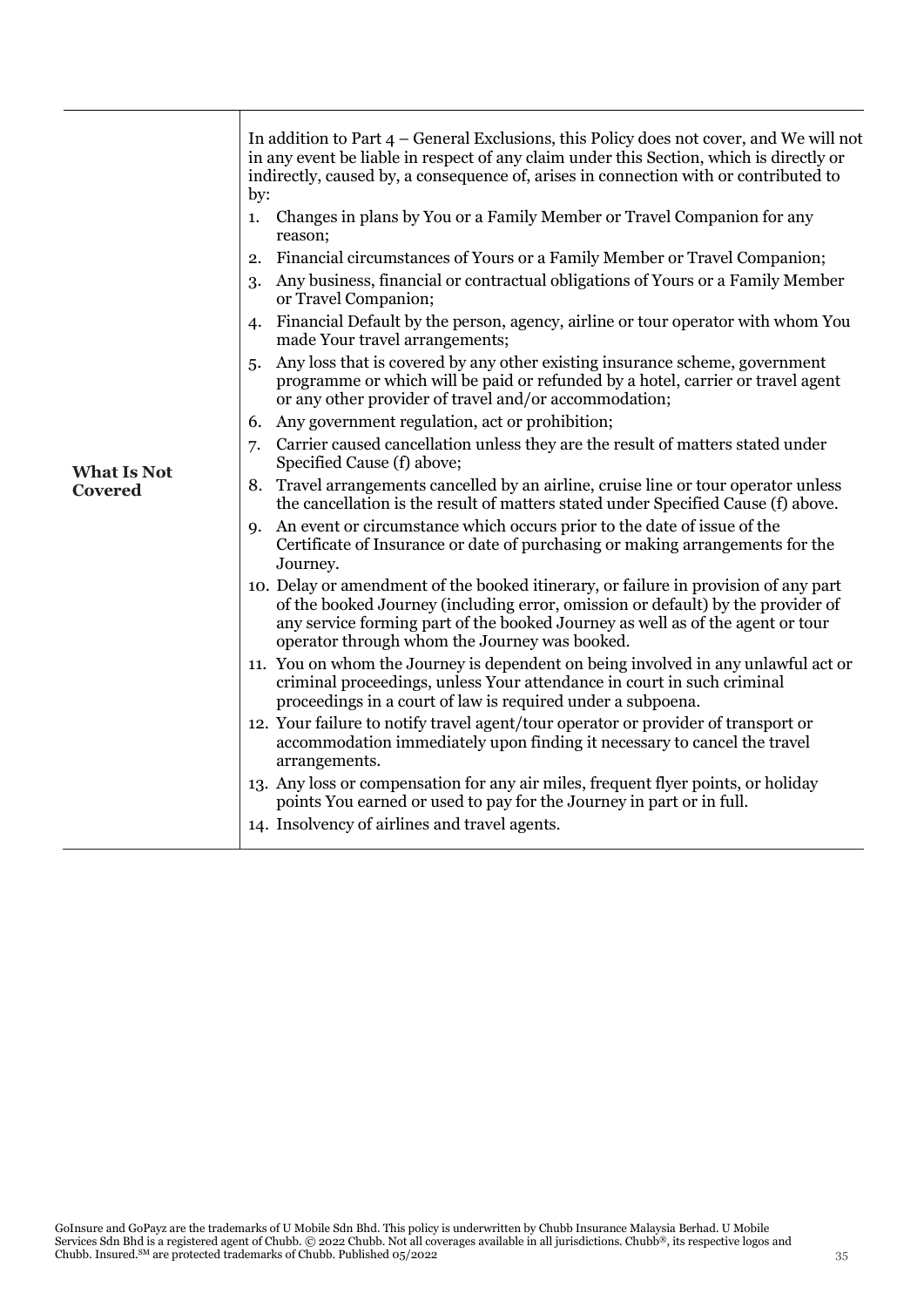| <b>Section 12 - Travel Curtailment</b>  |                                                                                                                                                                                                                                                                                                                                                                                                                                                                                                                                                                                                                                                                                                                                                                                                                                                                                                                                                                                                                                                                                                                                                                                                                                                                                                                         |  |
|-----------------------------------------|-------------------------------------------------------------------------------------------------------------------------------------------------------------------------------------------------------------------------------------------------------------------------------------------------------------------------------------------------------------------------------------------------------------------------------------------------------------------------------------------------------------------------------------------------------------------------------------------------------------------------------------------------------------------------------------------------------------------------------------------------------------------------------------------------------------------------------------------------------------------------------------------------------------------------------------------------------------------------------------------------------------------------------------------------------------------------------------------------------------------------------------------------------------------------------------------------------------------------------------------------------------------------------------------------------------------------|--|
|                                         | If, You are forced to curtail any part of Your Journey as a direct and necessary result<br>of any of the following Specified Causes occurring after You have commenced the<br>Journey.                                                                                                                                                                                                                                                                                                                                                                                                                                                                                                                                                                                                                                                                                                                                                                                                                                                                                                                                                                                                                                                                                                                                  |  |
|                                         | This coverage is effective only if this Policy is purchased before You become aware of<br>any circumstances which could lead to the disruption of Your Journey.                                                                                                                                                                                                                                                                                                                                                                                                                                                                                                                                                                                                                                                                                                                                                                                                                                                                                                                                                                                                                                                                                                                                                         |  |
| <b>What Is Covered</b>                  | <b>Specified Causes:</b><br>You suffering Serious Bodily Injury or Serious Sickness (applicable to<br>a)<br>Overseas Journey only) and upon obtaining medical advice during Your<br>Journey. A medical certificate must be obtained from the Physician who is<br>treating You, advising You to return to Malaysia due to the Serious Bodily<br>Injury or Serious Sickness;<br>Unexpected death, Serious Bodily Injury or Serious Sickness (applicable to<br>b)<br>Overseas Journey only) of a Family Member, or Travel Companion;<br>Unexpected death of a Family Member residing in Malaysia;<br>c)<br>Unexpected Serious Bodily Injury or Serious Sickness (applicable to<br>d)<br>Overseas Journey only) of a Family Member in Malaysia which requires<br>Hospital Confinement for more than five (5) consecutive days;<br>Hijack of the aircraft in which You are on board as a passenger;<br>e)<br>Natural Disasters which prevent You from continuing Your scheduled<br>f)<br>Journey;<br>Your residence in Malaysia becoming uninhabitable following fire, storm, or<br>g)<br>flood occurring such that Your presence is required on the premises; or<br>The unexpected outbreak of Strike, Riot, or Civil Commotion occurring<br>h)<br>during the scheduled Journey which is beyond Your control at the planned |  |
|                                         | Destination that will put Your life in danger.                                                                                                                                                                                                                                                                                                                                                                                                                                                                                                                                                                                                                                                                                                                                                                                                                                                                                                                                                                                                                                                                                                                                                                                                                                                                          |  |
| <b>Additional</b><br><b>Definitions</b> | Curtailment or Curtail means cutting short the Journey by early return to Malaysia<br>after arrival at the booked Destination Overseas as shown on the booking invoice or<br>ticket.<br>Curtailment Expenses mean:<br>loss of deposits, advance payments for accommodation or other charges<br>1)<br>(excluding cost of the original travel ticket for returning to Malaysia), which<br>have not been and will not be used but become forfeited or payable under<br>contract;<br>any additional administrative expenses incurred where it is possible to amend<br>$\rm ii)$<br>the original travel ticket; or<br>iii) additional travel (limited to economy class fare) expenses if it is possible to<br>amend the original travel ticket as confirmed by carrier/travel operator and<br>reasonable accommodation expenses resulting from the reasons mentioned<br>above.                                                                                                                                                                                                                                                                                                                                                                                                                                               |  |

l.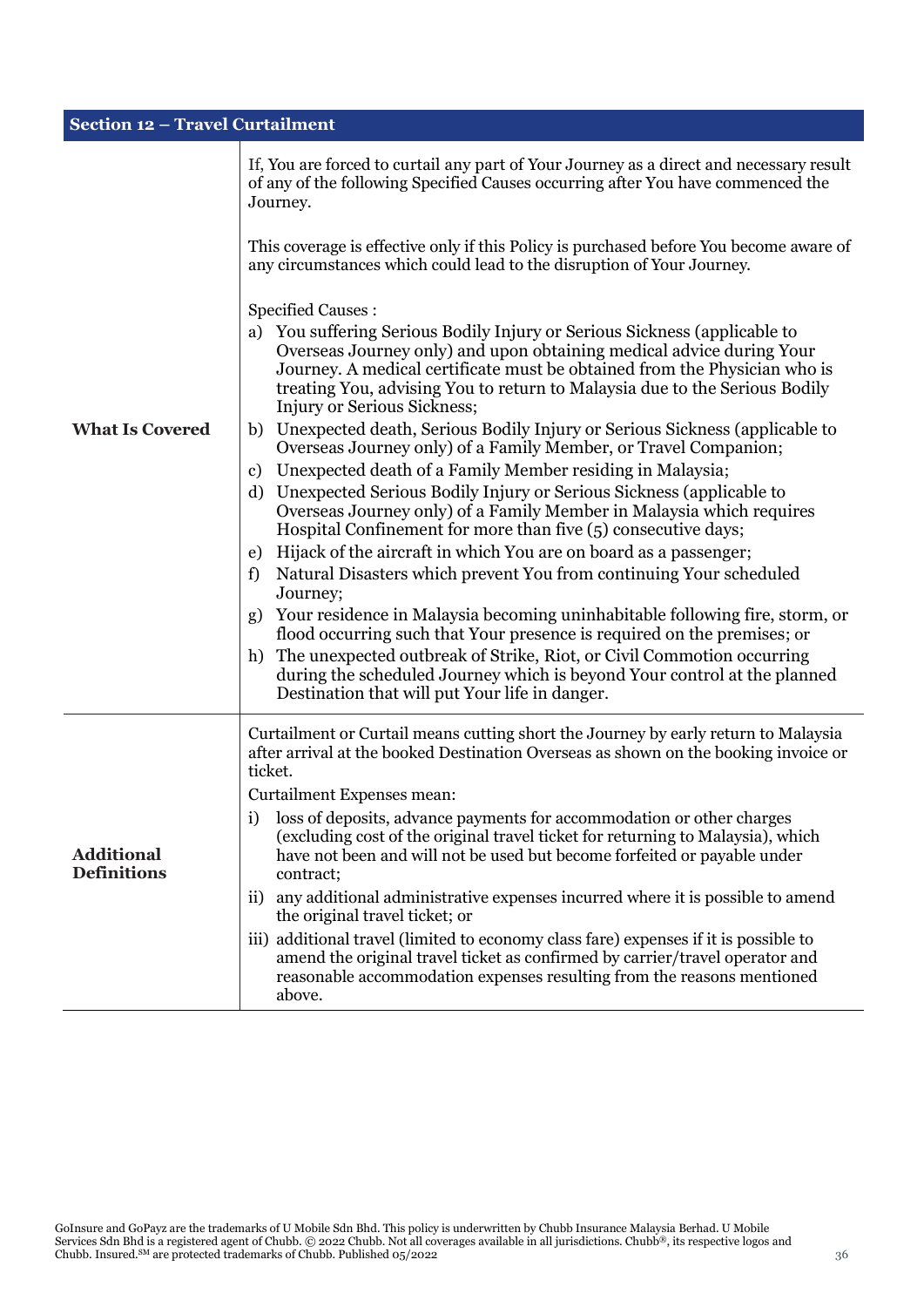| <b>What We Will Pay</b>              | We will reimburse You in respect of Curtailment Expenses incurred up to the<br>relevant Benefit amount as specified in the Benefit Schedule and according to the<br>type of plan stated in Your Certificate of Insurance, subject to the terms and<br>conditions of this Policy.<br>If the Curtailment Expenses that were claimed relate to travel tickets, the<br>reimbursement will only be on the unused portion of the travel tickets.<br>For hijack, proportional return of the irrecoverable prepaid cost shall be calculated<br>from the date of occurrence to the expiry of the planned Journey or Policy cover,<br>whichever is earlier                                                                                                                                                                                                                                                                                                                                                                                                                                                                                                                                                                                                                                                                                                                                                                                                                                                                                                                                                                                                                                                                                                                                                                                                                                                                                                                                                                                                                           |
|--------------------------------------|----------------------------------------------------------------------------------------------------------------------------------------------------------------------------------------------------------------------------------------------------------------------------------------------------------------------------------------------------------------------------------------------------------------------------------------------------------------------------------------------------------------------------------------------------------------------------------------------------------------------------------------------------------------------------------------------------------------------------------------------------------------------------------------------------------------------------------------------------------------------------------------------------------------------------------------------------------------------------------------------------------------------------------------------------------------------------------------------------------------------------------------------------------------------------------------------------------------------------------------------------------------------------------------------------------------------------------------------------------------------------------------------------------------------------------------------------------------------------------------------------------------------------------------------------------------------------------------------------------------------------------------------------------------------------------------------------------------------------------------------------------------------------------------------------------------------------------------------------------------------------------------------------------------------------------------------------------------------------------------------------------------------------------------------------------------------------|
| <b>What Is Not</b><br><b>Covered</b> | In addition to Part $4$ – General Exclusions, this Policy does not cover, and We will not<br>in any event be liable in respect of any claim under this Section, which is directly or<br>indirectly, caused by, a consequence of, arises in connection with or contributed to<br>by:<br>Changes in plans by You or a Family Member or Travel Companion for any<br>1.<br>reason;<br>Financial circumstances of Yours or a Family Member or Travel Companion;<br>2.<br>Any business, financial or contractual obligations of Yours or a Family Member or<br>3.<br>Travel Companion;<br>Financial Default by the person, agency, airline or tour operator with whom You<br>4.<br>made Your travel arrangements;<br>Any loss that is covered by any other existing insurance scheme, government<br>5.<br>programme or which will be paid or refunded by a hotel, carrier or travel agent or<br>any other provider of travel and/or accommodation;<br>6. Any government regulation, act or prohibition;<br>An event or circumstance which occurs prior to the date of issue of the Certificate<br>7.<br>of Insurance or date of purchasing or making arrangements for the Journey.<br>Delay or amendment of the booked itinerary, or failure in provision of any part of<br>8.<br>the booked Journey (including error, omission or default) by the provider of any<br>service forming part of the booked Journey as well as of the agent or tour<br>operator through whom the Journey was booked.<br>You on whom the Journey is dependent on being involved in any unlawful act or<br>9.<br>criminal proceedings, unless Your attendance in court in such criminal<br>proceedings in a court of law is required under a subpoena.<br>10. Your failure to notify travel agent/tour operator or provider of transport or<br>accommodation immediately upon finding it necessary to cancel the travel<br>arrangements.<br>11. Any loss or compensation for any air miles, frequent flyer points, or holiday<br>points You earned or used to pay for the Journey in part or in full. |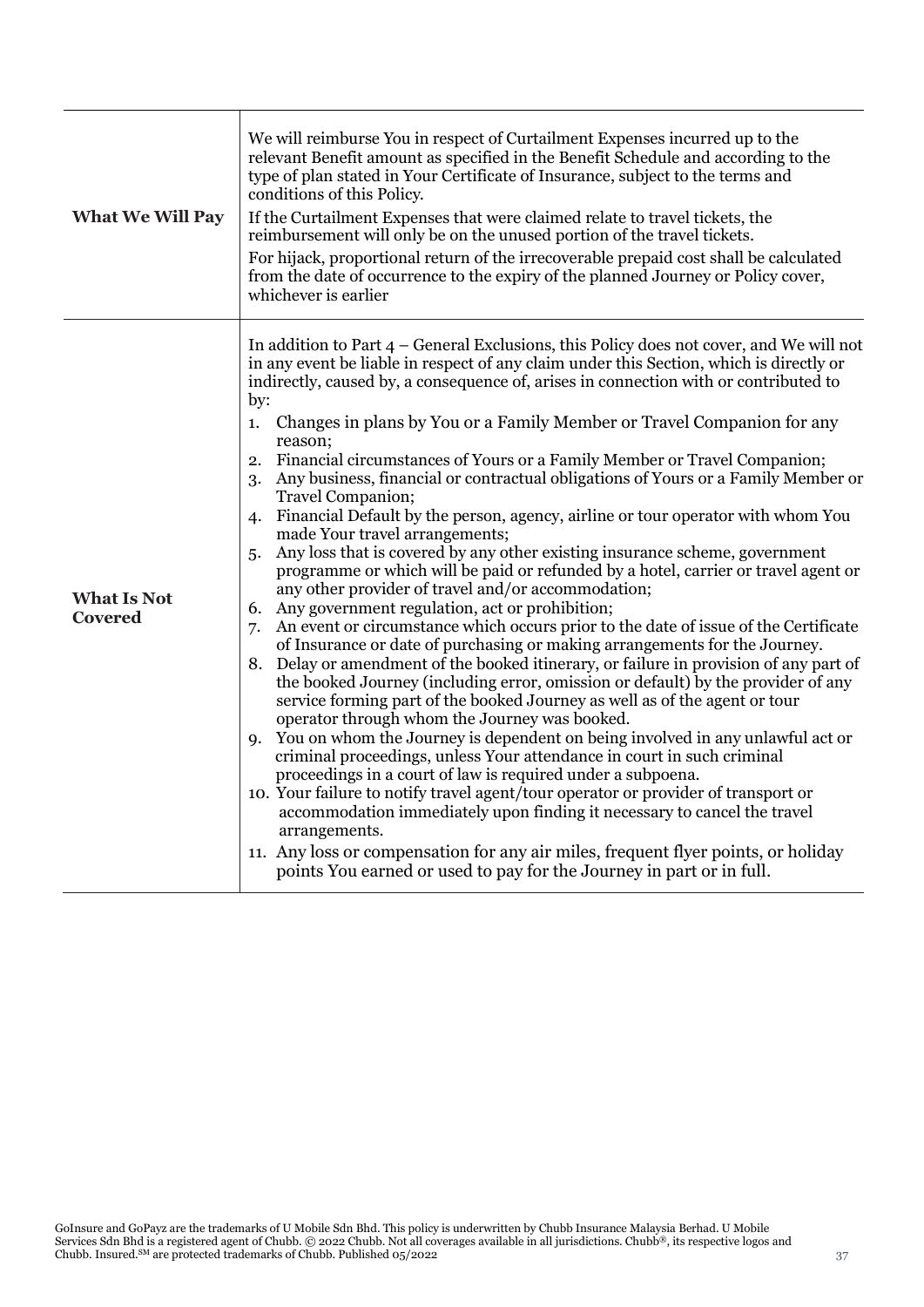|                                         | Section 13 - Travel Disruption (applicable to Overseas Return Journey only)                                                                                                                                                                                                                                                                                                                                                                                                                                                                                                                                                                                                                                                                                                                                                             |  |
|-----------------------------------------|-----------------------------------------------------------------------------------------------------------------------------------------------------------------------------------------------------------------------------------------------------------------------------------------------------------------------------------------------------------------------------------------------------------------------------------------------------------------------------------------------------------------------------------------------------------------------------------------------------------------------------------------------------------------------------------------------------------------------------------------------------------------------------------------------------------------------------------------|--|
| <b>What Is Covered</b>                  | If during the Period of Insurance, Your Journey is forced to be Disrupted as a direct<br>and necessary result of any of the following Specified Causes occurring after You<br>have commenced the Journey.<br>This Coverage is effective only if this Policy is purchased before You become aware of<br>any circumstances which could lead to the Disruption of the planned Journey.<br><b>Specified Causes:</b><br><b>Natural Disasters;</b><br>a)<br>Epidemic or pandemic as declared by the World Health Organization (WHO);<br>b)<br>Strike, Riot or Civil Commotion resulting in cancellation of scheduled Common<br>$\mathbf{c}$<br>Carrier services or in a relevant government warning against non-essential<br>travel;<br>Major industrial accident;<br>d)<br>Any event leading to airspace or multiple airport closures.<br>e) |  |
| <b>Additional</b><br><b>Definitions</b> | Disrupted means interruption to the Journey by skipping a part of the planned<br>Journey Overseas, as shown on the travel itinerary.<br>Disruption Expenses mean loss of advance payments for accommodation,<br>Entertainment Tickets or pre-arranged tours at the Overseas Destination, which<br>have not been and will not be used but become forfeited or payable under contract.<br>Entertainment Tickets mean tickets granting admission to theme parks, musicals,<br>plays, theatre or drama performances, concerts and sporting events.                                                                                                                                                                                                                                                                                          |  |
| <b>What We Will Pay</b>                 | We will reimburse You in respect of the Disruption Expenses incurred up to the<br>relevant Benefit amount as specified in the Benefit Schedule and according to the<br>plan shown in Your Certificate of Insurance, subject to the terms and conditions of<br>this Policy.                                                                                                                                                                                                                                                                                                                                                                                                                                                                                                                                                              |  |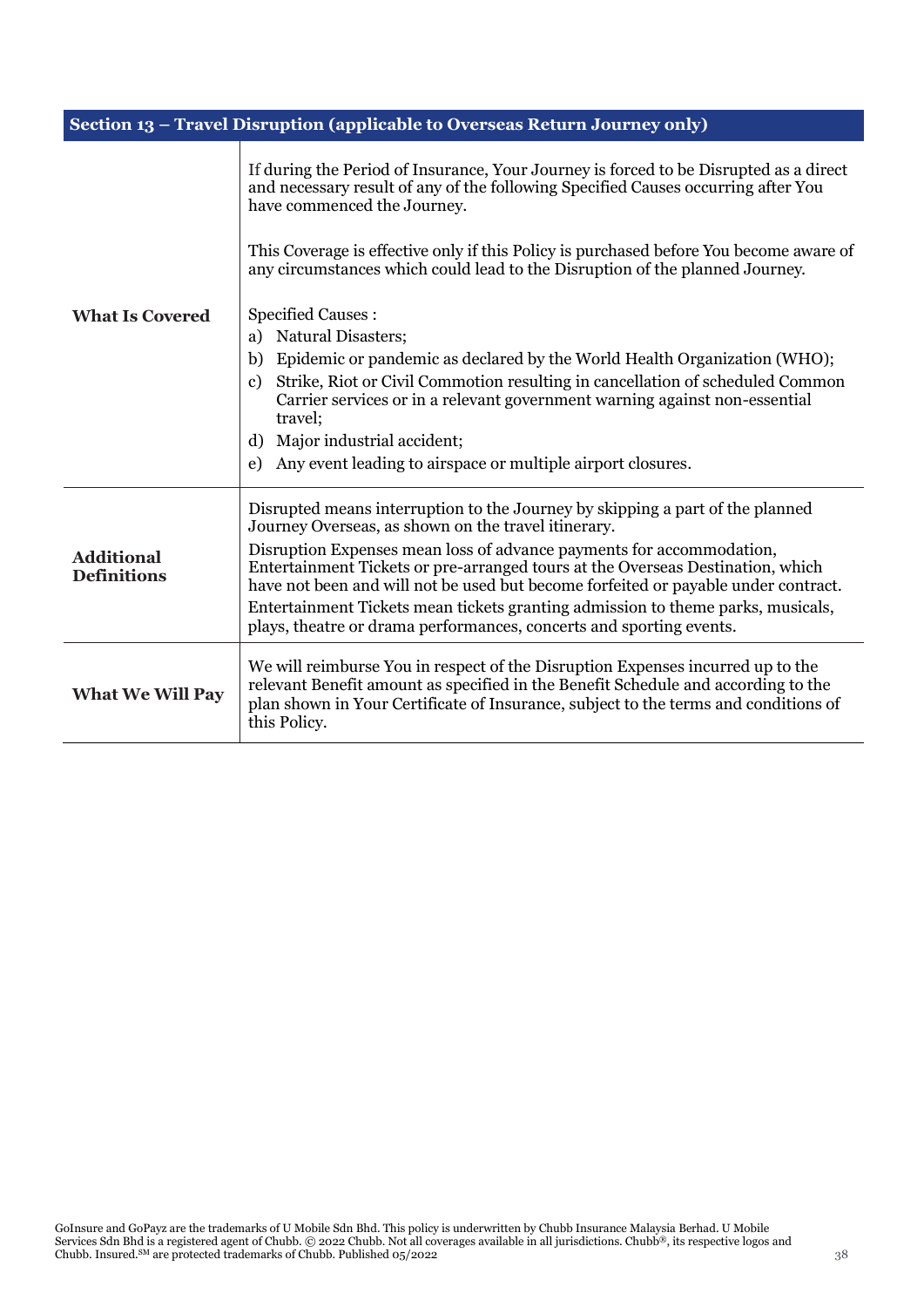| <b>What Is Not</b><br><b>Covered</b> | In addition to Part $4$ – General Exclusions, this Policy does not cover, and We will not<br>in any event be liable in respect of any claim under this Section, which is directly or<br>indirectly, caused by, a consequence of, arises in connection with or contributed to<br>by:<br>Changes in plans by You or a Family Member or Travel Companion for any<br>1.<br>reason;<br>Financial circumstances of Yours or a Family Member or Travel Companion;<br>2.<br>Any business, financial or contractual obligations of Yours or a Family Member or<br>3.<br>Travel Companion;<br>Financial Default by the person, agency, airline or tour operator with whom You<br>$\mathbf{4}$<br>made Your travel arrangements;<br>Any loss that is covered by any other existing insurance scheme, government<br>5.<br>programme or which will be paid or refunded by a hotel, carrier or travel agent or<br>any other provider of travel and/or accommodation;<br>Any government regulation, act or prohibition;<br>6.<br>An event or circumstance which occurs prior to the date of issue of the Certificate<br>7.<br>of Insurance or date of purchasing or making arrangements for the Journey.<br>Delay or amendment of the booked itinerary, or failure in provision of any part of<br>8.<br>the booked Journey (including error, omission or default) by the provider of any<br>service forming part of the booked Journey as well as of the agent or tour<br>operator through whom the Journey was booked.<br>You on whom the Journey is dependent on being involved in any unlawful act or<br>$Q_{\star}$<br>criminal proceedings, unless Your attendance in court in such criminal |
|--------------------------------------|------------------------------------------------------------------------------------------------------------------------------------------------------------------------------------------------------------------------------------------------------------------------------------------------------------------------------------------------------------------------------------------------------------------------------------------------------------------------------------------------------------------------------------------------------------------------------------------------------------------------------------------------------------------------------------------------------------------------------------------------------------------------------------------------------------------------------------------------------------------------------------------------------------------------------------------------------------------------------------------------------------------------------------------------------------------------------------------------------------------------------------------------------------------------------------------------------------------------------------------------------------------------------------------------------------------------------------------------------------------------------------------------------------------------------------------------------------------------------------------------------------------------------------------------------------------------------------------------------------------------------------------------------------------------------------|
|                                      | proceedings in a court of law is required under a subpoena.<br>10. Your failure to notify travel agent/tour operator or provider of transport or<br>accommodation immediately upon finding it necessary to cancel the travel<br>arrangements.                                                                                                                                                                                                                                                                                                                                                                                                                                                                                                                                                                                                                                                                                                                                                                                                                                                                                                                                                                                                                                                                                                                                                                                                                                                                                                                                                                                                                                      |
|                                      | 11. Any loss or compensation for any air miles, frequent flyer points, or holiday<br>points You earned or used to pay for the Journey in part or in full.                                                                                                                                                                                                                                                                                                                                                                                                                                                                                                                                                                                                                                                                                                                                                                                                                                                                                                                                                                                                                                                                                                                                                                                                                                                                                                                                                                                                                                                                                                                          |

| Section 14 - Loss or Damage of Personal Property and Baggage |                                                                                                                                                                                                                                                                                                                                                                                                                                                                                                                                                                                                                                                                                                                                                                                                                                                                                                                                                                                                                       |
|--------------------------------------------------------------|-----------------------------------------------------------------------------------------------------------------------------------------------------------------------------------------------------------------------------------------------------------------------------------------------------------------------------------------------------------------------------------------------------------------------------------------------------------------------------------------------------------------------------------------------------------------------------------------------------------------------------------------------------------------------------------------------------------------------------------------------------------------------------------------------------------------------------------------------------------------------------------------------------------------------------------------------------------------------------------------------------------------------|
| <b>What Is Covered</b>                                       | If during the Period of Insurance whilst You are on a Journey, You sustain loss of or<br>damage resulting in loss of use of Your Personal Property, Baggage and Money kept<br>on Yourself due to robbery, burglary, theft or by force, violence or threat of<br>violence.                                                                                                                                                                                                                                                                                                                                                                                                                                                                                                                                                                                                                                                                                                                                             |
| <b>Additional</b><br><b>Conditions</b>                       | a) The loss or damage must be reported to the police or relevant authority having<br>jurisdiction where the loss or damage occurred within twenty-four (24) hours<br>from the incident. Any claims for indemnity under this Section must be<br>accompanied by a copy of a police report or a report issued by the relevant<br>authority evidencing such a loss or damage.<br>b) The loss or damage of each article must be accompanied by proof of purchase<br>such as but not limited to receipts, bank statement or credit card statements. If<br>no proof of purchase is provided. We may decline the claim or accept it at a<br>reduced value.<br>c) For the avoidance of doubt, in the event You become entitled to a refund or<br>reimbursement of all or part of such expenses from any other source, or if there<br>is in place any other insurance against the events covered under this Section,<br>We will only be liable for the excess of the amount recoverable from such other<br>source or insurance. |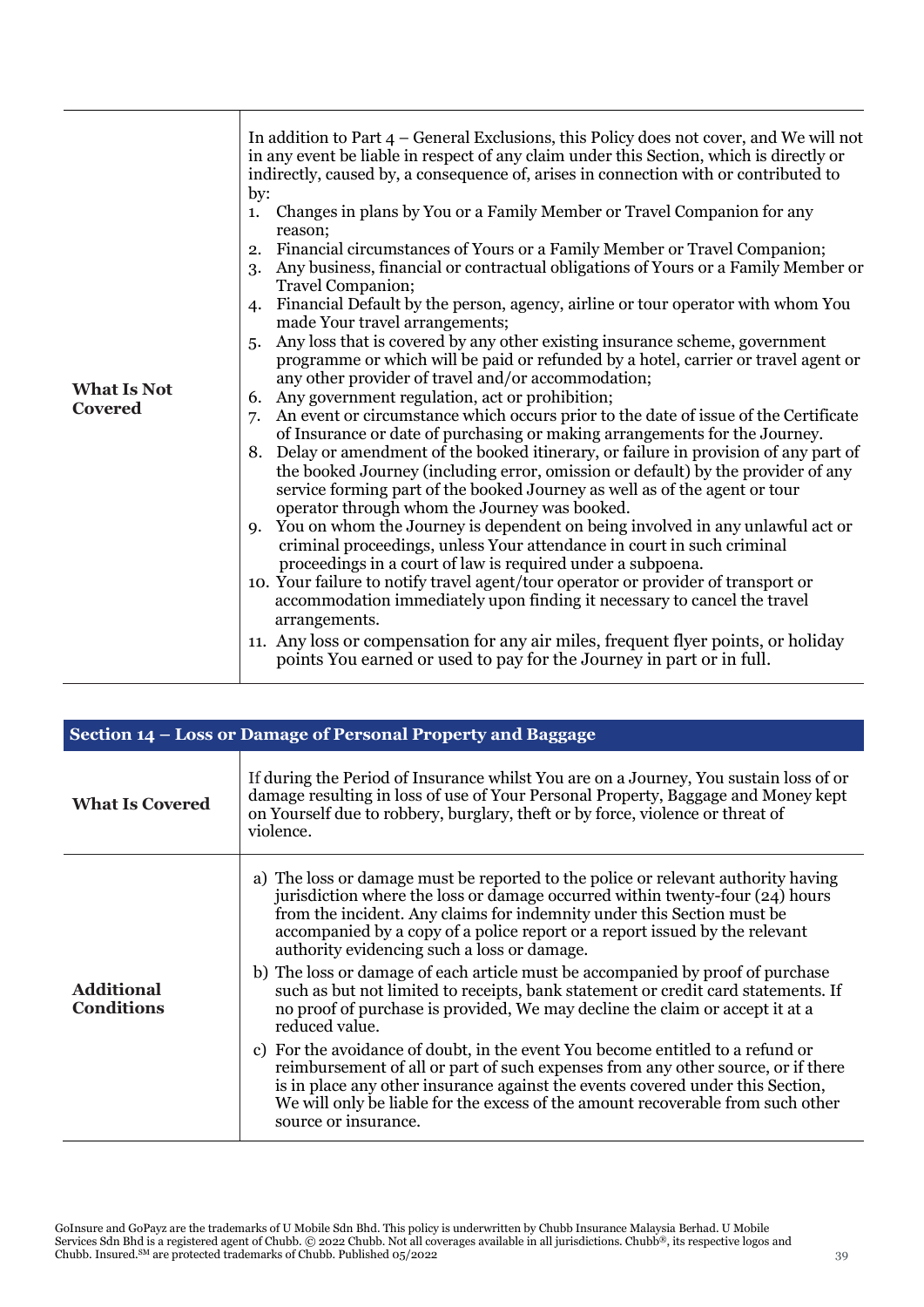| <b>Additional</b><br><b>Definitions</b> | Personal Property and Baggage means personal goods belonging to You which are<br>taken by You on the Journey or acquired by You and carried on You in person or<br>hand-carried or checked-in as accompanied baggage with the Common Carrier<br>during the Journey.<br>Portable Computer means the complete laptop computers including accessories or<br>attachments that come as a standard equipment with the laptop. Any handheld<br>computers, tablets (including but not limited to iPads, Samsung Galaxy tablets) or<br>similar devices are excluded from this category.<br>Money means cash, coins, bank notes, postal or money orders or signed travellers'<br>cheques.<br>Public Place means any place the public has access to.<br>Jewellery means objects such as rings, bracelets, brooches, necklaces, bangles,<br>earrings and lockets/pendants that are worn on the body as decoration, which have<br>inclusions of precious metals including but not limited to gold and silver with<br>precious stones or semi-precious stones.                                                                                                                                                                                                                                                                                                                                                                                                                                                                                                                                                                                                                                                                                                                                          |
|-----------------------------------------|-------------------------------------------------------------------------------------------------------------------------------------------------------------------------------------------------------------------------------------------------------------------------------------------------------------------------------------------------------------------------------------------------------------------------------------------------------------------------------------------------------------------------------------------------------------------------------------------------------------------------------------------------------------------------------------------------------------------------------------------------------------------------------------------------------------------------------------------------------------------------------------------------------------------------------------------------------------------------------------------------------------------------------------------------------------------------------------------------------------------------------------------------------------------------------------------------------------------------------------------------------------------------------------------------------------------------------------------------------------------------------------------------------------------------------------------------------------------------------------------------------------------------------------------------------------------------------------------------------------------------------------------------------------------------------------------------------------------------------------------------------------------------------------------|
| <b>What We Will Pay</b>                 | We will indemnify You in respect of such loss or damage up to the relevant<br>a)<br>Benefit amount as specified in the Benefit Schedule and according to the type of<br>plan stated in Your Certificate of Insurance, subject to the terms and conditions<br>of this Policy.<br>We will only pay up to maximum of:<br>b)<br>the Benefit amount specified for any one article or a pair or a set of articles<br>i)<br>as specified in the Benefit Schedule and according to the type of plan stated<br>in Your Certificate of Insurance;<br>ii) the Benefit amount specified for Portable Computers as specified in the<br>Benefit Schedule and according to the type of plan stated in Your Certificate<br>of Insurance (applicable to Overseas Return Journey only).<br>iii) the Benefit amount specified for Personal Money as specified in the Benefit<br>Schedule and according to the type of plan stated in Your Certificate of<br>Insurance (applicable to Overseas Return Journey only).<br>We may make payment subject to due allowance of wear and tear, proof of<br>C)<br>purchase and depreciation. Total loss of used payment or repair costs payment<br>is determined at Our sole discretion.<br>We will only pay for loss of or damage of Your baggage that is checked in and<br>d)<br>tagged under Your name by the Common Carrier or service provider. Any claim<br>that results from You losing Your baggage or it being damaged while being held<br>by the Common Carrier or service provider should be made to the Common<br>Carrier or service provider first. Any claim made under this Section must be<br>accompanied by proof of compensation received from the Common Carrier or<br>service provider or where such compensation is denied, proof of such denial. |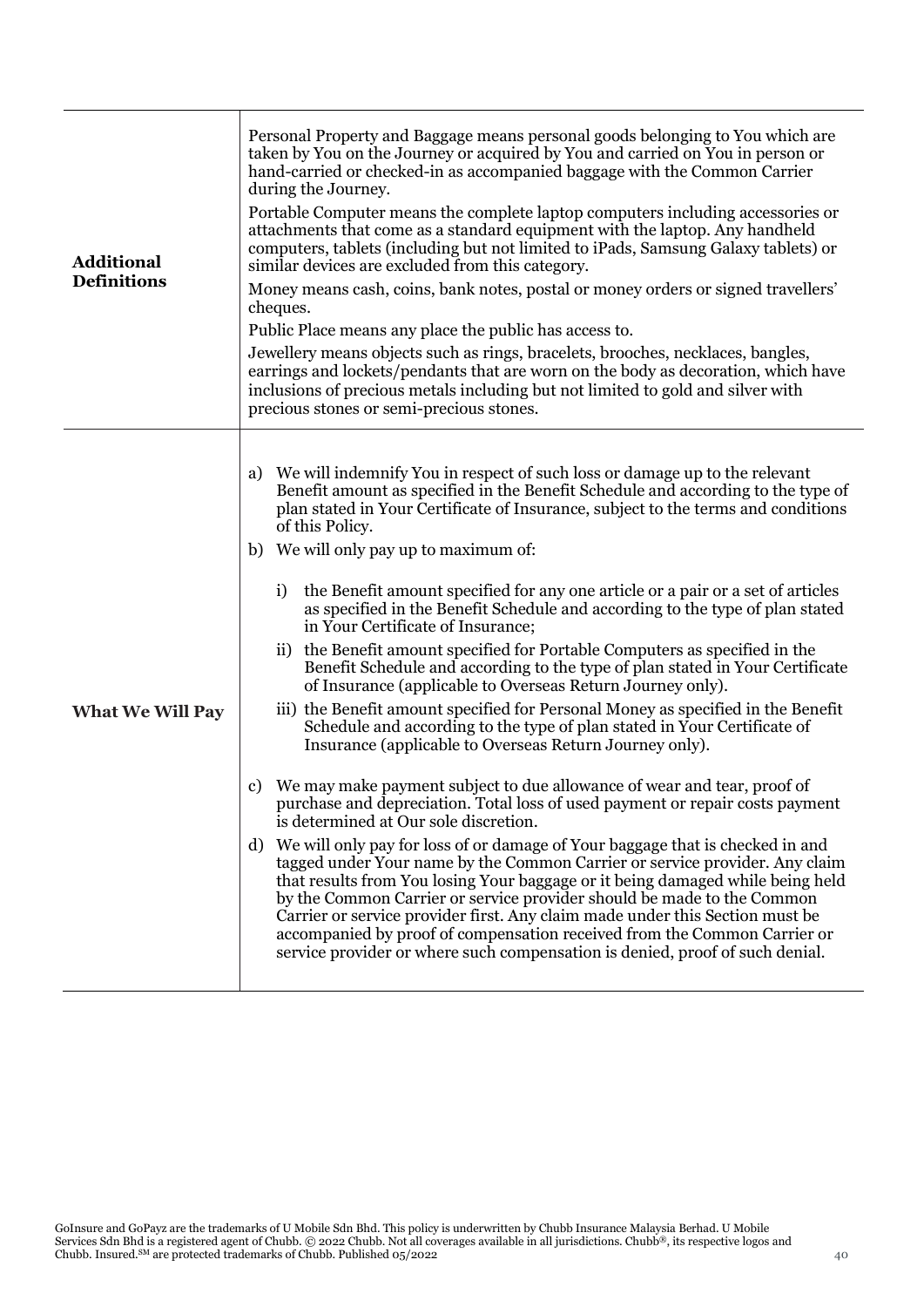| <b>What Is Not</b><br><b>Covered</b> | In addition to Part $4$ – General Exclusions, this Policy does not cover, and We will<br>not in any event be liable in respect of any claim under this Section, which is<br>directly or indirectly, caused by, a consequence of, arises in connection with or<br>contributed to by:<br>1. loss or damage of property/baggage caused by wear and tear, gradual<br>deterioration, destruction by moths, vermin, inherent vice or damage sustained<br>due to any process or while actually being worked upon or resulting therefrom;<br>loss or damage of property/ baggage caused by mechanical or electrical<br>2.<br>breakdown or derangement or damage sustained due to any process initiated by<br>You to repair, clean or alter such property/baggage;<br>loss or damage of property/baggage/money resulting directly or directly from<br>3.<br>insurrection, rebellion, revolution, civil war, usurped power, or action taken by<br>governmental authorities in hindering, combating or defending against such an<br>occurrence, seizure or destruction under quarantine or customs regulations,<br>confiscation by order of any government or public authority or risk of contraband<br>or illegal transportation or trade;<br>loss or damage of property/baggage/money from confiscation or retention by<br>$\overline{4}$<br>customs or other officials or government authority;<br>loss or damage of property/baggage/money as a result of Your failure to take due<br>5.<br>and reasonable care and precautions to safe-guard and secure such property/or<br>baggage/money;<br>loss or damage of watches and Portable Computers not carried as hand-carried<br>6.<br>baggage and kept under Your supervision;<br>damage or breakages of fragile or brittle articles;<br>7.<br>loss of data recorded on tapes, cards, discs or otherwise, including the cost of<br>8.<br>reproducing the data;<br>loss or damage of property/baggage/money not reported to either the police or<br>9.<br>relevant authority within the jurisdiction where the loss or damage occurred<br>within twenty-four (24) hours of the discovery of such loss or damage;<br>10. loss or damage of property/baggage/money whilst in the custody of an airline or<br>other Common Carrier, unless reported immediately on discovery and, in the<br>case of an airline, a property irregularity report is obtained;<br>11. loss or damage of property/baggage/money insured under any other insurance<br>policy, or otherwise reimbursed by a Common Carrier or any other third party;<br>12. loss or damage to property/baggage due to defective materials or craftsmanship;<br>13. loss of or damage to property/baggage/money left unattended in a Public Place;<br>14. loss of or damage to property/baggage/money left unattended in any motor<br>vehicle (unless stored in the locked boot or compartment);<br>15. mysterious disappearance of property/baggage/money;<br>16. devaluation of currency or shortage due to errors or omissions during any<br>transactions involving money;<br>17. loss of postal money orders or travellers' cheques not immediately reported to the<br>local branch or agent of the issuing authority;<br>18. loss or damage due to animals, insects or rodents;<br>19. scratches or dents to property/baggage.<br>20. loss or damage to property which does not affect the fitness for use or<br>purpose or functionality of such property.<br><b>Property Not Covered</b><br>We will not pay for damage due to or loss of any of the following :<br>i) animals, insects, rodents;<br>ii) motor vehicles, aircraft, bicycles and other conveyances or equipment or parts<br>pertaining to such conveyances;<br>iii) artificial limbs, false teeth, hearing aids, any type of eyeglasses, contact lenses or |
|--------------------------------------|------------------------------------------------------------------------------------------------------------------------------------------------------------------------------------------------------------------------------------------------------------------------------------------------------------------------------------------------------------------------------------------------------------------------------------------------------------------------------------------------------------------------------------------------------------------------------------------------------------------------------------------------------------------------------------------------------------------------------------------------------------------------------------------------------------------------------------------------------------------------------------------------------------------------------------------------------------------------------------------------------------------------------------------------------------------------------------------------------------------------------------------------------------------------------------------------------------------------------------------------------------------------------------------------------------------------------------------------------------------------------------------------------------------------------------------------------------------------------------------------------------------------------------------------------------------------------------------------------------------------------------------------------------------------------------------------------------------------------------------------------------------------------------------------------------------------------------------------------------------------------------------------------------------------------------------------------------------------------------------------------------------------------------------------------------------------------------------------------------------------------------------------------------------------------------------------------------------------------------------------------------------------------------------------------------------------------------------------------------------------------------------------------------------------------------------------------------------------------------------------------------------------------------------------------------------------------------------------------------------------------------------------------------------------------------------------------------------------------------------------------------------------------------------------------------------------------------------------------------------------------------------------------------------------------------------------------------------------------------------------------------------------------------------------------------------------------------------------------------------------------------------------------------------------------------------------------------------------------------------------------------------------------------------------------------------------------------------------------------------------------------------------------------------------------------------------------------------------------------------------------------------------------------------------------------------------------------------------------------------------------------------------------------------------------------------------------------------------------------------------------------------------------------------------------------------------------|
|                                      | corneal lenses;<br>iv) tickets;                                                                                                                                                                                                                                                                                                                                                                                                                                                                                                                                                                                                                                                                                                                                                                                                                                                                                                                                                                                                                                                                                                                                                                                                                                                                                                                                                                                                                                                                                                                                                                                                                                                                                                                                                                                                                                                                                                                                                                                                                                                                                                                                                                                                                                                                                                                                                                                                                                                                                                                                                                                                                                                                                                                                                                                                                                                                                                                                                                                                                                                                                                                                                                                                                                                                                                                                                                                                                                                                                                                                                                                                                                                                                                                                                                                              |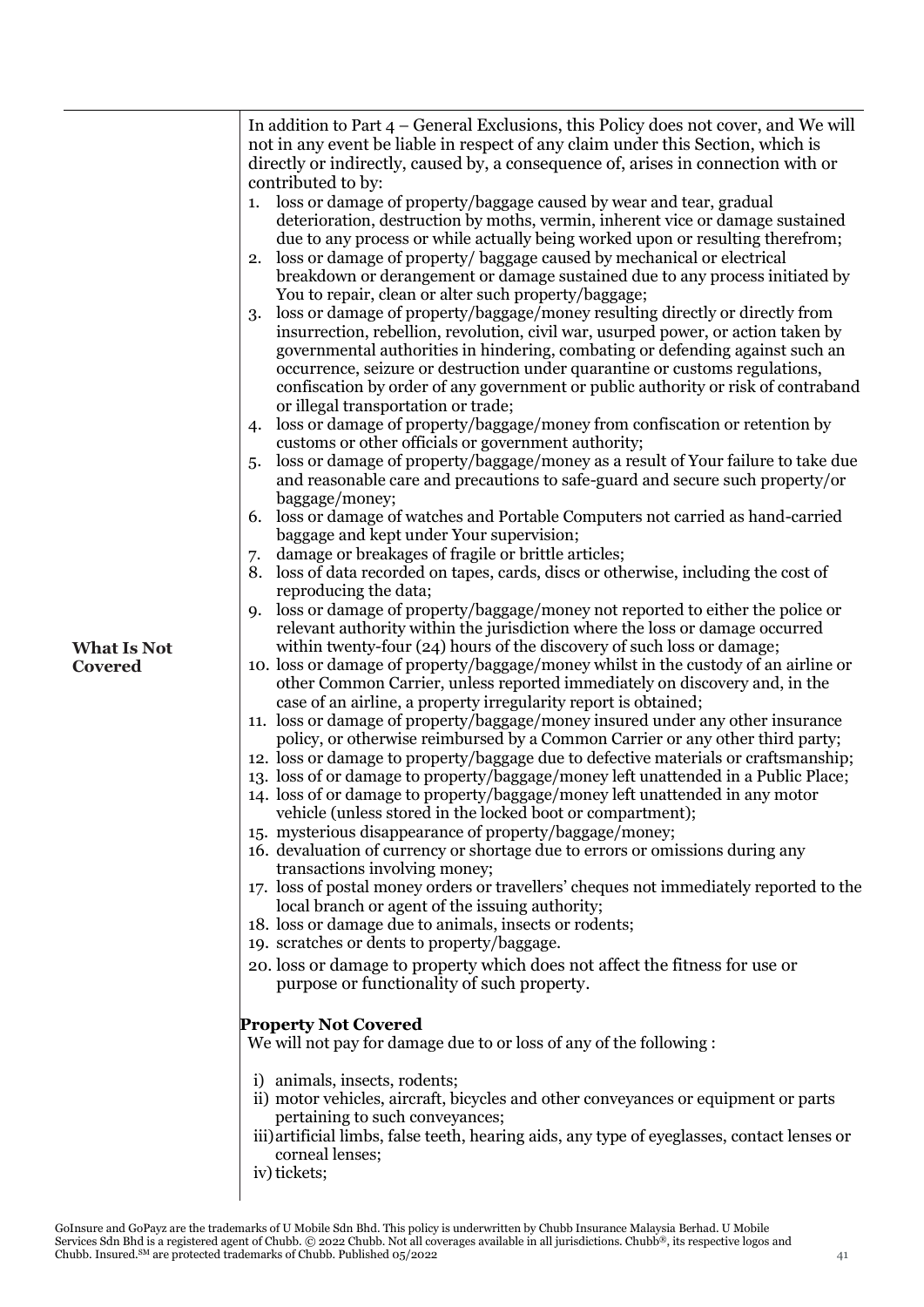| V)    | coupons, negotiable instruments, title deeds, manuscripts, money, stamps,<br>stocks and bonds, postal or money orders, securities of any kind; |
|-------|------------------------------------------------------------------------------------------------------------------------------------------------|
| vi)   | property shipped as freight, or shipped prior to the Scheduled Departure Date;                                                                 |
| vii)  | cards, including but not limited to credit cards, cash card, identity card,<br>driving license;                                                |
| viii) | contraband;                                                                                                                                    |
| ix)   | business goods or samples/prototypes or equipment of any kind or any                                                                           |
| X)    | products/components meant for trade;                                                                                                           |
| xi)   | hired or leased equipment;                                                                                                                     |
| xii)  | any consumable and/or perishable item(s);                                                                                                      |
| xiii) | computers (including software and accessories) other than Portable<br>Computers;                                                               |
| xiv)  | cash or cash equivalents, bank note(s), casino chip(s), voucher(s);                                                                            |
| XV)   | musical instrument, household effect(s), antique(s), artefact(s), painting(s),                                                                 |
| xvi)  | object(s) of art, gemstone(s);                                                                                                                 |
|       | xvii) wheelchair(s), baby/children stroller(s);                                                                                                |
|       | xviii) Golf Equipment (as defined in Section 27B);                                                                                             |
| xix)  | Jewellery and watches.                                                                                                                         |
|       |                                                                                                                                                |

| Section 15 – Loss or Damage to Travel Documents (applicable to Overseas Return Journey<br>only) |                                                                                                                                                                                                                                                                                                                                                                                                        |  |
|-------------------------------------------------------------------------------------------------|--------------------------------------------------------------------------------------------------------------------------------------------------------------------------------------------------------------------------------------------------------------------------------------------------------------------------------------------------------------------------------------------------------|--|
| <b>What Is Covered</b>                                                                          | If, during the Period of Insurance, whilst You are on a Journey, You sustain loss of<br>or damage to Your Travel Documents due to robbery, burglary, theft or by force,<br>violence or threat of violence.                                                                                                                                                                                             |  |
| <b>Additional</b><br><b>Conditions</b>                                                          | The loss must be reported to police or relevant authority Overseas having<br>jurisdiction where the loss occurred, within twenty-four (24) hours after the<br>incident. Any claim must be accompanied by a copy of a police report or a report<br>issued by the relevant authority evidencing such loss.<br>You must take every possible safeguard to ensure the security of Your Travel<br>Documents. |  |
| <b>Additional</b><br><b>Definitions</b>                                                         | <b>Travel Documents</b> means documents or identification required for Your Journey<br>including but not limited to driving license, passport, visas or travel tickets.                                                                                                                                                                                                                                |  |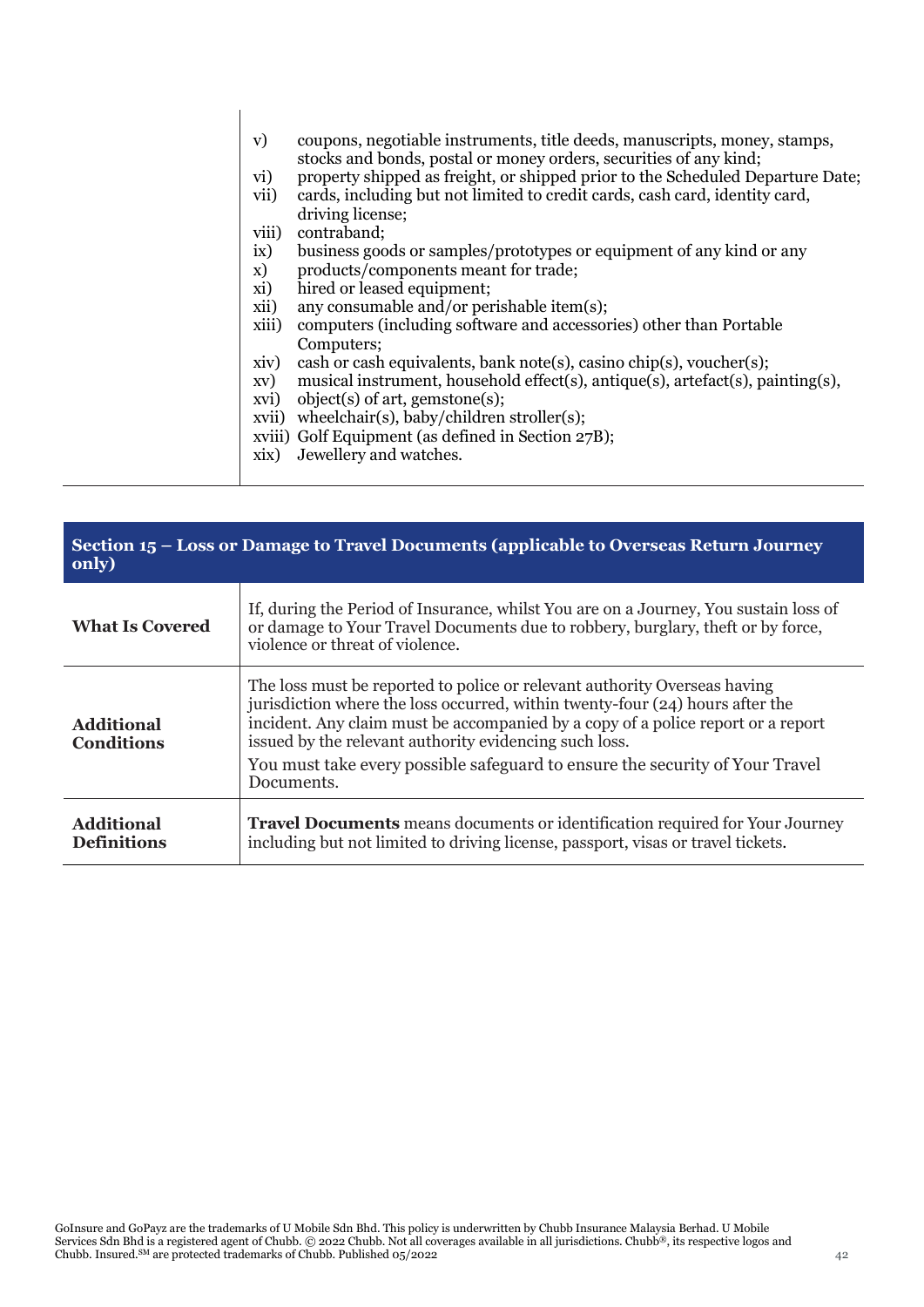|                                      | We will reimburse You in respect of :                                                                                                                                                                                                                                                                                       |
|--------------------------------------|-----------------------------------------------------------------------------------------------------------------------------------------------------------------------------------------------------------------------------------------------------------------------------------------------------------------------------|
|                                      | the replacement cost of such Travel Documents whilst Overseas;<br>a)                                                                                                                                                                                                                                                        |
|                                      | additional and reasonable expenses incurred Overseas for ordinary room<br>b)<br>accommodation expenses in any reasonable hotel, which becomes necessary due<br>to You not being able to continue Your Journey without such lost Travel<br>Documents;                                                                        |
| <b>What We Will Pay</b>              | additional, reasonable and necessary travel expenses incurred at the place<br>C)<br>Overseas where Your Travel Documents were lost;                                                                                                                                                                                         |
|                                      | up to the relevant Benefit amount as specified in the Benefit Schedule and according<br>to the type of plan stated in Your Certificate of Insurance, subject to the terms and<br>conditions of this Policy.                                                                                                                 |
|                                      | If the loss of Your Travel Documents referred to above is Your travel tickets, We will<br>only reimburse You in respect of administrative charges incurred to replace such lost<br>travel tickets, up to RM500 (for Executive Plan) or RM1,000 (for First Plan), and<br>subject to the terms and conditions of this Policy. |
|                                      | In addition to Part $4$ – General Exclusions, this Policy does not cover, and We will not<br>in any event be liable in respect of any claim under this Section, which is directly or<br>indirectly, caused by, a consequence of, arises in connection with or contributed to by:                                            |
|                                      | Any unexplained loss or damage, or loss or damage due to confiscation or<br>1.<br>detention by customs or any other authority.                                                                                                                                                                                              |
| <b>What Is Not</b><br><b>Covered</b> | Loss or damage not reported to either the police or relevant authority having<br>2.<br>jurisdiction where the loss or damage occurred within twenty-four (24) hours of<br>the discovery of such loss or damage.                                                                                                             |
|                                      | Loss or damage whilst in custody of an airline or other Common Carrier, unless<br>3.<br>reported immediately on discovery and in the case of an airline a property<br>irregularity report is obtained                                                                                                                       |
|                                      | Loss or damage due to animals, insects or rodents.<br>4.                                                                                                                                                                                                                                                                    |
|                                      | Any replacement costs of such Travel Documents after returning Home.<br>5.                                                                                                                                                                                                                                                  |

| Section 16 – Loss of Personal Money (applicable to Overseas Return Journey only) |                                                                                                                                                                                                                                                                                                                                                                                                                                                                                                                                                                                                                                                                   |
|----------------------------------------------------------------------------------|-------------------------------------------------------------------------------------------------------------------------------------------------------------------------------------------------------------------------------------------------------------------------------------------------------------------------------------------------------------------------------------------------------------------------------------------------------------------------------------------------------------------------------------------------------------------------------------------------------------------------------------------------------------------|
| <b>What Is Covered</b>                                                           | If, during the Period of Insurance, whilst You are on a Journey, You sustain loss of<br>Personal Money kept on Yourself due to burglary, robbery, theft or by force,<br>violence, or threat of violence. We will not in any event be liable to make payment<br>in respect of any loss of Personal Money if You fail to take reasonable precautions<br>for the safety of the money.                                                                                                                                                                                                                                                                                |
| <b>Additional</b><br><b>Conditions</b>                                           | The loss must be reported to the police or relevant authority having jurisdiction<br>where the loss occurred, within twenty-four $(24)$ hours after the incident. Any claim<br>must be accompanied by a copy of a police report or a report issued by the relevant<br>authority evidencing such loss;<br>For the avoidance of doubt, in the event You become entitled to a refund or<br>reimbursement of all or part of such loss from any other source, or if there is in<br>place any other insurance against the events covered under this Section, We<br>will only be liable for the excess of the amount recoverable from such other<br>source or insurance. |
| <b>Additional</b><br><b>Definitions</b>                                          | <b>Personal Money</b> means coins, cash, bank notes, postal money orders or<br>travelers' cheques that belongs to You.                                                                                                                                                                                                                                                                                                                                                                                                                                                                                                                                            |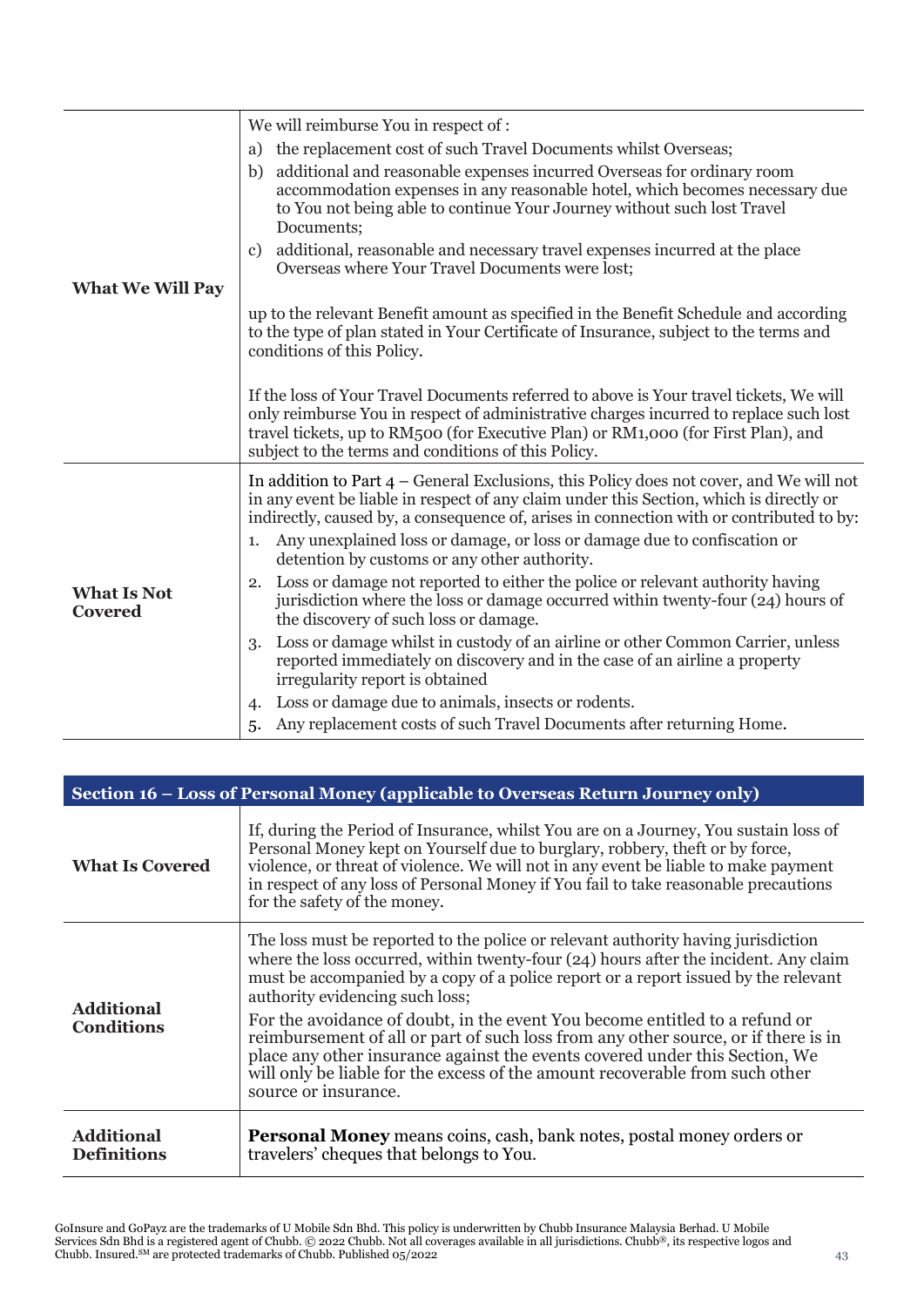| <b>What We Will Pay</b>       | We will reimburse You for such loss up to a maximum of the relevant Benefit<br>amount as specified in the Benefit Schedule and according to the type of plan<br>stated in Your Certificate of Insurance, subject to the terms and conditions of<br>this Policy.                                                                                                                                                                                                                                                                                                                                                                                                                                                                                                                                                                                                                                                                                                                                                                                                                                                               |
|-------------------------------|-------------------------------------------------------------------------------------------------------------------------------------------------------------------------------------------------------------------------------------------------------------------------------------------------------------------------------------------------------------------------------------------------------------------------------------------------------------------------------------------------------------------------------------------------------------------------------------------------------------------------------------------------------------------------------------------------------------------------------------------------------------------------------------------------------------------------------------------------------------------------------------------------------------------------------------------------------------------------------------------------------------------------------------------------------------------------------------------------------------------------------|
| <b>What Is Not</b><br>Covered | In addition to Part 4 – General Exclusions, this Policy does not cover, and We will<br>not in any event be liable in respect of any claim under this Section, which is<br>directly or indirectly, caused by, a consequence of, arises in connection with or<br>contributed to by:<br>1. Devaluation of currency or shortage due to errors or omissions during any<br>transactions involving money;<br>2. Any unexplained loss or damage, or loss or damage due to confiscation or<br>detention by customs or any other authority;<br>Loss not reported to either the police or relevant authority having jurisdiction<br>3.<br>where the loss occurred within twenty-four (24) hours of the discovery of such<br>loss;<br>4. Loss of postal money orders or travelers' cheques not immediately reported to the<br>local branch or agent of the issuing authority;<br>Loss or damage whilst in custody of an airline or other carrier, unless reported<br>5.<br>immediately on discovery and in the case of an airline a property irregularity<br>report is obtained;<br>6. Loss or damage due to animals, insects or rodents. |

| Section 17 – Fraudulent Use of Lost Credit Card (applicable to Overseas Return Journey only) |                                                                                                                                                                                                                                                                                                                                                                                                                                                                                                                                                                                                                                                                                                                                                                                                                                                                                                                                                                                                    |
|----------------------------------------------------------------------------------------------|----------------------------------------------------------------------------------------------------------------------------------------------------------------------------------------------------------------------------------------------------------------------------------------------------------------------------------------------------------------------------------------------------------------------------------------------------------------------------------------------------------------------------------------------------------------------------------------------------------------------------------------------------------------------------------------------------------------------------------------------------------------------------------------------------------------------------------------------------------------------------------------------------------------------------------------------------------------------------------------------------|
| <b>What Is Covered</b>                                                                       | If, during the Period of Insurance, whilst You are on a Journey, You sustain<br>financial loss as a direct result of a credit, charge or bankers card being lost or<br>stolen and being subsequently used fraudulently by any person other than You.                                                                                                                                                                                                                                                                                                                                                                                                                                                                                                                                                                                                                                                                                                                                               |
| <b>Additional</b><br><b>Conditions</b>                                                       | The loss must be reported to the card company within six (6) hours after the<br>a)<br>incident. Any claim must be accompanied by a copy of the report issued by the<br>card company evidencing such loss;<br>b) The loss must be reported to police or relevant authority Overseas having<br>jurisdiction where the loss occurred, within twenty-four (24) hours after the<br>incident. Any claim must be accompanied by a copy of a police report or a report<br>issued by the relevant authority evidencing such loss.<br>You must take every possible safeguard to ensure the security of Your Travel<br>c)<br>Documents.<br>For the avoidance of doubt, in the event You become entitled to a refund or<br>d)<br>reimbursement of all or part of such expenses from any other source, or if there<br>is in place any other insurance against the events covered under this Section, We<br>will only be liable for the excess of the amount recoverable from such other<br>source or insurance. |
| <b>What We Will Pay</b>                                                                      | We will reimburse You for such loss up to a maximum of the relevant Benefit<br>amount as specified in the Benefit Schedule and according to the type of plan<br>stated in Your Certificate of Insurance, subject to the terms and conditions of<br>this Policy.                                                                                                                                                                                                                                                                                                                                                                                                                                                                                                                                                                                                                                                                                                                                    |
| <b>What Is Not</b><br>Covered                                                                | Please refer to Part $4$ – General Exclusions.                                                                                                                                                                                                                                                                                                                                                                                                                                                                                                                                                                                                                                                                                                                                                                                                                                                                                                                                                     |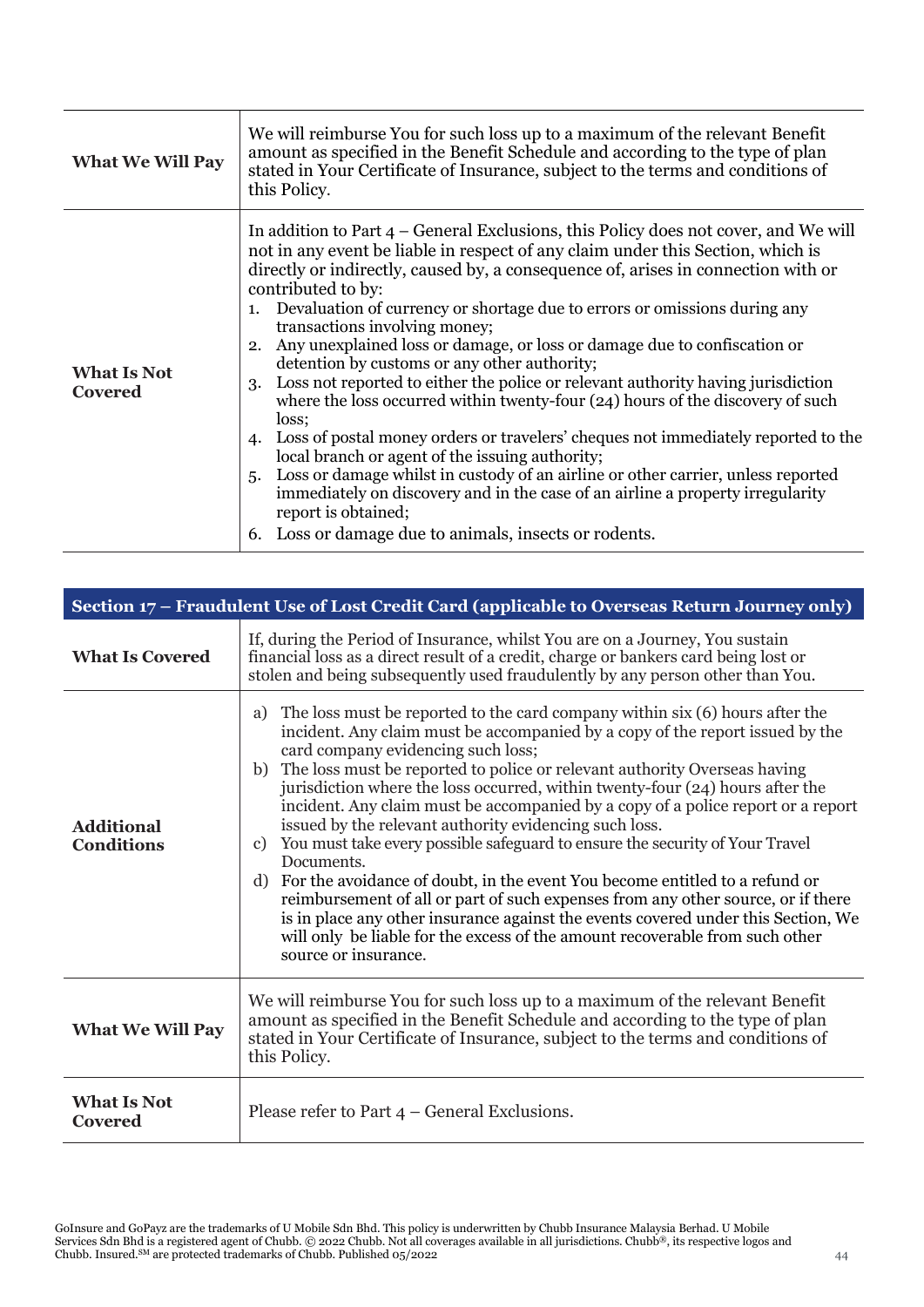| Section 18 - Baggage Delay           |                                                                                                                                                                                                                                                                                                                                                                                                                                                                                                                                                                                                                                                                                                                                                                                                                                                                                                                                                                                                                                                                                                                                                                                                                                                                                                                                                                                                                                                                                                                                                                                                                                                                                                       |  |
|--------------------------------------|-------------------------------------------------------------------------------------------------------------------------------------------------------------------------------------------------------------------------------------------------------------------------------------------------------------------------------------------------------------------------------------------------------------------------------------------------------------------------------------------------------------------------------------------------------------------------------------------------------------------------------------------------------------------------------------------------------------------------------------------------------------------------------------------------------------------------------------------------------------------------------------------------------------------------------------------------------------------------------------------------------------------------------------------------------------------------------------------------------------------------------------------------------------------------------------------------------------------------------------------------------------------------------------------------------------------------------------------------------------------------------------------------------------------------------------------------------------------------------------------------------------------------------------------------------------------------------------------------------------------------------------------------------------------------------------------------------|--|
| <b>What Is Covered</b>               | If, during the Period of Insurance, whilst You are on a Journey, Your checked-in<br>baggage is delayed by a Common Carrier operator and is not delivered to You<br>within six (6) hours of Your arrival at the scheduled Destination Overseas or within<br>Malaysia (for Domestic Journey).<br>For Overseas Journey, if, during the Period of Insurance, upon returning to<br>Malaysia on a Return Journey, Your checked-in baggage is delayed by a Common<br>Carrier operator and is not delivered to You within six (6) hours of Your arrival in<br>Malaysia.                                                                                                                                                                                                                                                                                                                                                                                                                                                                                                                                                                                                                                                                                                                                                                                                                                                                                                                                                                                                                                                                                                                                       |  |
| <b>What We Will Pay</b>              | We will pay You the relevant Benefit amount specified in the Benefit Schedule for<br>every full six (6) consecutive hours of delay, up to the maximum sum insured<br>specified in the Benefit Schedule, subject to the terms and conditions of this Policy.<br>For Overseas Return Journey, in the event the checked-in luggage is delayed within<br>six (6) hours of Your arrival in Malaysia, We will pay You the relevant Benefit<br>amount specified in the Benefit Schedule, subject to the terms and conditions of<br>this Policy.<br>The total amount of Benefit for a Journey that is payable under this Section for<br>each Insured Person (for baggage delay Overseas and/or in Malaysia, as the case<br>may be) shall be up to the maximum of the relevant 'Overseas' or 'In Malaysia'<br>Benefit amount specified in the Benefit Schedule.<br>If Your Coverage is under a Family Plan, then in addition to the maximum amount<br>of the Benefit for each Insured Person, the total amount of Benefit for a Journey<br>that is payable under this Section for all Insured Persons under the same Family<br>Plan (for baggage delay Overseas and/or in Malaysia, as the case may be) shall be<br>up to the maximum of the relevant 'Per Family Limit' Benefit amount specified in<br>the Benefit Schedule.<br>For the avoidance of doubt, the amount per six (6) hours specified in the Benefit<br>Schedule under this Section is based on each Insured Person and not on each piece<br>of luggage.<br>The delay must be verified in writing by the operator(s) of the Common Carrier or<br>their handling agent(s) as well as the number of hours delayed and the reason for<br>the delay. |  |
| <b>What Is Not</b><br><b>Covered</b> | In addition to Part $4$ – General Exclusions, this Policy does not cover, and We will<br>not in any event be liable in respect of any claim under this Section, which is<br>directly or indirectly, caused by, a consequence of, arises in connection with or<br>contributed to by:<br>Baggage delay not immediately reported to the operator(s) of the Common<br>1.<br>Carrier;<br>Baggage delay which You and/or anyone else has received compensation from<br>2.<br>the operators of the Common Carrier in which You, Your Spouse and/or Your<br>Child(ren) and/or they were traveling.<br>For Domestic Journey, baggage delay on the Return Journey to Your Home.<br>3.                                                                                                                                                                                                                                                                                                                                                                                                                                                                                                                                                                                                                                                                                                                                                                                                                                                                                                                                                                                                                           |  |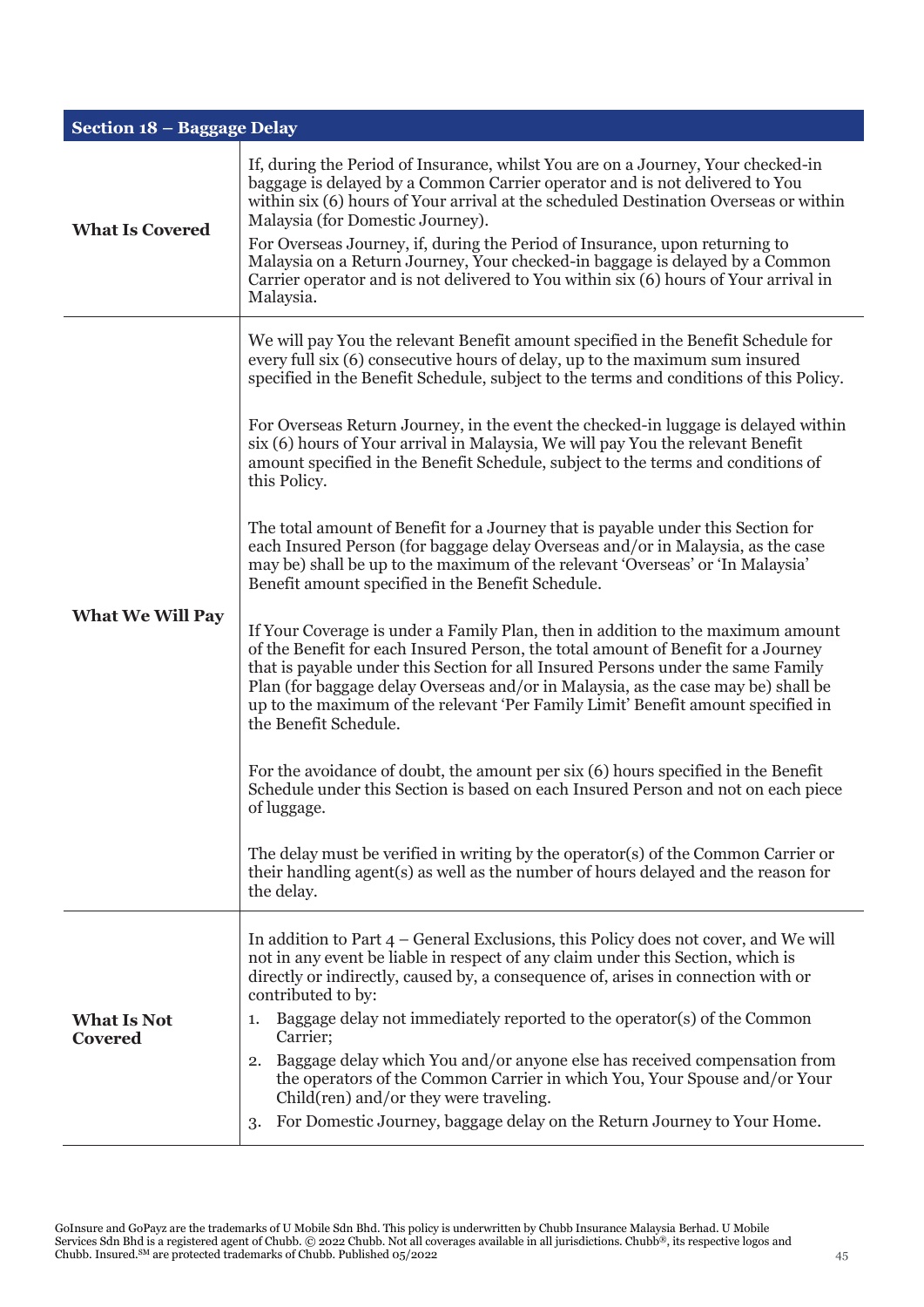| Section 19 - Travel Delay            |                                                                                                                                                                                                                                                                                                                                                                                                                                                                                                                                                                                                                                                                                                                                                                                                                                                                                                                                                                                                                                                                                                                                                                          |
|--------------------------------------|--------------------------------------------------------------------------------------------------------------------------------------------------------------------------------------------------------------------------------------------------------------------------------------------------------------------------------------------------------------------------------------------------------------------------------------------------------------------------------------------------------------------------------------------------------------------------------------------------------------------------------------------------------------------------------------------------------------------------------------------------------------------------------------------------------------------------------------------------------------------------------------------------------------------------------------------------------------------------------------------------------------------------------------------------------------------------------------------------------------------------------------------------------------------------|
| <b>What Is Covered</b>               | If, during the Period of Insurance, whilst You are on a Journey, the departure of the<br>Common Carrier in which You had arranged to travel is delayed for at least six (6)<br>consecutive hours at:<br>Any single Destination Overseas or within Malaysia, from the time specified in the<br>itinerary supplied to You due to:<br>Strike or industrial action;<br>a)<br>adverse weather conditions;<br>b)<br>mechanical breakdown/derangement of the Common Carrier;<br>c)<br>grounding of the Common Carrier as a result of mechanical or structural defect;<br>d)                                                                                                                                                                                                                                                                                                                                                                                                                                                                                                                                                                                                     |
|                                      | Natural Disasters;<br>e)<br>f)<br>any event leading to airspace restrictions or airport closure;                                                                                                                                                                                                                                                                                                                                                                                                                                                                                                                                                                                                                                                                                                                                                                                                                                                                                                                                                                                                                                                                         |
| <b>What We Will Pay</b>              | We will pay You the relevant Benefit amount specified in the Benefit Schedule for<br>every full six (6) consecutive hours of delay, up to the maximum of the relevant<br>Benefit amount specified in the Benefit Schedule, subject to the terms and<br>conditions of this Policy.<br>The period of delay shall be calculated from the original departure time as stated in<br>Your ticket or travel itinerary to the departure of the next available Common<br>Carrier, chartered flight or any other alternative means of transportation,<br>whichever is earlier.<br>The delay must be verified in writing by the operator(s) of the Common Carrier or<br>their handling agent(s) as well as the number of hours delayed and the reason for<br>the delay.<br>This coverage is effective only if You purchased this Policy before You become aware<br>of any circumstances, which could lead to the disruption of the planned Journey.                                                                                                                                                                                                                                  |
| <b>What Is Not</b><br><b>Covered</b> | In addition to Part 4 - General Exclusions, this Policy does not cover, and We will<br>not in any event be liable in respect of any claim under this Section, which is<br>directly or indirectly, caused by, a consequence of, arises in connection with or<br>contributed to by:<br>Your failure to check-in according to the itinerary supplied to You;<br>1.<br>Strike or industrial action existing on the date You applied for cover under this<br>2.<br>Policy;<br>Your late arrival at the airport or port after check-in or boarding time (except if<br>3.<br>the late arrival is due to Strike or industrial action);<br>Failure of public transport services arising from Strike or industrial action<br>4.<br>which commenced or was announced before the commencement of the<br>Journey;<br>Any travel insurance purchased within six (6) hours from the original<br>5.<br>scheduled departure time as stated in Your, Your Spouse and/or Your<br>Child(ren) ticket or travel itinerary;<br>Any delay which You have been made aware of twenty-four (24) hours prior to<br>6.<br>the original scheduled departure stated in Your ticket or travel itinerary. |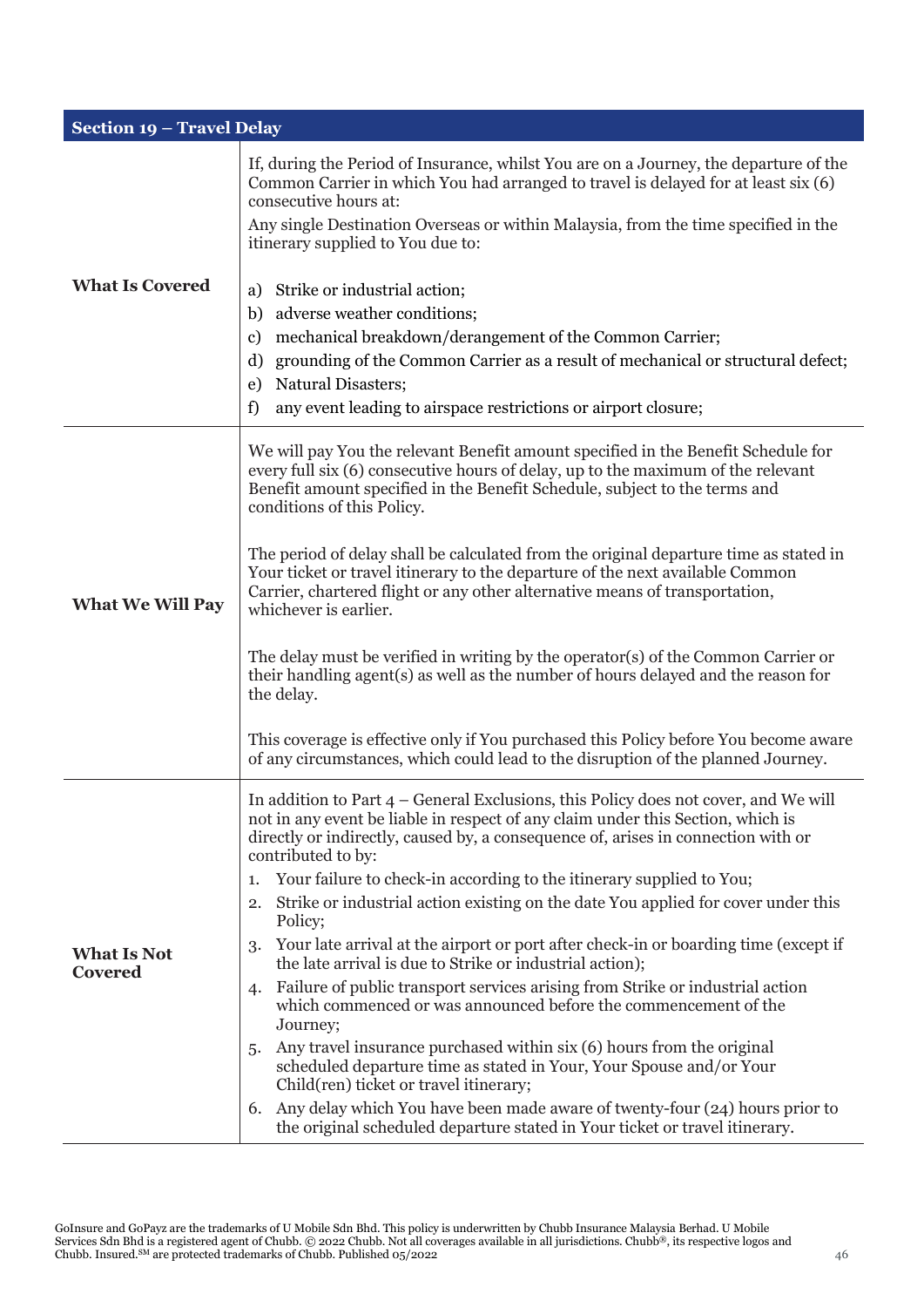| Section 20 - Travel Misconnection (applicable to Overseas Return Journey only) |                                                                                                                                                                                                                                                                                                                                                                                                                                                                                 |
|--------------------------------------------------------------------------------|---------------------------------------------------------------------------------------------------------------------------------------------------------------------------------------------------------------------------------------------------------------------------------------------------------------------------------------------------------------------------------------------------------------------------------------------------------------------------------|
| <b>What Is Covered</b>                                                         | If, during the Period of Insurance, whilst You are on a Journey, Your confirmed<br>onward travel connection Overseas is missed at the transfer point due to the late<br>arrival of Your incoming confirmed scheduled Common Carrier and no onward<br>transportation is available to You within six (6) consecutive hours of Your actual<br>arrival time.                                                                                                                        |
| <b>What We Will Pay</b>                                                        | We will pay You the relevant Benefit amount specified in the Benefit Schedule for<br>every full six (6) consecutive hours of misconnection (the period of misconnection<br>being calculated from your actual arrival time to Your actual departure time), up to<br>the maximum of the relevant Benefit amount specified in the Benefit Schedule,<br>subject to the terms and conditions of this Policy.<br>The travel misconnection details must be confirmed in writing by the |
|                                                                                | operator(s) of the Common Carrier or their handling agent(s), with the<br>scheduled and actual time of arrival and the scheduled and actual departure<br>time of the next available Common Carrier.                                                                                                                                                                                                                                                                             |
| <b>What Is Not</b><br>Covered                                                  | Please refer to Part $4$ – General Exclusions                                                                                                                                                                                                                                                                                                                                                                                                                                   |

| Section 21 - Travel Re-Route (applicable to Overseas Return Journey only) |                                                                                                                                                                                                                                                                                                                                                              |
|---------------------------------------------------------------------------|--------------------------------------------------------------------------------------------------------------------------------------------------------------------------------------------------------------------------------------------------------------------------------------------------------------------------------------------------------------|
| <b>What Is Covered</b>                                                    | If, during the Period of Insurance, whilst You are on a Journey, the Common<br>Carrier in which You had arranged to travel is re-routed and Your arrival at the<br>scheduled Destination has been delayed for at least six (6) consecutive hours from<br>the time specified in the ticket or itinerary supplied to You due to adverse weather<br>conditions. |
| <b>What We Will Pay</b>                                                   | We will pay You the relevant Benefit amount specified in the Benefit Schedule for<br>every full six (6) consecutive hours of delay due to the diversion, up to the<br>maximum relevant Benefit amount specified in the Benefit Schedule, subject to the<br>terms and conditions of this Policy.                                                              |
|                                                                           | The period of delay shall be calculated from the original scheduled arrival time as<br>stated in Your ticket or travel itinerary to the actual arrival time at the scheduled<br>Destination.                                                                                                                                                                 |
|                                                                           | The delay must be verified in writing by the operator(s) of the Common Carrier or<br>their handling agent(s) as well as the number of hours delayed and the reason for<br>the delay.                                                                                                                                                                         |
|                                                                           | We would however, not pay for any travel insurance purchased within six (6) hours<br>from the original scheduled departure time as stated in Your ticket or travel<br>itinerary.                                                                                                                                                                             |
|                                                                           | This Benefit is payable only once for each Journey out of Malaysia.                                                                                                                                                                                                                                                                                          |
| <b>What Is Not</b><br><b>Covered</b>                                      | Please refer to Part $4$ – General Exclusions                                                                                                                                                                                                                                                                                                                |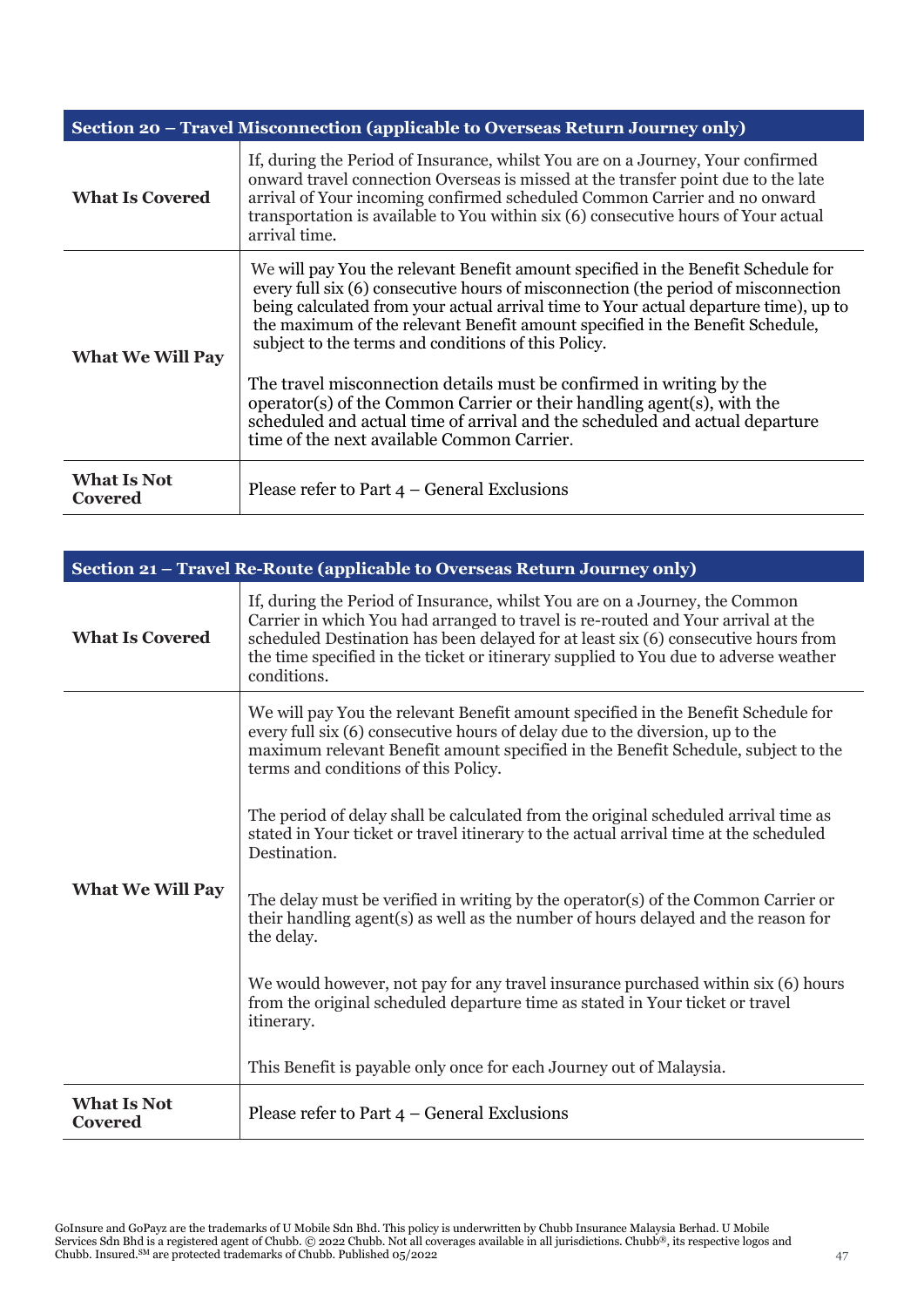|                               | Section 22 - Travel Overbook (applicable to Overseas Return Journey only)                                                                                                                                                                                                                                                                                                                                                                                                                                                                                                                                                                                                                                                                                                                                                                                                                |
|-------------------------------|------------------------------------------------------------------------------------------------------------------------------------------------------------------------------------------------------------------------------------------------------------------------------------------------------------------------------------------------------------------------------------------------------------------------------------------------------------------------------------------------------------------------------------------------------------------------------------------------------------------------------------------------------------------------------------------------------------------------------------------------------------------------------------------------------------------------------------------------------------------------------------------|
| <b>What Is Covered</b>        | If, during the Period of Insurance, whilst You are on a Journey, You have a<br>confirmed booking seat and are denied boarding on a Common Carrier which You<br>are booked on due to over-booking and no alternative Common Carrier is made<br>available to You within six (6) hours of the scheduled departure time as specified in<br>Your printed itinerary.                                                                                                                                                                                                                                                                                                                                                                                                                                                                                                                           |
| <b>What We Will Pay</b>       | We will pay You the relevant Benefit amount specified in the Benefit Schedule for<br>every full six (6) consecutive hours of delay (the period of delay being calculated<br>from the scheduled departure time to the actual departure of the next available<br>Common Carrier or any alternative means of transportation, whichever is earlier),<br>up to the maximum relevant Benefit amount specified in the Benefit Schedule,<br>subject to the terms and conditions of this Policy.<br>The travel overbooked details must be confirmed in writing by the operator(s) of<br>the Common Carrier or their handling agent(s).<br>We would however, not pay for any travel insurance purchased within six (6)<br>hours from the original scheduled departure time as stated in Your ticket or travel<br>itinerary.<br>This Benefit is payable only once for each Journey out of Malaysia. |
| <b>What Is Not</b><br>Covered | Please refer to Part $4$ – General Exclusions                                                                                                                                                                                                                                                                                                                                                                                                                                                                                                                                                                                                                                                                                                                                                                                                                                            |

| Section 23 – Missed Departure (applicable to Overseas Return Journey only) |                                                                                                                                                                                                                                                                                                                                                                                                                                                                                                                                                                  |
|----------------------------------------------------------------------------|------------------------------------------------------------------------------------------------------------------------------------------------------------------------------------------------------------------------------------------------------------------------------------------------------------------------------------------------------------------------------------------------------------------------------------------------------------------------------------------------------------------------------------------------------------------|
| <b>What Is Covered</b>                                                     | If, during Your Journey, You missed Your departure at a Destination country as a<br>result of mechanical breakdown of public transport services that You are traveling<br>in (any licensed bus or taxi or a scheduled service which any member of public has<br>access to) which fails to get You to the departure port, airport or train station as<br>stated in Your ticket.                                                                                                                                                                                   |
| <b>What We Will Pay</b>                                                    | We will pay You the relevant Benefit amount specified in the Benefit Schedule for<br>every full six (6) consecutive hours of missed departure (the hours of missed<br>departure being calculated from the original scheduled departure time of the<br>Common Carrier specified in the itinerary to the actual departure of the next<br>available Common Carrier or any alternative means of transportation, whichever is<br>earlier), up to the maximum Benefit amount specified in the Benefit Schedule.<br>subject to the terms and conditions of this Policy. |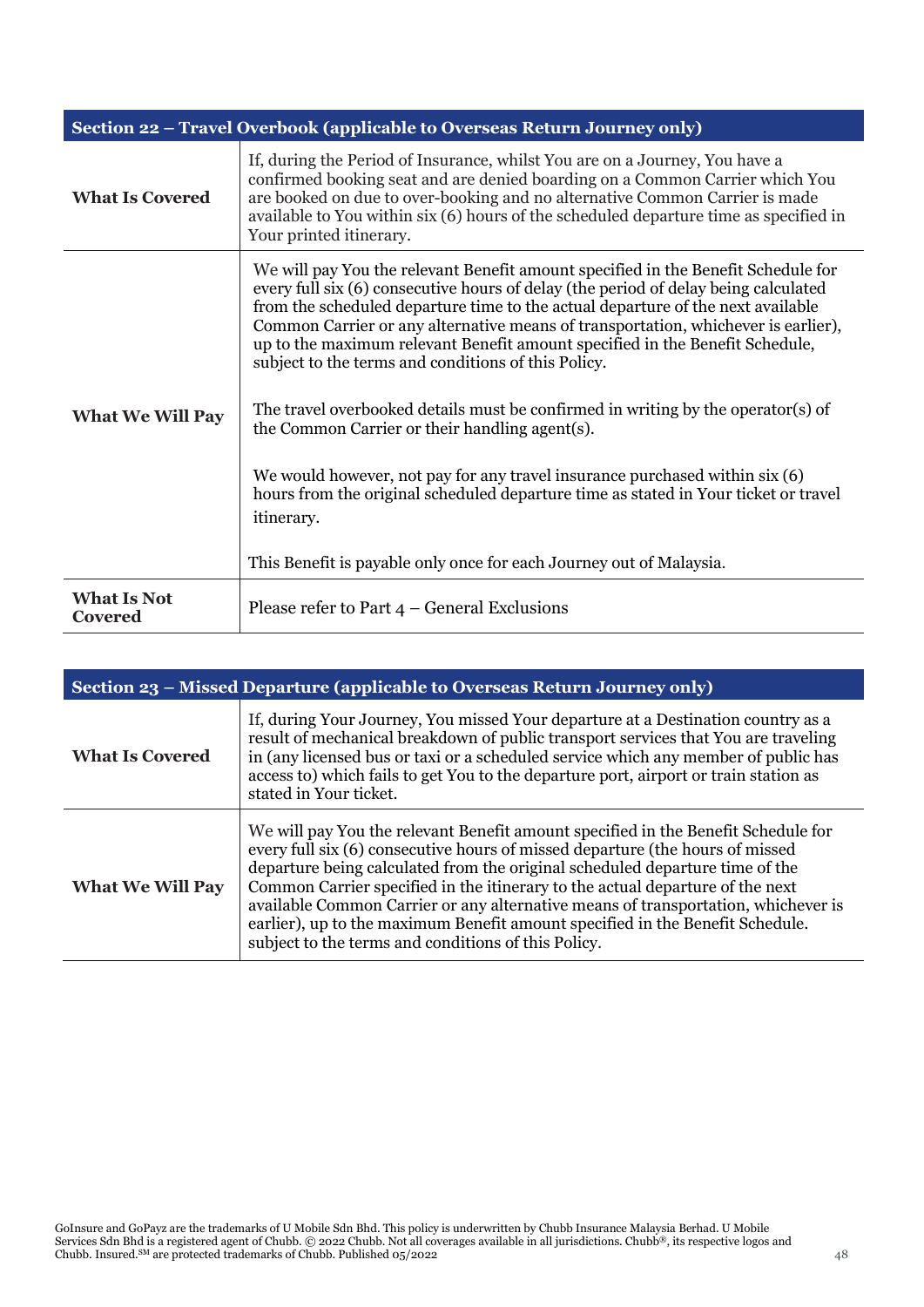|                               | In addition to Part $4$ – General Exclusions, this Policy does not cover, and We will<br>not in any event be liable in respect of any claim under this Section, which is<br>directly or indirectly, caused by, a consequence of, arises in connection with or<br>contributed to by:                                                                                                                                                                                                                        |
|-------------------------------|------------------------------------------------------------------------------------------------------------------------------------------------------------------------------------------------------------------------------------------------------------------------------------------------------------------------------------------------------------------------------------------------------------------------------------------------------------------------------------------------------------|
| <b>What Is Not</b><br>Covered | Your failure, other than due to mechanical breakdown of the public transport<br>services, to check-in according to the itinerary supplied to You;<br>2. Your late arrival at the airport or port or train station after check-in or boarding<br>time (except if the late arrival is due to mechanical breakdown of the public<br>transport services);<br>3. Any travel insurance purchased within six (6) hours from the original schedule<br>departure time as stated in Your ticket or travel itinerary. |

| Section 24 - Hijacking Inconvenience (applicable to Overseas Return Journey only) |                                                                                                                                                                                                                                                                                                                                                                                                                                                   |
|-----------------------------------------------------------------------------------|---------------------------------------------------------------------------------------------------------------------------------------------------------------------------------------------------------------------------------------------------------------------------------------------------------------------------------------------------------------------------------------------------------------------------------------------------|
| <b>What Is Covered</b>                                                            | If, during the Period of Insurance, whilst You are on a Journey, You are a victim of<br>a Hijack of a Common Carrier or motor vehicle on which You are traveling and the<br>Hijack lasts for a period of at least twenty-four (24) hours.                                                                                                                                                                                                         |
| <b>Additional</b><br><b>Conditions</b>                                            | a) Any claims under this Hijack section must be accompanied by a police report or a<br>report issued by the carrier confirming that You were a victim of Hijack and the<br>duration of such Hijack.<br>b) We will only pay up to the maximum Benefit amount specified in the Benefit<br>Schedule for the same Journey for each Certificate of Insurance, regardless of the<br>number of Insured Person(s) stated in the Certificate of Insurance. |
| <b>Additional</b><br><b>Definition</b>                                            | <b>Hijack</b> means any seizure or exercise of control by force or violence or threat of<br>force or violence and with wrongful intent of a Common Carrier or motor<br>vehicle.                                                                                                                                                                                                                                                                   |
| <b>What We Will Pay</b>                                                           | We will pay to You the relevant Benefit amount specified in the Benefit Schedule<br>for each full twenty-four (24) hours of Hijack up to the maximum Benefit<br>amount specified in the Benefit Schedule subject to the terms and conditions of<br>this Policy.                                                                                                                                                                                   |
| <b>What Is Not</b><br><b>Covered</b>                                              | Please refer to Part $4$ – General Exclusions                                                                                                                                                                                                                                                                                                                                                                                                     |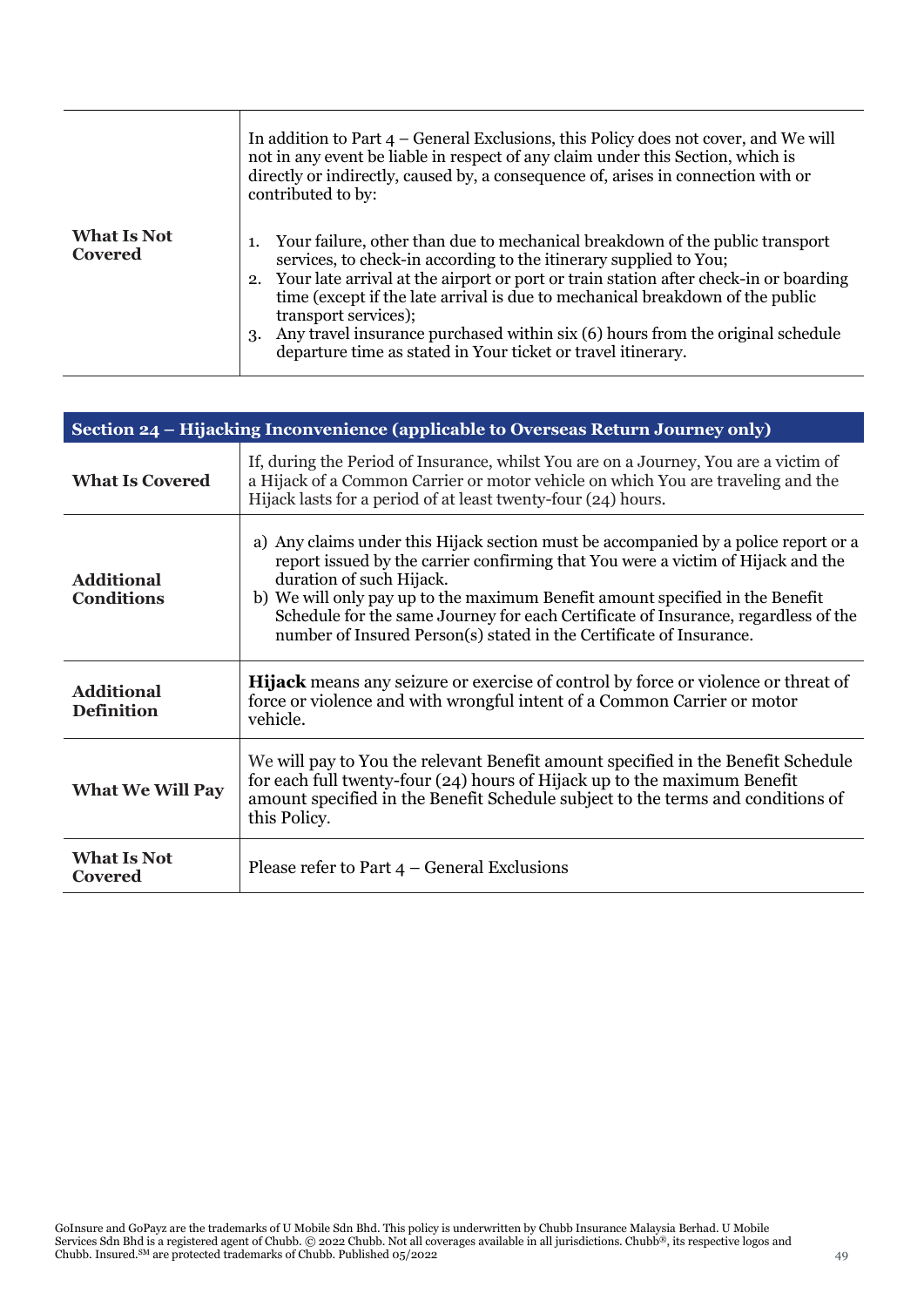| Section 25 - Personal Liability        |                                                                                                                                                                                                                                                                                                                                                                                                                                                                                                                                                                                                                                                                                                                                                                                                                                                                                                                                                                                                                                                                                                                                                                                                                                                                                                                                                                                                                                                                                                                                                                                                                                                                                                                      |
|----------------------------------------|----------------------------------------------------------------------------------------------------------------------------------------------------------------------------------------------------------------------------------------------------------------------------------------------------------------------------------------------------------------------------------------------------------------------------------------------------------------------------------------------------------------------------------------------------------------------------------------------------------------------------------------------------------------------------------------------------------------------------------------------------------------------------------------------------------------------------------------------------------------------------------------------------------------------------------------------------------------------------------------------------------------------------------------------------------------------------------------------------------------------------------------------------------------------------------------------------------------------------------------------------------------------------------------------------------------------------------------------------------------------------------------------------------------------------------------------------------------------------------------------------------------------------------------------------------------------------------------------------------------------------------------------------------------------------------------------------------------------|
| <b>What Is Covered</b>                 | If, during the Period of Insurance, whilst You are on a Journey, You incur legal<br>liability to a third party. The legal liability must be in respect and as a result of:<br>Accidental death or Accidental bodily injury to any third party; or<br>a)<br>Accidental Property Damage to property of third party;<br>b)<br>that occurred during Your Journey.                                                                                                                                                                                                                                                                                                                                                                                                                                                                                                                                                                                                                                                                                                                                                                                                                                                                                                                                                                                                                                                                                                                                                                                                                                                                                                                                                        |
| <b>Additional</b><br><b>Conditions</b> | For the avoidance of doubt, in the event You become entitled to a refund or<br>1.<br>reimbursement of all or part of such expenses from any other source, or if there is<br>in place any other insurance against the events covered under this Section, We<br>will only be liable for the excess of the amount recoverable from such other<br>source or insurance.<br>No admission, offer, promise, payment or indemnity shall be made without Our<br>2.<br>written consent and We shall be entitled to take over and conduct in Your name<br>the defence or settlement of any claim or to prosecute in Your name for Our own<br>benefit any claim for indemnity or damages or otherwise and shall have full<br>discretion in the conduct of any proceedings and in the settlement of any claim<br>and You hereby agree to give all information and assistance as We may require.<br>Every letter, claim, writ, summons and process shall be forwarded to Us upon<br>receipt. Written notice shall also be given to Us immediately upon You receiving<br>notice of any prosecution or inquest in connection with any circumstances which<br>may give rise to liability under this coverage.<br>We may at any time pay to You in connection with any claim or series of claims<br>3.<br>the limit of indemnity (after the deduction of any sum(s) already paid as<br>compensation) or any lesser amount for which such claim(s) can be settled and<br>upon such payment being made We shall relinquish the conduct and control of<br>and be under no further liability in connection with such claim(s) except for the<br>payment of costs and expenses recoverable or incurred prior to the date of such<br>payment. |
| <b>Additional</b><br><b>Definition</b> | Property Damage means any physical damage to, destruction of, or loss of use of<br>tangible property.                                                                                                                                                                                                                                                                                                                                                                                                                                                                                                                                                                                                                                                                                                                                                                                                                                                                                                                                                                                                                                                                                                                                                                                                                                                                                                                                                                                                                                                                                                                                                                                                                |
| <b>What We Will Pay</b>                | We will indemnify You in respect of each occurrence or a series of occurrences<br>giving rise to such liability arising directly or indirectly from one (1) source or<br>original cause, up to the relevant Benefit amount as specified in the Benefit<br>Schedule and according to the type of plan stated in Your Certificate of<br>Insurance subject to the terms and conditions of this Policy.<br>We will also reimburse You for:<br>All cost and expenses in respect of which a claim of damages for negligence<br>a)<br>under this Section is recoverable by a third-party claimant from You.<br>All cost and expenses in respect of which a claim of damages for negligence<br>b)<br>under this Section incurred with Our written consent.                                                                                                                                                                                                                                                                                                                                                                                                                                                                                                                                                                                                                                                                                                                                                                                                                                                                                                                                                                   |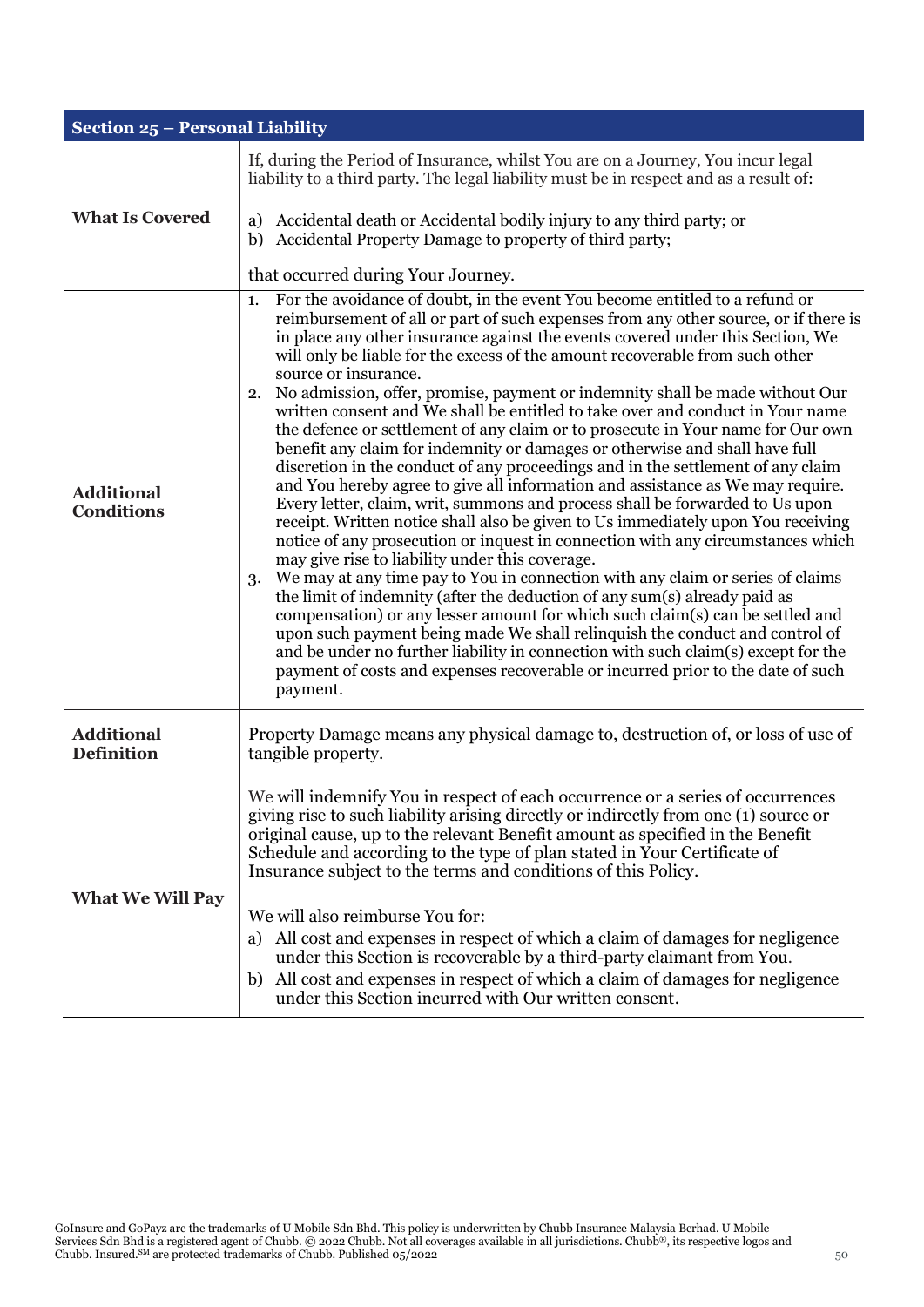| <b>What Is Not</b><br><b>Covered</b> | In addition to Part $4$ – General Exclusions, this Policy does not cover, and We will<br>not in any event be liable in respect of any claim under this Section, which is directly<br>or indirectly, caused by, a consequence of, arises in connection with or contributed<br>to by :<br>Harm and Property Damages to the property of or to any person who is Your<br>1.<br>Family Member, relative or employee or deemed by law to be Your employee.<br>In respect of death, disablement, bodily injury or sickness suffered by any<br>2.<br>person who is under a contract of service or training with You when such event<br>arises out of and in the course of his or her employment by You.<br>In respect of death, disablement, bodily injury or sickness suffered by any<br>3.<br>Family Member or any person with whom You reside.<br>Property Damage to property which belongs to You or held in trust by You or is<br>4.<br>in Your custody or control.<br>Damages relating to any liability assumed under contract.<br>5.<br>Damages relating to the willful, malicious or unlawful act or omission on the<br>6.<br>part of You.<br>The ownership, possession or use of vehicles, aircraft, watercraft, firearms or<br>7.<br>animals, or arising from the negligent supervision and vicarious liability for the<br>acts of a minor in connection with the above.<br>Past or present business, trade or professional activities, including the<br>8.<br>rendering of or failure to render business, trade or professional services.<br>Any criminal proceedings taken against You whether You are actually convicted<br><b>Q.</b><br>or not.<br>10. The transmission of communicable disease by You.<br>The possession or use of any controlled substance/drugs unless prescribed by a<br>11.<br>Physician.<br>Sexual molestation, corporal punishment, physical or mental abuse.<br>12.<br>Pollution which includes the alleged or potential introduction of substance<br>13.<br>which makes the environment impure or harmful.<br>14. The influence of intoxicants.<br>15. Riding or driving in races or rallies. |
|--------------------------------------|------------------------------------------------------------------------------------------------------------------------------------------------------------------------------------------------------------------------------------------------------------------------------------------------------------------------------------------------------------------------------------------------------------------------------------------------------------------------------------------------------------------------------------------------------------------------------------------------------------------------------------------------------------------------------------------------------------------------------------------------------------------------------------------------------------------------------------------------------------------------------------------------------------------------------------------------------------------------------------------------------------------------------------------------------------------------------------------------------------------------------------------------------------------------------------------------------------------------------------------------------------------------------------------------------------------------------------------------------------------------------------------------------------------------------------------------------------------------------------------------------------------------------------------------------------------------------------------------------------------------------------------------------------------------------------------------------------------------------------------------------------------------------------------------------------------------------------------------------------------------------------------------------------------------------------------------------------------------------------------------------------------------------------------------------------------------------------------------------------------------------|
|--------------------------------------|------------------------------------------------------------------------------------------------------------------------------------------------------------------------------------------------------------------------------------------------------------------------------------------------------------------------------------------------------------------------------------------------------------------------------------------------------------------------------------------------------------------------------------------------------------------------------------------------------------------------------------------------------------------------------------------------------------------------------------------------------------------------------------------------------------------------------------------------------------------------------------------------------------------------------------------------------------------------------------------------------------------------------------------------------------------------------------------------------------------------------------------------------------------------------------------------------------------------------------------------------------------------------------------------------------------------------------------------------------------------------------------------------------------------------------------------------------------------------------------------------------------------------------------------------------------------------------------------------------------------------------------------------------------------------------------------------------------------------------------------------------------------------------------------------------------------------------------------------------------------------------------------------------------------------------------------------------------------------------------------------------------------------------------------------------------------------------------------------------------------------|

| Section 26 – Emergency Mobile Phone Charges (applicable to Overseas Return Journey only) |                                                                                                                                                                                                                                                                                                                                                                                                                                                            |
|------------------------------------------------------------------------------------------|------------------------------------------------------------------------------------------------------------------------------------------------------------------------------------------------------------------------------------------------------------------------------------------------------------------------------------------------------------------------------------------------------------------------------------------------------------|
| <b>What Is Covered</b>                                                                   | If, during the Period of Insurance, whilst You are on a Journey, You, as a result of<br>being in a Critical Medical Condition (as defined in Section 9), incur charges for<br>personal mobile phone used for the sole purpose of engaging the services of Chubb<br>Assistance, or an authorized representative of Chubb Assistance, during a medical<br>emergency, and for which an Overseas Medical Expenses claim has been submitted<br>under Section 3. |
| <b>Additional</b><br><b>Condition</b>                                                    | Charges incurred must be supported by an itemized statement of charges.                                                                                                                                                                                                                                                                                                                                                                                    |
| <b>What We Will Pay</b>                                                                  | We will reimburse You for the emergency mobile phone charges incurred for<br>such call to Chubb Assistance or the authorized representative of Chubb<br>Assistance, up to the relevant Benefit amount as specified in the Benefit<br>Schedule and according to the type of plan stated in Your Certificate of<br>Insurance, subject to the terms and conditions of this Policy.                                                                            |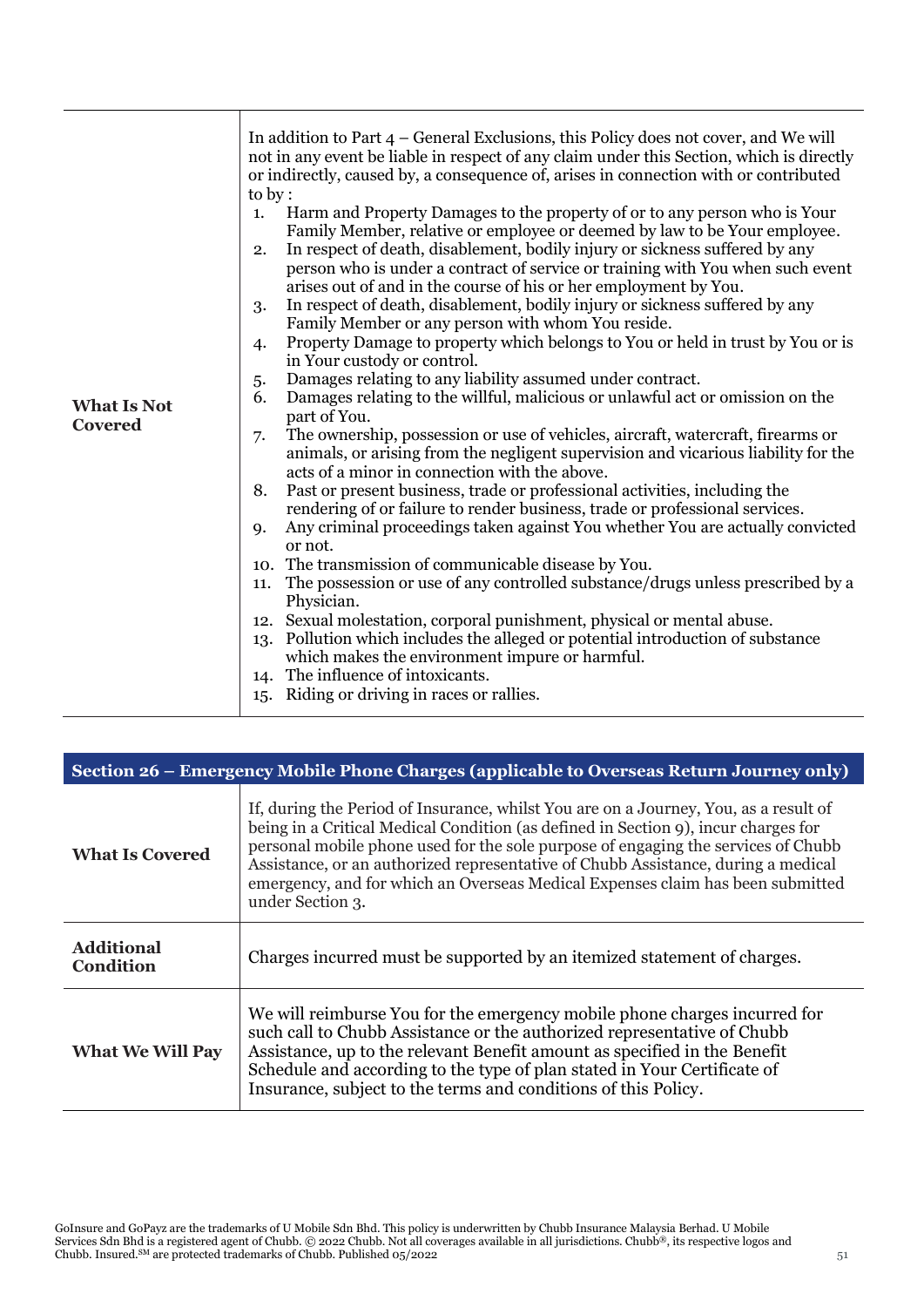| <b>What Is Not</b><br>Covered | In addition to Part $4$ – General Exclusions, this Policy does not cover, and We will<br>not in any event be liable in respect of any claim under this Section, which is directly<br>or indirectly, caused by, a consequence of, arises in connection with or contributed<br>to by:<br>1. Telephone calls made via standard land line;<br>2. Public telephone using international calling card. |
|-------------------------------|-------------------------------------------------------------------------------------------------------------------------------------------------------------------------------------------------------------------------------------------------------------------------------------------------------------------------------------------------------------------------------------------------|
|-------------------------------|-------------------------------------------------------------------------------------------------------------------------------------------------------------------------------------------------------------------------------------------------------------------------------------------------------------------------------------------------------------------------------------------------|

 $\top$ 

| Section 27A - Golf Benefit: Hole-In-One |                                                                                                                                                                                            |
|-----------------------------------------|--------------------------------------------------------------------------------------------------------------------------------------------------------------------------------------------|
| <b>What Is Covered</b>                  | If, during the Period of Insurance, whilst You are on a Journey, You score a Hole-<br>in-One as defined in St. Andrew's Golf Rules.                                                        |
| <b>Additional</b><br><b>Conditions</b>  | Any claims for reimbursement must be accompanied by a copy of the certificate<br>for the Hole-in-One issued by the club and receipts supporting the Hospitality<br>Expenses.               |
| <b>Additional</b><br><b>Definition</b>  | Hospitality Expenses means customary food and beverages purchased at the<br>golf club house for the purpose of celebrating the Hole-in-One scored by You.                                  |
| <b>What We Will Pay</b>                 | We will reimburse You for the Hospitality Expenses incurred up to the relevant<br>Benefit amount specified in the Benefit Schedule, subject to the terms and<br>conditions of this Policy. |
| <b>What Is Not</b><br><b>Covered</b>    | Please refer to Part $4$ – General Exclusions                                                                                                                                              |

| Section 27B - Loss of Golf Equipment Due To Theft |                                                                                                                                                                                                                                                                                                                                                                                                                                                                                                                                                                                                                                                                                                                                                                                                                                                                                                                                                                                                  |
|---------------------------------------------------|--------------------------------------------------------------------------------------------------------------------------------------------------------------------------------------------------------------------------------------------------------------------------------------------------------------------------------------------------------------------------------------------------------------------------------------------------------------------------------------------------------------------------------------------------------------------------------------------------------------------------------------------------------------------------------------------------------------------------------------------------------------------------------------------------------------------------------------------------------------------------------------------------------------------------------------------------------------------------------------------------|
| <b>What Is Covered</b>                            | If, during the Period of Insurance, whilst You are on a Journey, You sustain loss<br>due to theft of Your Golf Equipment.                                                                                                                                                                                                                                                                                                                                                                                                                                                                                                                                                                                                                                                                                                                                                                                                                                                                        |
| <b>Additional</b><br><b>Conditions</b>            | All Golf Equipment must be owned by You and not hired by, loaned or<br>a)<br>entrusted to You.<br>We will indemnify after taking into account wear and tear and depreciation<br>b)<br>or at Our absolute discretion, replace or repair such items;<br>The loss must be reported to the police or relevant authority having<br>c)<br>jurisdiction where the loss occurred within twenty-four (24) hours of such<br>loss. Any claims for indemnity under this Section must be accompanied by a<br>copy of a police report or a report issued by the relevant authority<br>evidencing such loss.<br>For the avoidance of doubt, in the event You become entitled to a refund or<br>d)<br>reimbursement of all or part of such loss from any other source, or if there<br>is in place any other insurance against the events covered under this<br>Section, We will only be liable for that portion of the loss which is in excess<br>of the amount recoverable from such other source or insurance. |
| <b>Additional</b><br><b>Definition</b>            | <b>Golf Equipment</b> means golf clubs, golf bag, golf shoes and non-motorized golf<br>trolley.                                                                                                                                                                                                                                                                                                                                                                                                                                                                                                                                                                                                                                                                                                                                                                                                                                                                                                  |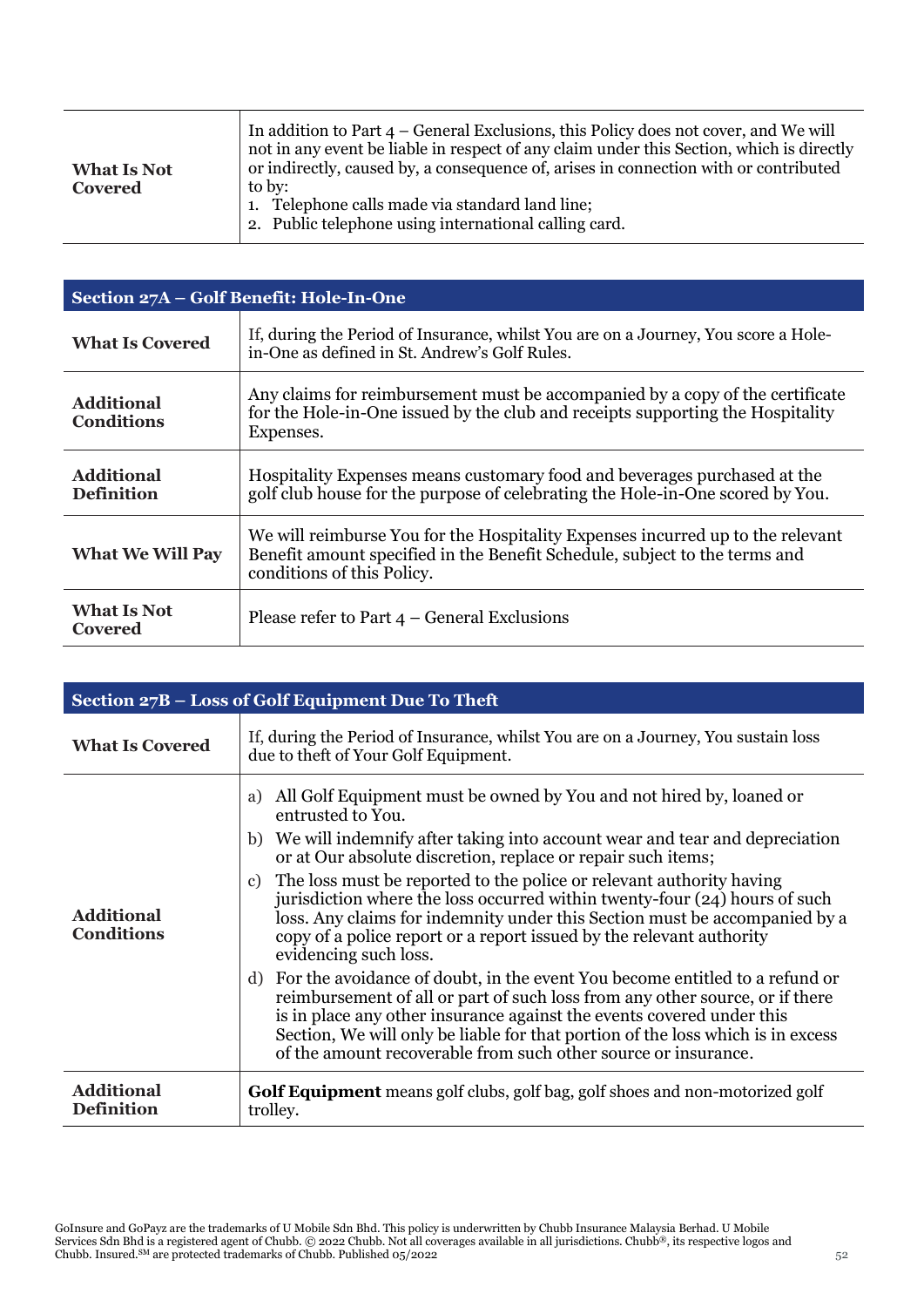| <b>What We Will Pay</b>       | We will indemnify You in respect of such loss up to the relevant Benefit amount as<br>specified in the Benefit Schedule, subject to the terms and conditions of this Policy.                                                                                                                                                                                                                                                                                                                                                                                                                                                                                                                                                                                                  |
|-------------------------------|-------------------------------------------------------------------------------------------------------------------------------------------------------------------------------------------------------------------------------------------------------------------------------------------------------------------------------------------------------------------------------------------------------------------------------------------------------------------------------------------------------------------------------------------------------------------------------------------------------------------------------------------------------------------------------------------------------------------------------------------------------------------------------|
| <b>What Is Not</b><br>Covered | In addition to Part 4 – General Exclusions, this Policy does not cover, and We will<br>not in any event be liable in respect of any claim under this Section, which is directly<br>or indirectly, caused by, a consequence of, arises in connection with or contributed<br>to by:<br>loss occurring during the use of the Golf Equipment;<br>2. loss of Golf Equipment caused by wear and tear, gradual deterioration,<br>destruction by moths, vermin, inherent vice;<br>loss arising from confiscation or retention of the Golf Equipment by customs or<br>3.<br>other officials;<br>loss as a result of Your failure to take due and reasonable care and precautions to<br>4.<br>safe-guard and secure the Golf Equipment;<br>5. Any type of damage to the Golf Equipment. |

| Section 27C - Unused Golf Green Fees   |                                                                                                                                                                                                                                                                                                                                                                                                                |
|----------------------------------------|----------------------------------------------------------------------------------------------------------------------------------------------------------------------------------------------------------------------------------------------------------------------------------------------------------------------------------------------------------------------------------------------------------------|
| <b>What Is Covered</b>                 | If, during the Period of Insurance, whilst You are on a Journey, You are prevented<br>from playing golf as a result of :<br>a) Bodily Injury or Sickness (for Overseas Journey); or<br>b) Bodily Injury (for Domestic Journey).                                                                                                                                                                                |
| <b>Additional</b><br><b>Conditions</b> | Any claims for indemnity must be accompanied by a copy of a medical report from<br>the Physician substantiating the :<br>a) Bodily Injury or Sickness (for Overseas Journey); or<br>b) Bodily Injury (for Domestic Journey)<br>and confirming Your inability to play golf as a result of such Bodily Injury or<br>Sickness (as may be relevant) during the period for which the indemnity is<br>being claimed. |
| <b>What We Will Pay</b>                | We will indemnify You for any non-refundable, pre-paid and unused green fees up to<br>the relevant Benefit amount as specified in the Benefit Schedule and according to the<br>type of plan stated in Your Certificate of Insurance, subject to the terms and<br>conditions of this Policy.                                                                                                                    |
| <b>What Is Not</b><br>Covered          | Please refer to Part $4$ – General Exclusions                                                                                                                                                                                                                                                                                                                                                                  |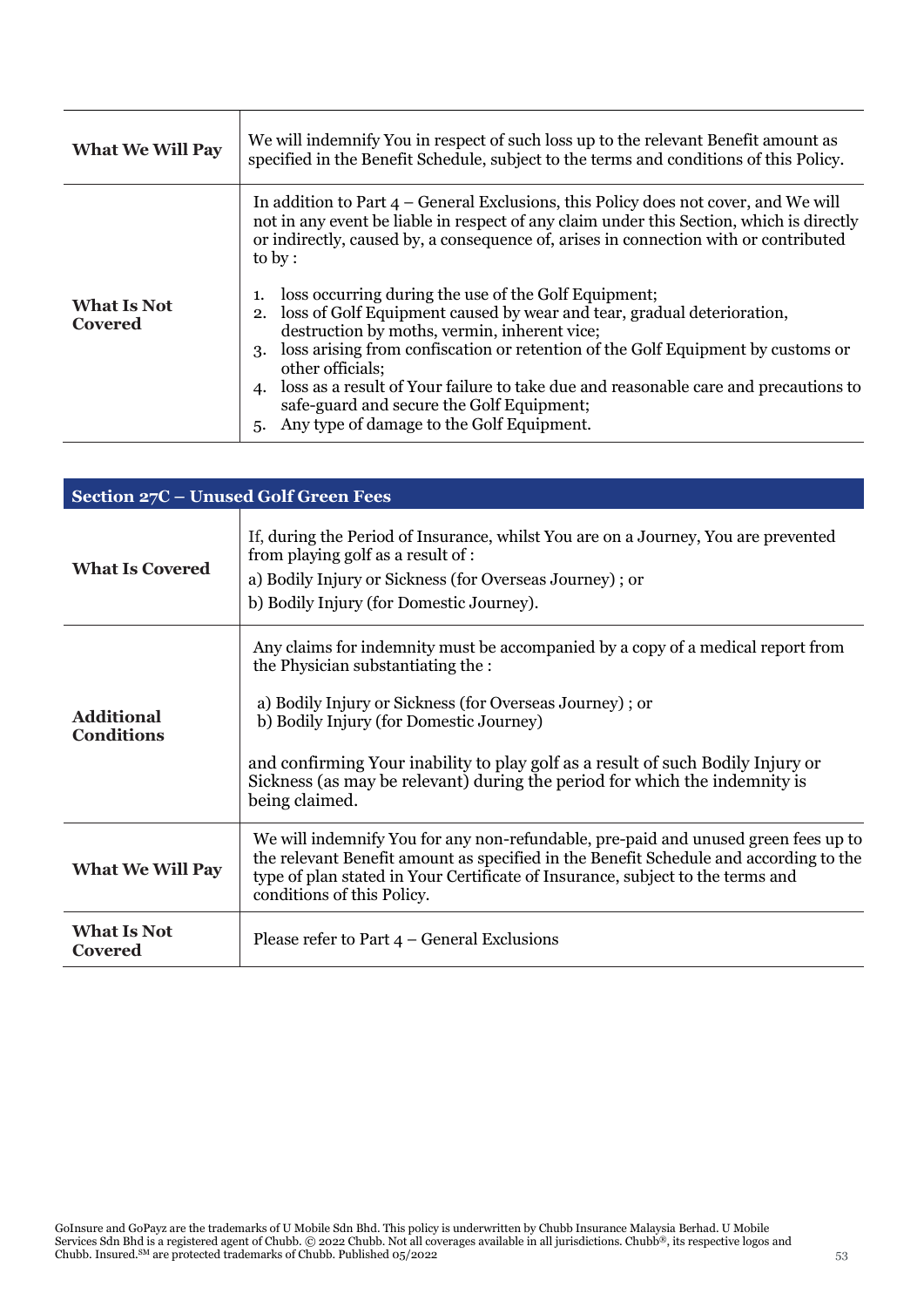| <b>Section 28 - Home Inconvenience Allowance</b> |                                                                                                                                                                                                                                                                                                                                                                                                                                                                                                                                                                                                                                                                                                                                                                                                                                                                                                                                                                                                                                                                                                                                                                                                                                                                                                                                                                                                                                                    |  |
|--------------------------------------------------|----------------------------------------------------------------------------------------------------------------------------------------------------------------------------------------------------------------------------------------------------------------------------------------------------------------------------------------------------------------------------------------------------------------------------------------------------------------------------------------------------------------------------------------------------------------------------------------------------------------------------------------------------------------------------------------------------------------------------------------------------------------------------------------------------------------------------------------------------------------------------------------------------------------------------------------------------------------------------------------------------------------------------------------------------------------------------------------------------------------------------------------------------------------------------------------------------------------------------------------------------------------------------------------------------------------------------------------------------------------------------------------------------------------------------------------------------|--|
|                                                  | (for Domestic Journey, it is applicable to First Plan only)                                                                                                                                                                                                                                                                                                                                                                                                                                                                                                                                                                                                                                                                                                                                                                                                                                                                                                                                                                                                                                                                                                                                                                                                                                                                                                                                                                                        |  |
| <b>What Is Covered</b>                           | If, during the Period of Insurance, whilst You are on a Journey, You suffer a loss of or<br>damage to Home Contents kept in Your Home that was left vacant, arising out of<br>burglary or fire.                                                                                                                                                                                                                                                                                                                                                                                                                                                                                                                                                                                                                                                                                                                                                                                                                                                                                                                                                                                                                                                                                                                                                                                                                                                    |  |
| <b>Additional</b><br><b>Condition</b>            | a) We will only pay You up to the maximum 'Single Article Limit' amount as<br>specified in the Benefit Schedule and according to the type of plan stated in Your<br>Certificate of Insurance, for any one article or pair or set of articles.<br>b) In settling claims for theft or total destruction, the basis of settlement will be<br>replacement in the same form without deduction for wear and tear or<br>depreciation except in respect of wearing apparel and household items.<br>c) For the avoidance of doubt, in the event You become entitled to a refund or<br>reimbursement of all or part of such expenses from any other source, or if there is<br>in place any other insurance against the events covered under this Section, We<br>will only be liable for the excess of the amount recoverable from such other source<br>or insurance.                                                                                                                                                                                                                                                                                                                                                                                                                                                                                                                                                                                         |  |
| <b>Additional</b><br><b>Definition</b>           | Home Contents means all description of household goods, personal effects and<br>possessions of You and Your Family Member.                                                                                                                                                                                                                                                                                                                                                                                                                                                                                                                                                                                                                                                                                                                                                                                                                                                                                                                                                                                                                                                                                                                                                                                                                                                                                                                         |  |
| <b>What We Will Pay</b>                          | We will indemnify You for such loss or damage up to the relevant Benefit amount as<br>specified in the Benefit Schedule subject to the terms and conditions of this Policy.                                                                                                                                                                                                                                                                                                                                                                                                                                                                                                                                                                                                                                                                                                                                                                                                                                                                                                                                                                                                                                                                                                                                                                                                                                                                        |  |
| <b>What Is Not</b><br>Covered                    | In addition to Part $4$ – General Exclusions, this Policy does not cover, and We will<br>not in any event be liable in respect of any claim under this Section, which is directly<br>or indirectly, caused by, a consequence of, arises in connection with or contributed<br>to by :<br>In respect of shortage due to error, omission, exchange or depreciation in value.<br>a)<br>Escape of water or oil from any washing machine, dishwasher or fixed domestic<br>b)<br>water or heating installation.<br>Theft during or after the occurrence of a fire.<br>c)<br>The burning of property through the order of any public authority.<br>d)<br>Any loss or damage occasioned through Your willful act or involvement.<br>e)<br>Loss (whether temporary or permanent) of the insured property or any part<br>f)<br>thereof by reason of confiscation, requisition, detention or legal or illegal<br>occupation of such property or of any premises, vehicle or thing containing the<br>same by any government authorities.<br>Consequential loss or damage of any kind.<br>g)<br>h) Stocks and/or items related to Your business or profession.<br>Photographic and sports equipment and accessories and musical instruments.<br>i)<br>j)<br>Motor vehicles, boats, livestock, bicycles and any equipment or accessories<br>relating thereto.<br>k) Loss or damage insured under any other insurance policy, or reimbursed by any<br>other party. |  |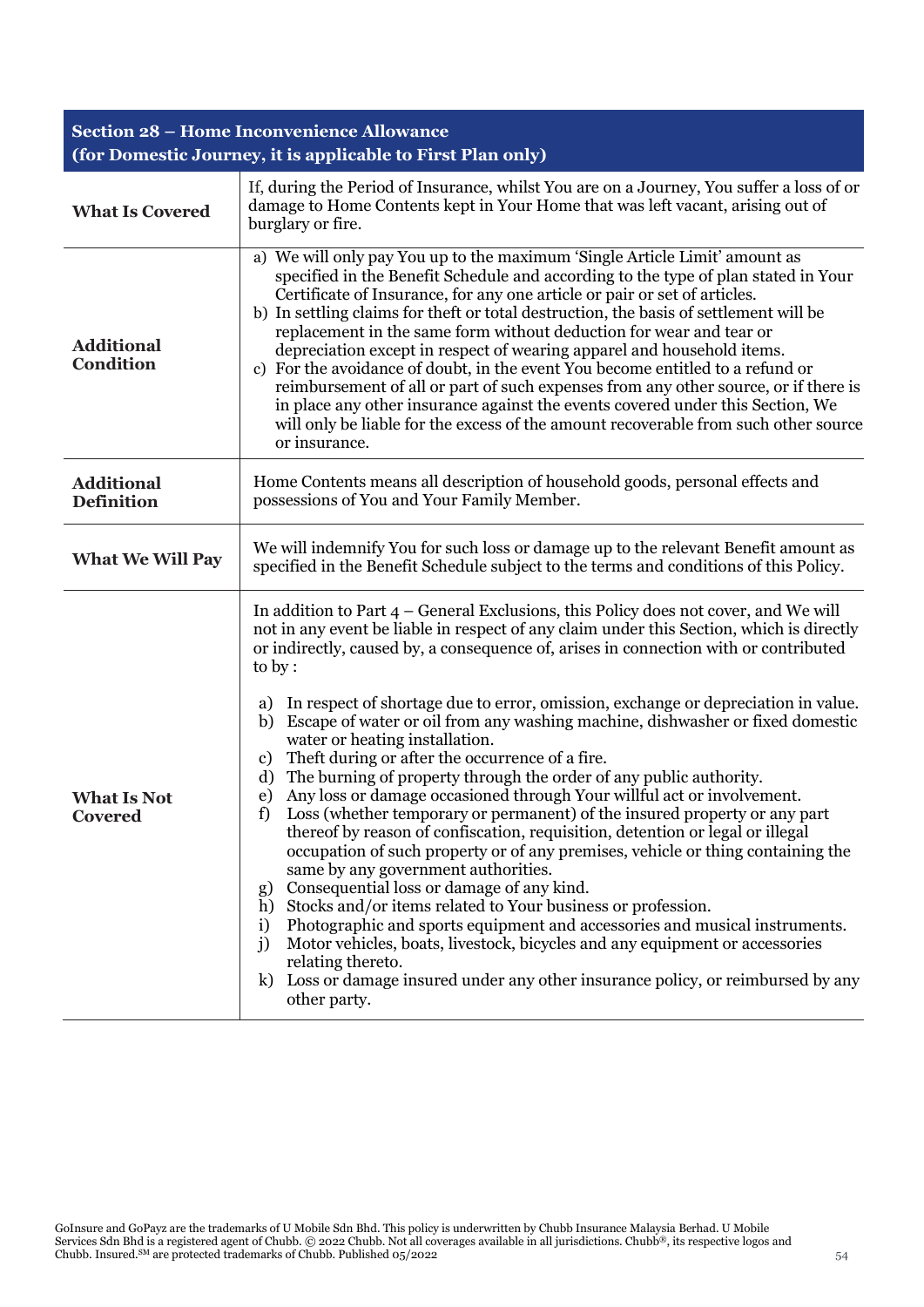| Section 29 – Pet Care (applicable to Overseas Return Journey only) |                                                                                                                                                                                                                                                                                                                           |
|--------------------------------------------------------------------|---------------------------------------------------------------------------------------------------------------------------------------------------------------------------------------------------------------------------------------------------------------------------------------------------------------------------|
| <b>What Is Covered</b>                                             | If, during the Period of Insurance, whilst You are prevented from completing the<br>return leg of the Overseas Return Journey, as a result of a travel delay which has<br>resulted in a valid claim under Section 19, for a minimum of twenty-four (24) hours<br>from the original scheduled time of arrival at Malaysia. |
| <b>What We Will Pay</b>                                            | We will reimburse You for the additional cost of boarding Your pet in a pet's<br>boarding home until You return to Malaysia, up to the relevant Benefit amount<br>specified in the Benefit Schedule, subject to the terms and conditions of this Policy<br>and notwithstanding any expiry of this Policy.                 |
| <b>What Is Not</b><br>Covered                                      | Please refer to Part $4$ – General Exclusions                                                                                                                                                                                                                                                                             |

| Section 30 - Terrorism Extension |                                                                                                                                                                                                                        |
|----------------------------------|------------------------------------------------------------------------------------------------------------------------------------------------------------------------------------------------------------------------|
| <b>What Is Covered</b>           | If, during the Period of Insurance and in the event of a claim under any Section of<br>this Part $7$ – Benefits arising from any Act of Terrorism, the Policy is extended to<br>cover You whilst You are on a Journey. |
| <b>What We Will Pay</b>          | We will reimburse You up to the maximum sum insured specified in the Benefit<br>Schedule, subject to the terms and conditions of this Policy.                                                                          |
| What Is Not<br>Covered           | Please refer to Part $4$ – General Exclusions                                                                                                                                                                          |

# Section 31 – Chubb Assistance Benefits

You are entitled to obtain assistance from Chubb Assistance in respect of the following:

1. 24-hour Telephone Access

If You require assistance, You may call collect to the dedicated 24-hour hotline with trained multi-lingual personnel including a panel of Chubb Assistance appointed physician for immediate assistance and advice.

- 2. Medical Assistance
	- i) Assistance over the Phone Chubb Assistance will arrange for the provision of medical assistance for You over the telephone.
	- ii) Medical Service Provider Referral Chubb Assistance shall provide to You, upon request, the name, address, telephone number and, if available, office hours of physicians, hospitals, clinics, dentists and dental clinics.
	- iii) Arrangement of Appointments with Local Doctors for Treatment Chubb Assistance will assist You to arrange for appointments with general practitioners or specialized doctors.
- 3. Travel Assistance
	- i) Inoculation and Visa Requirement information Chubb Assistance shall provide information concerning visa and inoculation requirements for foreign countries, as those requirements are specified from time to time in the most current edition of World Health Organization Publication "Vaccination Certificates Requirements and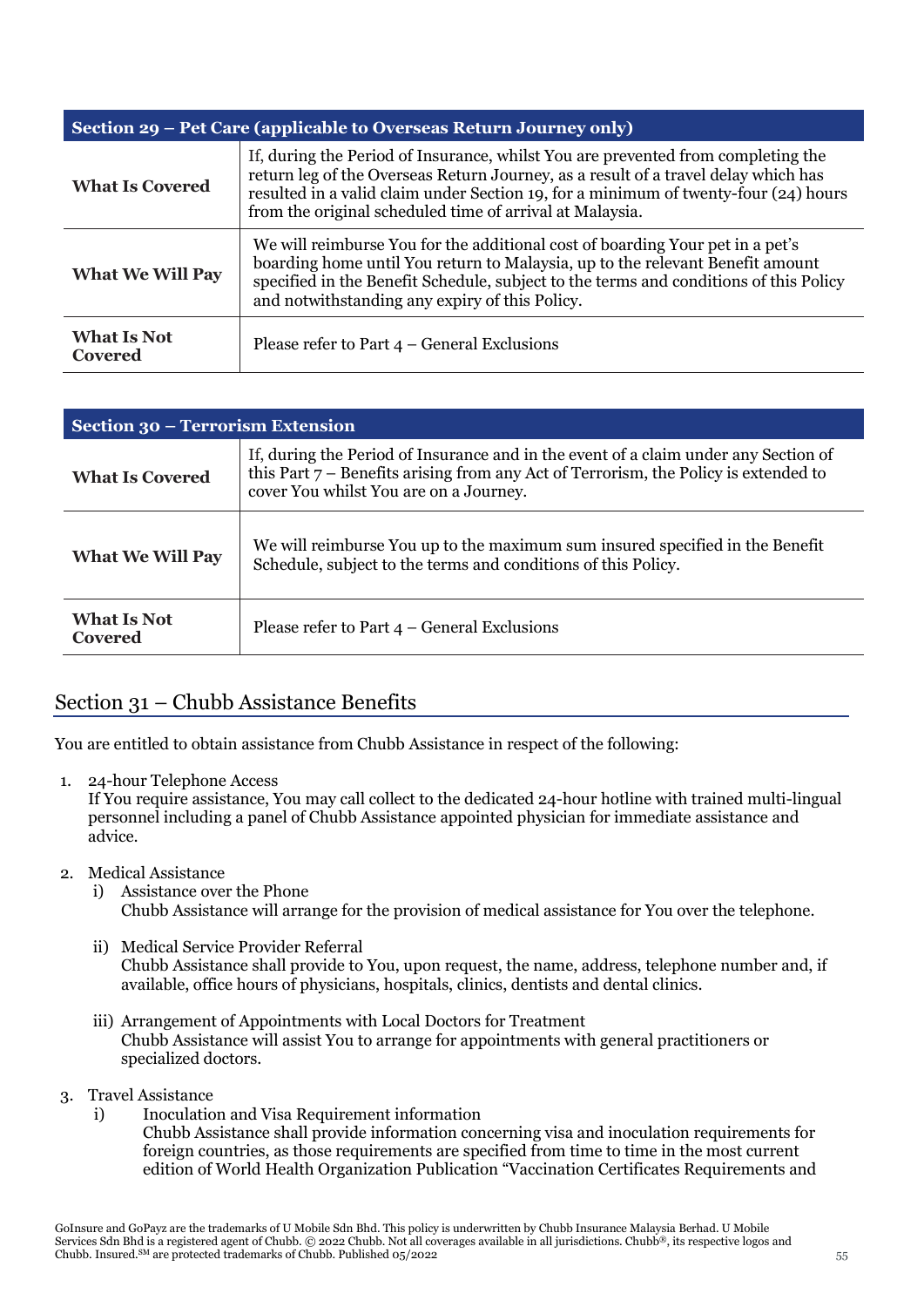Health Advice for International Travel" (for inoculations) and the "ABC Guide to International Travel Information" (for visas). This information will be provided to You at any time, whether or not You are travelling or an emergency has occurred.

ii) Interpreter Referral

Chubb Assistance will provide the names, telephone numbers and, if possible and requested, hours of opening of interpreters' office in foreign countries.

- iii) Lost Luggage Assistance Chubb Assistance will assist You if You have lost Your luggage while travelling outside Malaysia by referring You to the appropriate authorities involved.
- iv) Loss of Passport Assistance Chubb Assistance will assist You if You have lost Your passport while travelling outside Malaysia by referring You to the appropriate authorities involved.
- v) Embassy Referral Chubb Assistance shall provide the address, telephone number and hours of opening of the nearest appropriate consulate and embassy worldwide.
- vi) Weather and Foreign Exchange Information Services Chubb Assistance shall provide information to You regarding the exchange rate of major foreign currencies and weather forecasts and temperatures of foreign countries.
- vii) Emergency Message Transmission Assistance In the event of an emergency or a hospital confinement, Chubb Assistance will undertake to keep Your immediate family members informed, upon Your or Your Travel Companion's request and consent to do so.
- viii) Legal Referral Chubb Assistance will provide You with name, address, telephone numbers, if requested by You and if available, office hours for referred lawyers and legal practitioners.

The above services rendered to You are purely on referral or arrangement basis only. Neither We, nor Chubb Assistance shall be responsible for any third party expenses which shall be solely Your responsibility. Chubb Assistance shall use its best effort to provide You, in a timely and accurate manner, the above information and referral services. Chubb Assistance will exercise care and diligence in selecting the service providers. Chubb Assistance cannot guarantee the quality of the services of the service providers and the final selection of a service provider shall be Your decision.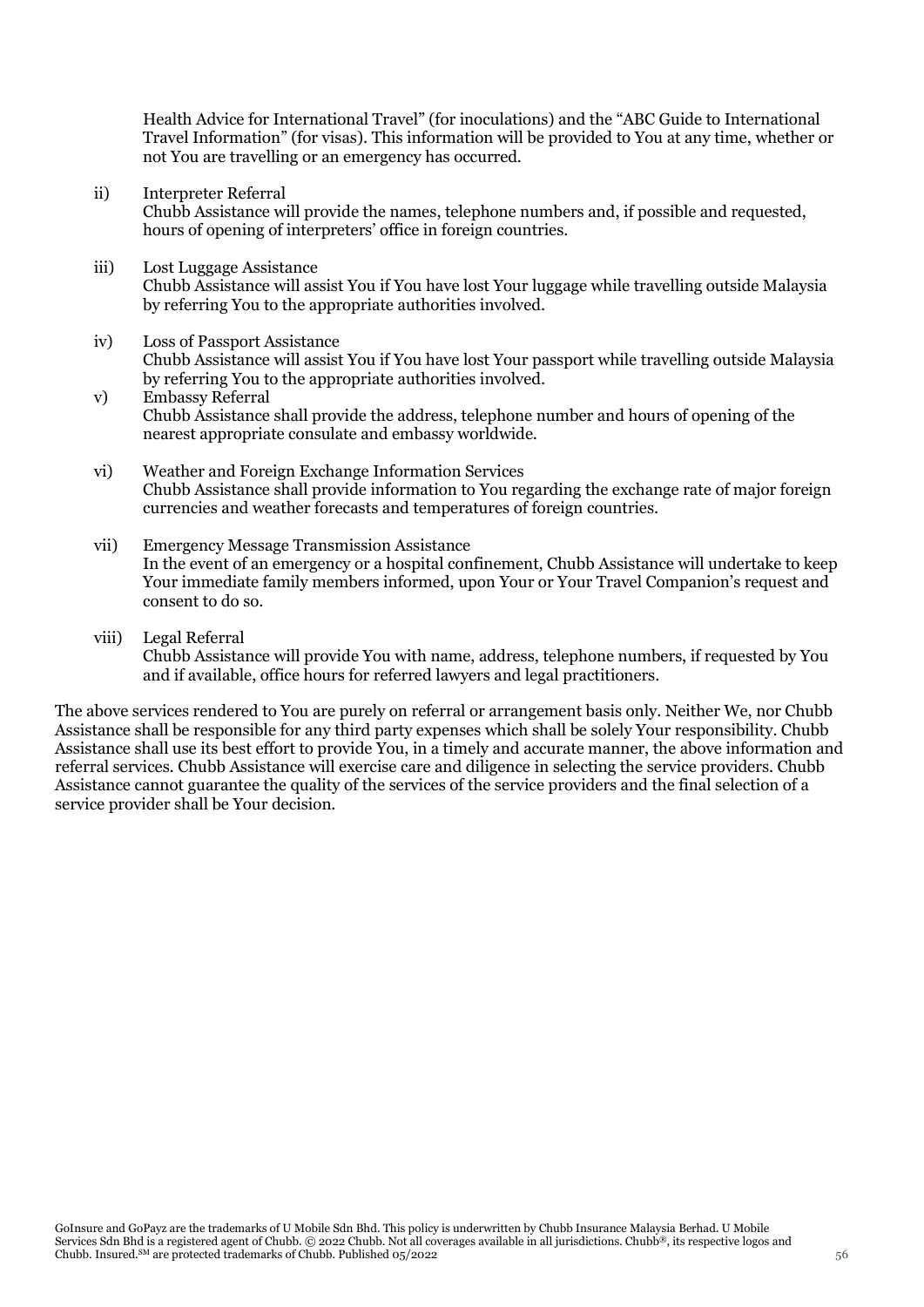|                                        | Section 32 - Medical Expenses due to COVID-19                                                                                                                                                                                                                                                                                                                                                                                                                                                                                                                                                                                                                                                                                                                                                                                                                                                             |  |
|----------------------------------------|-----------------------------------------------------------------------------------------------------------------------------------------------------------------------------------------------------------------------------------------------------------------------------------------------------------------------------------------------------------------------------------------------------------------------------------------------------------------------------------------------------------------------------------------------------------------------------------------------------------------------------------------------------------------------------------------------------------------------------------------------------------------------------------------------------------------------------------------------------------------------------------------------------------|--|
| <b>What Is Covered</b>                 | If, during the Period of Insurance, whilst You are on a Journey, You are necessarily<br>and reasonably Confined in a Hospital or other Temporary Medical & Quarantine<br>Facility as a direct result of COVID-19 and as diagnosed by a Doctor who is directly<br>treating, testing or, attending to the Your medical circumstances, We will cover You<br>in respect of such Medical Expenses upon notification to Chubb Assistance for<br>hospitalization and medical arrangement up to the maximum Benefit specified in the<br>Benefit Schedule, subject to the terms and conditions of this Policy.                                                                                                                                                                                                                                                                                                     |  |
| <b>Additional</b><br><b>Definition</b> | Alternative Medical Physician means a legally licensed traditional medical<br>practitioner (including a Chinese acupuncturist or bonesetter) or chiropractor or<br>physiotherapist duly registered and practicing within the scope of his license<br>pursuant to the laws of the country in which such practice is maintained.<br>Alternative Medical Physician shall not include You or any of Your relatives<br>unless otherwise approved by Us.                                                                                                                                                                                                                                                                                                                                                                                                                                                        |  |
| <b>Additional</b><br><b>Conditions</b> | If due to reasons beyond Your control, You are unable to notify Chubb Assistance to<br>make the necessary arrangements, We shall reimburse You up to the amount which<br>Chubb Assistance would have incurred for the services provided under the same<br>circumstances, subject to the terms and conditions of this Policy.                                                                                                                                                                                                                                                                                                                                                                                                                                                                                                                                                                              |  |
| <b>What Is Not</b><br><b>Covered</b>   | In addition to Part $4$ – General Exclusions, We will not pay under this Section for<br>any of the following:<br>any further expenses incurred by You if We wish to return You back to Malaysia,<br>a)<br>but You refuse (where in the opinion of the treating Doctor and Chubb<br>Assistance, You are fit to travel);<br>any expenses relating to any treatment for COVID-19 where such treatment was<br>b)<br>first sought more than sixty (60) days from the time the COVID-19 was first<br>sustained;<br>any expenses incurred in relation to treatment by an Alternative Medical<br>c)<br>Physician;<br>any expenses relating to specialist treatment not prescribed or referred by a<br>d)<br>Doctor in general practice; or<br>expenses incurred for mandatory diagnostic tests that You are required to take<br>$\epsilon$ )<br>for the trip, such as pre-departure tests and post-arrival tests. |  |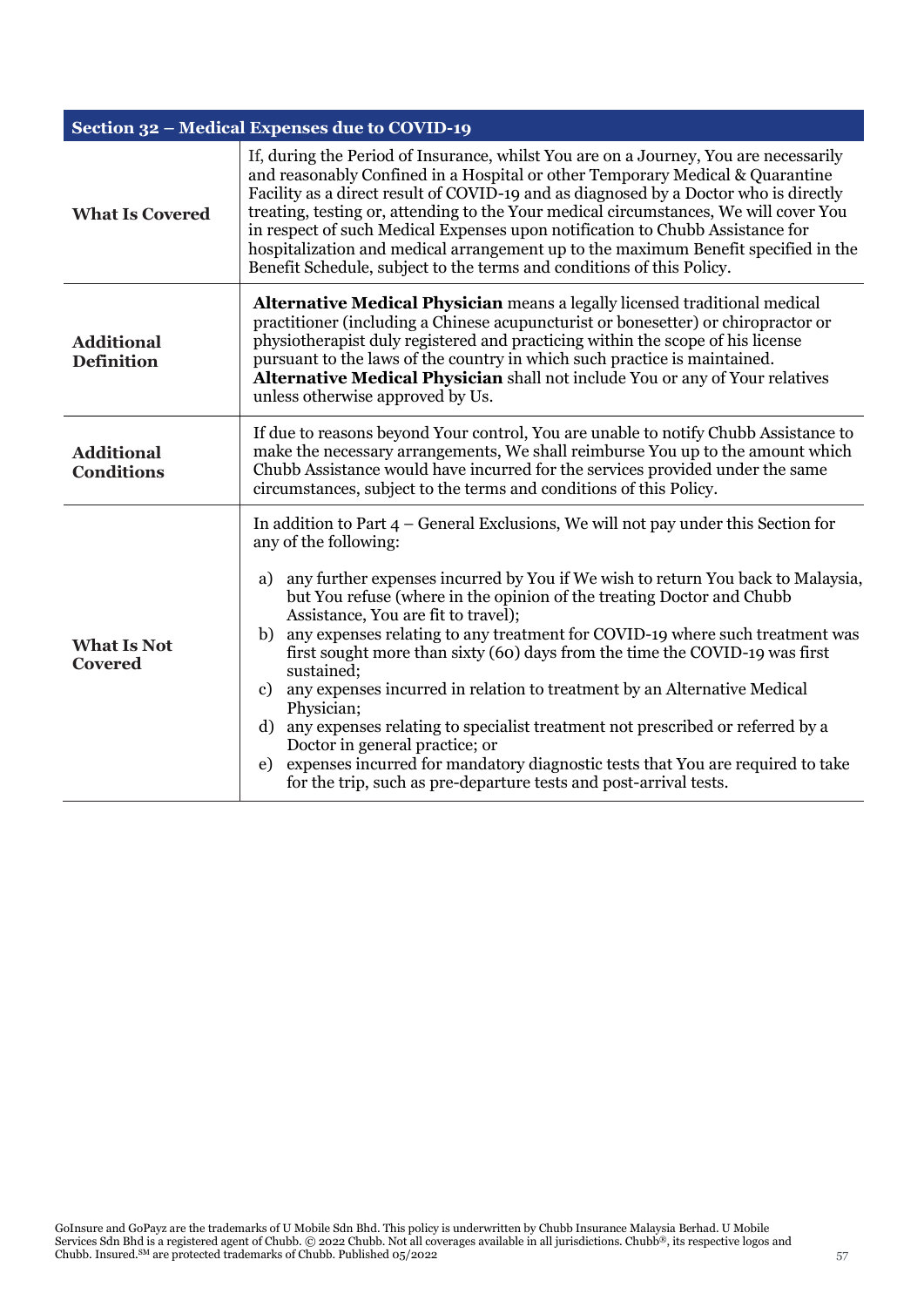|                                        | Section 33 - Emergency Medical Evacuation & Repatriation due to COVID-19                                                                                                                                                                                                                                                                                                                                                                                                                                                                                                                                                                                                                                                                                                                                                                                                                                                                                                                                                                                                                                                                                                                                                                                                                                                                                                                                                                                                                                                                                                                                                                                                                                                                                                                                                                                                                                                                                                                                                                                                                                                  |  |
|----------------------------------------|---------------------------------------------------------------------------------------------------------------------------------------------------------------------------------------------------------------------------------------------------------------------------------------------------------------------------------------------------------------------------------------------------------------------------------------------------------------------------------------------------------------------------------------------------------------------------------------------------------------------------------------------------------------------------------------------------------------------------------------------------------------------------------------------------------------------------------------------------------------------------------------------------------------------------------------------------------------------------------------------------------------------------------------------------------------------------------------------------------------------------------------------------------------------------------------------------------------------------------------------------------------------------------------------------------------------------------------------------------------------------------------------------------------------------------------------------------------------------------------------------------------------------------------------------------------------------------------------------------------------------------------------------------------------------------------------------------------------------------------------------------------------------------------------------------------------------------------------------------------------------------------------------------------------------------------------------------------------------------------------------------------------------------------------------------------------------------------------------------------------------|--|
| <b>What Is Covered</b>                 | If, during the Period of Insurance, whilst You are on a Journey, You:<br>are diagnosed with COVID-19 by a Doctor who is directly treating, testing or,<br>a)<br>attending to Your medical circumstances, and this is further validated by the<br>designated Doctor appointed by Chubb Assistance; and<br>the necessary medical treatment is not available, either at the nearest Hospital<br>b)<br>where You were transported to or in the immediate vicinity thereof, after being<br>diagnosed with COVID-19; We may, based on the advice of the designated Doctor<br>appointed by Chubb Assistance that You are medically fit to be evacuated,<br>determine in our sole discretion, that You, should be evacuated to another<br>location for the necessary medical treatment.<br>Chubb Assistance or its authorised representative, shall arrange for the evacuation<br>within a reasonable timeframe and utilise the best suited means based on the<br>medical severity of Your condition, including but not limited to, air ambulance,<br>surface ambulance, regular air transportation, railroad or any other appropriate<br>means. All decisions as to the means of transportation and the final destination will<br>be made by Chubb Assistance, or its authorised representative, and will be based<br>solely upon medical necessity. You may in appropriate circumstances be returned<br>to Malaysia.<br>We shall pay directly to Chubb Assistance the Covered Expenses, up to the<br>maximum Benefit specified in the Benefit Schedule, subject to the terms and<br>conditions of this Policy.<br>If due to reasons beyond Your control, that You are unable to notify Chubb<br>Assistance to make the necessary evacuation arrangements, We shall, if satisfied<br>that the evacuation was due to the necessary medical treatment not being available,<br>either at the nearest Hospital where You were transported to or in the immediate<br>vicinity thereof, reimburse You for expenses incurred in relation to the evacuation,<br>up to the amount which Chubb Assistance would have incurred for services |  |
| <b>Additional</b><br><b>Definition</b> | Policy.<br><b>Covered Expenses</b> mean expenses for services provided and/or arranged by<br>Chubb Assistance for the transportation, medical services and medical supplies<br>necessarily incurred as a result of Your evacuation.                                                                                                                                                                                                                                                                                                                                                                                                                                                                                                                                                                                                                                                                                                                                                                                                                                                                                                                                                                                                                                                                                                                                                                                                                                                                                                                                                                                                                                                                                                                                                                                                                                                                                                                                                                                                                                                                                       |  |
| <b>What Is Not</b><br><b>Covered</b>   | In addition to Part $4$ – General Exclusions, We will not pay under this Section for<br>any of the following:<br>any expenses incurred for services provided by another party for which You are<br>a)<br>not liable to pay, or any expenses already included in the cost of a scheduled<br>trip;<br>b) any expenses for a service not approved and arranged by Chubb Assistance or<br>its authorised representative, except as otherwise mentioned in this Section;<br>any treatment performed or ordered by a person who is not a Doctor; and<br>c)<br>d) any expenses incurred in relation to treatment that can be reasonably delayed<br>until the Insured Person return to Malaysia.                                                                                                                                                                                                                                                                                                                                                                                                                                                                                                                                                                                                                                                                                                                                                                                                                                                                                                                                                                                                                                                                                                                                                                                                                                                                                                                                                                                                                                  |  |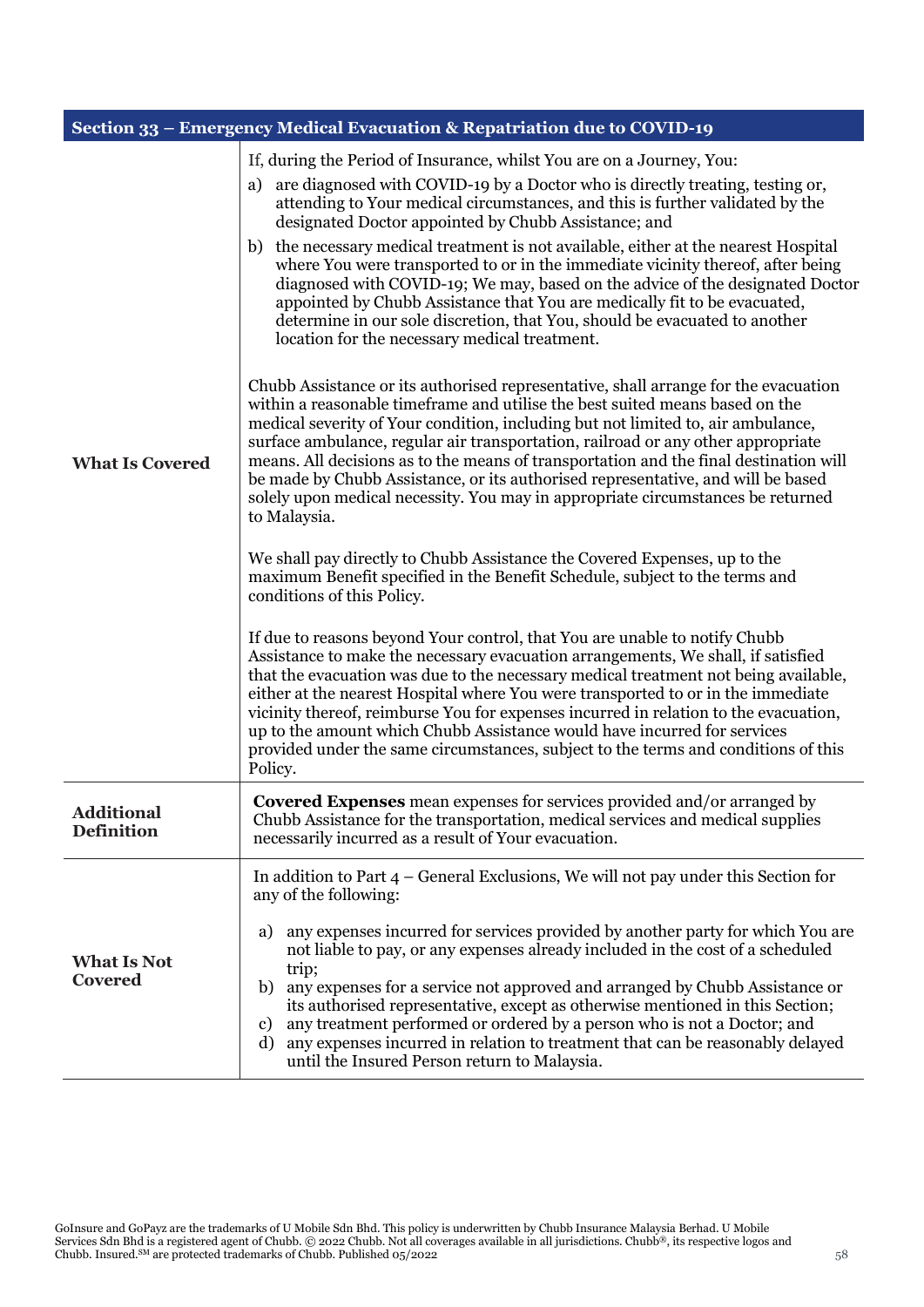| Section 34 – Repatriation of Mortal Remains due to COVID-19 |                                                                                                                                                                                                                                                                                                                                                                                                                                                                                                                                                                                                                                                                                                                                                                                                                                        |
|-------------------------------------------------------------|----------------------------------------------------------------------------------------------------------------------------------------------------------------------------------------------------------------------------------------------------------------------------------------------------------------------------------------------------------------------------------------------------------------------------------------------------------------------------------------------------------------------------------------------------------------------------------------------------------------------------------------------------------------------------------------------------------------------------------------------------------------------------------------------------------------------------------------|
| <b>What Is Covered</b>                                      | If, during the Period of Insurance, while You are on a Journey, You suffer death as a<br>direct result of COVID-19, Chubb Assistance or its authorised representative shall<br>make the necessary arrangements for the return of Your mortal remains to Malaysia<br>or Your Home Country. We shall pay directly to Chubb Assistance the Covered<br>Expenses for such repatriation and We shall reimburse to You or Your estate the<br>actual expenses incurred Overseas for services and supplies by a mortician or<br>undertaker, including the cost of embalming and cremation if so elected, subject to<br>the terms and conditions of this Policy. All payments made by Us shall not exceed the<br>maximum Benefit specified in the Benefit Schedule and according to the type of plan<br>stated in Your Certificate of Insurance. |
| <b>Additional</b><br><b>Definition</b>                      | Covered Expenses mean expenses for services provided and/or arranged by<br>Chubb Assistance for the transportation, medical services and medical supplies<br>necessarily incurred as a result of Your evacuation.                                                                                                                                                                                                                                                                                                                                                                                                                                                                                                                                                                                                                      |
| <b>What Is Not</b><br>Covered                               | In addition to Part $4$ – General Exclusions, We will not pay under this Section for<br>any of the following:<br>any expenses incurred for services provided by another party for which You are<br>a)<br>not liable to pay, or any expenses already included in the cost of a scheduled<br>trip;<br>any expenses for a service not approved and arranged by Chubb Assistance or<br>b)<br>its authorised representative, except as otherwise mentioned in this Section;<br>any treatment performed or ordered by a person who is not a Doctor; and<br>c)<br>any expenses incurred in relation to treatment that can be reasonably delayed<br>d)<br>until Your return to Malaysia.                                                                                                                                                       |

| Section 35 – Daily Hospital Income due to COVID-19 |                                                                                                                                                                                                                                                                                                                                                                                                                                                                                                              |  |
|----------------------------------------------------|--------------------------------------------------------------------------------------------------------------------------------------------------------------------------------------------------------------------------------------------------------------------------------------------------------------------------------------------------------------------------------------------------------------------------------------------------------------------------------------------------------------|--|
| <b>What Is Covered</b>                             | If, during the Period of Insurance, while You are on the Journey, You are necessarily<br>and reasonably Confined in a Hospital or other Temporary Medical & Quarantine<br>Facility Overseas as a result of COVID-19, and as diagnosed by a Doctor who is<br>directly treating, testing or, attending to Your medical circumstances, We will pay<br>You the relevant daily Benefit up to the maximum Benefit amount specified in the<br>Benefit Schedule, subject to the terms and conditions of this Policy. |  |
|                                                    | The daily Benefit amount shall be paid for each complete day twenty-four (24) hours<br>of Confinement from the third (3rd) day of Confinement and up to the maximum<br>Benefit specified in the Benefit Schedule.                                                                                                                                                                                                                                                                                            |  |
|                                                    | For this purpose, each day of Confinement shall be counted towards the total number<br>of days of Confinement, notwithstanding that such days do not run consecutively.                                                                                                                                                                                                                                                                                                                                      |  |
| <b>Additional</b><br><b>Conditions</b>             | Overseas Hospital Confinement Benefit due to COVID-19 shall be payable only if the<br>following conditions are met:<br>after a minimum Confinement period of forty-eight (48) hours; and<br>a)<br>Confinement must be considered medically necessary by a Doctor in his<br>b)<br>professional capacity.                                                                                                                                                                                                      |  |
| <b>What Is Not</b><br><b>Covered</b>               | In addition to Part $4$ – General Exclusions, We will not pay under this Section for<br>any of the following:                                                                                                                                                                                                                                                                                                                                                                                                |  |
|                                                    | any Confinement in Malaysia;<br>a)<br>first forty-eight (48) hours of the Confinement.<br>b)                                                                                                                                                                                                                                                                                                                                                                                                                 |  |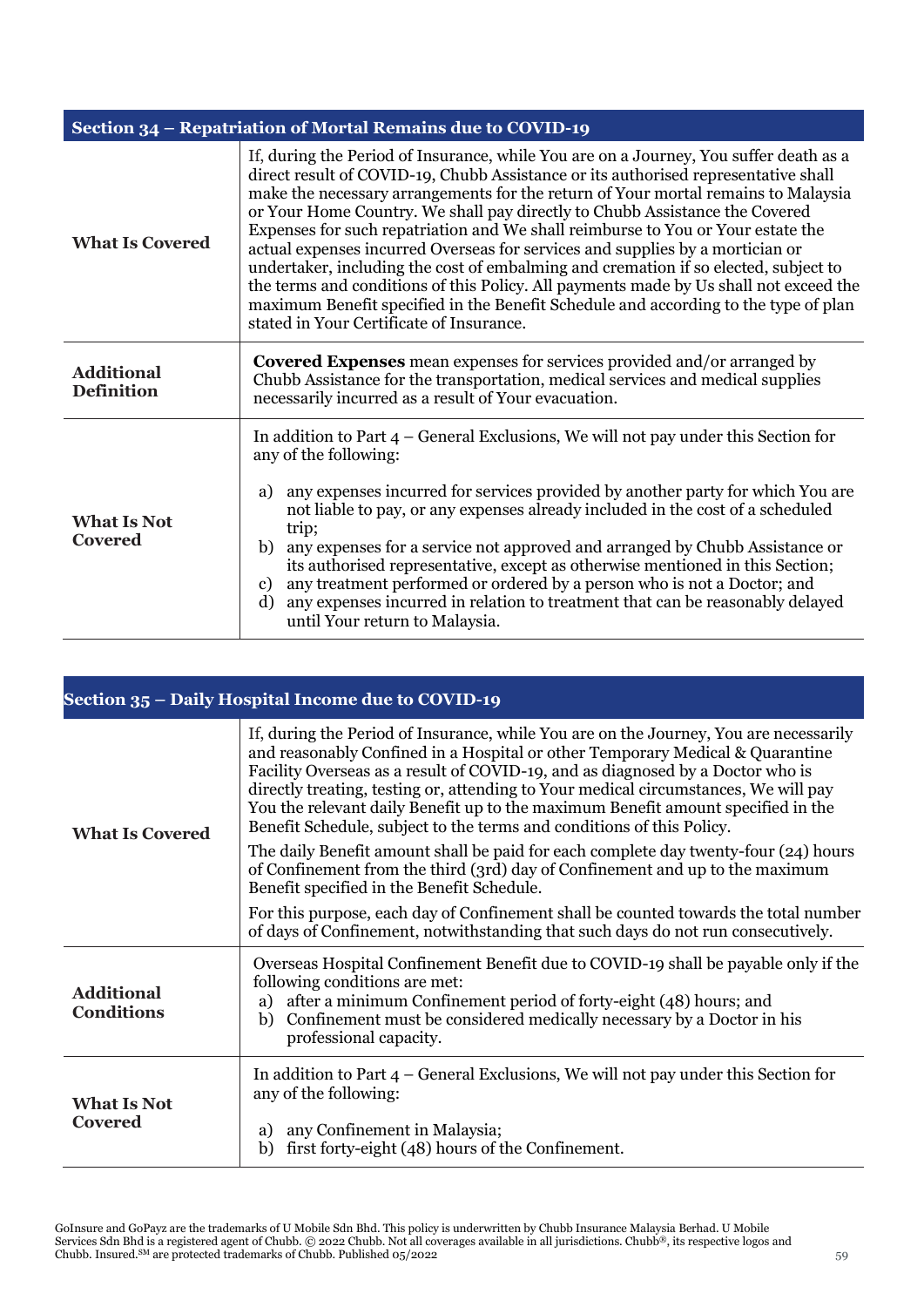| Section 36 - Travel Cancellation due to COVID-19 |                                                                                                                                                                                                                                                                                                                                                                                                                                                                                                                                                                                                                                                                                                                                                                                                                                                                                                                                                                                                                                                                                                                                                                                                                                                                                                                                                                                                                                                                                                    |
|--------------------------------------------------|----------------------------------------------------------------------------------------------------------------------------------------------------------------------------------------------------------------------------------------------------------------------------------------------------------------------------------------------------------------------------------------------------------------------------------------------------------------------------------------------------------------------------------------------------------------------------------------------------------------------------------------------------------------------------------------------------------------------------------------------------------------------------------------------------------------------------------------------------------------------------------------------------------------------------------------------------------------------------------------------------------------------------------------------------------------------------------------------------------------------------------------------------------------------------------------------------------------------------------------------------------------------------------------------------------------------------------------------------------------------------------------------------------------------------------------------------------------------------------------------------|
| <b>What Is Covered</b>                           | If You are forced to cancel any part of Your Journey as the direct and necessary direct<br>result of any COVID-19 Specified Cause occurring within fifteen (15) days prior to the<br>Scheduled Departure Date, We will reimburse You in respect of Cancellation<br>Expenses up to the maximum Benefit specified in the Benefit Schedule, subject to the<br>terms and conditions of this Policy. This coverage is effective only if this Policy is<br>purchased before You become aware of any circumstances which could lead to the<br>disruption of Your Journey.                                                                                                                                                                                                                                                                                                                                                                                                                                                                                                                                                                                                                                                                                                                                                                                                                                                                                                                                 |
| <b>Additional</b><br><b>Definition</b>           | <b>COVID-19 Specified Cause means</b><br>a) You or Your Travel Companion is diagnosed with COVID-19 and confirmed by a<br>Doctor;<br>b) the death of Your Family Member or Travel Companion due to COVID-19 which<br>resulted in You cancelling the Journey; or<br>You or Your Travel Companion serving a Compulsory Quarantine or stay home<br>c)<br>notice order from the government due to close contact with a positive COVID-19<br>carrier, and as a result missed the Scheduled Departure Date.<br>Once You cancel the trip and a claim is made for travel cancellation under Section 36<br>- Travel Cancellation due to COVID-19, the policy will immediately end when the<br>trip is cancelled.                                                                                                                                                                                                                                                                                                                                                                                                                                                                                                                                                                                                                                                                                                                                                                                            |
| <b>What Is Not</b><br><b>Covered</b>             | In addition to Part $4$ – General Exclusions, We will not pay under this Section for<br>any of the following:<br>any change of plans on Your part or that of any other person to travel (except as<br>a)<br>a result of the COVID-19 Specified Cause);<br>b) financial circumstances of Yours or a Family Member;<br>any business or contractual obligations of You or a Family Member;<br>c)<br>financial default (whether full or partial suspension of operations due to<br>d)<br>financial circumstances following a filing of bankruptcy) or failure to provide<br>promised services by a person, agency, tour operator or organisation with whom<br>You have made Your travel arrangements;<br>any loss that is covered by any other existing insurance scheme, government<br>e)<br>programme or which will be paid or refunded by a hotel, carrier or travel agent<br>or any other provide of travel and/or accommodation;<br>any loss that will be paid, credited by a voucher or credit or refunded by a hotel,<br>f)<br>carrier or travel agent or any other provider of travel and/or accommodation;<br>any claim due to any regulations or orders given by the government or relevant<br>g)<br>authority of any country or group of countries on border closures of a country<br>(whether land, sea, airspace or designated striker control points); or<br>compensation for any air miles or holiday points You have used to pay for the<br>h)<br>Overseas Journey in part or in full. |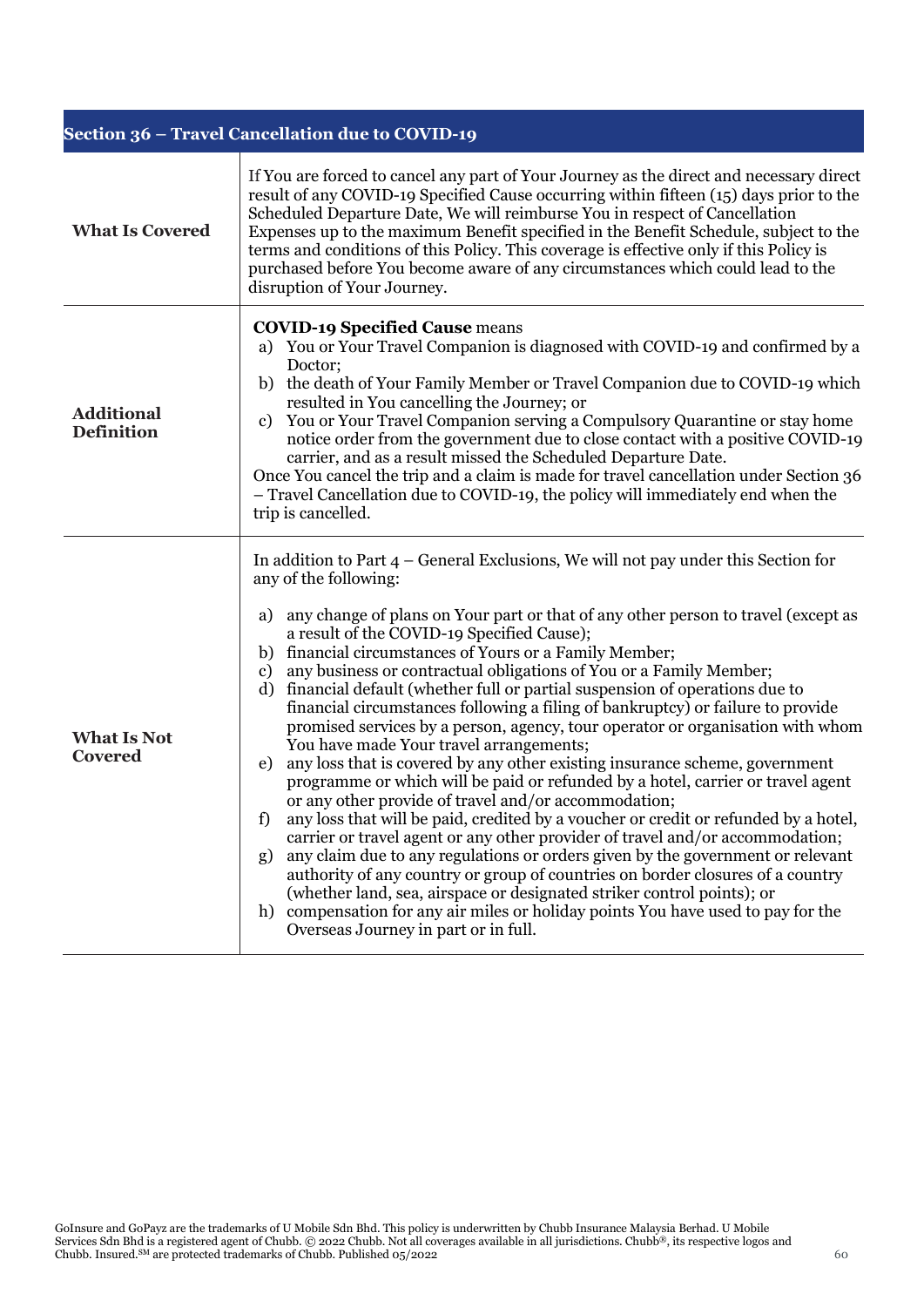| Section 37 - Travel Curtailment due to COVID-19 |                                                                                                                                                                                                                                                                                                                                                                                                                                                                                                                                                                                                                                                                                                                                                                                                                                                                                                                                                                                                                                                                                                                                                                                                                                                                                                                                                                                                                                                                                                               |
|-------------------------------------------------|---------------------------------------------------------------------------------------------------------------------------------------------------------------------------------------------------------------------------------------------------------------------------------------------------------------------------------------------------------------------------------------------------------------------------------------------------------------------------------------------------------------------------------------------------------------------------------------------------------------------------------------------------------------------------------------------------------------------------------------------------------------------------------------------------------------------------------------------------------------------------------------------------------------------------------------------------------------------------------------------------------------------------------------------------------------------------------------------------------------------------------------------------------------------------------------------------------------------------------------------------------------------------------------------------------------------------------------------------------------------------------------------------------------------------------------------------------------------------------------------------------------|
| <b>What Is Covered</b>                          | If, during the Period of Insurance, while You are on a Journey, You are forced to<br>curtail or alter the itinerary of any part of a planned Journey, as the direct and<br>necessary result of any of the COVID-19 Specified Cause (as defined in Section 36)<br>which takes place during the Journey, We will pay You in respect of Curtailment<br>Expenses incurred up to the maximum Benefit specified in the Benefit Schedule,<br>subject to the terms and conditions of this Policy. This coverage is effective only if<br>this Policy is purchased before You became aware of any circumstances which could<br>lead to the disruption of a planned Journey.                                                                                                                                                                                                                                                                                                                                                                                                                                                                                                                                                                                                                                                                                                                                                                                                                                             |
| <b>Additional</b><br><b>Definition</b>          | Curtailment Expenses mean:<br>loss of deposits, advance payments for travel or accommodation or other<br>a)<br>charges (excluding cost of the original travel ticket for returning to the Country<br>of Residence), which have not been and will not be used but become forfeited or<br>payable under contract;<br>any additional administrative expenses incurred where it is possible to amend<br>b)<br>the original travel ticket; and/or<br>additional travel expenses (limited to economy return air travel) if it is not<br>c)<br>possible to amend the original travel ticket as confirmed by the carrier/travel<br>operator and reasonable accommodation expenses resulting from Specified<br>Cause (as defined in Section 36).                                                                                                                                                                                                                                                                                                                                                                                                                                                                                                                                                                                                                                                                                                                                                                       |
| <b>What Is Not</b><br>Covered                   | In addition to Part $4$ – General Exclusions, We will not pay under this Section for<br>any of the following:<br>any change of plans on Your part or that of any other person to travel (except as<br>a)<br>a result of the COVID-19 Specified Cause in Section 36);<br>b) financial circumstances of Yours or a Family Member;<br>any business or contractual obligations of You or a Family Member;<br>c)<br>financial default (whether full or partial suspension of operations due to<br>d)<br>financial circumstances following a filing of bankruptcy) or failure to provide<br>promised services by a person, agency, tour operator or organisation with whom<br>You have made Your travel arrangements;<br>any loss that is covered by any other existing insurance scheme, government<br>e)<br>programme or which will be paid or refunded by a hotel, carrier or travel agent<br>or any other provide of travel and/or accommodation;<br>any loss that will be paid, credited by a voucher or credit or refunded by a hotel,<br>f)<br>carrier or travel agent or any other provider of travel and/or accommodation;<br>any claim due to any regulations or orders given by the government or relevant<br>g)<br>authority of any country or group of countries on border closures of a country<br>(whether land, sea, airspace or designated striker control points); or<br>h) compensation for any air miles or holiday points You have used to pay for the<br>Overseas Journey in part or in full. |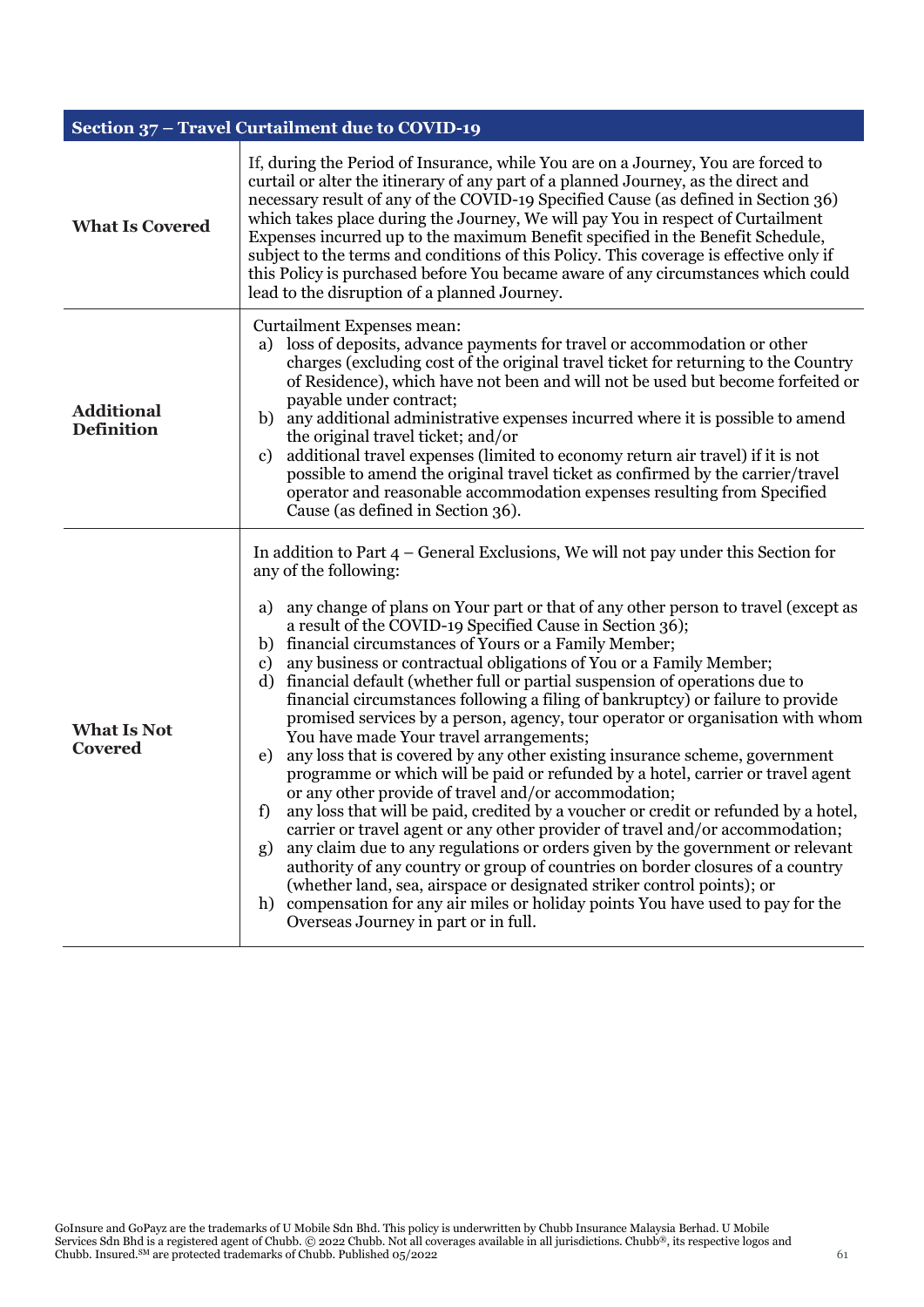## **Optional Add-On Benefit**

*\*You will not have any cover for the following benefits or for claims arising directly or indirectly from You having booked or travel on a Cruise unless You have purchased this cover as shown on Your Certificate of Insurance.*

|                        | Section 38 – Cruise Pack (applicable to Overseas Return Journey only)                                                                                                                                                                                                                                                    |
|------------------------|--------------------------------------------------------------------------------------------------------------------------------------------------------------------------------------------------------------------------------------------------------------------------------------------------------------------------|
|                        | <b>Excursion Tour Cancellation</b><br>a)                                                                                                                                                                                                                                                                                 |
|                        | In the event that after You have purchased the excursion tour and during the<br>Journey, there is an unanticipated occurrence of:                                                                                                                                                                                        |
|                        | a Strike, Riot or Civil Commotion; or<br>$\overline{\phantom{a}}$                                                                                                                                                                                                                                                        |
|                        | adverse weather; or                                                                                                                                                                                                                                                                                                      |
|                        | Natural Disasters; or                                                                                                                                                                                                                                                                                                    |
|                        | epidemic;                                                                                                                                                                                                                                                                                                                |
|                        | at the Destination of the scheduled excursion tour, and as a result that the<br>management of the Cruise tour/excursion tour operator cancelled the excursion<br>tour due to the events above; or the situation renders that the Cruise is unable to<br>dock any port (including tender port) for the excursion tour; or |
|                        | Your (or Your Travel Companion's) Confinement in a Hospital outside<br>Malaysia due to a direct and unavoidable result of Bodily Injury or Sickness<br>during the Journey; or                                                                                                                                            |
|                        | Your (or Your Travel Companion's) unexpected death.                                                                                                                                                                                                                                                                      |
|                        | <b>Excursion Tour Curtailment</b><br>b)                                                                                                                                                                                                                                                                                  |
| <b>What Is Covered</b> | In the event that the excursion tour is curtailed due to unanticipated occurrence<br>of:                                                                                                                                                                                                                                 |
|                        | a) adverse weather; or                                                                                                                                                                                                                                                                                                   |
|                        | b) Natural Disasters;                                                                                                                                                                                                                                                                                                    |
|                        | in a Journey during the Period of Insurance, and as a result that You must return<br>directly to the Cruise.                                                                                                                                                                                                             |
|                        | Cruise Re-route<br>c)                                                                                                                                                                                                                                                                                                    |
|                        | In the event that an unanticipated occurrence during a Journey outside Malaysia<br>of:                                                                                                                                                                                                                                   |
|                        | a Strike, Riot or Civil Commotion; or                                                                                                                                                                                                                                                                                    |
|                        | adverse weather; or<br>$\overline{\phantom{a}}$                                                                                                                                                                                                                                                                          |
|                        | Natural Disasters; or                                                                                                                                                                                                                                                                                                    |
|                        | epidemic; or                                                                                                                                                                                                                                                                                                             |
|                        | Your (or Your Travel Companion's) Confinement in a Hospital as a direct<br>and unavoidable result of Bodily Injury or Sickness which prevents You from<br>boarding the scheduled Cruise tour or from arriving the scheduled<br>Destination.                                                                              |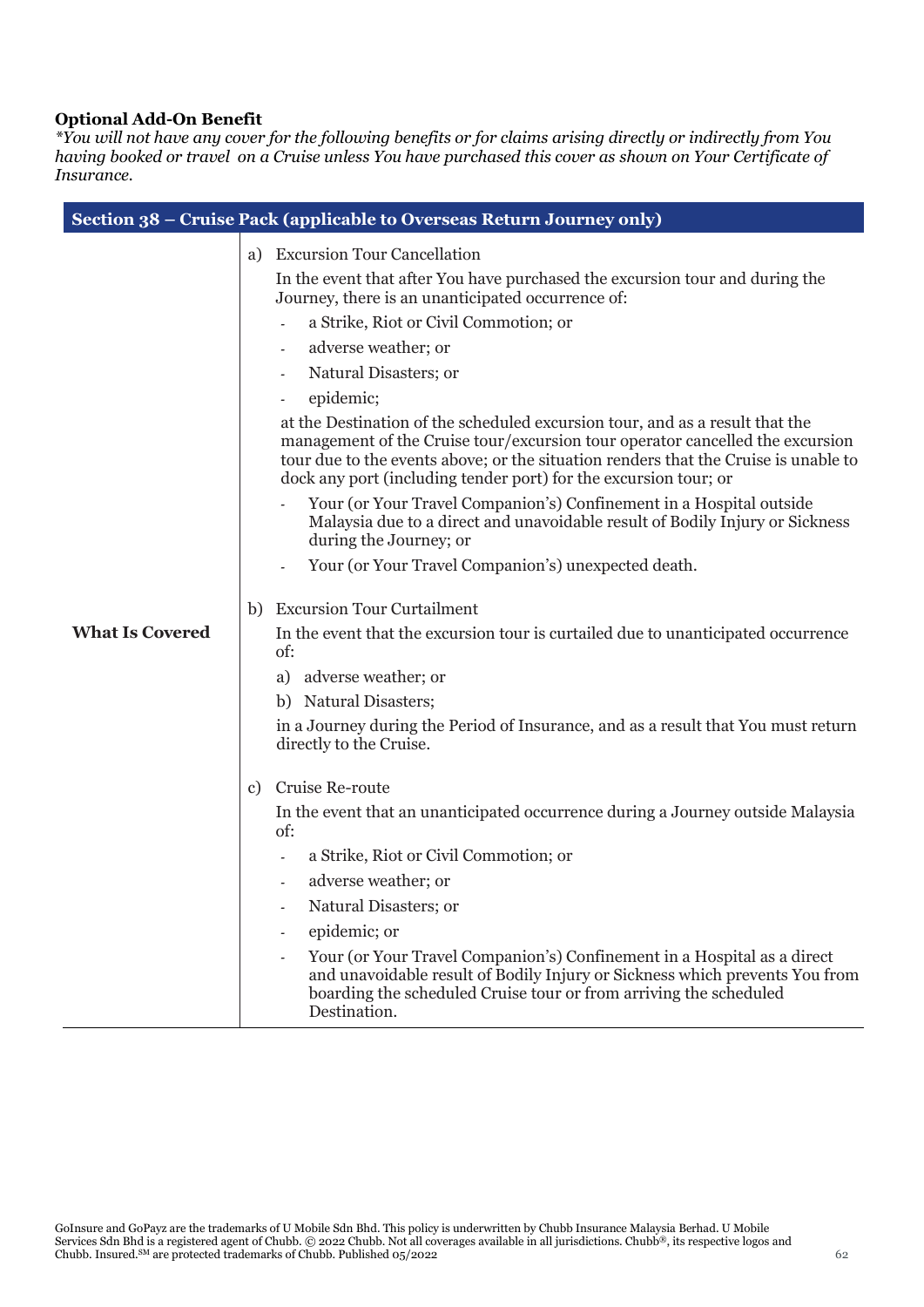| <b>Additional</b><br><b>Conditions</b>  | Where Your loss is a result of Your (or Your Travel Companion's) Confinement<br>a)<br>due to Bodily Injury or Sickness, it must be certified by a Physician rendering that<br>You are unfit to travel or as being a danger to Your life or health.<br>Failure to obtain the certifications required by this condition precedent will result<br>b)<br>in Us having no liability for Your loss which may otherwise have been covered<br>under this Section.<br>Our total liability for all losses under this Section, during the Period of Insurance<br>c)<br>shall not exceed the Benefit amount as specified in the Benefit Schedule and<br>according to the type of plan stated in Your Certificate of Insurance.                                                                                                                                                                                                                                                                                                                                                                                                                       |
|-----------------------------------------|------------------------------------------------------------------------------------------------------------------------------------------------------------------------------------------------------------------------------------------------------------------------------------------------------------------------------------------------------------------------------------------------------------------------------------------------------------------------------------------------------------------------------------------------------------------------------------------------------------------------------------------------------------------------------------------------------------------------------------------------------------------------------------------------------------------------------------------------------------------------------------------------------------------------------------------------------------------------------------------------------------------------------------------------------------------------------------------------------------------------------------------|
| <b>Additional</b><br><b>Definitions</b> | <b>Cancellation Expenses</b> mean loss of deposits, or charges for advance payments<br>for travel or accommodation or other charges which have not been or will not be<br>used, but which become forfeited or payable under contract.<br><b>Curtailment or Curtail</b> means cutting short the Journey by early return to the<br>Cruise after arrival at the booked Destination Overseas as shown on the booking<br>invoice or ticket.<br>i)<br><b>Curtailment Expenses mean:</b><br>loss of deposits, advance payments for accommodation or other charges<br>(excluding cost of the original travel ticket for returning to the Cruise), which<br>have not been and will not be used but become forfeited or payable under<br>contract;<br>any additional administrative expenses incurred where it is possible to amend<br>$\mathbf{ii}$<br>the original travel ticket; or<br>iii) additional travel (limited to economy class fare) expenses if it is possible to<br>amend the original travel ticket as confirmed by carrier/travel operator and<br>reasonable accommodation expenses resulting from the reasons mentioned<br>above. |
| <b>What We Will Pay</b>                 | For Excursion Tour Cancellation, We will reimburse You in respect of<br>a)<br>Cancellation Expenses up to the relevant Benefit amount as specified in the<br>Benefit Schedule and according to the type of plan stated in Your Certificate of<br>Insurance, subject to the terms and conditions of this Policy:<br>For Excursion Tour Curtailment, We will reimburse You in respect of Curtailment<br>b)<br>Expenses incurred up to the relevant Benefit amount as specified in the Benefit<br>Schedule and according to the type of plan stated in Your Certificate of Insurance,<br>subject to the terms and conditions of this Policy.<br>For Cruise Re-route, We will reimburse the reasonable additional one-way<br>c)<br>economy class transport expenses incurred by You to enable You to travel to the<br>next scheduled Cruise boarding port/scheduled Destination, up to the relevant<br>Benefit amount as specified in the Benefit Schedule and according to the type of<br>plan stated in Your Certificate of Insurance, subject to the terms and conditions<br>of this Policy.                                              |
| <b>What Is Not</b><br><b>Covered</b>    | Please refer to Part 4 – General Exclusions and Additional Exclusions under Sections<br>11 and 12.                                                                                                                                                                                                                                                                                                                                                                                                                                                                                                                                                                                                                                                                                                                                                                                                                                                                                                                                                                                                                                       |

This policy is underwritten by Chubb Insurance Malaysia Berhad Registration Number : 197001000564 (9827-A)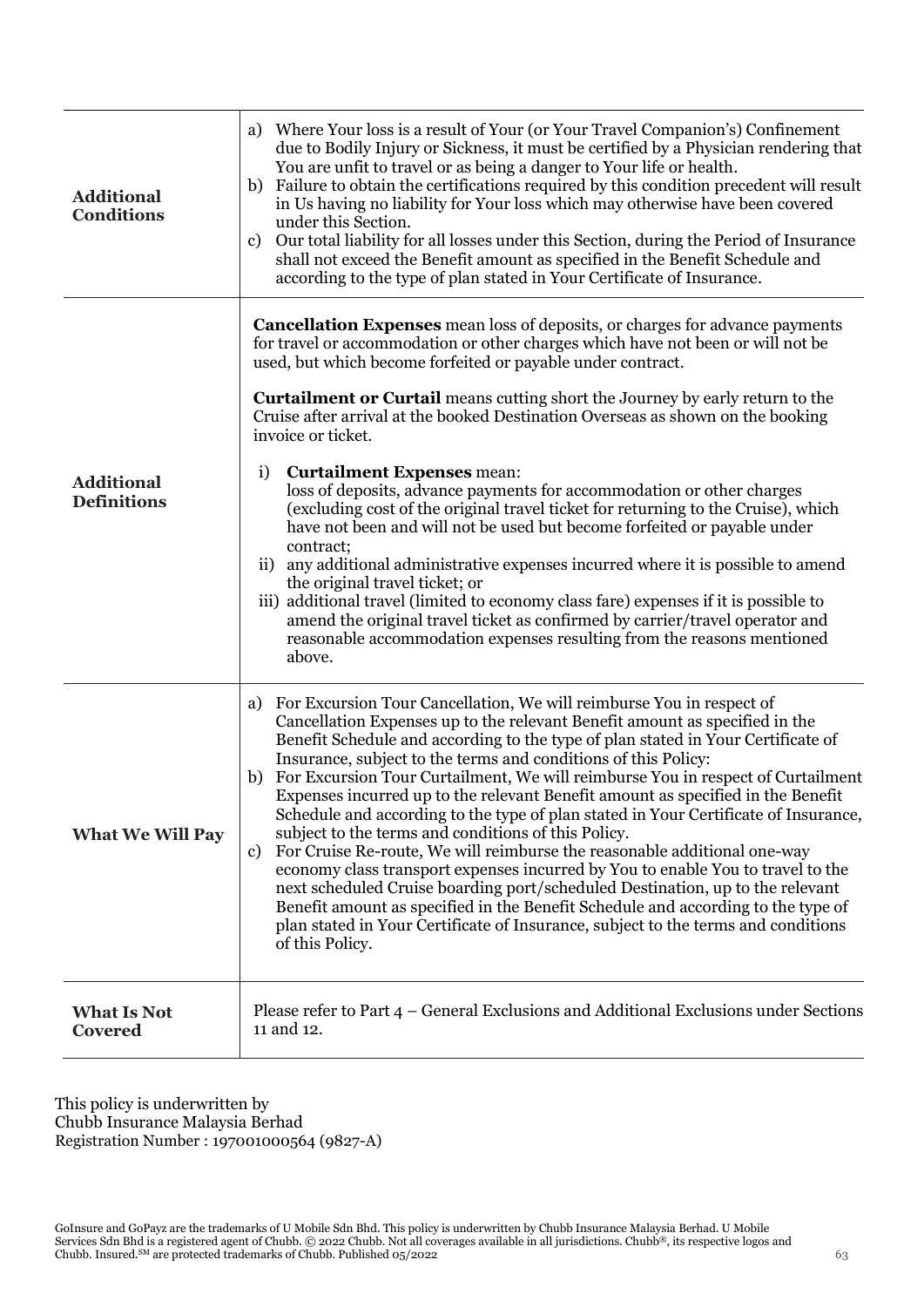# Complaints

1. If You have any complaints in relation to Our services and/or matters relating to this Policy, You are advised to contact Us at:

Chubb Insurance Malaysia Berhad Registration Number : 197001000564 (9827-A) Wisma Chubb 38 Jalan Sultan Ismail 50250 Kuala Lumpur O +6 03 2058 3000  $F + 60320583333$ E Inquiries.MY@chubb.com

2. In the event You are not satisfied with Our decision, You can refer the matter to Ombudsman for Financial Services ("OFS") or Bank Negara Malaysia. You can contact them at:

PENGARAH Jabatan LINK & Pejabat Wilayah Bank Negara Malaysia P.O. Box 10922 50929 Kuala Lumpur O 1 300 88 5465  $F + 60321741515$ E bnmtelelink@bnm.gov.my

Ombudsman for Financial Services Level 14 Main Block Menara Takaful Malaysia No. 4, Jalan Sultan Sulaiman 50000 Kuala Lumpur. O +6 03 2272 2811  $F + 6$  032272 1577 E enquiry@ofs.org.my (for claim matters within OFS's jurisdiction only)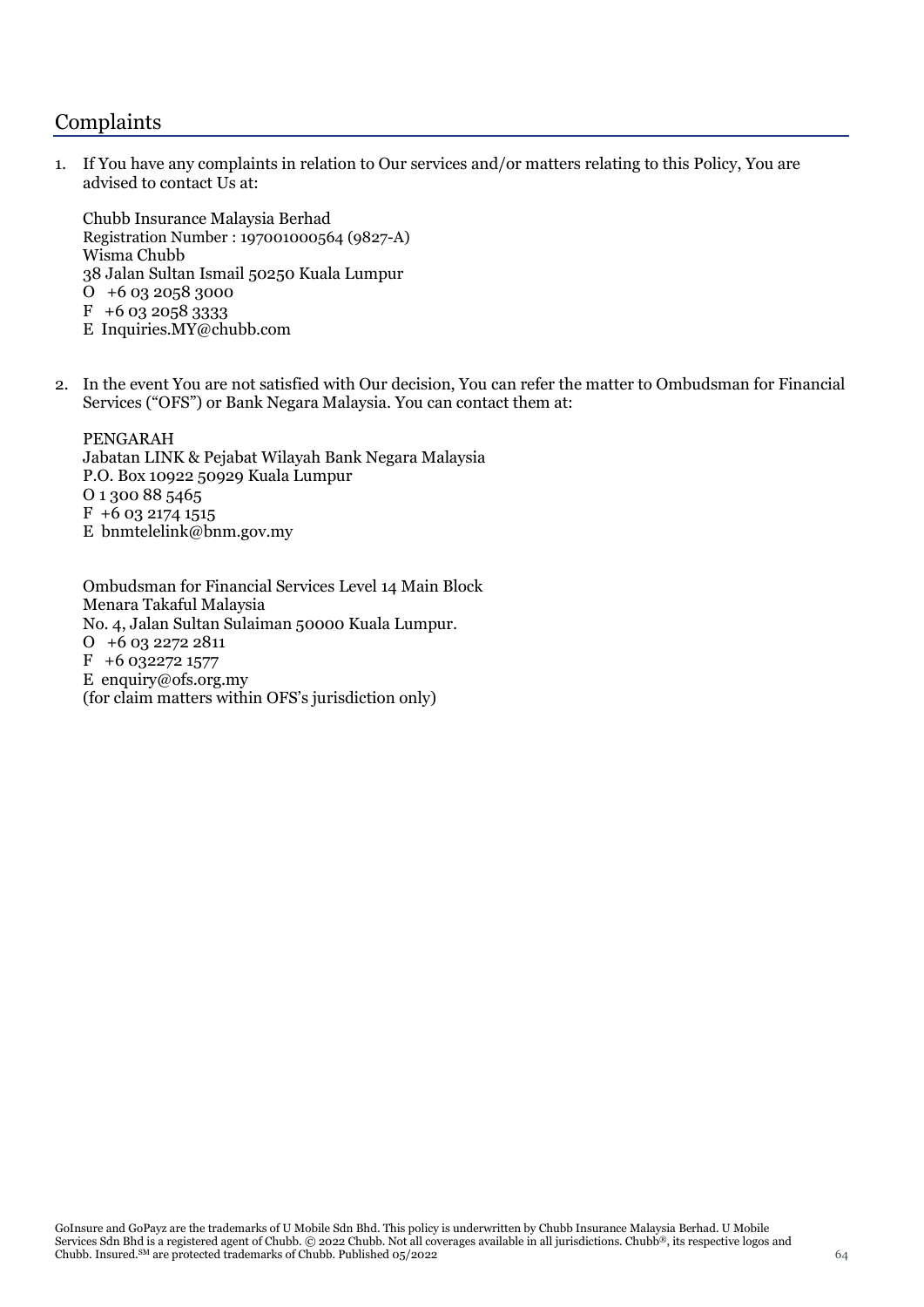# Privacy Notice

In line with the Personal Data Protection Act 2010 ("**PDPA**"), we are required to inform you that the personal data you have provided to us or that is subsequently obtained by us from time to time, including your sensitive personal data such as details about your health or condition, if any ("**Personal Data**"), may be processed for the purpose of processing your insurance application/proposal, provision of insurance related products or services or any addition, alteration, variation, cancellation, renewal or reinstatement thereof, performing statistical/actuarial research or data study, promoting products and services and other related purposes (collectively, "**Purpose**"). The Personal Data is obtained when you fill up documents; liaise with us or our representatives; or give it to us or our representatives in person, over the telephone, through websites or from third parties you have consented to.

Although you are not obliged to provide us with your Personal Data, we will not be able to process your application for insurance cover or process your claim if you fail to provide all requested information.

Your Personal Data may be disclosed to our related company or any other company carrying on insurance or reinsurance related business, an intermediary, or a claims, investigation or other service provider and to any association, federation or similar organisation of insurance companies that exists or is formed from time to time for the Purpose or to fulfil some legal or regulatory function or is reasonably required in the interest of the insurance industry. In such instances, it will be done in compliance with the PDPA.

We may also disclose your Personal Data where such disclosure is required under the law, court orders or pursuant to guidelines issued by regulatory or other relevant authorities, if we reasonably believe that we have a lawful right to disclose your Personal Data to any third party or that we would have had your consent for such disclosure if you had known of the same, and/or if the disclosure is in the public interest.

Your Personal Data may also be transferred to our related companies and third party providers, which may be located outside Malaysia for the Purpose. In the event that we use external service providers, specific security and confidentiality safeguards have been put in place to ensure your privacy rights remain unaffected.

Where you have given us personal data that is of another individual ("**Data Subject**"), you must ensure that you have informed the Data Subject that you are providing the Data Subject's personal data to us, and have gotten the Data Subject's consent to do so. You must explain what is stated here to the Data Subject, and ensure he/she understands, agrees and authorises us to deal with his/her personal data according to what is stated here.

You may make inquiries, complaints, request for access to or correction of your Personal Data, or limit the processing of your Personal Data at any time hereafter by submitting such request to us at **Chubb Insurance Malaysia Berhad,** Registration No : 197001000564 (9827-A), Manager, Customer Service Unit, Wisma Chubb, 38 Jalan Sultan Ismail, 50250 Kuala Lumpur, Malaysia (Tel: 1800-88-3226 / E-mail: Inquiries.MY@Chubb.com).

By continuing to deal with us, you understand, agree and consent to the terms above with respect to the processing of your Personal Data.